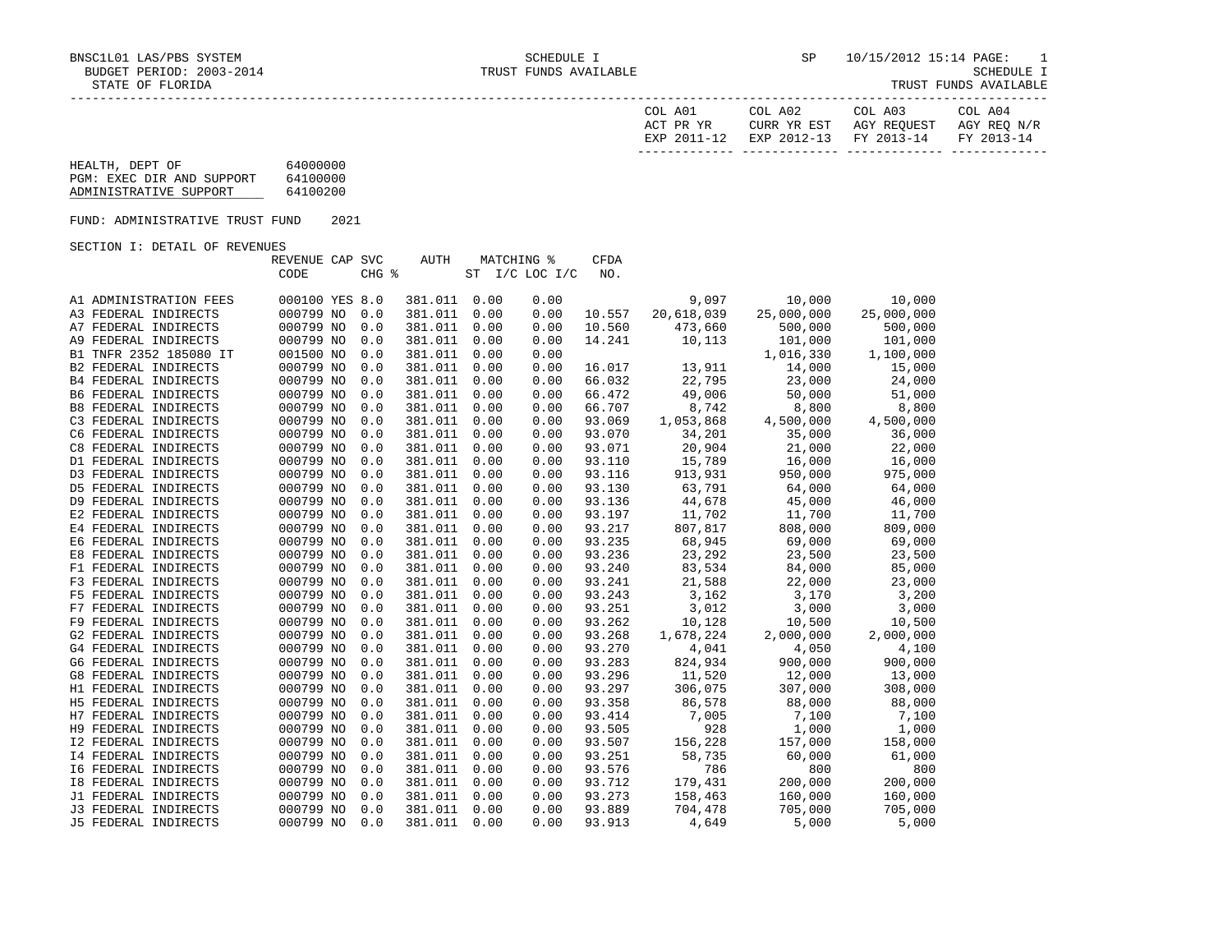| COL A01<br>ACT PR YR | COL A02 | COL A03<br>CURR YR EST AGY REOUEST AGY REO N/R | COL A04 |
|----------------------|---------|------------------------------------------------|---------|
|                      |         | EXP 2011-12 EXP 2012-13 FY 2013-14 FY 2013-14  |         |
|                      |         |                                                |         |

| HEALTH, DEPT OF           | 64000000 |
|---------------------------|----------|
| PGM: EXEC DIR AND SUPPORT | 64100000 |
| ADMINISTRATIVE SUPPORT    | 64100200 |

FUND: ADMINISTRATIVE TRUST FUND 2021

#### SECTION I: DETAIL OF REVENUES

|                          | REVENUE CAP SVC |       | AUTH    |      | MATCHING %     | <b>CFDA</b> |                                              |                 |           |  |
|--------------------------|-----------------|-------|---------|------|----------------|-------------|----------------------------------------------|-----------------|-----------|--|
|                          | CODE            | CHG % |         |      | ST I/C LOC I/C | NO.         |                                              |                 |           |  |
|                          |                 |       |         |      |                |             |                                              |                 |           |  |
| J7 FEDERAL INDIRECTS     | 000799 NO       | 0.0   | 381.011 | 0.00 | 0.00           | 93.917      | 600,780                                      | 800,000         | 800,000   |  |
| J9 FEDERAL INDIRECTS     | 000799 NO       | 0.0   | 381.011 | 0.00 | 0.00           | 93.940      | 510,555                                      | 600,000         | 600,000   |  |
| K2 FEDERAL INDIRECTS     | 000799 NO       | 0.0   | 381.011 | 0.00 | 0.00           | 93.943      | 509,601                                      | 600,000         | 600,000   |  |
| K4 FEDERAL INDIRECTS     | 000799 NO       | 0.0   | 381.011 | 0.00 | 0.00           | 93.944      | 696,753                                      | 720,000         | 720,000   |  |
| K6 FEDERAL INDIRECTS     | 000799 NO       | 0.0   | 381.011 | 0.00 | 0.00           | 93.946      | 16,596                                       | 16,596          | 16,596    |  |
| K8 FEDERAL INDIRECTS     | 000799 NO       | 0.0   | 381.011 | 0.00 | 0.00           | 93.977      | 560,107                                      | 600,000         | 600,000   |  |
| L3 FEDERAL INDIRECTS     | 000799 NO       | 0.0   | 381.011 | 0.00 | 0.00           | 93.991      | 94,262                                       | 100,000         | 100,000   |  |
| L5 FEDERAL INDIRECTS     | 000799 NO       | 0.0   | 381.011 | 0.00 | 0.00           | 93.994      | 190,000                                      | 200,000         | 200,000   |  |
| L9 FEDERAL INDIRECTS     | 000799 NO       | 0.0   | 381.011 | 0.00 | 0.00           | 96.001      | 614,327                                      | 641,981         | 641,981   |  |
| M9 NON FEDERAL INDIRECTS | 001100 NO       | 0.0   | 381.011 | 0.00 | 0.00           |             |                                              | 18,156 19,000   | 19,000    |  |
| N2 NON FEDERAL INDIRECTS | 001110 NO       | 0.0   | 381.011 | 0.00 | 0.00           |             | 301,793                                      | 302,000         | 302,000   |  |
| N3 ADMINSITRATIVE FINES  | 001200 NO       | 8.0   | 381.011 | 0.00 | 0.00           |             | 135                                          | 200             | 200       |  |
| N5 TNFR DCA 2339         | 001500 NO       | 0.0   | 381.011 | 0.00 | 0.00           |             | 111,245                                      | 111,245         | 111,245   |  |
| N6 TNFR DCF 2792         | 001500 NO       | 0.0   | 381.011 | 0.00 | 0.00           |             | 95,831                                       | 95,831          | 95,831    |  |
| N7 TNFR 2141 185080      | 001500 NO       | 0.0   | 381.001 | 0.00 | 0.00           |             | 36,081                                       | 36,081          | 36,081    |  |
| N8 TNFR 2352 185080      | 001500 NO       | 0.0   | 381.001 | 0.00 | 0.00           |             | 2,332,647                                    | 5,830,000       | 5,830,000 |  |
| N9 TNFR DEP 2261         | 001510 NO       | 0.0   | 381.001 | 0.00 | 0.00           | 11.419      | 1,933                                        | 1,933           | 1,933     |  |
| O1 TNFR DOE 2261         | 001510 NO       | 0.0   | 381.001 | 0.00 | 0.00           | 93.938      | 874                                          | 874             | 874       |  |
| 02 TNFR DCA 2750         | 001510 NO       | 0.0   | 381.001 | 0.00 | 0.00           | 83.552      |                                              | 333,736 333,736 | 333,736   |  |
| 03 TNFR DOT 2540         | 001510 NO       | 0.0   | 381.001 | 0.00 | 0.00           | 20.600      |                                              |                 |           |  |
| 04 TNFR AHCA 2003        | 001510 NO       | 0.0   | 381.001 | 0.00 | 0.00           | 93.777      | 26,568 26,568 26,568<br>14,916 14,916 14,916 |                 |           |  |
| 05 TNFR AHCA 2474        | 001510 NO       | 0.0   | 381.001 | 0.00 | 0.00           | 93.778      | 259,531                                      | 259,531         | 259,531   |  |
| 01 TNFR AHCA 2474        | 001510 NO       | 0.0   | 381.011 | 0.00 | 0.00           | 93.777      | 1,109,718                                    | 1,109,718       | 1,109,718 |  |
| 03 SALE SERVICES STATE   | 001903 NO       | 0.0   | 381.011 | 0.00 | 0.00           |             | 43,659                                       | 45,000          | 45,000    |  |
| 05 SALE SERVICES NONGOV  | 001904 NO       | 0.0   | 381.011 | 0.00 | 0.00           |             | 417                                          | 1,000           | 1,000     |  |
| R3 TENANT BROKER         | 004001 NO       | 0.0   | 381.011 | 0.00 | 0.00           |             | 468,003                                      |                 |           |  |
| R7 INTEREST              | 000500 NO       | 0.0   | 381.011 | 0.00 | 0.00           |             | 45                                           |                 |           |  |
| 02 REFUNDS               | 001800 NO       | 0.0   | 381.001 | 0.00 | 0.00           |             | 42,394                                       | 45,000          | 45,000    |  |
| 03 12 MONTH WARRANT CANX | 003800 NO       | 0.0   | 381.001 | 0.00 | 0.00           |             | 6                                            |                 |           |  |
| 04 PY WARRANT CANX       | 003700 NO       | 0.0   | 381.001 | 0.00 | 0.00           |             | 224                                          |                 |           |  |
|                          |                 |       |         |      |                |             |                                              |                 |           |  |

TOTAL TO LINE B IN SECTION IV 37,558,673 50,507,160 50,628,910

============= ============= ============= =============

# SECTION II: DETAIL OF NONOPERATING EXPENDITURES

|                        | OBJECT TRANSFER CFDA<br>CODE TO BE | NO. |        |
|------------------------|------------------------------------|-----|--------|
| A1 TNFR TO 2531 180015 | 810000 64200800                    |     | 89,214 |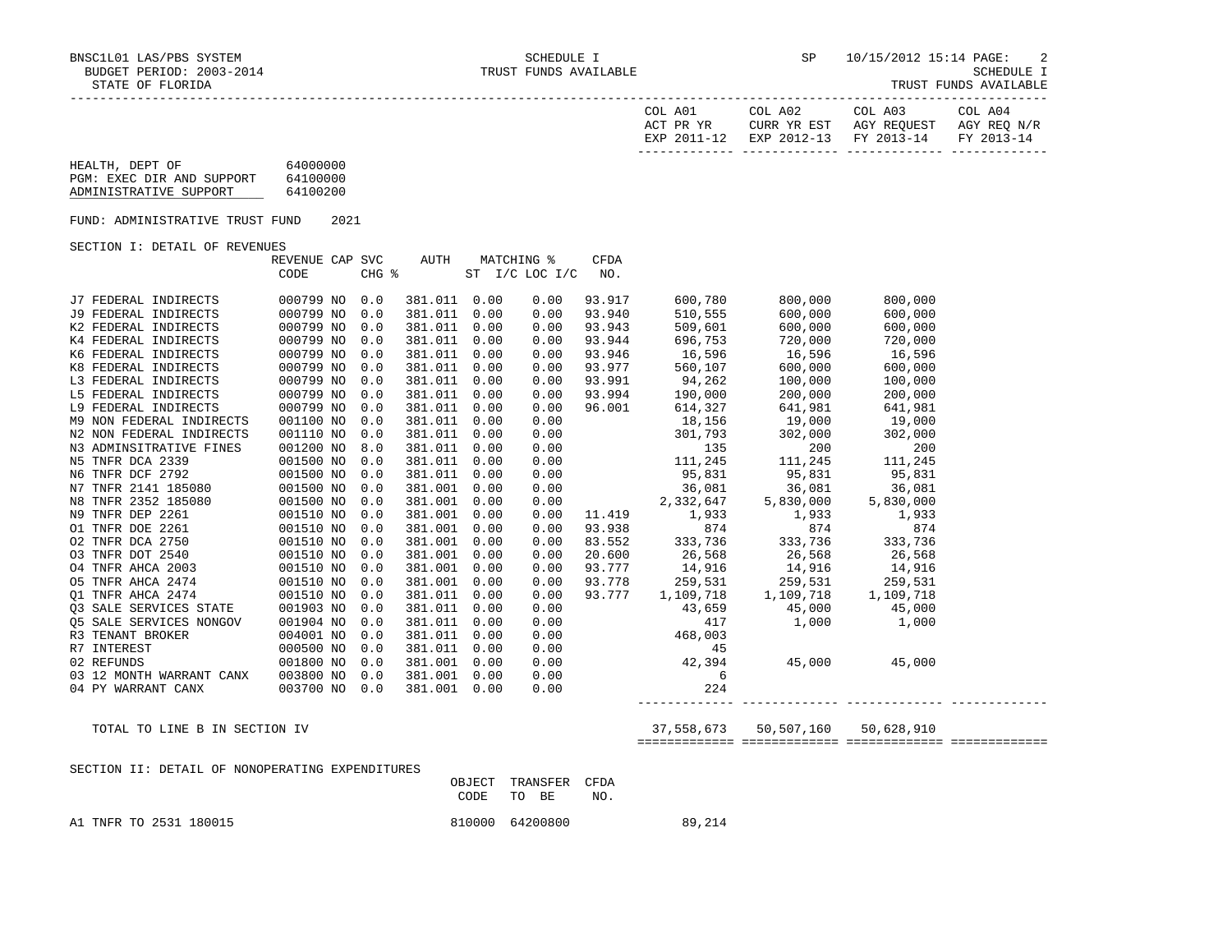| COL A01<br>ACT PR YR | COL A02<br>CURR YR EST            | COL A03<br>AGY REOUEST | COL A04<br>AGY REO N/R |
|----------------------|-----------------------------------|------------------------|------------------------|
| EXP 2011-12          | EXP 2012-13 FY 2013-14 FY 2013-14 |                        |                        |

| HEALTH, DEPT OF           | 64000000 |
|---------------------------|----------|
| PGM: EXEC DIR AND SUPPORT | 64100000 |
| ADMINISTRATIVE SUPPORT    | 64100200 |

FUND: ADMINISTRATIVE TRUST FUND 2021

SECTION II: DETAIL OF NONOPERATING EXPENDITURES

| CODE<br>TO BE<br>NO.<br>A2 TNFR TO 2141 180110<br>64200700<br>7,233,833 7,233,833<br>810000<br>10,233,833<br>A3 TNFR TO 1000 180200<br>64100200<br>810000<br>831,464<br>A4 TNFR TO 2021 185080<br>810000<br>64200600<br>3,149<br>1,578<br>BA TNFR TO 2173 180205<br>810000<br>64400100<br>PP TNFR TO 2390 180205<br>810000<br>64400200<br>500,000<br>RS TNFR TO 2516 185080<br>810000<br>64200200<br>112,666<br>47,274<br>RT TNFR TO 2516 185080<br>810000<br>64200400<br>111,903<br>SW TNFR TO 2168 185080<br>810000<br>64300100<br>1,369,004<br>Z1 TNFR TO 2021 180205<br>810000<br>64200600<br>$\begin{array}{c} 810000 \\ 810000 \\ 810000 \\ 810000 \end{array}$<br>Z2 TNFR TO 2021 185080<br>64200600<br>146,663<br>Z3 TNFR TO 2021 185080<br>64200800<br>848,191<br>351,345<br>Z4 TNFR TO 2021 185080 INJURY PRVTN<br>64400200<br>Z5 TNFR TO 2021 185080 INJURY PRVTN<br>64200800<br>352,000<br>44,704<br>01 TNFR TO 2261 185080<br>810000<br>64300100<br>02 TNFR TO 2261 185080<br>810000<br>64200400<br>99,694<br>99,694<br>1,542,457<br>129,863<br>03 TNFR TO 2021 185080<br>64100400<br>810000<br>04 TNFR TO 2261 185080<br>810000<br>64200800<br>05 TNFR TO 2261 185080<br>810000<br>64300100<br>43,464<br>06 TNFR TO 2475 185080<br>$21,125$<br>$12,048$<br>$355,532$<br>810000<br>64300100<br>07 TNFR TO 2539 185080<br>810000<br>64200300<br>08 TNFR TO 2738 185080<br>810000<br>64500100<br>810000<br>09 REFUND<br>150<br>50,939<br>$810000$<br>$810000$<br>$810000$<br>10 SERVICE CHARGE TO GENERAL REVENUE<br>816<br>816<br>11 TNFR TO 2021 185080<br>64400200 12,750<br>12 TNFR FROM 2021 64100400<br>1,370,889-<br>810000<br>86,114 369,129<br>13 TNFR TO 2021<br>64200100<br>99 TNFR TO 2021 185080 INJURY PRVTN<br>810000<br>64200800<br>530,247<br>16,846,344 6,414,540<br>TOTAL TO LINE E IN SECTION IV<br>8,134,025<br>SECTION III: ADJUSTMENTS<br>OBJECT<br>CODE | OBJECT | TRANSFER | CFDA |  |  |
|--------------------------------------------------------------------------------------------------------------------------------------------------------------------------------------------------------------------------------------------------------------------------------------------------------------------------------------------------------------------------------------------------------------------------------------------------------------------------------------------------------------------------------------------------------------------------------------------------------------------------------------------------------------------------------------------------------------------------------------------------------------------------------------------------------------------------------------------------------------------------------------------------------------------------------------------------------------------------------------------------------------------------------------------------------------------------------------------------------------------------------------------------------------------------------------------------------------------------------------------------------------------------------------------------------------------------------------------------------------------------------------------------------------------------------------------------------------------------------------------------------------------------------------------------------------------------------------------------------------------------------------------------------------------------------------------------------------------------------------------------------------------------------------------------------------------------------------------------------------------------------------------|--------|----------|------|--|--|
|                                                                                                                                                                                                                                                                                                                                                                                                                                                                                                                                                                                                                                                                                                                                                                                                                                                                                                                                                                                                                                                                                                                                                                                                                                                                                                                                                                                                                                                                                                                                                                                                                                                                                                                                                                                                                                                                                            |        |          |      |  |  |
|                                                                                                                                                                                                                                                                                                                                                                                                                                                                                                                                                                                                                                                                                                                                                                                                                                                                                                                                                                                                                                                                                                                                                                                                                                                                                                                                                                                                                                                                                                                                                                                                                                                                                                                                                                                                                                                                                            |        |          |      |  |  |
|                                                                                                                                                                                                                                                                                                                                                                                                                                                                                                                                                                                                                                                                                                                                                                                                                                                                                                                                                                                                                                                                                                                                                                                                                                                                                                                                                                                                                                                                                                                                                                                                                                                                                                                                                                                                                                                                                            |        |          |      |  |  |
|                                                                                                                                                                                                                                                                                                                                                                                                                                                                                                                                                                                                                                                                                                                                                                                                                                                                                                                                                                                                                                                                                                                                                                                                                                                                                                                                                                                                                                                                                                                                                                                                                                                                                                                                                                                                                                                                                            |        |          |      |  |  |
|                                                                                                                                                                                                                                                                                                                                                                                                                                                                                                                                                                                                                                                                                                                                                                                                                                                                                                                                                                                                                                                                                                                                                                                                                                                                                                                                                                                                                                                                                                                                                                                                                                                                                                                                                                                                                                                                                            |        |          |      |  |  |
|                                                                                                                                                                                                                                                                                                                                                                                                                                                                                                                                                                                                                                                                                                                                                                                                                                                                                                                                                                                                                                                                                                                                                                                                                                                                                                                                                                                                                                                                                                                                                                                                                                                                                                                                                                                                                                                                                            |        |          |      |  |  |
|                                                                                                                                                                                                                                                                                                                                                                                                                                                                                                                                                                                                                                                                                                                                                                                                                                                                                                                                                                                                                                                                                                                                                                                                                                                                                                                                                                                                                                                                                                                                                                                                                                                                                                                                                                                                                                                                                            |        |          |      |  |  |
|                                                                                                                                                                                                                                                                                                                                                                                                                                                                                                                                                                                                                                                                                                                                                                                                                                                                                                                                                                                                                                                                                                                                                                                                                                                                                                                                                                                                                                                                                                                                                                                                                                                                                                                                                                                                                                                                                            |        |          |      |  |  |
|                                                                                                                                                                                                                                                                                                                                                                                                                                                                                                                                                                                                                                                                                                                                                                                                                                                                                                                                                                                                                                                                                                                                                                                                                                                                                                                                                                                                                                                                                                                                                                                                                                                                                                                                                                                                                                                                                            |        |          |      |  |  |
|                                                                                                                                                                                                                                                                                                                                                                                                                                                                                                                                                                                                                                                                                                                                                                                                                                                                                                                                                                                                                                                                                                                                                                                                                                                                                                                                                                                                                                                                                                                                                                                                                                                                                                                                                                                                                                                                                            |        |          |      |  |  |
|                                                                                                                                                                                                                                                                                                                                                                                                                                                                                                                                                                                                                                                                                                                                                                                                                                                                                                                                                                                                                                                                                                                                                                                                                                                                                                                                                                                                                                                                                                                                                                                                                                                                                                                                                                                                                                                                                            |        |          |      |  |  |
|                                                                                                                                                                                                                                                                                                                                                                                                                                                                                                                                                                                                                                                                                                                                                                                                                                                                                                                                                                                                                                                                                                                                                                                                                                                                                                                                                                                                                                                                                                                                                                                                                                                                                                                                                                                                                                                                                            |        |          |      |  |  |
|                                                                                                                                                                                                                                                                                                                                                                                                                                                                                                                                                                                                                                                                                                                                                                                                                                                                                                                                                                                                                                                                                                                                                                                                                                                                                                                                                                                                                                                                                                                                                                                                                                                                                                                                                                                                                                                                                            |        |          |      |  |  |
|                                                                                                                                                                                                                                                                                                                                                                                                                                                                                                                                                                                                                                                                                                                                                                                                                                                                                                                                                                                                                                                                                                                                                                                                                                                                                                                                                                                                                                                                                                                                                                                                                                                                                                                                                                                                                                                                                            |        |          |      |  |  |
|                                                                                                                                                                                                                                                                                                                                                                                                                                                                                                                                                                                                                                                                                                                                                                                                                                                                                                                                                                                                                                                                                                                                                                                                                                                                                                                                                                                                                                                                                                                                                                                                                                                                                                                                                                                                                                                                                            |        |          |      |  |  |
|                                                                                                                                                                                                                                                                                                                                                                                                                                                                                                                                                                                                                                                                                                                                                                                                                                                                                                                                                                                                                                                                                                                                                                                                                                                                                                                                                                                                                                                                                                                                                                                                                                                                                                                                                                                                                                                                                            |        |          |      |  |  |
|                                                                                                                                                                                                                                                                                                                                                                                                                                                                                                                                                                                                                                                                                                                                                                                                                                                                                                                                                                                                                                                                                                                                                                                                                                                                                                                                                                                                                                                                                                                                                                                                                                                                                                                                                                                                                                                                                            |        |          |      |  |  |
|                                                                                                                                                                                                                                                                                                                                                                                                                                                                                                                                                                                                                                                                                                                                                                                                                                                                                                                                                                                                                                                                                                                                                                                                                                                                                                                                                                                                                                                                                                                                                                                                                                                                                                                                                                                                                                                                                            |        |          |      |  |  |
|                                                                                                                                                                                                                                                                                                                                                                                                                                                                                                                                                                                                                                                                                                                                                                                                                                                                                                                                                                                                                                                                                                                                                                                                                                                                                                                                                                                                                                                                                                                                                                                                                                                                                                                                                                                                                                                                                            |        |          |      |  |  |
|                                                                                                                                                                                                                                                                                                                                                                                                                                                                                                                                                                                                                                                                                                                                                                                                                                                                                                                                                                                                                                                                                                                                                                                                                                                                                                                                                                                                                                                                                                                                                                                                                                                                                                                                                                                                                                                                                            |        |          |      |  |  |
|                                                                                                                                                                                                                                                                                                                                                                                                                                                                                                                                                                                                                                                                                                                                                                                                                                                                                                                                                                                                                                                                                                                                                                                                                                                                                                                                                                                                                                                                                                                                                                                                                                                                                                                                                                                                                                                                                            |        |          |      |  |  |
|                                                                                                                                                                                                                                                                                                                                                                                                                                                                                                                                                                                                                                                                                                                                                                                                                                                                                                                                                                                                                                                                                                                                                                                                                                                                                                                                                                                                                                                                                                                                                                                                                                                                                                                                                                                                                                                                                            |        |          |      |  |  |
|                                                                                                                                                                                                                                                                                                                                                                                                                                                                                                                                                                                                                                                                                                                                                                                                                                                                                                                                                                                                                                                                                                                                                                                                                                                                                                                                                                                                                                                                                                                                                                                                                                                                                                                                                                                                                                                                                            |        |          |      |  |  |
|                                                                                                                                                                                                                                                                                                                                                                                                                                                                                                                                                                                                                                                                                                                                                                                                                                                                                                                                                                                                                                                                                                                                                                                                                                                                                                                                                                                                                                                                                                                                                                                                                                                                                                                                                                                                                                                                                            |        |          |      |  |  |
|                                                                                                                                                                                                                                                                                                                                                                                                                                                                                                                                                                                                                                                                                                                                                                                                                                                                                                                                                                                                                                                                                                                                                                                                                                                                                                                                                                                                                                                                                                                                                                                                                                                                                                                                                                                                                                                                                            |        |          |      |  |  |
|                                                                                                                                                                                                                                                                                                                                                                                                                                                                                                                                                                                                                                                                                                                                                                                                                                                                                                                                                                                                                                                                                                                                                                                                                                                                                                                                                                                                                                                                                                                                                                                                                                                                                                                                                                                                                                                                                            |        |          |      |  |  |
|                                                                                                                                                                                                                                                                                                                                                                                                                                                                                                                                                                                                                                                                                                                                                                                                                                                                                                                                                                                                                                                                                                                                                                                                                                                                                                                                                                                                                                                                                                                                                                                                                                                                                                                                                                                                                                                                                            |        |          |      |  |  |
|                                                                                                                                                                                                                                                                                                                                                                                                                                                                                                                                                                                                                                                                                                                                                                                                                                                                                                                                                                                                                                                                                                                                                                                                                                                                                                                                                                                                                                                                                                                                                                                                                                                                                                                                                                                                                                                                                            |        |          |      |  |  |
|                                                                                                                                                                                                                                                                                                                                                                                                                                                                                                                                                                                                                                                                                                                                                                                                                                                                                                                                                                                                                                                                                                                                                                                                                                                                                                                                                                                                                                                                                                                                                                                                                                                                                                                                                                                                                                                                                            |        |          |      |  |  |
|                                                                                                                                                                                                                                                                                                                                                                                                                                                                                                                                                                                                                                                                                                                                                                                                                                                                                                                                                                                                                                                                                                                                                                                                                                                                                                                                                                                                                                                                                                                                                                                                                                                                                                                                                                                                                                                                                            |        |          |      |  |  |
|                                                                                                                                                                                                                                                                                                                                                                                                                                                                                                                                                                                                                                                                                                                                                                                                                                                                                                                                                                                                                                                                                                                                                                                                                                                                                                                                                                                                                                                                                                                                                                                                                                                                                                                                                                                                                                                                                            |        |          |      |  |  |
|                                                                                                                                                                                                                                                                                                                                                                                                                                                                                                                                                                                                                                                                                                                                                                                                                                                                                                                                                                                                                                                                                                                                                                                                                                                                                                                                                                                                                                                                                                                                                                                                                                                                                                                                                                                                                                                                                            |        |          |      |  |  |
|                                                                                                                                                                                                                                                                                                                                                                                                                                                                                                                                                                                                                                                                                                                                                                                                                                                                                                                                                                                                                                                                                                                                                                                                                                                                                                                                                                                                                                                                                                                                                                                                                                                                                                                                                                                                                                                                                            |        |          |      |  |  |
|                                                                                                                                                                                                                                                                                                                                                                                                                                                                                                                                                                                                                                                                                                                                                                                                                                                                                                                                                                                                                                                                                                                                                                                                                                                                                                                                                                                                                                                                                                                                                                                                                                                                                                                                                                                                                                                                                            |        |          |      |  |  |
|                                                                                                                                                                                                                                                                                                                                                                                                                                                                                                                                                                                                                                                                                                                                                                                                                                                                                                                                                                                                                                                                                                                                                                                                                                                                                                                                                                                                                                                                                                                                                                                                                                                                                                                                                                                                                                                                                            |        |          |      |  |  |
|                                                                                                                                                                                                                                                                                                                                                                                                                                                                                                                                                                                                                                                                                                                                                                                                                                                                                                                                                                                                                                                                                                                                                                                                                                                                                                                                                                                                                                                                                                                                                                                                                                                                                                                                                                                                                                                                                            |        |          |      |  |  |
|                                                                                                                                                                                                                                                                                                                                                                                                                                                                                                                                                                                                                                                                                                                                                                                                                                                                                                                                                                                                                                                                                                                                                                                                                                                                                                                                                                                                                                                                                                                                                                                                                                                                                                                                                                                                                                                                                            |        |          |      |  |  |
|                                                                                                                                                                                                                                                                                                                                                                                                                                                                                                                                                                                                                                                                                                                                                                                                                                                                                                                                                                                                                                                                                                                                                                                                                                                                                                                                                                                                                                                                                                                                                                                                                                                                                                                                                                                                                                                                                            |        |          |      |  |  |
| 01 CF REVERSION<br>991000<br>218,717<br>145,822                                                                                                                                                                                                                                                                                                                                                                                                                                                                                                                                                                                                                                                                                                                                                                                                                                                                                                                                                                                                                                                                                                                                                                                                                                                                                                                                                                                                                                                                                                                                                                                                                                                                                                                                                                                                                                            |        |          |      |  |  |
| 02 PY A/P NOT CF - OPERATING CATGORY<br>991000<br>34,369                                                                                                                                                                                                                                                                                                                                                                                                                                                                                                                                                                                                                                                                                                                                                                                                                                                                                                                                                                                                                                                                                                                                                                                                                                                                                                                                                                                                                                                                                                                                                                                                                                                                                                                                                                                                                                   |        |          |      |  |  |
| 03 PY FCO NOT RESERVED 64100200<br>991000<br>$329,992 -$                                                                                                                                                                                                                                                                                                                                                                                                                                                                                                                                                                                                                                                                                                                                                                                                                                                                                                                                                                                                                                                                                                                                                                                                                                                                                                                                                                                                                                                                                                                                                                                                                                                                                                                                                                                                                                   |        |          |      |  |  |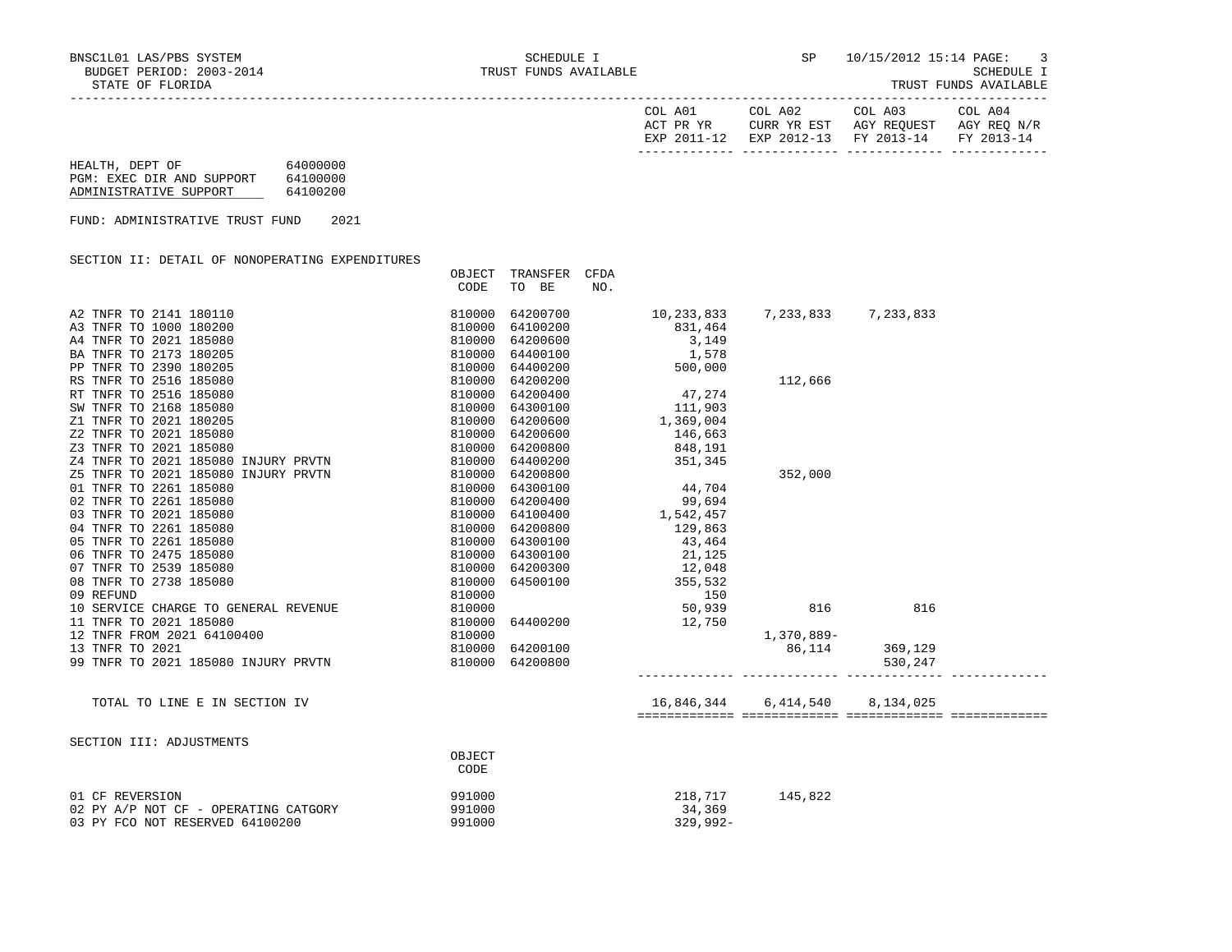| BNSC1L01 LAS/PBS SYSTEM<br>BUDGET PERIOD: 2003-2014<br>STATE OF FLORIDA                                                                       | SCHEDULE I<br>TRUST FUNDS AVAILABLE |                                     | SP                                  | 10/15/2012 15:14 PAGE:<br>4<br>SCHEDULE I<br>TRUST FUNDS AVAILABLE                             |           |  |
|-----------------------------------------------------------------------------------------------------------------------------------------------|-------------------------------------|-------------------------------------|-------------------------------------|------------------------------------------------------------------------------------------------|-----------|--|
|                                                                                                                                               |                                     |                                     |                                     | ACT PR YR CURR YR EST AGY REQUEST AGY REQ N/R<br>EXP 2011-12 EXP 2012-13 FY 2013-14 FY 2013-14 |           |  |
| HEALTH, DEPT OF 64000000<br>PGM: EXEC DIR AND SUPPORT 64100000<br>ADMINISTRATIVE SUPPORT<br>64100200                                          |                                     |                                     |                                     |                                                                                                |           |  |
| 2021<br>FUND: ADMINISTRATIVE TRUST FUND                                                                                                       |                                     |                                     |                                     |                                                                                                |           |  |
| SECTION III: ADJUSTMENTS                                                                                                                      | OBJECT<br>CODE                      |                                     |                                     |                                                                                                |           |  |
| 04 PY ENCUMBRANCE NOT RESERVED FUND BALANCE<br>07 A/P ADJUSTMENT FROM 11-12<br>09 ROUNDING                                                    | 991000<br>991000<br>991000          | 192,042-<br>$107 -$                 |                                     |                                                                                                |           |  |
| TOTAL TO LINE H IN SECTION IV                                                                                                                 |                                     |                                     | 269,054- 145,822                    |                                                                                                |           |  |
| SECTION IV: SUMMARY                                                                                                                           |                                     |                                     |                                     |                                                                                                |           |  |
| UNRESERVED FUND BALANCE - JULY 1<br>ADD: REVENUES (FROM SECTION I)<br>TOTAL FUNDS AVAILABLE (LINE A + LINE B)<br>LESS: OPERATING EXPENDITURES | (A)<br>(B)<br>(C)<br>(D)            | 48,807,194 61,545,063<br>20,653,893 | 37,558,673 50,507,160<br>37,932,922 | 11, 248, 521 11, 037, 903 17, 343, 423<br>50,628,910<br>67,972,333<br>49,458,707               | 2,710,000 |  |
| LESS: NONOPERATING EXPENDITURES (SECTION II)<br>LESS: FIXED CAPITAL OUTLAY (TOTAL ONLY)                                                       | (E)<br>(F)                          | 16,846,344                          | 6,414,540                           | 8,134,025                                                                                      |           |  |
| UNRESERVED FUND BALANCE - JUNE 30 - BEFORE ADJ<br>NET ADJUSTMENTS (FROM SECTION III)                                                          | (G)<br>(H)                          | 269,054- 145,822                    | 11,306,957 17,197,601               | 10,379,601                                                                                     |           |  |
| ADJUSTED UNRESERVED FUND BALANCE - JUNE 30                                                                                                    | (T)                                 | 11,037,903                          | 17, 343, 423                        | 10,379,601                                                                                     |           |  |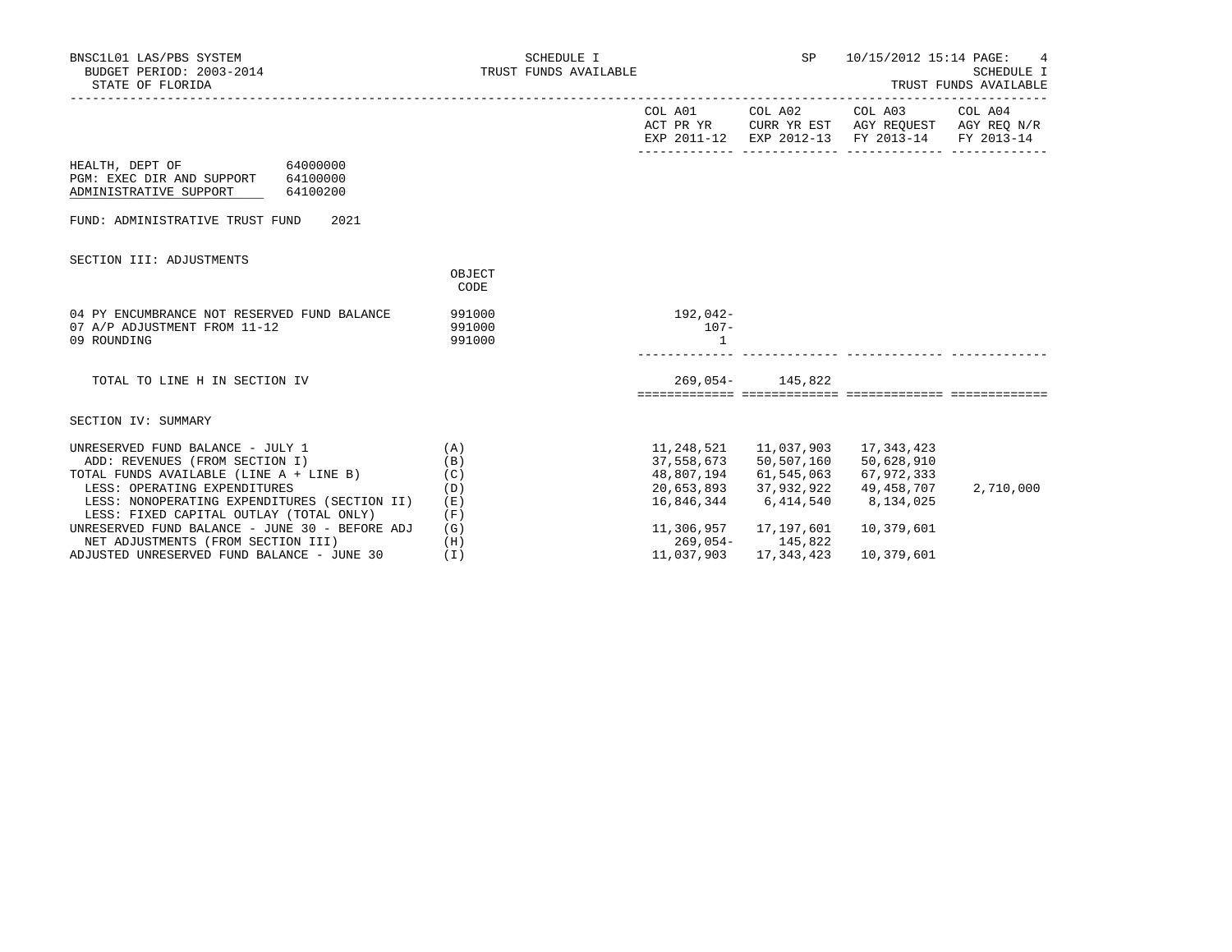| BNSC1L01 LAS/PBS SYSTEM<br>BUDGET PERIOD: 2003-2014<br>STATE OF FLORIDA                                                                                                                                                                                                                                                                                                        | SCHEDULE I<br>TRUST FUNDS AVAILABLE                              |                                                     |                                                                           | SP 10/15/2012 15:14 PAGE:                     | 5<br>SCHEDULE I<br>TRUST FUNDS AVAILABLE |
|--------------------------------------------------------------------------------------------------------------------------------------------------------------------------------------------------------------------------------------------------------------------------------------------------------------------------------------------------------------------------------|------------------------------------------------------------------|-----------------------------------------------------|---------------------------------------------------------------------------|-----------------------------------------------|------------------------------------------|
|                                                                                                                                                                                                                                                                                                                                                                                |                                                                  |                                                     |                                                                           | EXP 2011-12 EXP 2012-13 FY 2013-14 FY 2013-14 |                                          |
| HEALTH, DEPT OF 64000000<br>PGM: EXEC DIR AND SUPPORT 64100000<br>ADMINISTRATIVE SUPPORT 64100200                                                                                                                                                                                                                                                                              |                                                                  |                                                     |                                                                           |                                               |                                          |
| FUND: TOBACCO SETTLEMENT TF 2122                                                                                                                                                                                                                                                                                                                                               |                                                                  |                                                     |                                                                           |                                               |                                          |
| SECTION I: DETAIL OF REVENUES                                                                                                                                                                                                                                                                                                                                                  |                                                                  |                                                     |                                                                           |                                               |                                          |
| CODE                                                                                                                                                                                                                                                                                                                                                                           | REVENUE CAP SVC AUTH MATCHING % CFDA<br>CHG % ST I/C LOC I/C NO. |                                                     |                                                                           |                                               |                                          |
| A1 TNFR DFS 2123                                                                                                                                                                                                                                                                                                                                                               | 001500 NO 0.0 381.84 0.00 0.00                                   |                                                     | 455,125 62,596,601                                                        |                                               |                                          |
| TOTAL TO LINE B IN SECTION IV                                                                                                                                                                                                                                                                                                                                                  |                                                                  |                                                     | 455,125 62,596,601                                                        |                                               |                                          |
| SECTION II: DETAIL OF NONOPERATING EXPENDITURES                                                                                                                                                                                                                                                                                                                                |                                                                  |                                                     |                                                                           |                                               |                                          |
|                                                                                                                                                                                                                                                                                                                                                                                | OBJECT TRANSFER CFDA<br>CODE<br>TO BE<br>NO.                     |                                                     |                                                                           |                                               |                                          |
| 01 TNFR TO FID 30-2-122001 FCO<br>02 TNFR TO FID 30-2-122001 FCO<br>04 TNFR FROM 2122 64400200<br>05 TNFR FROM 2122 64200800                                                                                                                                                                                                                                                   | 810000 64200700<br>810000 64400200<br>810000<br>810000           | 28,000<br>179,107                                   | 1,731,599–<br>256,977–                                                    |                                               |                                          |
|                                                                                                                                                                                                                                                                                                                                                                                |                                                                  |                                                     |                                                                           |                                               |                                          |
| TOTAL TO LINE E IN SECTION IV                                                                                                                                                                                                                                                                                                                                                  |                                                                  |                                                     | 207,107 1,988,576-                                                        |                                               |                                          |
| SECTION III: ADJUSTMENTS                                                                                                                                                                                                                                                                                                                                                       |                                                                  |                                                     |                                                                           |                                               |                                          |
|                                                                                                                                                                                                                                                                                                                                                                                | OBJECT<br>CODE                                                   |                                                     |                                                                           |                                               |                                          |
| V1 CERTIFIED FORWARD REVERSIONS                                                                                                                                                                                                                                                                                                                                                | 991000                                                           |                                                     | 1,008                                                                     |                                               |                                          |
| TOTAL TO LINE H IN SECTION IV                                                                                                                                                                                                                                                                                                                                                  |                                                                  |                                                     | 1,008                                                                     |                                               |                                          |
| SECTION IV: SUMMARY                                                                                                                                                                                                                                                                                                                                                            |                                                                  |                                                     |                                                                           |                                               |                                          |
| UNRESERVED FUND BALANCE - JULY 1<br>ADD: REVENUES (FROM SECTION I)<br>TOTAL FUNDS AVAILABLE (LINE A + LINE B)<br>LESS: OPERATING EXPENDITURES<br>LESS: NONOPERATING EXPENDITURES (SECTION II)<br>LESS: FIXED CAPITAL OUTLAY (TOTAL ONLY)<br>UNRESERVED FUND BALANCE - JUNE 30 - BEFORE ADJ<br>NET ADJUSTMENTS (FROM SECTION III)<br>ADJUSTED UNRESERVED FUND BALANCE - JUNE 30 | (A)<br>(B)<br>(C)<br>(D)<br>(E)<br>(F)<br>(G)<br>(H)<br>(I)      | 221,749<br>455,125<br>676,874<br>469,767<br>207,107 | 62,596,601<br>62,596,601<br>64,586,185<br>1,988,576-<br>$1,008-$<br>1,008 |                                               |                                          |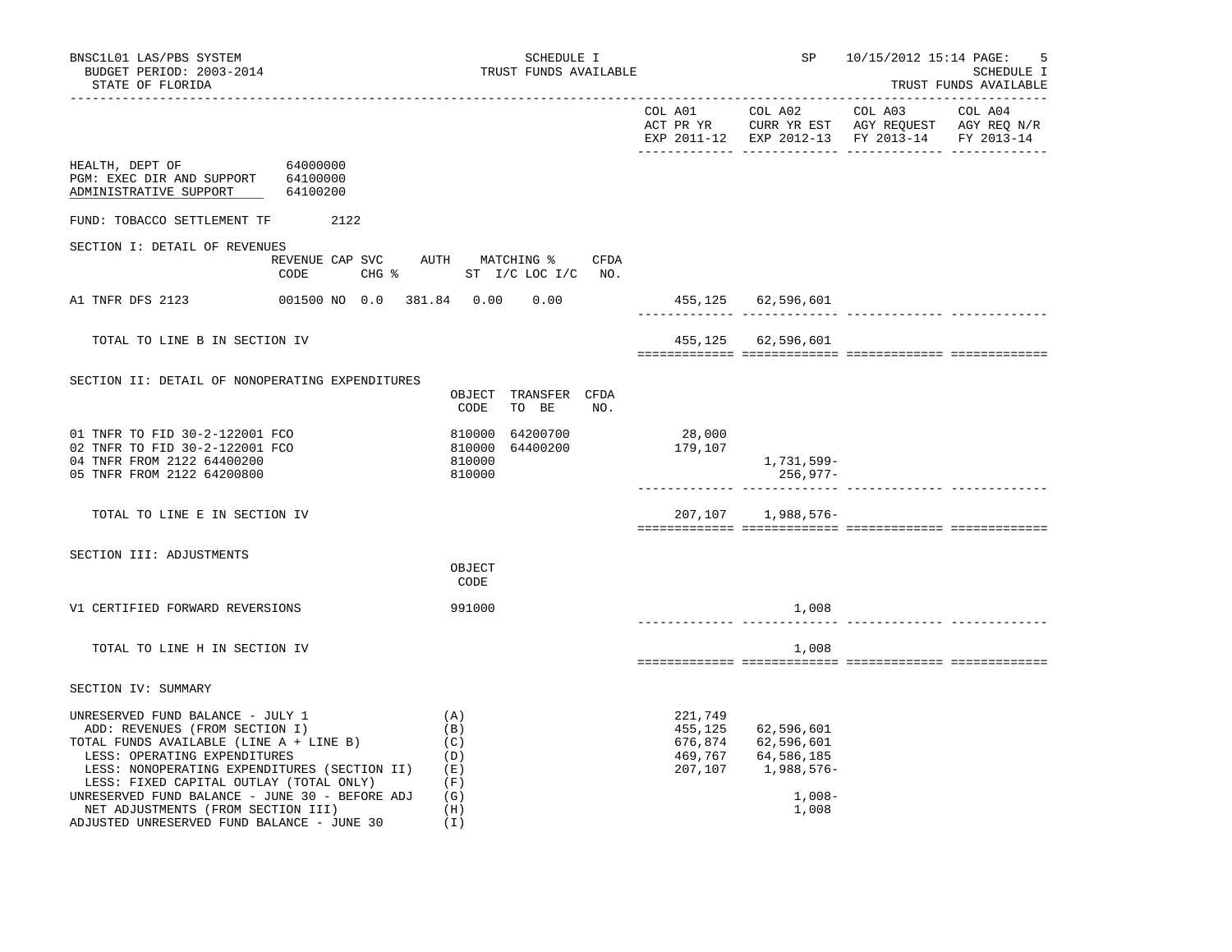|                                                                                                                         |      |      |                                                                              |                                              |                                                                  |        |                           | EXP 2011-12 EXP 2012-13 FY 2013-14 FY 2013-14                                                               |  |
|-------------------------------------------------------------------------------------------------------------------------|------|------|------------------------------------------------------------------------------|----------------------------------------------|------------------------------------------------------------------|--------|---------------------------|-------------------------------------------------------------------------------------------------------------|--|
| HEALTH, DEPT OF 64000000<br>PGM: EXEC DIR AND SUPPORT 64100000<br>ADMINISTRATIVE SUPPORT 64100200                       |      |      |                                                                              |                                              |                                                                  |        |                           |                                                                                                             |  |
| FUND: FEDERAL GRANTS TRUST FUND                                                                                         |      | 2261 |                                                                              |                                              |                                                                  |        |                           |                                                                                                             |  |
| SECTION I: DETAIL OF REVENUES                                                                                           |      |      |                                                                              |                                              |                                                                  |        |                           |                                                                                                             |  |
|                                                                                                                         | CODE |      |                                                                              |                                              | REVENUE CAP SVC AUTH MATCHING % CFDA<br>CHG % ST I/C LOC I/C NO. |        |                           |                                                                                                             |  |
| A1 RX DRUG PROGRAM 000700 NO 0.0<br>000700 NO 0.0<br>03 TABACCO GRANT                                                   |      |      | 381.001 0.00<br>381.001 0.00<br>381.001 0.00<br>381.001 0.00<br>381.001 0.00 |                                              | 0.00<br>0.00<br>0.00<br>0.00<br>0.00                             | 93.283 | 16.754 3,977              | 93.296 150,138 151,000 100,000<br>93.507 22,855 23,000 10,000<br>93.283 297,891 309,800 99,019<br>1,264,479 |  |
| TOTAL TO LINE B IN SECTION IV                                                                                           |      |      |                                                                              |                                              |                                                                  |        |                           | 474,861 1,748,279 209,019                                                                                   |  |
| SECTION II: DETAIL OF NONOPERATING EXPENDITURES                                                                         |      |      |                                                                              | CODE                                         | OBJECT TRANSFER CFDA<br>TO BE                                    | NO.    |                           |                                                                                                             |  |
|                                                                                                                         |      |      |                                                                              |                                              |                                                                  |        |                           |                                                                                                             |  |
| TOTAL TO LINE E IN SECTION IV                                                                                           |      |      |                                                                              |                                              |                                                                  |        |                           |                                                                                                             |  |
| SECTION III: ADJUSTMENTS                                                                                                |      |      |                                                                              | OBJECT                                       |                                                                  |        |                           |                                                                                                             |  |
| 01 CF REVERSIONS<br>02 PY ENCUMBRANCE NOT RESERVED FUND BALANCE<br>03 ROUNDING<br>04 PY A/P NOT CF - OPERATING CATEGORY |      |      |                                                                              | CODE<br>991000<br>991000<br>991000<br>991000 |                                                                  |        | 24,881-<br>$3 -$<br>1,728 | 1,534 3,806                                                                                                 |  |
| TOTAL TO LINE H IN SECTION IV                                                                                           |      |      |                                                                              |                                              |                                                                  |        | $21,622-$                 | 3,806                                                                                                       |  |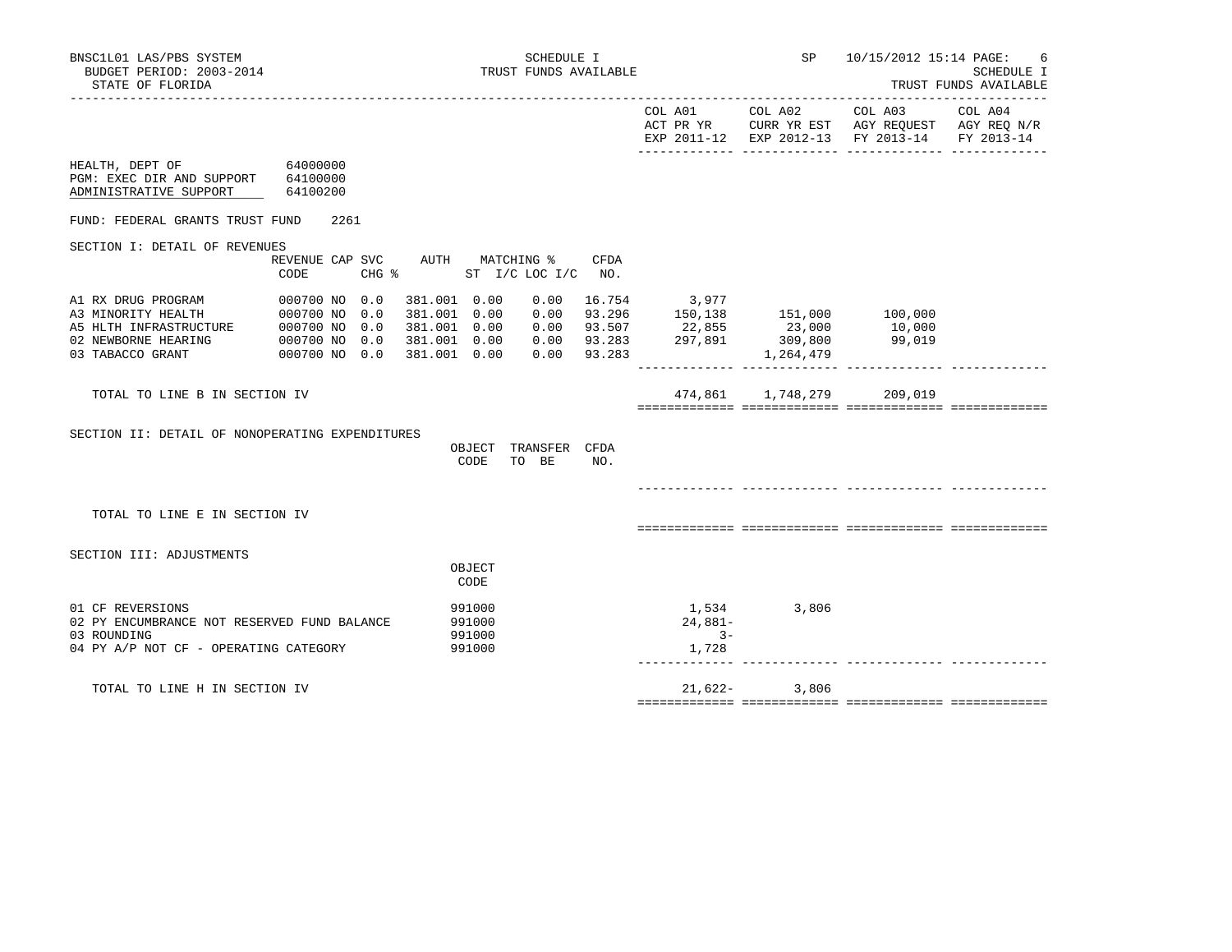| BNSC1L01 LAS/PBS SYSTEM<br>BUDGET PERIOD: 2003-2014<br>STATE OF FLORIDA                                                                                                                                                                                                                                                                                                                           | SCHEDULE I<br>TRUST FUNDS AVAILABLE         |         |                                                                                                                        | SP 10/15/2012 15:14 PAGE: 7                                                                    | SCHEDULE I<br>TRUST FUNDS AVAILABLE |
|---------------------------------------------------------------------------------------------------------------------------------------------------------------------------------------------------------------------------------------------------------------------------------------------------------------------------------------------------------------------------------------------------|---------------------------------------------|---------|------------------------------------------------------------------------------------------------------------------------|------------------------------------------------------------------------------------------------|-------------------------------------|
|                                                                                                                                                                                                                                                                                                                                                                                                   |                                             |         |                                                                                                                        | ACT PR YR CURR YR EST AGY REQUEST AGY REQ N/R<br>EXP 2011-12 EXP 2012-13 FY 2013-14 FY 2013-14 |                                     |
| HEALTH, DEPT OF 64000000<br>PGM: EXEC DIR AND SUPPORT 64100000<br>64100200<br>ADMINISTRATIVE SUPPORT                                                                                                                                                                                                                                                                                              |                                             |         |                                                                                                                        |                                                                                                |                                     |
| FUND: FEDERAL GRANTS TRUST FUND 2261                                                                                                                                                                                                                                                                                                                                                              |                                             |         |                                                                                                                        |                                                                                                |                                     |
| SECTION IV: SUMMARY                                                                                                                                                                                                                                                                                                                                                                               |                                             |         |                                                                                                                        |                                                                                                |                                     |
| UNRESERVED FUND BALANCE - JULY 1<br>ADD: REVENUES (FROM SECTION I)<br>TOTAL FUNDS AVAILABLE (LINE A + LINE B)<br>LESS: OPERATING EXPENDITURES<br>LESS: NONOPERATING EXPENDITURES (SECTION II)<br>LESS: FIXED CAPITAL OUTLAY (TOTAL ONLY)<br>UNRESERVED FUND BALANCE - JUNE 30 - BEFORE ADJ $(G)$<br>NET ADJUSTMENTS (FROM SECTION III)<br>(H)<br>ADJUSTED UNRESERVED FUND BALANCE - JUNE 30 $(1)$ | (A)<br>(B)<br>(C)<br>(D)<br>(E)<br>(F)      | 249,056 | 1,725 - 249,056<br>474,861 1,748,279<br>473, 136 1, 997, 335<br>202,458 2,001,141<br>270,678 3,806-<br>$21,622-$ 3,806 | 209,019<br>209,019<br>209,019                                                                  |                                     |
| SCHEDULE IB: DETAIL OF UNRESERVED FUND BALANCE                                                                                                                                                                                                                                                                                                                                                    | FUNDING SOURCE<br>STATE (S)<br>NONSTATE (N) |         |                                                                                                                        |                                                                                                |                                     |
| 01 PRTNRSHIP-MINORITY HLTH                                                                                                                                                                                                                                                                                                                                                                        | $_{\rm N}$                                  | 249,056 |                                                                                                                        |                                                                                                |                                     |
| ADJUSTED UNRESERVED FUND BALANCE - JUNE 30                                                                                                                                                                                                                                                                                                                                                        |                                             | 249,056 |                                                                                                                        |                                                                                                |                                     |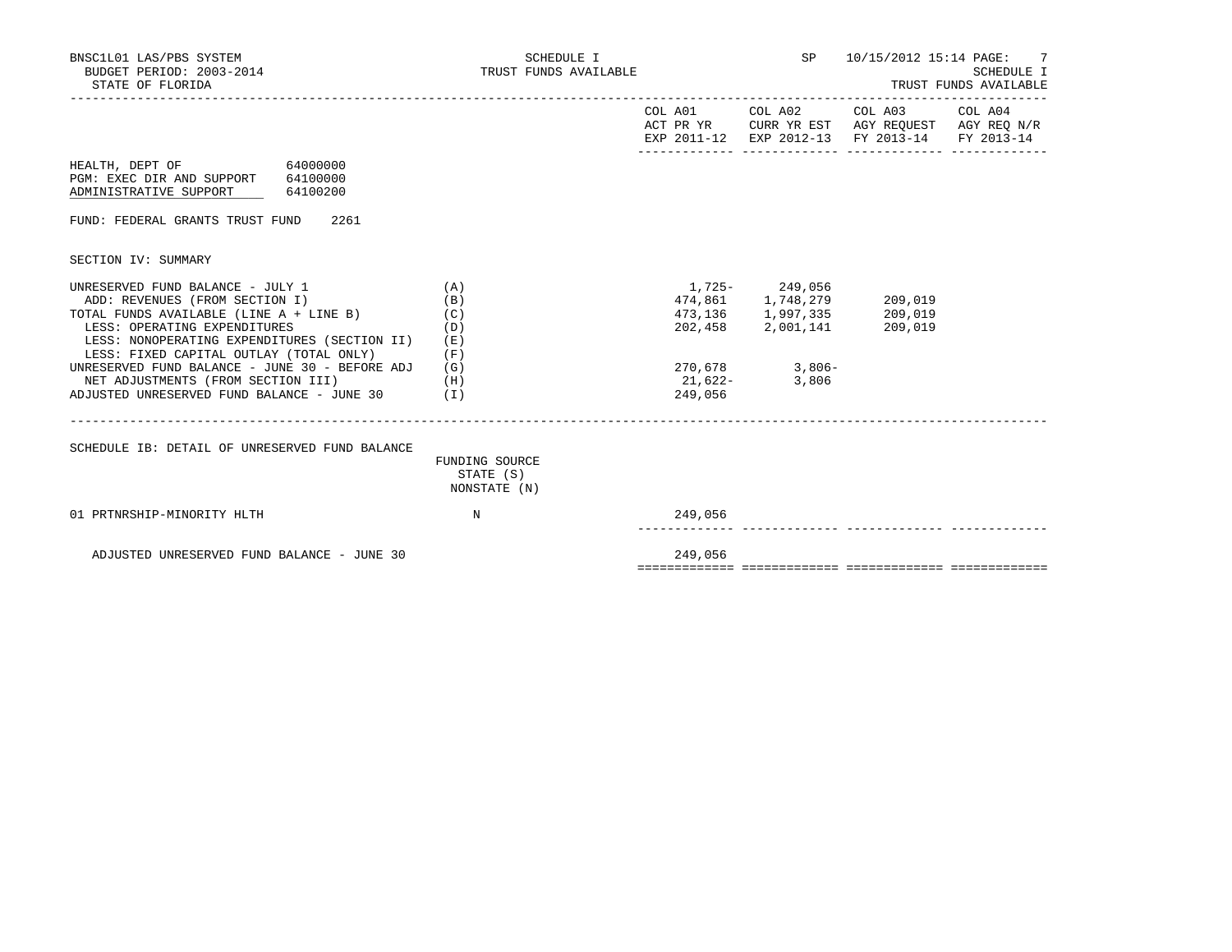------------- ------------- ------------- -------------

TRUST FUNDS AVAILABLE

| COL A01<br>ACT PR YR<br>$2011 - 12$<br><b>UYD</b> | $70L$ A02<br>CURR YR EST<br>$2012 - 13$<br><b>TYD</b> | COL A03<br>AGY REQUEST<br>FY 2013-14 | COL A04<br>AGY REQ N/R<br>FY 2013-14 |
|---------------------------------------------------|-------------------------------------------------------|--------------------------------------|--------------------------------------|
|                                                   |                                                       |                                      |                                      |

| HEALTH, DEPT OF<br>PGM: EXEC DIR AND SUPPORT<br>INFORMATION TECHNOLOGY | 64000000<br>64100000<br>64100400 |      |            |                    |                  |                              |             |                |                      |  |
|------------------------------------------------------------------------|----------------------------------|------|------------|--------------------|------------------|------------------------------|-------------|----------------|----------------------|--|
| FUND: ADMINISTRATIVE TRUST FUND                                        |                                  | 2021 |            |                    |                  |                              |             |                |                      |  |
| SECTION I: DETAIL OF REVENUES                                          |                                  |      |            |                    |                  |                              |             |                |                      |  |
|                                                                        | REVENUE CAP SVC<br>CODE          |      | CHG %      | AUTH               |                  | MATCHING %<br>ST I/C LOC I/C | CFDA<br>NO. |                |                      |  |
| A1 FEDERAL INDIRECTS                                                   | 000799 NO                        |      | 0.0        | 381.011            | 0.00             | 0.00                         | 10.557      | 2,211,756      |                      |  |
| A3 FEDERAL INDIRECTS                                                   | 000799 NO                        |      | 0.0        | 381.011            | 0.00             | 0.00                         | 10.558      | 291,658        |                      |  |
| A5 FEDERAL INDIRECTS                                                   | 000799 NO                        |      | 0.0        | 381.011            | 0.00             | 0.00                         | 93.069      | 3,560,231      |                      |  |
| A7 FEDERAL INDIRECTS                                                   | 000799 NO                        |      | 0.0        | 381.011            | 0.00             | 0.00                         | 96.001      | 3,073,976      |                      |  |
| A9 TNFR 2141 185080                                                    | 001500 NO                        |      | 0.0        | 381.011            | 0.00             | 0.00                         |             | 3,094,403      |                      |  |
| B1 TNFR 2352 185080<br><b>B7 SALE SERVICE STATE</b>                    | 001500 NO<br>001903 NO           |      | 0.0        | 381.011            | 0.00             | 0.00                         |             | 1,016,330      |                      |  |
| 02 REFUNDS                                                             | 001800 NO                        |      | 0.0<br>0.0 | 381.011<br>381.001 | 0.00<br>0.00     | 0.00<br>0.00                 |             | 161,059<br>134 |                      |  |
|                                                                        |                                  |      |            |                    |                  |                              |             |                |                      |  |
| TOTAL TO LINE B IN SECTION IV                                          |                                  |      |            |                    |                  |                              |             | 13,409,547     |                      |  |
|                                                                        |                                  |      |            |                    |                  |                              |             |                |                      |  |
| SECTION II: DETAIL OF NONOPERATING EXPENDITURES                        |                                  |      |            |                    | OBJECT<br>CODE   | TRANSFER<br>TO BE            | CFDA<br>NO. |                |                      |  |
| PP TNFR FROM 2021 64100200<br>01 TNFR TO 2021                          |                                  |      |            |                    | 810000<br>810000 | 64100200                     |             | 1,542,457-     | 1,370,889            |  |
| TOTAL TO LINE E IN SECTION IV                                          |                                  |      |            |                    |                  |                              |             |                | 1,542,457- 1,370,889 |  |

SECTION III: ADJUSTMENTS

|                                              | CODE   |                     |
|----------------------------------------------|--------|---------------------|
| 01 CERTIFIED REVERSIONS                      | 991000 | 1,025,695<br>59,585 |
| 02 PY A/P NOT CF 64100400                    | 991000 | 72                  |
| 03 PY ENCUMBRANCES NOT RESERVED FUND BALANCE | 991000 | $1,249-$            |
| 04 SWFS B6400013 - DUE FROM OTHER 64100400   | 991000 | 52,202              |
| 05 SWFS B6400005 DO TO OTHER 64100400        | 991000 | 17,011              |
| 07 PY ACCRUAL ADJUSTMENT                     | 991000 | 18,702-             |
| 08 ROUNDING                                  | 991000 |                     |
|                                              |        |                     |

TOTAL TO LINE H IN SECTION IV 108,920 1,025,695

**OBJECT**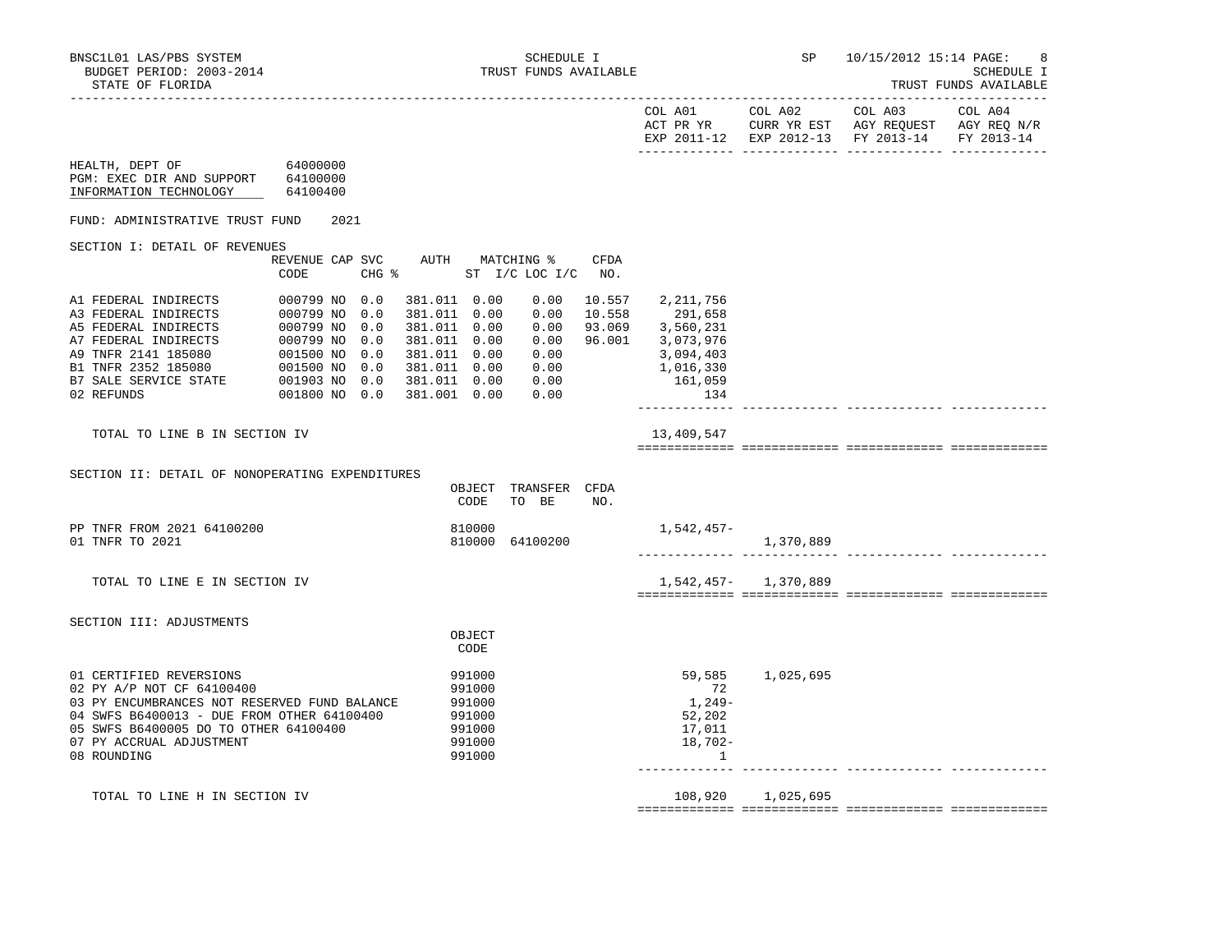| A01<br>COL.<br>PR YR<br>አ ጦ<br>$2011$<br>FYD | COL A02<br>CURR YR EST<br>$2012 - 13$<br>FYD | COL A03<br>AGY REQUEST<br>$2013 - 14$<br><b>FV</b> | COL A04<br>AGY REQ<br>N/R<br><b>FV</b> |
|----------------------------------------------|----------------------------------------------|----------------------------------------------------|----------------------------------------|
|                                              |                                              |                                                    |                                        |

| HEALTH, DEPT OF           | 64000000 |
|---------------------------|----------|
| PGM: EXEC DIR AND SUPPORT | 64100000 |
| INFORMATION TECHNOLOGY    | 64100400 |

FUND: ADMINISTRATIVE TRUST FUND 2021

SECTION IV: SUMMARY

| UNRESERVED FUND BALANCE - JULY 1               | $\mathbf{A}$ | $388.625 -$  | 345,194      |
|------------------------------------------------|--------------|--------------|--------------|
| ADD: REVENUES (FROM SECTION I)                 | (B)          | 13,409,547   |              |
| TOTAL FUNDS AVAILABLE (LINE A + LINE B)        | (C)          | 13,020,922   | 345,194      |
| LESS: OPERATING EXPENDITURES                   | (D)          | 14,327,105   |              |
| LESS: NONOPERATING EXPENDITURES (SECTION II)   | (E)          | $1.542.457-$ | 1,370,889    |
| LESS: FIXED CAPITAL OUTLAY (TOTAL ONLY)        | (F)          |              |              |
| UNRESERVED FUND BALANCE - JUNE 30 - BEFORE ADJ | (G)          | 236,274      | $1,025,695-$ |
| NET ADJUSTMENTS (FROM SECTION III)             | (H)          | 108,920      | 1,025,695    |
| ADJUSTED UNRESERVED FUND BALANCE - JUNE 30     | Ίl           | 345,194      |              |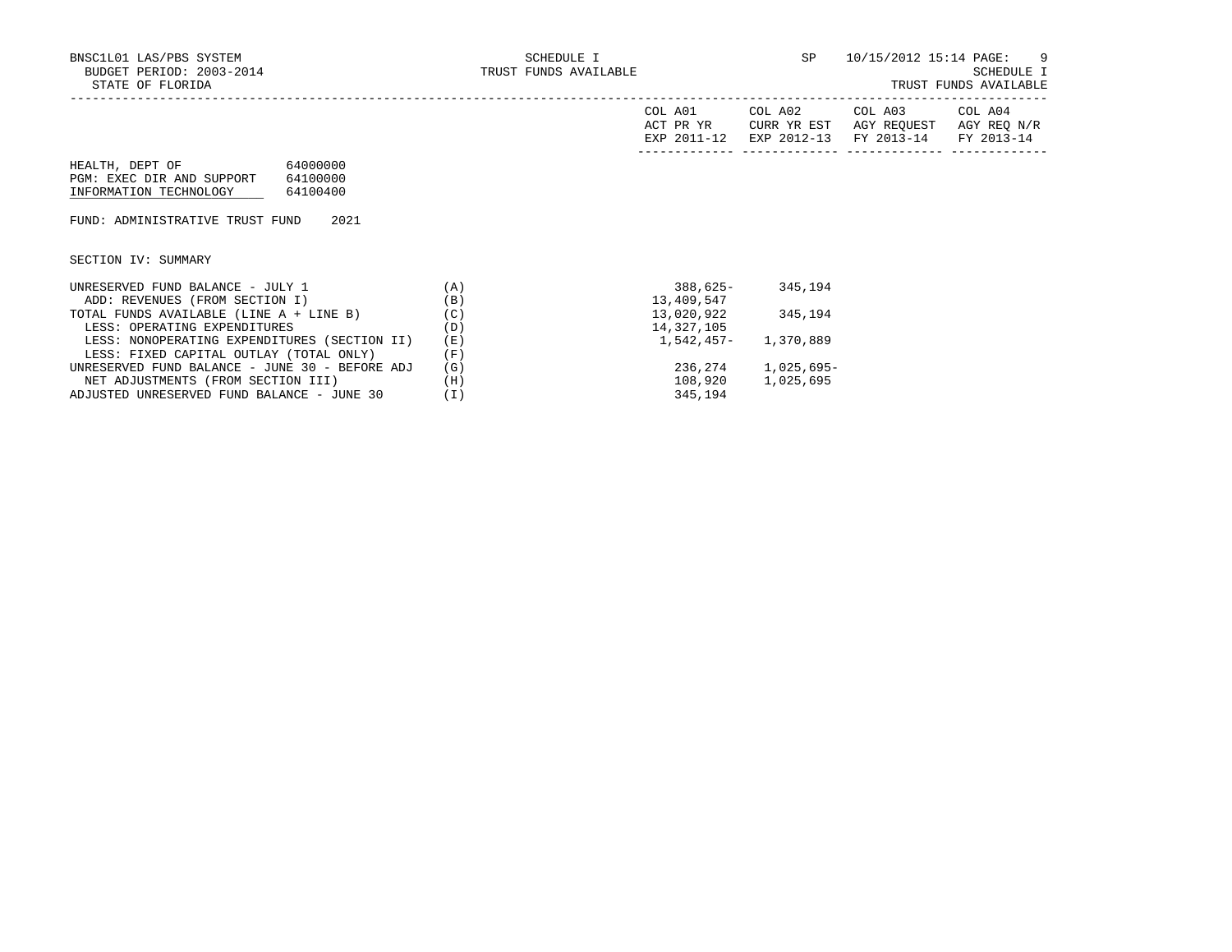| BNSC1L01 LAS/PBS SYSTEM<br>BUDGET PERIOD: 2003-2014<br>STATE OF FLORIDA                                                                                                                                                                                                                                                                                                        | SCHEDULE I<br>TRUST FUNDS AVAILABLE                              | SP      | 10/15/2012 15:14 PAGE: 10                                | SCHEDULE I<br>TRUST FUNDS AVAILABLE |
|--------------------------------------------------------------------------------------------------------------------------------------------------------------------------------------------------------------------------------------------------------------------------------------------------------------------------------------------------------------------------------|------------------------------------------------------------------|---------|----------------------------------------------------------|-------------------------------------|
|                                                                                                                                                                                                                                                                                                                                                                                |                                                                  |         | EXP 2011-12 EXP 2012-13 FY 2013-14 FY 2013-14            |                                     |
| HEALTH, DEPT OF 64000000<br>PGM: COMMUNITY PUBLIC HLTH 64200000<br>COMMUNITY HEALTH PROMOTION 64200100                                                                                                                                                                                                                                                                         |                                                                  |         |                                                          |                                     |
| 2021<br>FUND: ADMINISTRATIVE TRUST FUND                                                                                                                                                                                                                                                                                                                                        |                                                                  |         |                                                          |                                     |
| SECTION I: DETAIL OF REVENUES<br>CODE                                                                                                                                                                                                                                                                                                                                          | REVENUE CAP SVC AUTH MATCHING % CFDA<br>CHG % ST I/C LOC I/C NO. |         |                                                          |                                     |
| A1 IRBOARD FEE                                                                                                                                                                                                                                                                                                                                                                 | 000100 YES 8.0 381.001 0.00 0.00                                 |         | 33,000                                                   |                                     |
| TOTAL TO LINE B IN SECTION IV                                                                                                                                                                                                                                                                                                                                                  |                                                                  |         | 33,000                                                   |                                     |
| SECTION II: DETAIL OF NONOPERATING EXPENDITURES                                                                                                                                                                                                                                                                                                                                | OBJECT TRANSFER CFDA<br>CODE<br>TO BE NO.                        |         |                                                          |                                     |
| 01 TNFR FROM 2021 64200300<br>02 TNFR FROM 2021 64100200<br>03 SERVICE CHARGE TO GENERAL REVENUE                                                                                                                                                                                                                                                                               | 810000<br>810000<br>880000                                       | 24,123- | $86,114-$ 369,129-<br>2,640                              |                                     |
| TOTAL TO LINE E IN SECTION IV                                                                                                                                                                                                                                                                                                                                                  |                                                                  |         | $110,237-$ 366,489-                                      |                                     |
| SECTION III: ADJUSTMENTS                                                                                                                                                                                                                                                                                                                                                       | OBJECT<br>CODE                                                   |         |                                                          |                                     |
| TOTAL TO LINE H IN SECTION IV                                                                                                                                                                                                                                                                                                                                                  |                                                                  |         |                                                          |                                     |
| SECTION IV: SUMMARY                                                                                                                                                                                                                                                                                                                                                            |                                                                  |         |                                                          |                                     |
| UNRESERVED FUND BALANCE - JULY 1<br>ADD: REVENUES (FROM SECTION I)<br>TOTAL FUNDS AVAILABLE (LINE A + LINE B)<br>LESS: OPERATING EXPENDITURES<br>LESS: NONOPERATING EXPENDITURES (SECTION II)<br>LESS: FIXED CAPITAL OUTLAY (TOTAL ONLY)<br>UNRESERVED FUND BALANCE - JUNE 30 - BEFORE ADJ<br>NET ADJUSTMENTS (FROM SECTION III)<br>ADJUSTED UNRESERVED FUND BALANCE - JUNE 30 | (A)<br>(B)<br>(C)<br>(D)<br>( E )<br>(F)<br>(G)<br>(H)<br>(I)    |         | 33,000<br>33,000<br>110,237 399,489<br>110,237- 366,489- |                                     |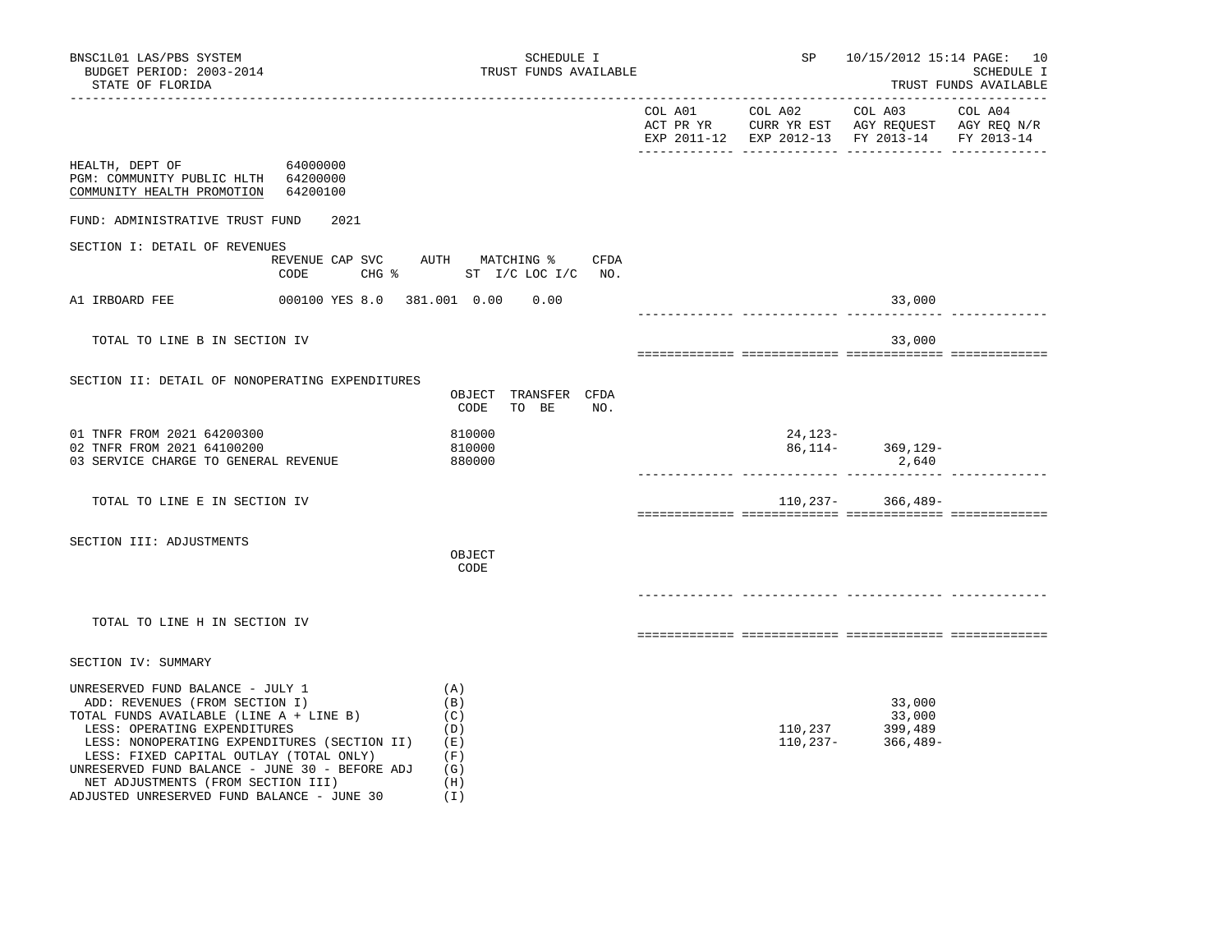| BNSC1L01 LAS/PBS SYSTEM<br>BUDGET PERIOD: 2003-2014<br>STATE OF FLORIDA                                                                                                                                                                                                                                                          |                            | SCHEDULE I<br>TRUST FUNDS AVAILABLE                                 | SP                  | 10/15/2012 15:14 PAGE: 11                                                     | SCHEDULE I<br>TRUST FUNDS AVAILABLE |
|----------------------------------------------------------------------------------------------------------------------------------------------------------------------------------------------------------------------------------------------------------------------------------------------------------------------------------|----------------------------|---------------------------------------------------------------------|---------------------|-------------------------------------------------------------------------------|-------------------------------------|
|                                                                                                                                                                                                                                                                                                                                  |                            |                                                                     |                     | EXP 2011-12 EXP 2012-13 FY 2013-14 FY 2013-14                                 |                                     |
| 64000000<br>HEALTH, DEPT OF<br>PGM: COMMUNITY PUBLIC HLTH 64200000<br>COMMUNITY HEALTH PROMOTION                                                                                                                                                                                                                                 | 64200100                   |                                                                     |                     |                                                                               |                                     |
| FUND: RAPE CRISIS PROGRAM TF                                                                                                                                                                                                                                                                                                     | 2089                       |                                                                     |                     |                                                                               |                                     |
| SECTION I: DETAIL OF REVENUES                                                                                                                                                                                                                                                                                                    | CODE                       | REVENUE CAP SVC AUTH MATCHING %<br>CFDA<br>CHG % ST I/C LOC I/C NO. |                     |                                                                               |                                     |
| 01 RAPE CRISES FINES<br>02 REFUNDS                                                                                                                                                                                                                                                                                               | 001800 NO 0.0 794.056 0.00 | 001200 NO 8.0 938.085 0.00 0.00<br>0.00                             | 9,300               | 1,432,428 1,432,428<br>9,300                                                  |                                     |
| TOTAL TO LINE B IN SECTION IV                                                                                                                                                                                                                                                                                                    |                            |                                                                     |                     | 1,441,728 1,441,728                                                           |                                     |
| SECTION II: DETAIL OF NONOPERATING EXPENDITURES                                                                                                                                                                                                                                                                                  |                            | OBJECT TRANSFER CFDA<br>CODE<br>TO BE<br>NO.                        |                     |                                                                               |                                     |
| 01 5% TRUST FUND RESERVE<br>03 SRVCE CHRG TO GR<br>04 TNFR FROM 2089 64200300<br>05 UNFUNDED BUDGET                                                                                                                                                                                                                              |                            | 999000<br>880000<br>810000<br>899000                                | 214,277-<br>62,771- | 65,892<br>114,594 114,594<br>343,780-                                         |                                     |
| TOTAL TO LINE E IN SECTION IV                                                                                                                                                                                                                                                                                                    |                            |                                                                     |                     | $162,454-163,294-$                                                            |                                     |
| SECTION III: ADJUSTMENTS                                                                                                                                                                                                                                                                                                         |                            | OBJECT<br>CODE                                                      |                     |                                                                               |                                     |
| TOTAL TO LINE H IN SECTION IV                                                                                                                                                                                                                                                                                                    |                            |                                                                     |                     |                                                                               |                                     |
| SECTION IV: SUMMARY                                                                                                                                                                                                                                                                                                              |                            |                                                                     |                     |                                                                               |                                     |
| UNRESERVED FUND BALANCE - JULY 1<br>ADD: REVENUES (FROM SECTION I)<br>TOTAL FUNDS AVAILABLE (LINE A + LINE B)<br>LESS: OPERATING EXPENDITURES<br>LESS: NONOPERATING EXPENDITURES (SECTION II)<br>LESS: FIXED CAPITAL OUTLAY (TOTAL ONLY)<br>UNRESERVED FUND BALANCE - JUNE 30 - BEFORE ADJ<br>NET ADJUSTMENTS (FROM SECTION III) |                            | (A)<br>(B)<br>(C)<br>(D)<br>(E)<br>(F)<br>(G)<br>(H)                | 162,454-            | 1,441,728 1,441,728<br>1,441,728 1,441,728<br>1,604,182 1,605,022<br>163,294- |                                     |

ADJUSTED UNRESERVED FUND BALANCE - JUNE 30 (I)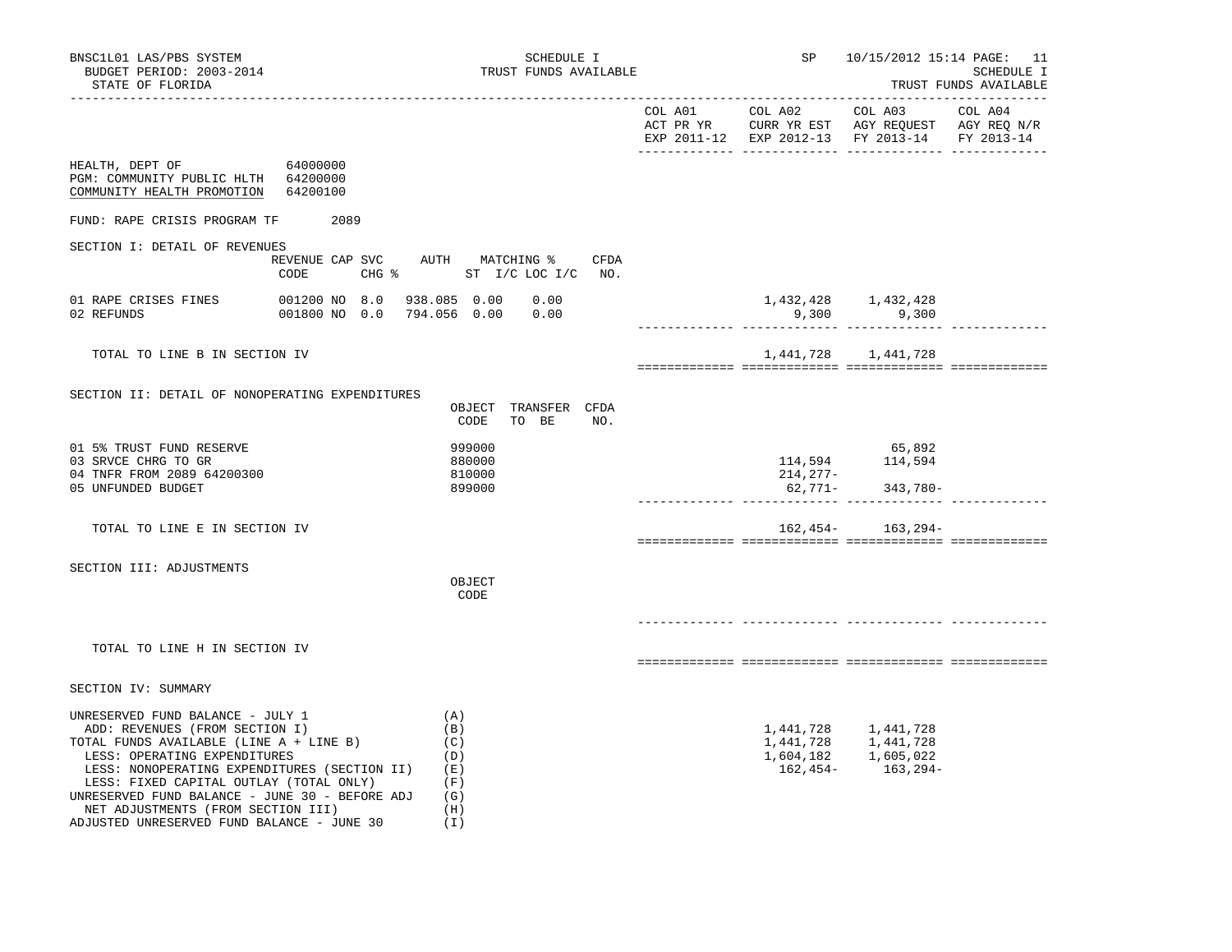| BNSC1L01 LAS/PBS SYSTEM<br>BUDGET PERIOD: 2003-2014<br>STATE OF FLORIDA                                                                                                                                                                                                                                                          | SCHEDULE I<br>TRUST FUNDS AVAILABLE                  | SP                                   | 10/15/2012 15:14 PAGE: 12                                                                                                         | SCHEDULE I<br>TRUST FUNDS AVAILABLE |
|----------------------------------------------------------------------------------------------------------------------------------------------------------------------------------------------------------------------------------------------------------------------------------------------------------------------------------|------------------------------------------------------|--------------------------------------|-----------------------------------------------------------------------------------------------------------------------------------|-------------------------------------|
|                                                                                                                                                                                                                                                                                                                                  |                                                      |                                      | COL A01 COL A02 COL A03 COL A04<br>ACT PR YR CURR YR EST AGY REQUEST AGY REQ N/R<br>EXP 2011-12 EXP 2012-13 FY 2013-14 FY 2013-14 | --------------                      |
| HEALTH, DEPT OF 64000000<br>PGM: COMMUNITY PUBLIC HLTH 64200000<br>COMMUNITY HEALTH PROMOTION 64200100                                                                                                                                                                                                                           |                                                      |                                      |                                                                                                                                   |                                     |
| FUND: TOBACCO SETTLEMENT TF 2122                                                                                                                                                                                                                                                                                                 |                                                      |                                      |                                                                                                                                   |                                     |
| SECTION I: DETAIL OF REVENUES<br>REVENUE CAP SVC AUTH MATCHING %<br>CODE                                                                                                                                                                                                                                                         | CFDA<br>CHG % ST I/C LOC I/C NO.                     |                                      |                                                                                                                                   |                                     |
| 01 TNFR DFS 2123 001500 NO 0.0 381.84 0.00 0.00                                                                                                                                                                                                                                                                                  |                                                      |                                      | 9,567,510 74,492,905                                                                                                              |                                     |
| TOTAL TO LINE B IN SECTION IV                                                                                                                                                                                                                                                                                                    |                                                      |                                      | 9,567,510 74,492,905                                                                                                              |                                     |
| SECTION II: DETAIL OF NONOPERATING EXPENDITURES                                                                                                                                                                                                                                                                                  | OBJECT TRANSFER CFDA<br>CODE<br>TO BE<br>NO.         |                                      |                                                                                                                                   |                                     |
| 01 TNFR FROM 2122 64200300                                                                                                                                                                                                                                                                                                       | 810000                                               | 335,415-                             |                                                                                                                                   |                                     |
| TOTAL TO LINE E IN SECTION IV                                                                                                                                                                                                                                                                                                    |                                                      | $335,415-$                           |                                                                                                                                   |                                     |
| SECTION III: ADJUSTMENTS                                                                                                                                                                                                                                                                                                         | OBJECT<br>CODE                                       |                                      |                                                                                                                                   |                                     |
| TOTAL TO LINE H IN SECTION IV                                                                                                                                                                                                                                                                                                    |                                                      |                                      |                                                                                                                                   |                                     |
| SECTION IV: SUMMARY                                                                                                                                                                                                                                                                                                              |                                                      |                                      |                                                                                                                                   |                                     |
| UNRESERVED FUND BALANCE - JULY 1<br>ADD: REVENUES (FROM SECTION I)<br>TOTAL FUNDS AVAILABLE (LINE A + LINE B)<br>LESS: OPERATING EXPENDITURES<br>LESS: NONOPERATING EXPENDITURES (SECTION II)<br>LESS: FIXED CAPITAL OUTLAY (TOTAL ONLY)<br>UNRESERVED FUND BALANCE - JUNE 30 - BEFORE ADJ<br>NET ADJUSTMENTS (FROM SECTION III) | (A)<br>(B)<br>(C)<br>(D)<br>(E)<br>(F)<br>(G)<br>(H) | 9,567,510<br>9,902,925<br>$335,415-$ | 9,567,510 74,492,905<br>74,492,905<br>74,492,905                                                                                  |                                     |

ADJUSTED UNRESERVED FUND BALANCE - JUNE 30 (I)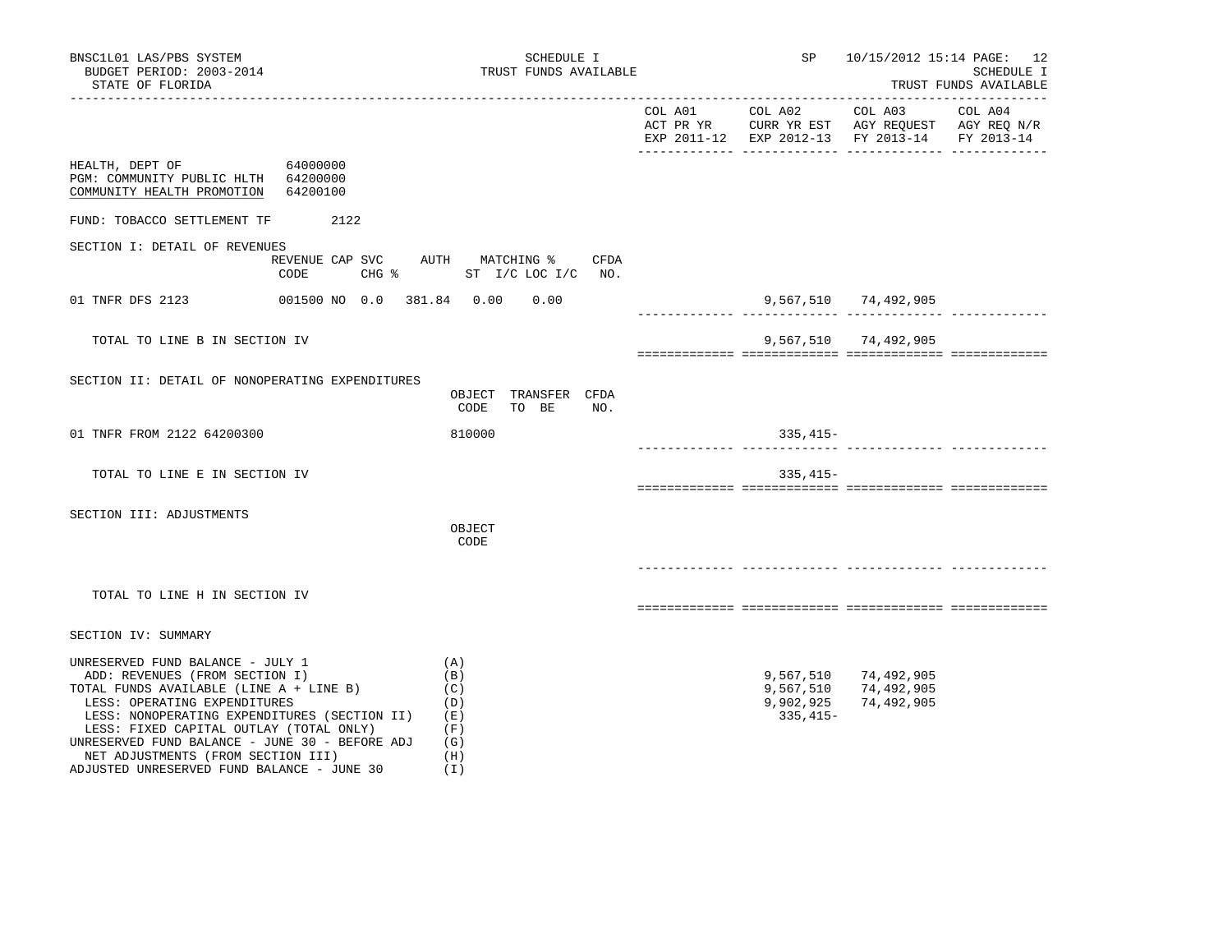| BNSC1L01 LAS/PBS SYSTEM<br>BUDGET PERIOD: 2003-2014<br>STATE OF FLORIDA                                                                                                                                                                                                                                                                                                        | SCHEDULE I<br>TRUST FUNDS AVAILABLE                         | ______________________________________ | SP                                                                    | ________________________                                                        | 10/15/2012 15:14 PAGE: 13<br>SCHEDULE I<br>TRUST FUNDS AVAILABLE |
|--------------------------------------------------------------------------------------------------------------------------------------------------------------------------------------------------------------------------------------------------------------------------------------------------------------------------------------------------------------------------------|-------------------------------------------------------------|----------------------------------------|-----------------------------------------------------------------------|---------------------------------------------------------------------------------|------------------------------------------------------------------|
|                                                                                                                                                                                                                                                                                                                                                                                |                                                             |                                        |                                                                       | EXP 2011-12 EXP 2012-13 FY 2013-14                                              | FY 2013-14                                                       |
| HEALTH, DEPT OF<br>64000000<br>PGM: COMMUNITY PUBLIC HLTH 64200000<br>COMMUNITY HEALTH PROMOTION 64200100                                                                                                                                                                                                                                                                      |                                                             |                                        |                                                                       |                                                                                 |                                                                  |
| FUND: EPILEPSY SERVICES TF<br>2197                                                                                                                                                                                                                                                                                                                                             |                                                             |                                        |                                                                       |                                                                                 |                                                                  |
| SECTION I: DETAIL OF REVENUES<br>REVENUE CAP SVC<br>CODE                                                                                                                                                                                                                                                                                                                       | AUTH MATCHING % CFDA<br>CHG % ST I/C LOC I/C NO.            |                                        |                                                                       |                                                                                 |                                                                  |
| 01 EPILEPSY SERVICES FINES 001200 NO 8.0 385.207 0.00                                                                                                                                                                                                                                                                                                                          | 0.00                                                        |                                        |                                                                       | 1,400,000 1,400,000                                                             |                                                                  |
| TOTAL TO LINE B IN SECTION IV                                                                                                                                                                                                                                                                                                                                                  |                                                             |                                        |                                                                       | 1,400,000 1,400,000                                                             |                                                                  |
| SECTION II: DETAIL OF NONOPERATING EXPENDITURES                                                                                                                                                                                                                                                                                                                                | OBJECT TRANSFER CFDA<br>CODE<br>TO BE<br>NO.                |                                        |                                                                       |                                                                                 |                                                                  |
| 01 SERVICE CHARGE TO GENERAL REVENUE<br>02 TNFR FROM 2197 64200300<br>03 5% RESERVE                                                                                                                                                                                                                                                                                            | 880000<br>810000<br>999000                                  |                                        | $653,930-$                                                            | 112,000 112,000<br>64,400                                                       |                                                                  |
| TOTAL TO LINE E IN SECTION IV                                                                                                                                                                                                                                                                                                                                                  |                                                             | ________________________________       |                                                                       | 541,930- 176,400                                                                |                                                                  |
| SECTION III: ADJUSTMENTS                                                                                                                                                                                                                                                                                                                                                       | OBJECT<br>CODE                                              |                                        |                                                                       |                                                                                 |                                                                  |
| TOTAL TO LINE H IN SECTION IV                                                                                                                                                                                                                                                                                                                                                  |                                                             |                                        |                                                                       |                                                                                 |                                                                  |
| SECTION IV: SUMMARY                                                                                                                                                                                                                                                                                                                                                            |                                                             |                                        |                                                                       |                                                                                 |                                                                  |
| UNRESERVED FUND BALANCE - JULY 1<br>ADD: REVENUES (FROM SECTION I)<br>TOTAL FUNDS AVAILABLE (LINE A + LINE B)<br>LESS: OPERATING EXPENDITURES<br>LESS: NONOPERATING EXPENDITURES (SECTION II)<br>LESS: FIXED CAPITAL OUTLAY (TOTAL ONLY)<br>UNRESERVED FUND BALANCE - JUNE 30 - BEFORE ADJ<br>NET ADJUSTMENTS (FROM SECTION III)<br>ADJUSTED UNRESERVED FUND BALANCE - JUNE 30 | (A)<br>(B)<br>(C)<br>(D)<br>(E)<br>(F)<br>(G)<br>(H)<br>(I) |                                        | 1,400,000<br>1,400,000<br>1,521,527<br>541,930-<br>420,403<br>420,403 | 420,403<br>1,400,000<br>1,820,403<br>1,522,137<br>176,400<br>121,866<br>121,866 |                                                                  |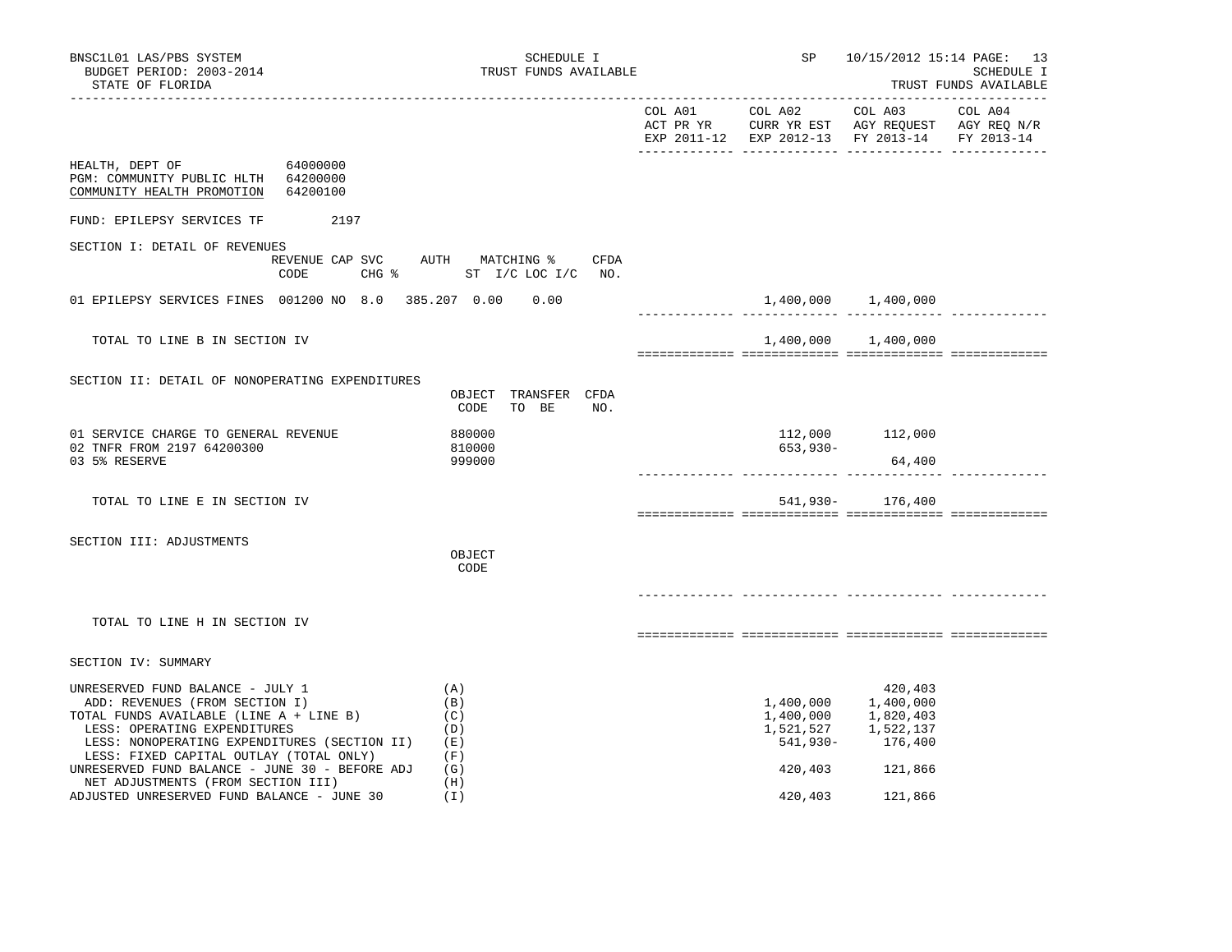| BNSC1L01 LAS/PBS SYSTEM<br>BUDGET PERIOD: 2003-2014<br>STATE OF FLORIDA                                                                                                                                                                                                                                                          | SCHEDULE I<br>TRUST FUNDS AVAILABLE                                        | SP              | 10/15/2012 15:14 PAGE: 14                                                                                         | SCHEDULE I<br>TRUST FUNDS AVAILABLE |
|----------------------------------------------------------------------------------------------------------------------------------------------------------------------------------------------------------------------------------------------------------------------------------------------------------------------------------|----------------------------------------------------------------------------|-----------------|-------------------------------------------------------------------------------------------------------------------|-------------------------------------|
|                                                                                                                                                                                                                                                                                                                                  |                                                                            | COL A01 COL A02 | COL A03 COL A04<br>ACT PR YR CURR YR EST AGY REQUEST AGY REQ N/R<br>EXP 2011-12 EXP 2012-13 FY 2013-14 FY 2013-14 |                                     |
| HEALTH, DEPT OF<br>64000000<br>PGM: COMMUNITY PUBLIC HLTH 64200000<br>COMMUNITY HEALTH PROMOTION<br>64200100                                                                                                                                                                                                                     |                                                                            |                 |                                                                                                                   |                                     |
| FUND: BIOMEDICAL RESEARCH TF<br>2245                                                                                                                                                                                                                                                                                             |                                                                            |                 |                                                                                                                   |                                     |
| SECTION I: DETAIL OF REVENUES<br>CODE                                                                                                                                                                                                                                                                                            | REVENUE CAP SVC AUTH MATCHING %<br><b>CFDA</b><br>CHG % ST I/C LOC I/C NO. |                 |                                                                                                                   |                                     |
| 000500 NO 0.0<br>01 INTEREST<br>02 BIOMED LAWTON DFS 2123  001500 NO 0.0<br>03 ANTICIAPATED AHCA 2003  001500 NO 0.0                                                                                                                                                                                                             | 20.435 0.00<br>0.00<br>215.560 0.00<br>0.00<br>561.121 0.00<br>0.00        |                 | 1,048,000<br>700,000<br>25,000,000                                                                                |                                     |
| TOTAL TO LINE B IN SECTION IV                                                                                                                                                                                                                                                                                                    |                                                                            |                 | 26,748,000                                                                                                        |                                     |
| SECTION II: DETAIL OF NONOPERATING EXPENDITURES                                                                                                                                                                                                                                                                                  | OBJECT TRANSFER CFDA<br>CODE<br>TO BE<br>NO.                               |                 |                                                                                                                   |                                     |
| 01 TNFR FROM 2245 64200800                                                                                                                                                                                                                                                                                                       | 810000 64200800                                                            |                 | $3,590,409-$                                                                                                      |                                     |
| TOTAL TO LINE E IN SECTION IV                                                                                                                                                                                                                                                                                                    |                                                                            |                 | $3,590,409-$                                                                                                      |                                     |
| SECTION III: ADJUSTMENTS                                                                                                                                                                                                                                                                                                         | OBJECT<br>CODE                                                             |                 |                                                                                                                   |                                     |
| TOTAL TO LINE H IN SECTION IV                                                                                                                                                                                                                                                                                                    |                                                                            |                 |                                                                                                                   |                                     |
| SECTION IV: SUMMARY                                                                                                                                                                                                                                                                                                              |                                                                            |                 |                                                                                                                   |                                     |
| UNRESERVED FUND BALANCE - JULY 1<br>ADD: REVENUES (FROM SECTION I)<br>TOTAL FUNDS AVAILABLE (LINE A + LINE B)<br>LESS: OPERATING EXPENDITURES<br>LESS: NONOPERATING EXPENDITURES (SECTION II)<br>LESS: FIXED CAPITAL OUTLAY (TOTAL ONLY)<br>UNRESERVED FUND BALANCE - JUNE 30 - BEFORE ADJ<br>NET ADJUSTMENTS (FROM SECTION III) | (A)<br>(B)<br>(C)<br>(D)<br>(E)<br>(F)<br>(G)<br>(H)                       |                 | 26,748,000<br>26,748,000<br>27, 152, 047<br>$3,590,409-$<br>3,186,362                                             |                                     |
| ADJUSTED UNRESERVED FUND BALANCE - JUNE 30                                                                                                                                                                                                                                                                                       | (I)                                                                        |                 | 3,186,362                                                                                                         |                                     |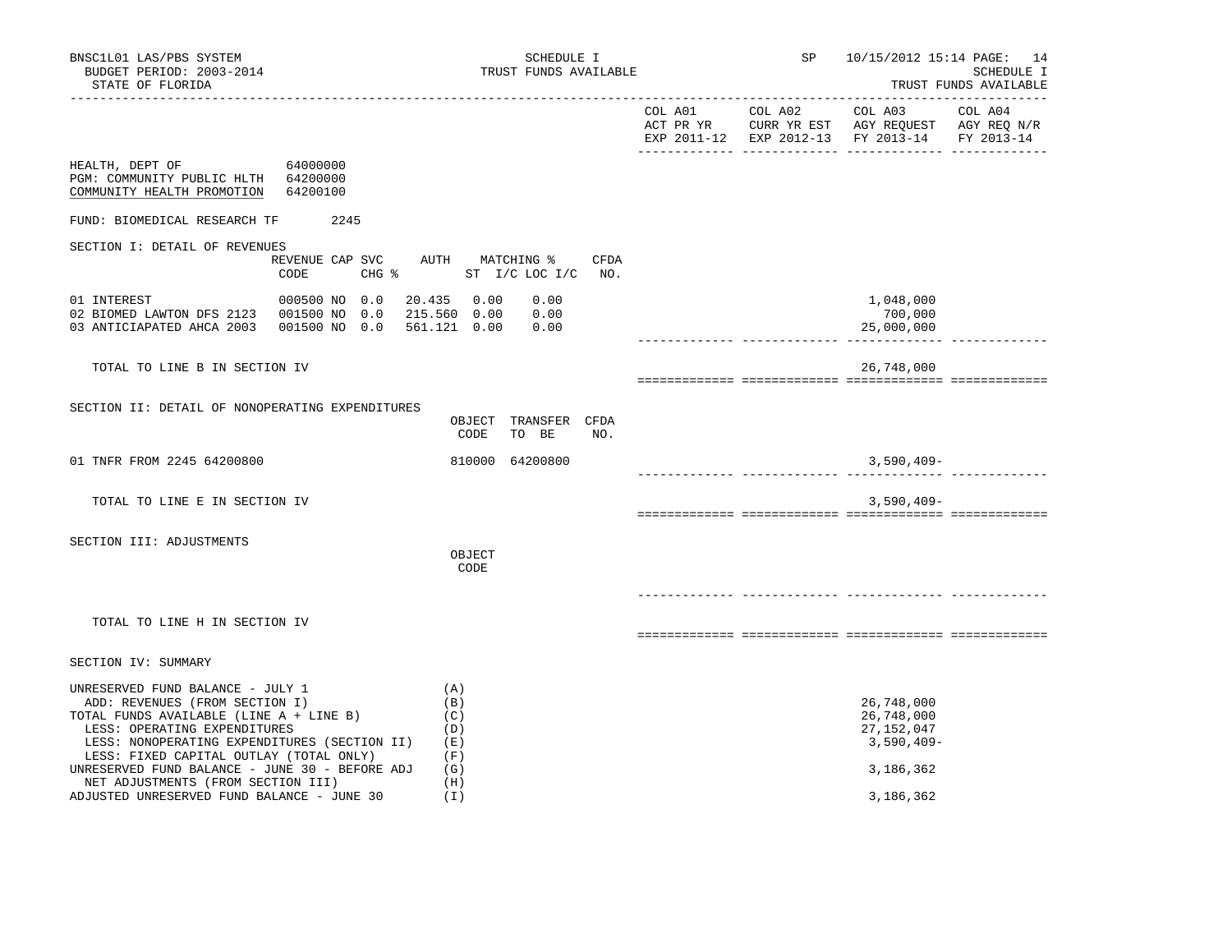| BNSC1L01 LAS/PBS SYSTEM<br>BUDGET PERIOD: 2003-2014<br>STATE OF FLORIDA                                         | SCHEDULE I<br>TRUST FUNDS AVAILABLE         | SP<br>10/15/2012 15:14 PAGE: 15<br>SCHEDULE I<br>TRUST FUNDS AVAILABLE |                                 |                                                                                                                   |  |  |
|-----------------------------------------------------------------------------------------------------------------|---------------------------------------------|------------------------------------------------------------------------|---------------------------------|-------------------------------------------------------------------------------------------------------------------|--|--|
|                                                                                                                 |                                             |                                                                        | COL A01 COL A02                 | COL A03 COL A04<br>ACT PR YR CURR YR EST AGY REQUEST AGY REQ N/R<br>EXP 2011-12 EXP 2012-13 FY 2013-14 FY 2013-14 |  |  |
| HEALTH, DEPT OF<br>64000000<br>PGM: COMMUNITY PUBLIC HLTH<br>64200000<br>COMMUNITY HEALTH PROMOTION<br>64200100 |                                             |                                                                        |                                 |                                                                                                                   |  |  |
| 2245<br>FUND: BIOMEDICAL RESEARCH TF                                                                            |                                             |                                                                        |                                 |                                                                                                                   |  |  |
| SCHEDULE IB: DETAIL OF UNRESERVED FUND BALANCE                                                                  | FUNDING SOURCE<br>STATE (S)<br>NONSTATE (N) |                                                                        |                                 |                                                                                                                   |  |  |
| 01 RESTRICTED FUNDS BY 215.560 F.S.                                                                             | S                                           |                                                                        | ______________ ________________ | 3,186,362                                                                                                         |  |  |
| ADJUSTED UNRESERVED FUND BALANCE - JUNE 30                                                                      |                                             |                                                                        |                                 | 3,186,362                                                                                                         |  |  |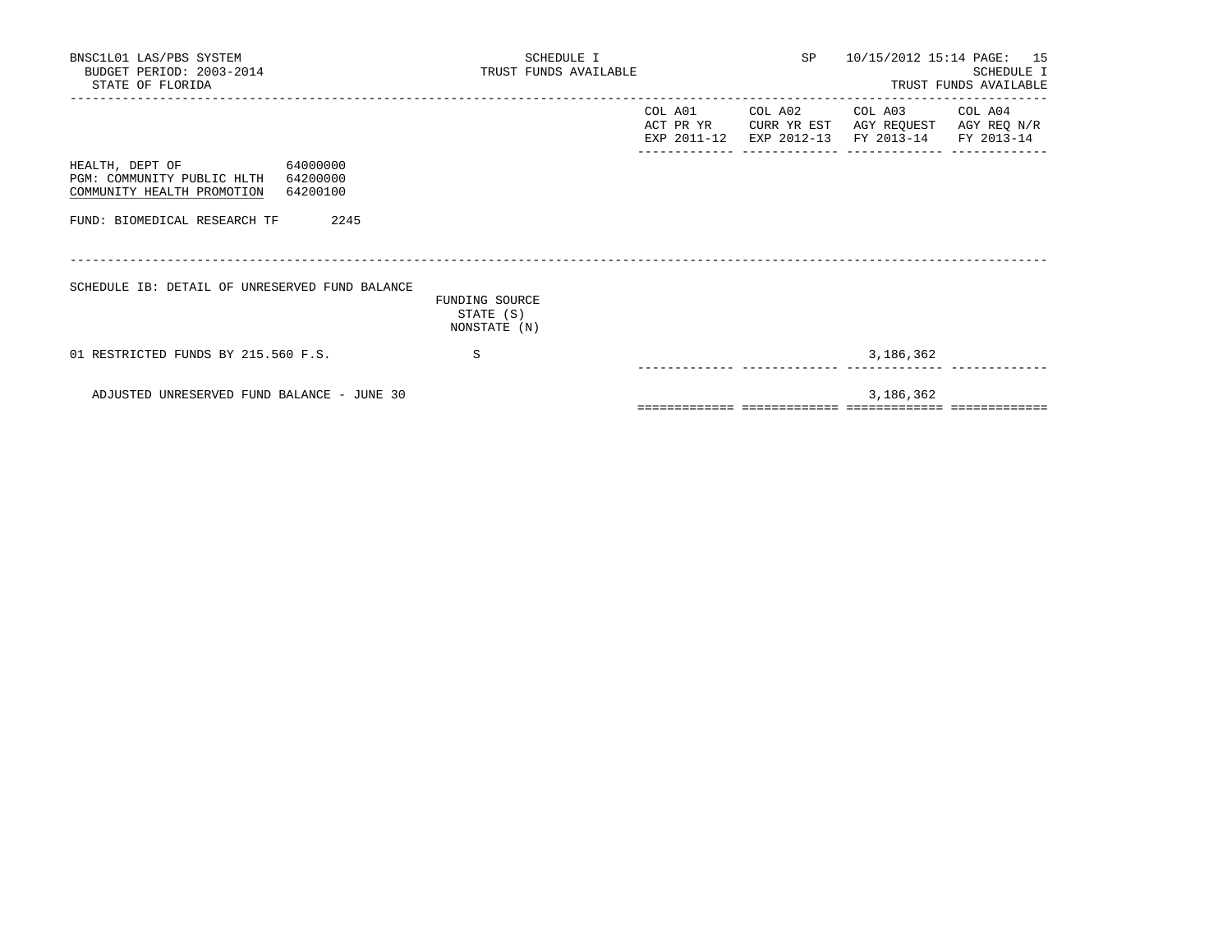|  |  | TRUST FUNDS AVAILABLE |
|--|--|-----------------------|
|--|--|-----------------------|

| COL A01<br>ACT PR YR<br>12–2011 PYD | COL A02<br>CURR YR EST<br>$2012 - 13$<br>F.XD | COL A03<br>AGY REQUEST<br>FY 2013-14 | COL A04<br>AGY REQ N/R<br>FY 2013-14 |
|-------------------------------------|-----------------------------------------------|--------------------------------------|--------------------------------------|
|                                     |                                               |                                      |                                      |

| HEALTH, DEPT OF            | 64000000 |
|----------------------------|----------|
| PGM: COMMUNITY PUBLIC HLTH | 64200000 |
| COMMUNITY HEALTH PROMOTION | 64200100 |

FUND: FEDERAL GRANTS TRUST FUND 2261

## SECTION I: DETAIL OF REVENUES

|                           | REVENUE CAP | <b>SVC</b> | AUTH    |      | MATCHING %      | CFDA   |                            |
|---------------------------|-------------|------------|---------|------|-----------------|--------|----------------------------|
|                           | CODE        | CHG %      |         | ST   | $I/C$ LOC $I/C$ | NO.    |                            |
|                           |             |            |         |      |                 |        |                            |
| A1 WIC FOOD PROGRAM       | 000700 NO   | 0.0        | 381.053 | 0.00 | 0.00            | 10.557 | 270,300,000<br>270,300,000 |
| A2 CHILD CARE FOOD        | 000700 NO   | 0.0        | 381.053 | 0.00 | 0.00            | 10.558 | 193,800,000<br>193,800,000 |
| A3 CHILD NUTRITION        | 000700 NO   | 0.0        | 381.053 | 0.00 | 0.00            | 10.560 | 3,500,000<br>3,500,000     |
| A4 WIC FOOD PROGRAM       | 000700 NO   | 0.0        | 381.053 | 0.00 | 0.00            | 10.578 | 250,000<br>250,000         |
| A5 SEXUAL ASSUALT SRVCS   | 000700 NO   | 0.0        | 381.001 | 0.00 | 0.00            | 16.017 | 305,000<br>305,000         |
| A6 MATERNAL CHILD HLTH    | 000700 NO   | 0.0        | 381.001 | 0.00 | 0.00            | 93.110 | 380,000<br>380,000         |
| A7 INJURY PREV & CNTRL    | 000700 NO   | 0.0        | 381.001 | 0.00 | 0.00            | 93.136 | 2,400,000<br>2,400,000     |
| A8 HEALTHY START          | 000700 NO   | 0.0        | 381.001 | 0.00 | 0.00            | 93.778 | 22,050,000<br>22,050,000   |
| B1 FAMILY PLANNING        | 000700 NO   | 0.0        | 381.001 | 0.00 | 0.00            | 93.217 | 800,000<br>800,000         |
| <b>B2 ABSTINENCE</b>      | 000700 NO   | 0.0        | 381.001 | 0.00 | 0.00            | 93.235 | 2,000,000<br>2,000,000     |
| B3 PUBLIC HLTH DENTAL     | 000700 NO   | 0.0        | 381.052 | 0.00 | 0.00            | 93.236 | 550,000<br>550,000         |
| <b>B4 CHRONIC DISEASE</b> | 000700 NO   | 0.0        | 381.050 | 0.00 | 0.00            | 93.283 | 6,400,000<br>6,400,000     |
| <b>B5 TEEN PREGNANCY</b>  | 000700 NO   | 0.0        | 381.001 | 0.00 | 0.00            | 93.297 | 790,000<br>790,000         |
| B6 ACA - MATERNAL CHILD   | 000700 NO   | 0.0        | 381.001 | 0.00 | 0.00            | 93.505 | 2,980,000<br>2,980,000     |
| C1 TRF AHCA 2474          | 001510 NO   | 0.0        | 381.001 | 0.00 | 0.00            | 93.778 | 1,997,662<br>1,997,622     |
|                           |             |            |         |      |                 |        |                            |

# TOTAL TO LINE B IN SECTION IV 508,502,622 508,502,622 508,502,622

============= ============= ============= =============

| SECTION II: DETAIL OF NONOPERATING EXPENDITURES |        |       |          |      |                             |
|-------------------------------------------------|--------|-------|----------|------|-----------------------------|
|                                                 | OBJECT |       | TRANSFER | CFDA |                             |
|                                                 | CODE   | TO BE |          | NO.  |                             |
| 01 TNFR FROM 2261 64200300                      | 810000 |       |          |      | $5,492,178-$                |
| 02 UNFUNDED BUDGET WIC                          | 991000 |       |          |      | $23,390,282 - 34,166,929 -$ |
|                                                 |        |       |          |      |                             |
|                                                 |        |       |          |      |                             |
| TOTAL TO LINE E IN SECTION IV                   |        |       |          |      | 28,882,460- 34,166,929-     |
|                                                 |        |       |          |      |                             |
|                                                 |        |       |          |      |                             |
| SECTION III: ADJUSTMENTS                        |        |       |          |      |                             |
|                                                 | OBJECT |       |          |      |                             |
|                                                 | CODE   |       |          |      |                             |
|                                                 |        |       |          |      |                             |
|                                                 |        |       |          |      |                             |
|                                                 |        |       |          |      |                             |
| TOTAL TO LINE H IN SECTION IV                   |        |       |          |      |                             |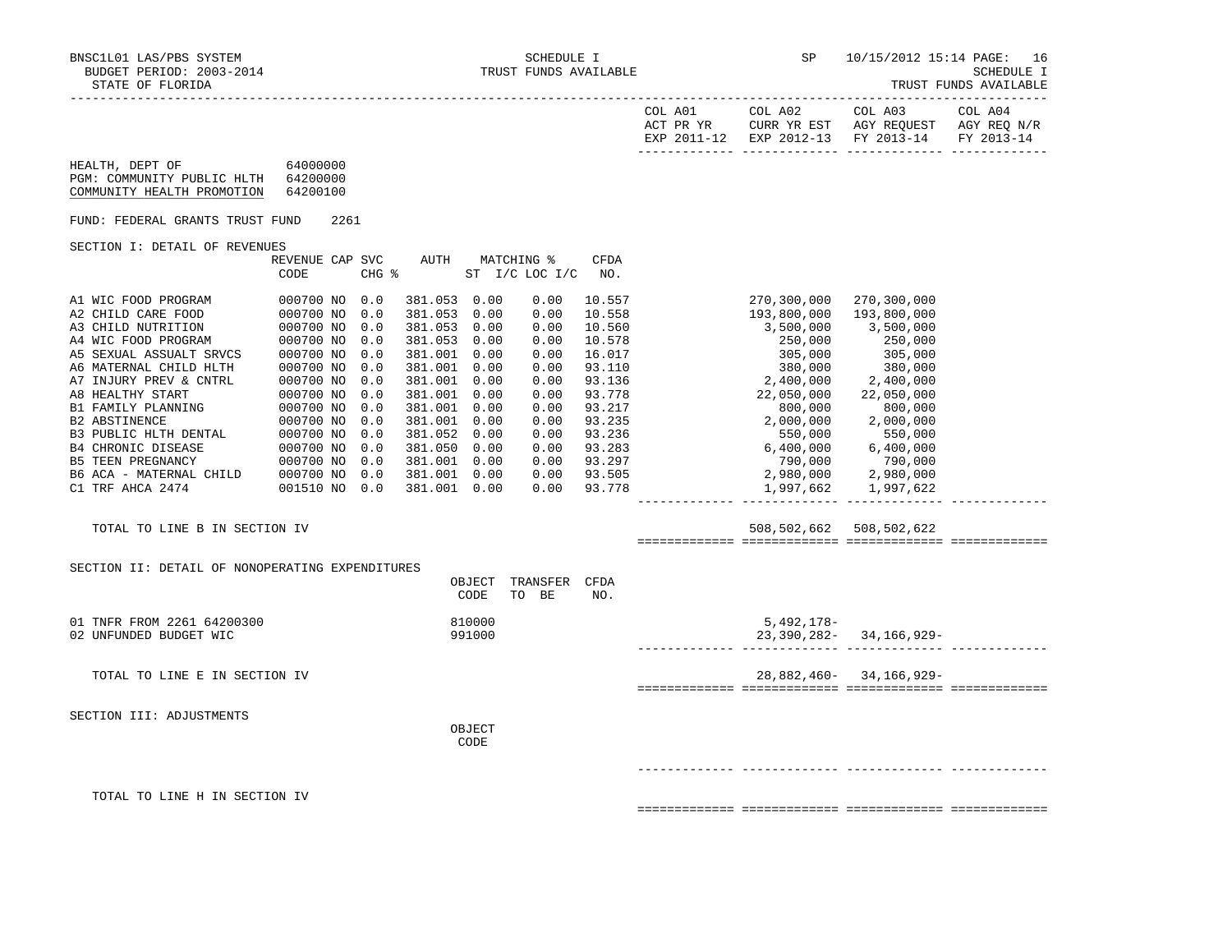|  |  | TRUST FUNDS AVAILABLE |
|--|--|-----------------------|
|--|--|-----------------------|

|                                                |          | COL A01<br>ACT PR YR<br>EXP 2011-12 | COL A02<br>CURR YR EST<br>EXP 2012-13 | COL A03<br>AGY REOUEST<br>FY 2013-14 | COL A04<br>AGY REQ N/R<br>FY 2013-14 |
|------------------------------------------------|----------|-------------------------------------|---------------------------------------|--------------------------------------|--------------------------------------|
| 64000000<br>HEALTH, DEPT OF                    |          |                                     |                                       |                                      |                                      |
| PGM: COMMUNITY PUBLIC HLTH<br>64200000         |          |                                     |                                       |                                      |                                      |
| COMMUNITY HEALTH PROMOTION<br>64200100         |          |                                     |                                       |                                      |                                      |
|                                                |          |                                     |                                       |                                      |                                      |
| 2261<br>FUND: FEDERAL GRANTS TRUST FUND        |          |                                     |                                       |                                      |                                      |
|                                                |          |                                     |                                       |                                      |                                      |
|                                                |          |                                     |                                       |                                      |                                      |
| SECTION IV: SUMMARY                            |          |                                     |                                       |                                      |                                      |
|                                                |          |                                     |                                       |                                      |                                      |
| UNRESERVED FUND BALANCE - JULY 1               | (A)      |                                     |                                       |                                      |                                      |
| ADD: REVENUES (FROM SECTION I)                 | (B)      |                                     | 508,502,662                           | 508,502,622                          |                                      |
| TOTAL FUNDS AVAILABLE (LINE A + LINE B)        | (C)      |                                     | 508,502,662                           | 508,502,622                          |                                      |
| LESS: OPERATING EXPENDITURES                   | (D)      |                                     | 537,385,122                           | 542,669,551                          | 6,627,030                            |
| LESS: NONOPERATING EXPENDITURES (SECTION II)   | (E)      |                                     |                                       | 28,882,460-34,166,929-               |                                      |
| LESS: FIXED CAPITAL OUTLAY (TOTAL ONLY)        | (F)      |                                     |                                       |                                      |                                      |
| UNRESERVED FUND BALANCE - JUNE 30 - BEFORE ADJ | (G)      |                                     |                                       |                                      |                                      |
| NET ADJUSTMENTS (FROM SECTION III)             | (H)      |                                     |                                       |                                      |                                      |
| ADJUSTED UNRESERVED FUND BALANCE - JUNE 30     | $(\bot)$ |                                     |                                       |                                      |                                      |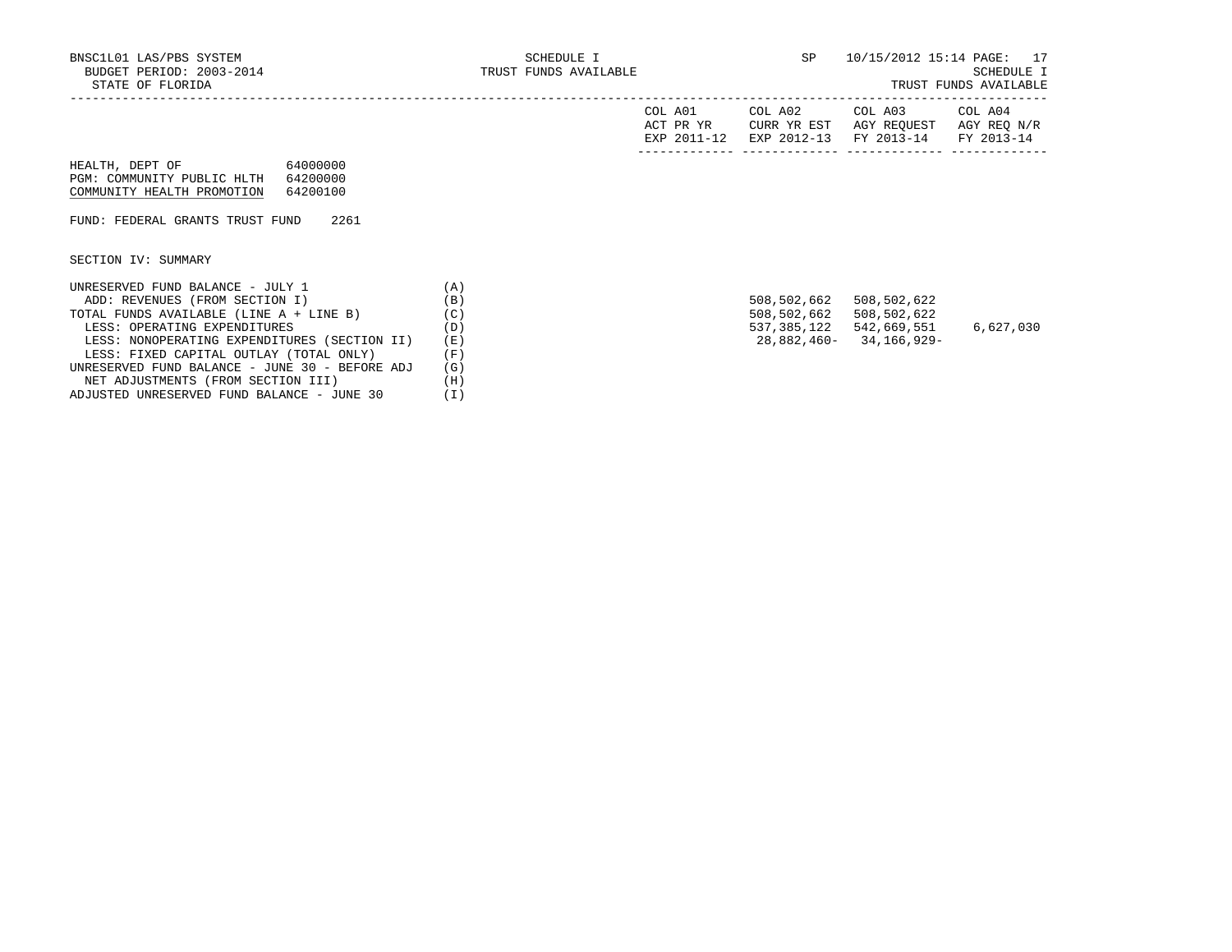| BNSC1L01 LAS/PBS SYSTEM<br>BUDGET PERIOD: 2003-2014<br>STATE OF FLORIDA                                                                                                                                                                                                                                                          | SCHEDULE I<br>TRUST FUNDS AVAILABLE                  | SP                                      | 10/15/2012 15:14 PAGE: 18                                                                                                                                                                                                                                                                          | SCHEDULE I<br>TRUST FUNDS AVAILABLE |
|----------------------------------------------------------------------------------------------------------------------------------------------------------------------------------------------------------------------------------------------------------------------------------------------------------------------------------|------------------------------------------------------|-----------------------------------------|----------------------------------------------------------------------------------------------------------------------------------------------------------------------------------------------------------------------------------------------------------------------------------------------------|-------------------------------------|
|                                                                                                                                                                                                                                                                                                                                  |                                                      |                                         | $\begin{tabular}{lllllllllll} \multicolumn{2}{l}{{\text{COL A01}}} & \multicolumn{2}{c}{\text{COL A02}} & \multicolumn{2}{c}{\text{COL A03}} & \multicolumn{2}{c}{\text{COL A04}} \end{tabular}$<br>ACT PR YR CURR YR EST AGY REQUEST AGY REQ N/R<br>EXP 2011-12 EXP 2012-13 FY 2013-14 FY 2013-14 |                                     |
| HEALTH, DEPT OF 64000000<br>PGM: COMMUNITY PUBLIC HLTH 64200000<br>COMMUNITY HEALTH PROMOTION<br>64200100                                                                                                                                                                                                                        |                                                      |                                         |                                                                                                                                                                                                                                                                                                    |                                     |
| 2339<br>FUND: GRANTS AND DONATIONS TF                                                                                                                                                                                                                                                                                            |                                                      |                                         |                                                                                                                                                                                                                                                                                                    |                                     |
| SECTION I: DETAIL OF REVENUES<br>REVENUE CAP SVC AUTH MATCHING %<br>CODE                                                                                                                                                                                                                                                         | CFDA<br>CHG % ST I/C LOC I/C NO.                     |                                         |                                                                                                                                                                                                                                                                                                    |                                     |
| 01 ANTICIPATED CANCER GRNT 001110 NO 0.0 381.001 0.00 0.00                                                                                                                                                                                                                                                                       |                                                      |                                         | 80,000 80,000                                                                                                                                                                                                                                                                                      |                                     |
| TOTAL TO LINE B IN SECTION IV                                                                                                                                                                                                                                                                                                    |                                                      | 80,000                                  | 80,000                                                                                                                                                                                                                                                                                             |                                     |
| SECTION II: DETAIL OF NONOPERATING EXPENDITURES                                                                                                                                                                                                                                                                                  | OBJECT TRANSFER CFDA<br>CODE<br>TO BE<br>NO.         |                                         |                                                                                                                                                                                                                                                                                                    |                                     |
| 01 TNFR FROM 2339 64200300<br>02 UNFUNDED BUDGET                                                                                                                                                                                                                                                                                 | 810000<br>991000                                     | 1,448–                                  | $8,922-10,370-$                                                                                                                                                                                                                                                                                    |                                     |
| TOTAL TO LINE E IN SECTION IV                                                                                                                                                                                                                                                                                                    |                                                      |                                         | $10,370-10,370-$                                                                                                                                                                                                                                                                                   |                                     |
| SECTION III: ADJUSTMENTS                                                                                                                                                                                                                                                                                                         | OBJECT<br>CODE                                       |                                         |                                                                                                                                                                                                                                                                                                    |                                     |
| TOTAL TO LINE H IN SECTION IV                                                                                                                                                                                                                                                                                                    |                                                      |                                         |                                                                                                                                                                                                                                                                                                    |                                     |
| SECTION IV: SUMMARY                                                                                                                                                                                                                                                                                                              |                                                      |                                         |                                                                                                                                                                                                                                                                                                    |                                     |
| UNRESERVED FUND BALANCE - JULY 1<br>ADD: REVENUES (FROM SECTION I)<br>TOTAL FUNDS AVAILABLE (LINE A + LINE B)<br>LESS: OPERATING EXPENDITURES<br>LESS: NONOPERATING EXPENDITURES (SECTION II)<br>LESS: FIXED CAPITAL OUTLAY (TOTAL ONLY)<br>UNRESERVED FUND BALANCE - JUNE 30 - BEFORE ADJ<br>NET ADJUSTMENTS (FROM SECTION III) | (A)<br>(B)<br>(C)<br>(D)<br>(E)<br>(F)<br>(G)<br>(H) | 80,000<br>80,000<br>90,370<br>$10,370-$ | 80,000<br>80,000<br>90,370<br>10,370-                                                                                                                                                                                                                                                              |                                     |

ADJUSTED UNRESERVED FUND BALANCE - JUNE 30 (I)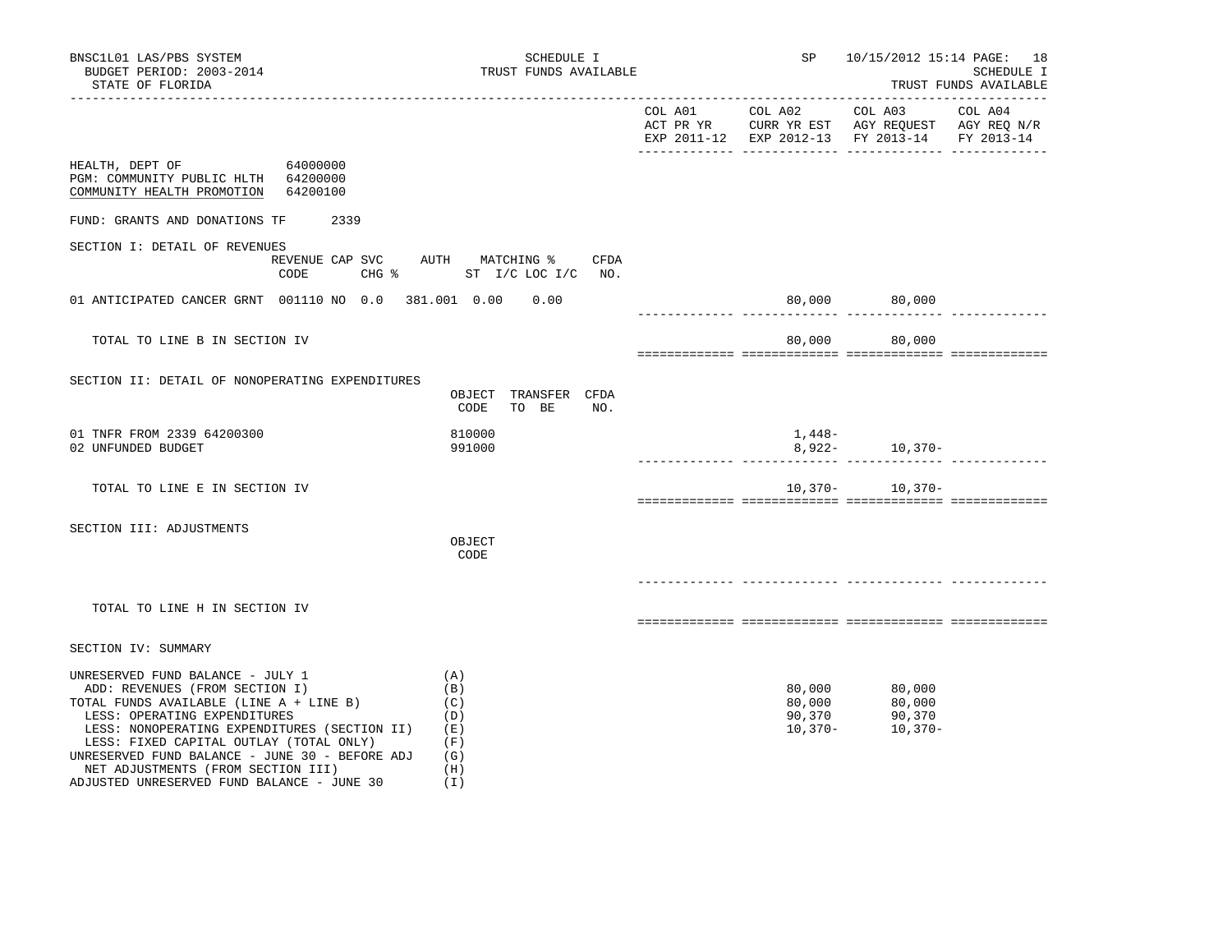| BNSC1L01 LAS/PBS SYSTEM<br>BUDGET PERIOD: 2003-2014<br>STATE OF FLORIDA                                                                                                                                                                                                                                                                                                        | SCHEDULE I<br>TRUST FUNDS AVAILABLE                         |                                     | SP 10/15/2012 15:14 PAGE: 19                                                                                      | SCHEDULE I<br>TRUST FUNDS AVAILABLE |
|--------------------------------------------------------------------------------------------------------------------------------------------------------------------------------------------------------------------------------------------------------------------------------------------------------------------------------------------------------------------------------|-------------------------------------------------------------|-------------------------------------|-------------------------------------------------------------------------------------------------------------------|-------------------------------------|
|                                                                                                                                                                                                                                                                                                                                                                                |                                                             | COL A01 COL A02                     | COL A03 COL A04<br>ACT PR YR CURR YR EST AGY REQUEST AGY REQ N/R<br>EXP 2011-12 EXP 2012-13 FY 2013-14 FY 2013-14 |                                     |
| HEALTH, DEPT OF<br>64000000<br>PGM: COMMUNITY PUBLIC HLTH 64200000<br>COMMUNITY HEALTH PROMOTION 64200100                                                                                                                                                                                                                                                                      |                                                             |                                     |                                                                                                                   |                                     |
| FUND: WELFARE TRANSITION TF 2401                                                                                                                                                                                                                                                                                                                                               |                                                             |                                     |                                                                                                                   |                                     |
| SECTION I: DETAIL OF REVENUES<br>REVENUE CAP SVC AUTH MATCHING %<br>CODE<br>$CHG$ $\approx$                                                                                                                                                                                                                                                                                    | CFDA<br>ST I/C LOC I/C NO.                                  |                                     |                                                                                                                   |                                     |
| 01 TNFR FROM DCF 2401                                                                                                                                                                                                                                                                                                                                                          | 001510 NO 0.0 381.001 0.00 0.00 93.558                      | 1,900,000                           |                                                                                                                   |                                     |
| TOTAL TO LINE B IN SECTION IV                                                                                                                                                                                                                                                                                                                                                  |                                                             | 1,900,000                           |                                                                                                                   |                                     |
| SECTION II: DETAIL OF NONOPERATING EXPENDITURES                                                                                                                                                                                                                                                                                                                                | OBJECT TRANSFER CFDA<br>CODE TO BE<br>NO.                   |                                     |                                                                                                                   |                                     |
| TOTAL TO LINE E IN SECTION IV                                                                                                                                                                                                                                                                                                                                                  |                                                             |                                     |                                                                                                                   |                                     |
| SECTION III: ADJUSTMENTS                                                                                                                                                                                                                                                                                                                                                       | OBJECT<br>CODE                                              |                                     |                                                                                                                   |                                     |
| TOTAL TO LINE H IN SECTION IV                                                                                                                                                                                                                                                                                                                                                  |                                                             |                                     |                                                                                                                   |                                     |
| SECTION IV: SUMMARY                                                                                                                                                                                                                                                                                                                                                            |                                                             |                                     |                                                                                                                   |                                     |
| UNRESERVED FUND BALANCE - JULY 1<br>ADD: REVENUES (FROM SECTION I)<br>TOTAL FUNDS AVAILABLE (LINE A + LINE B)<br>LESS: OPERATING EXPENDITURES<br>LESS: NONOPERATING EXPENDITURES (SECTION II)<br>LESS: FIXED CAPITAL OUTLAY (TOTAL ONLY)<br>UNRESERVED FUND BALANCE - JUNE 30 - BEFORE ADJ<br>NET ADJUSTMENTS (FROM SECTION III)<br>ADJUSTED UNRESERVED FUND BALANCE - JUNE 30 | (A)<br>(B)<br>(C)<br>(D)<br>(E)<br>(F)<br>(G)<br>(H)<br>(I) | 1,900,000<br>1,900,000<br>1,900,000 |                                                                                                                   |                                     |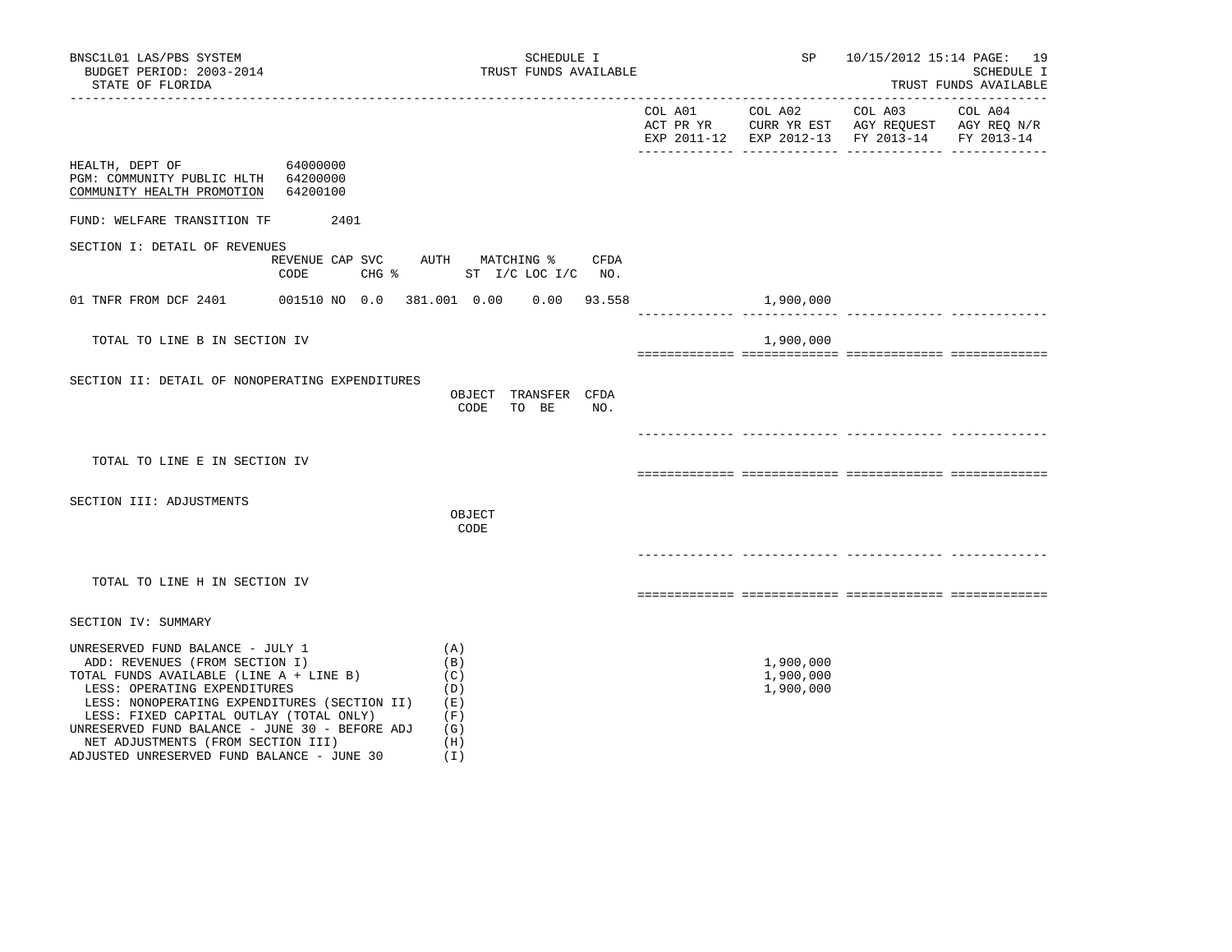| BNSC1L01 LAS/PBS SYSTEM<br>BUDGET PERIOD: 2003-2014<br>STATE OF FLORIDA                                                                                                                                                                                                                                                                                                        |                         | SCHEDULE I<br>TRUST FUNDS AVAILABLE                         | SP and the set of the set of the set of the set of the set of the set of the set of the set of the set of the set of the set of the set of the set of the set of the set of the set of the set of the set of the set of the se |                                                                                                                                   | 10/15/2012 15:14 PAGE: 20<br><b>SCHEDULE I</b><br>TRUST FUNDS AVAILABLE |
|--------------------------------------------------------------------------------------------------------------------------------------------------------------------------------------------------------------------------------------------------------------------------------------------------------------------------------------------------------------------------------|-------------------------|-------------------------------------------------------------|--------------------------------------------------------------------------------------------------------------------------------------------------------------------------------------------------------------------------------|-----------------------------------------------------------------------------------------------------------------------------------|-------------------------------------------------------------------------|
|                                                                                                                                                                                                                                                                                                                                                                                |                         |                                                             |                                                                                                                                                                                                                                | COL A01 COL A02 COL A03 COL A04<br>ACT PR YR CURR YR EST AGY REQUEST AGY REQ N/R<br>EXP 2011-12 EXP 2012-13 FY 2013-14 FY 2013-14 |                                                                         |
| HEALTH, DEPT OF<br>PGM: COMMUNITY PUBLIC HLTH 64200000<br>COMMUNITY HEALTH PROMOTION 64200100                                                                                                                                                                                                                                                                                  | 64000000                |                                                             |                                                                                                                                                                                                                                |                                                                                                                                   |                                                                         |
| FUND: MAT/CH HLTH BLOCK GRANT TF 2475                                                                                                                                                                                                                                                                                                                                          |                         |                                                             |                                                                                                                                                                                                                                |                                                                                                                                   |                                                                         |
| SECTION I: DETAIL OF REVENUES                                                                                                                                                                                                                                                                                                                                                  | REVENUE CAP SVC<br>CODE | AUTH MATCHING %<br><b>CFDA</b><br>CHG % ST I/C LOC I/C NO.  |                                                                                                                                                                                                                                |                                                                                                                                   |                                                                         |
| 02 MCH BLCK GRNT-FH 000700 NO 0.0 381.005 0.00 0.00 93.994                                                                                                                                                                                                                                                                                                                     |                         |                                                             | 10, 316, 134   10, 380, 563                                                                                                                                                                                                    |                                                                                                                                   |                                                                         |
| TOTAL TO LINE B IN SECTION IV                                                                                                                                                                                                                                                                                                                                                  |                         |                                                             |                                                                                                                                                                                                                                | 10, 316, 134 10, 380, 563                                                                                                         |                                                                         |
| SECTION II: DETAIL OF NONOPERATING EXPENDITURES                                                                                                                                                                                                                                                                                                                                |                         | OBJECT TRANSFER CFDA<br>CODE<br>TO BE<br>NO.                |                                                                                                                                                                                                                                |                                                                                                                                   |                                                                         |
| 01 TNFR FROM 2475 64200300                                                                                                                                                                                                                                                                                                                                                     |                         | 810000                                                      | 53,444-                                                                                                                                                                                                                        |                                                                                                                                   |                                                                         |
| TOTAL TO LINE E IN SECTION IV                                                                                                                                                                                                                                                                                                                                                  |                         |                                                             | $53,444-$                                                                                                                                                                                                                      |                                                                                                                                   |                                                                         |
| SECTION III: ADJUSTMENTS                                                                                                                                                                                                                                                                                                                                                       |                         | OBJECT<br>CODE                                              |                                                                                                                                                                                                                                |                                                                                                                                   |                                                                         |
| TOTAL TO LINE H IN SECTION IV                                                                                                                                                                                                                                                                                                                                                  |                         |                                                             |                                                                                                                                                                                                                                |                                                                                                                                   |                                                                         |
| SECTION IV: SUMMARY                                                                                                                                                                                                                                                                                                                                                            |                         |                                                             |                                                                                                                                                                                                                                |                                                                                                                                   |                                                                         |
| UNRESERVED FUND BALANCE - JULY 1<br>ADD: REVENUES (FROM SECTION I)<br>TOTAL FUNDS AVAILABLE (LINE A + LINE B)<br>LESS: OPERATING EXPENDITURES<br>LESS: NONOPERATING EXPENDITURES (SECTION II)<br>LESS: FIXED CAPITAL OUTLAY (TOTAL ONLY)<br>UNRESERVED FUND BALANCE - JUNE 30 - BEFORE ADJ<br>NET ADJUSTMENTS (FROM SECTION III)<br>ADJUSTED UNRESERVED FUND BALANCE - JUNE 30 |                         | (A)<br>(B)<br>(C)<br>(D)<br>(E)<br>(F)<br>(G)<br>(H)<br>(I) | 10,369,578<br>$53,444-$                                                                                                                                                                                                        | 10, 316, 134 10, 380, 563<br>10, 316, 134 10, 380, 563<br>10,380,563                                                              |                                                                         |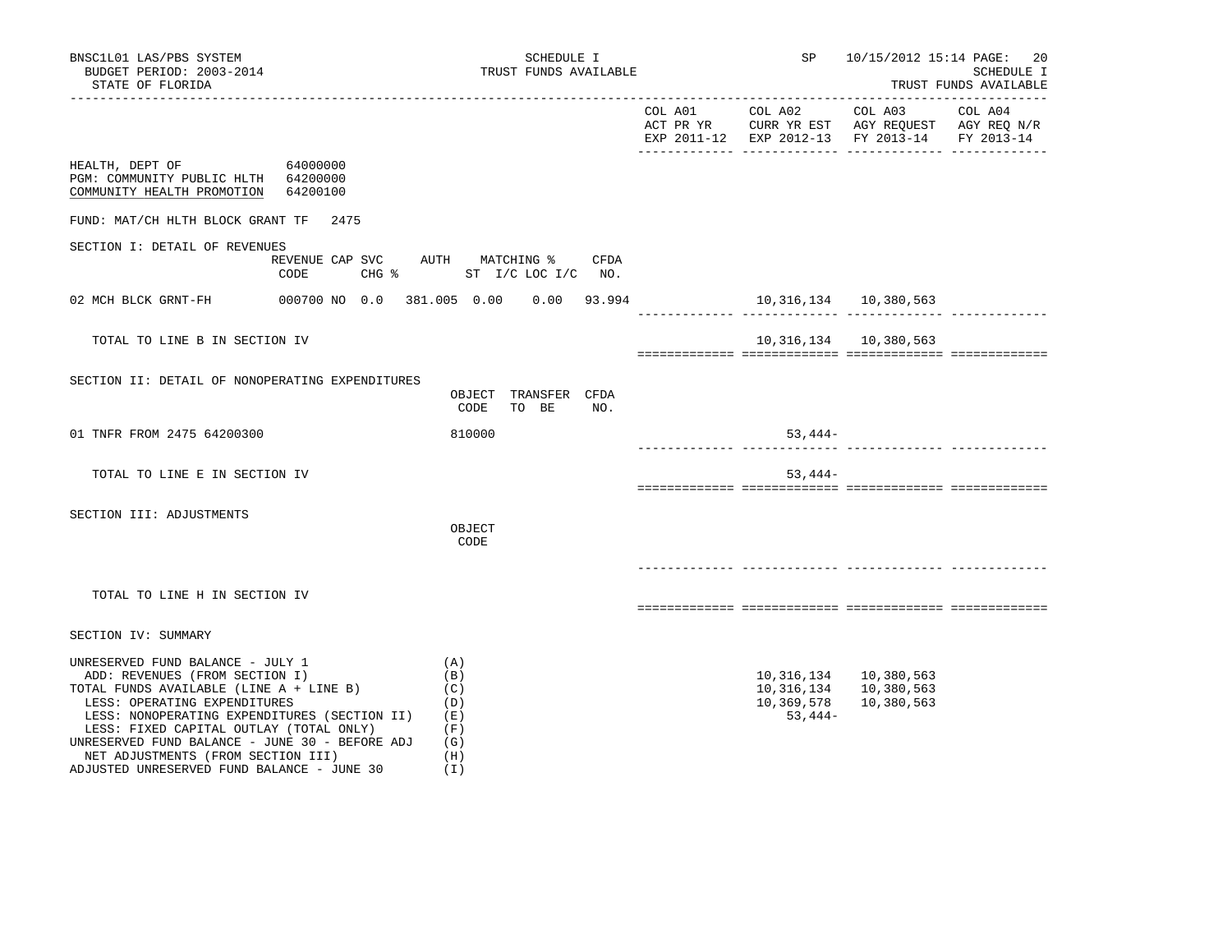| BNSC1L01 LAS/PBS SYSTEM<br>BUDGET PERIOD: 2003-2014<br>STATE OF FLORIDA                                                                                                                                                                                                                                                          | SCHEDULE I<br>TRUST FUNDS AVAILABLE                  |                     |          | SP 10/15/2012 15:14 PAGE: 21                                                                          | SCHEDULE I<br>TRUST FUNDS AVAILABLE |
|----------------------------------------------------------------------------------------------------------------------------------------------------------------------------------------------------------------------------------------------------------------------------------------------------------------------------------|------------------------------------------------------|---------------------|----------|-------------------------------------------------------------------------------------------------------|-------------------------------------|
|                                                                                                                                                                                                                                                                                                                                  |                                                      |                     |          | EXP 2011-12 EXP 2012-13 FY 2013-14 FY 2013-14                                                         |                                     |
| HEALTH, DEPT OF<br>64000000<br>PGM: COMMUNITY PUBLIC HLTH 64200000<br>COMMUNITY HEALTH PROMOTION 64200100                                                                                                                                                                                                                        |                                                      |                     |          |                                                                                                       |                                     |
| FUND: PREVENT HLTH SVCS BL GR TF 2539                                                                                                                                                                                                                                                                                            |                                                      |                     |          |                                                                                                       |                                     |
| SECTION I: DETAIL OF REVENUES<br>REVENUE CAP SVC<br>CODE                                                                                                                                                                                                                                                                         | AUTH MATCHING %<br>CFDA<br>CHG % ST I/C LOC I/C NO.  |                     |          |                                                                                                       |                                     |
| 05 PREVENTIVE HEALTH SVCS  000700 NO  0.0  381.011  0.00  0.00  93.991                                                                                                                                                                                                                                                           |                                                      | ______________ ____ |          | 1, 204, 420 1, 204, 420                                                                               |                                     |
| TOTAL TO LINE B IN SECTION IV                                                                                                                                                                                                                                                                                                    |                                                      |                     |          | 1,204,420 1,204,420                                                                                   |                                     |
| SECTION II: DETAIL OF NONOPERATING EXPENDITURES                                                                                                                                                                                                                                                                                  | OBJECT TRANSFER CFDA<br>CODE<br>TO BE<br>NO.         |                     |          |                                                                                                       |                                     |
| 02 TNFR FROM 2539 64200300<br>03 UNFUNDED BUDGET                                                                                                                                                                                                                                                                                 | 810000<br>999000                                     |                     | 416,976- | 114,013-                                                                                              |                                     |
| TOTAL TO LINE E IN SECTION IV                                                                                                                                                                                                                                                                                                    |                                                      |                     |          | $416,976-114,013-$                                                                                    |                                     |
| SECTION III: ADJUSTMENTS                                                                                                                                                                                                                                                                                                         | OBJECT<br>CODE                                       |                     |          |                                                                                                       |                                     |
| TOTAL TO LINE H IN SECTION IV                                                                                                                                                                                                                                                                                                    |                                                      |                     |          |                                                                                                       |                                     |
| SECTION IV: SUMMARY                                                                                                                                                                                                                                                                                                              |                                                      |                     |          |                                                                                                       |                                     |
| UNRESERVED FUND BALANCE - JULY 1<br>ADD: REVENUES (FROM SECTION I)<br>TOTAL FUNDS AVAILABLE (LINE A + LINE B)<br>LESS: OPERATING EXPENDITURES<br>LESS: NONOPERATING EXPENDITURES (SECTION II)<br>LESS: FIXED CAPITAL OUTLAY (TOTAL ONLY)<br>UNRESERVED FUND BALANCE - JUNE 30 - BEFORE ADJ<br>NET ADJUSTMENTS (FROM SECTION III) | (A)<br>(B)<br>(C)<br>(D)<br>(E)<br>(F)<br>(G)<br>(H) |                     | 154,024  | 154,024<br>1,204,420 1,204,420<br>1, 204, 420 1, 358, 444<br>1,467,372 1,472,457<br>416,976- 114,013- |                                     |
| ADJUSTED UNRESERVED FUND BALANCE - JUNE 30                                                                                                                                                                                                                                                                                       | (I)                                                  |                     | 154,024  |                                                                                                       |                                     |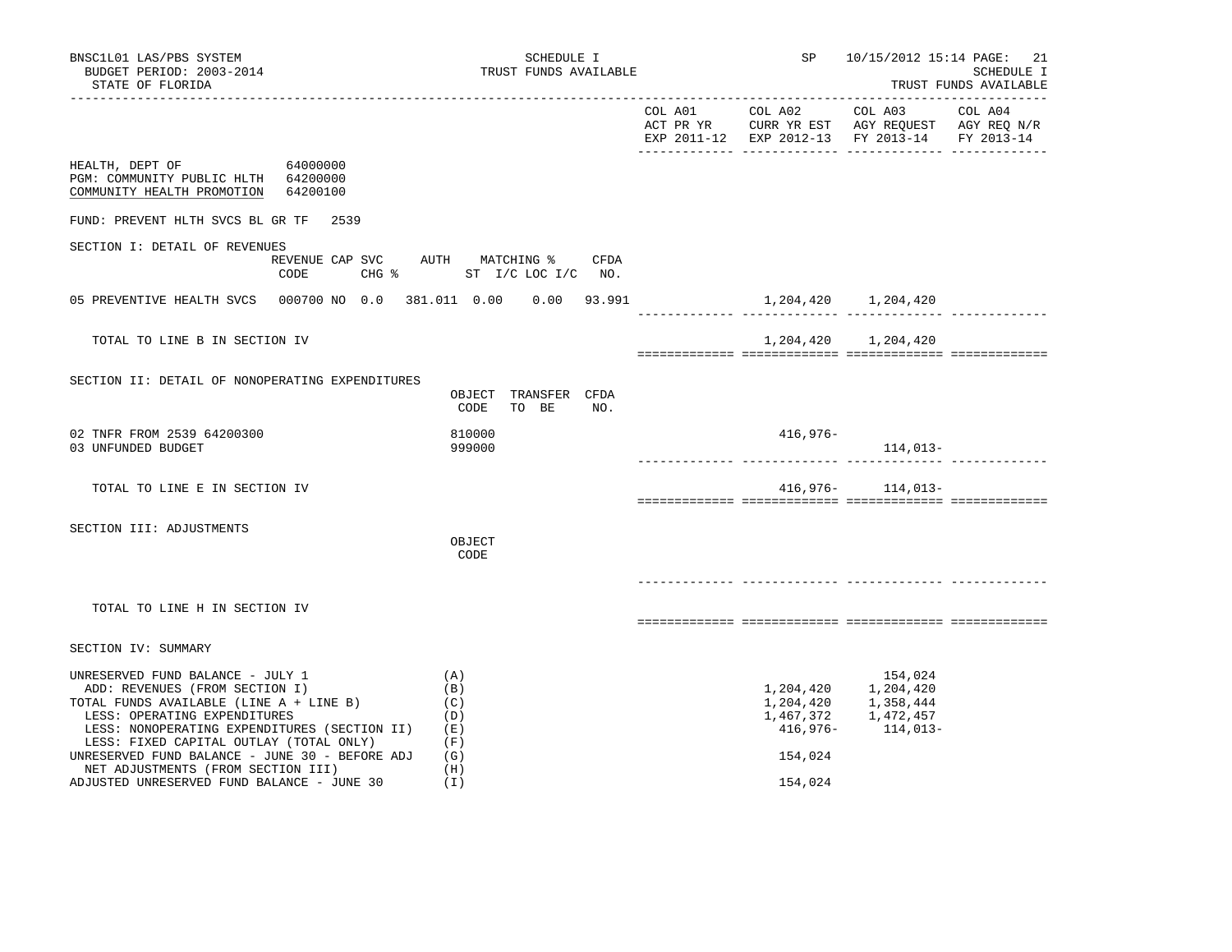| BNSC1L01 LAS/PBS SYSTEM<br>BUDGET PERIOD: 2003-2014<br>STATE OF FLORIDA                                         | SCHEDULE I<br>TRUST FUNDS AVAILABLE         |                      |         | SP 10/15/2012 15:14 PAGE: 22                                                                            | <b>SCHEDULE I</b><br>TRUST FUNDS AVAILABLE |
|-----------------------------------------------------------------------------------------------------------------|---------------------------------------------|----------------------|---------|---------------------------------------------------------------------------------------------------------|--------------------------------------------|
|                                                                                                                 |                                             | COL A01<br>ACT PR YR | COL A02 | COL A03 COL A04<br>CURR YR EST AGY REQUEST AGY REQ N/R<br>EXP 2011-12 EXP 2012-13 FY 2013-14 FY 2013-14 |                                            |
| 64000000<br>HEALTH, DEPT OF<br>PGM: COMMUNITY PUBLIC HLTH<br>64200000<br>COMMUNITY HEALTH PROMOTION<br>64200100 |                                             |                      |         |                                                                                                         |                                            |
| FUND: PREVENT HLTH SVCS BL GR TF 2539                                                                           |                                             |                      |         |                                                                                                         |                                            |
| SCHEDULE IB: DETAIL OF UNRESERVED FUND BALANCE                                                                  | FUNDING SOURCE<br>STATE (S)<br>NONSTATE (N) |                      |         |                                                                                                         |                                            |
| 01 BLOCK GRANT FEDERAL FUNDS                                                                                    | N                                           |                      | 154,024 |                                                                                                         |                                            |
| ADJUSTED UNRESERVED FUND BALANCE - JUNE 30                                                                      |                                             |                      | 154,024 |                                                                                                         |                                            |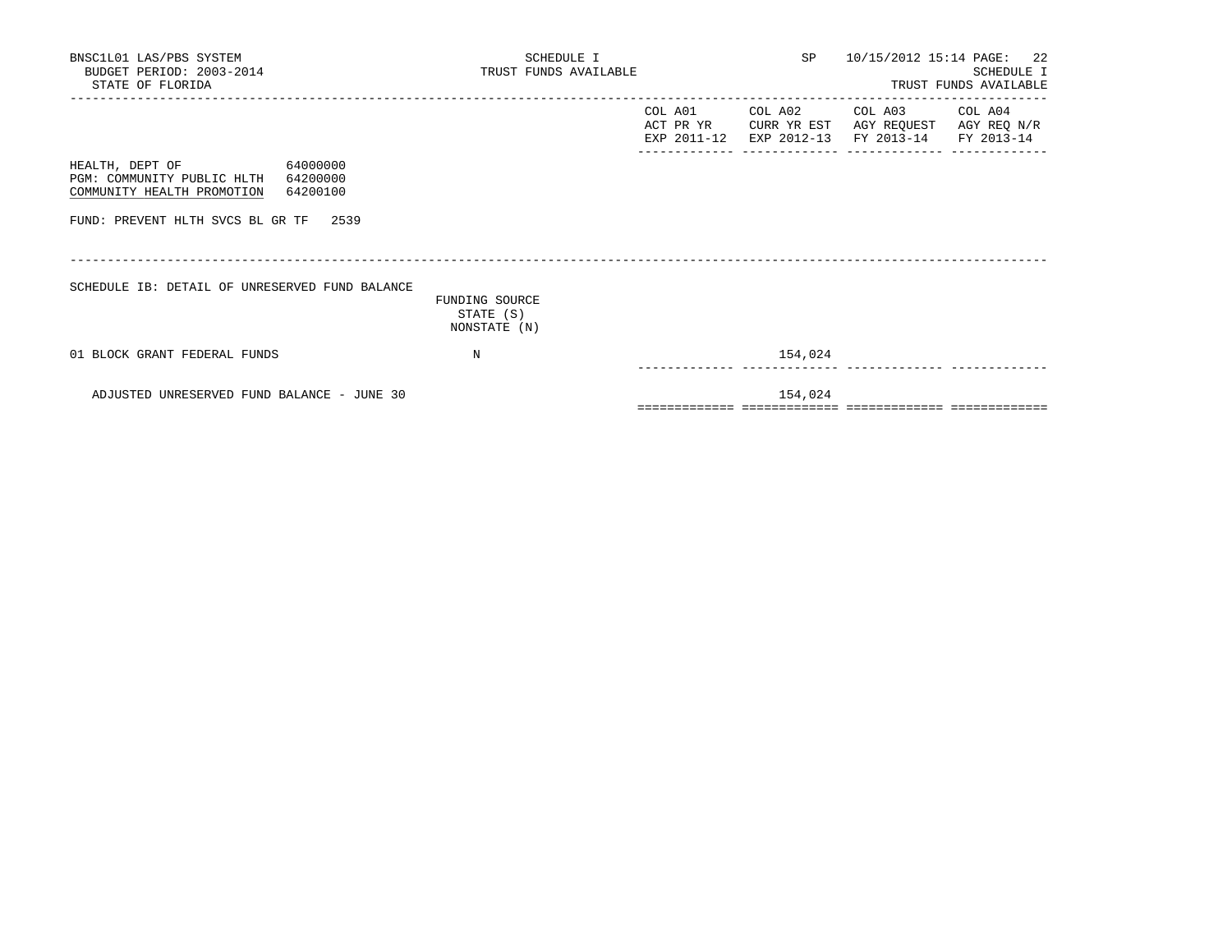| BNSC1L01 LAS/PBS SYSTEM<br>BUDGET PERIOD: 2003-2014<br>STATE OF FLORIDA                                                                                                                                                                                                                                                                                                        |                                    |                                                             | SCHEDULE I<br>TRUST FUNDS AVAILABLE |      | SP                                                               | 10/15/2012 15:14 PAGE: 23                                  | <b>SCHEDULE I</b><br>TRUST FUNDS AVAILABLE |
|--------------------------------------------------------------------------------------------------------------------------------------------------------------------------------------------------------------------------------------------------------------------------------------------------------------------------------------------------------------------------------|------------------------------------|-------------------------------------------------------------|-------------------------------------|------|------------------------------------------------------------------|------------------------------------------------------------|--------------------------------------------|
|                                                                                                                                                                                                                                                                                                                                                                                |                                    |                                                             |                                     |      |                                                                  | EXP 2011-12 EXP 2012-13 FY 2013-14 FY 2013-14              |                                            |
| HEALTH, DEPT OF<br>64000000<br>PGM: COMMUNITY PUBLIC HLTH 64200000<br>64200200<br>DISEASE CNTRL/HLTH PROTECT                                                                                                                                                                                                                                                                   |                                    |                                                             |                                     |      |                                                                  |                                                            |                                            |
| FUND: ADMINISTRATIVE TRUST FUND                                                                                                                                                                                                                                                                                                                                                | 2021                               |                                                             |                                     |      |                                                                  |                                                            |                                            |
| SECTION I: DETAIL OF REVENUES<br>CODE                                                                                                                                                                                                                                                                                                                                          | REVENUE CAP SVC<br>$CHG$ $\approx$ | AUTH MATCHING %                                             | ST I/C LOC I/C NO.                  | CFDA |                                                                  |                                                            |                                            |
| A7 TNFR FROM 2141 180445 001500 NO 0.0 381.006 0.00                                                                                                                                                                                                                                                                                                                            |                                    |                                                             | 0.00                                |      |                                                                  | 2,700,000 2,865,604                                        |                                            |
| TOTAL TO LINE B IN SECTION IV                                                                                                                                                                                                                                                                                                                                                  |                                    |                                                             |                                     |      | 2,700,000                                                        | 2,865,604                                                  |                                            |
| SECTION II: DETAIL OF NONOPERATING EXPENDITURES                                                                                                                                                                                                                                                                                                                                |                                    | CODE                                                        | OBJECT TRANSFER CFDA<br>TO BE       | NO.  |                                                                  |                                                            |                                            |
| 01 TNFR FROM 2021 64200600                                                                                                                                                                                                                                                                                                                                                     |                                    | 810000                                                      |                                     |      | $2,490,562-$                                                     |                                                            |                                            |
| TOTAL TO LINE E IN SECTION IV                                                                                                                                                                                                                                                                                                                                                  |                                    |                                                             |                                     |      | $2,490,562-$                                                     |                                                            |                                            |
| SECTION III: ADJUSTMENTS                                                                                                                                                                                                                                                                                                                                                       |                                    | OBJECT<br>CODE                                              |                                     |      |                                                                  |                                                            |                                            |
| TOTAL TO LINE H IN SECTION IV                                                                                                                                                                                                                                                                                                                                                  |                                    |                                                             |                                     |      |                                                                  |                                                            |                                            |
| SECTION IV: SUMMARY                                                                                                                                                                                                                                                                                                                                                            |                                    |                                                             |                                     |      |                                                                  |                                                            |                                            |
| UNRESERVED FUND BALANCE - JULY 1<br>ADD: REVENUES (FROM SECTION I)<br>TOTAL FUNDS AVAILABLE (LINE A + LINE B)<br>LESS: OPERATING EXPENDITURES<br>LESS: NONOPERATING EXPENDITURES (SECTION II)<br>LESS: FIXED CAPITAL OUTLAY (TOTAL ONLY)<br>UNRESERVED FUND BALANCE - JUNE 30 - BEFORE ADJ<br>NET ADJUSTMENTS (FROM SECTION III)<br>ADJUSTED UNRESERVED FUND BALANCE - JUNE 30 |                                    | (A)<br>(B)<br>(C)<br>(D)<br>(E)<br>(F)<br>(G)<br>(H)<br>(1) |                                     |      | 2,700,000<br>4,017,548<br>$2,490,562-$<br>1,173,014<br>1,173,014 | 1,173,014<br>2,700,000 2,865,604<br>4,038,618<br>4,038,618 |                                            |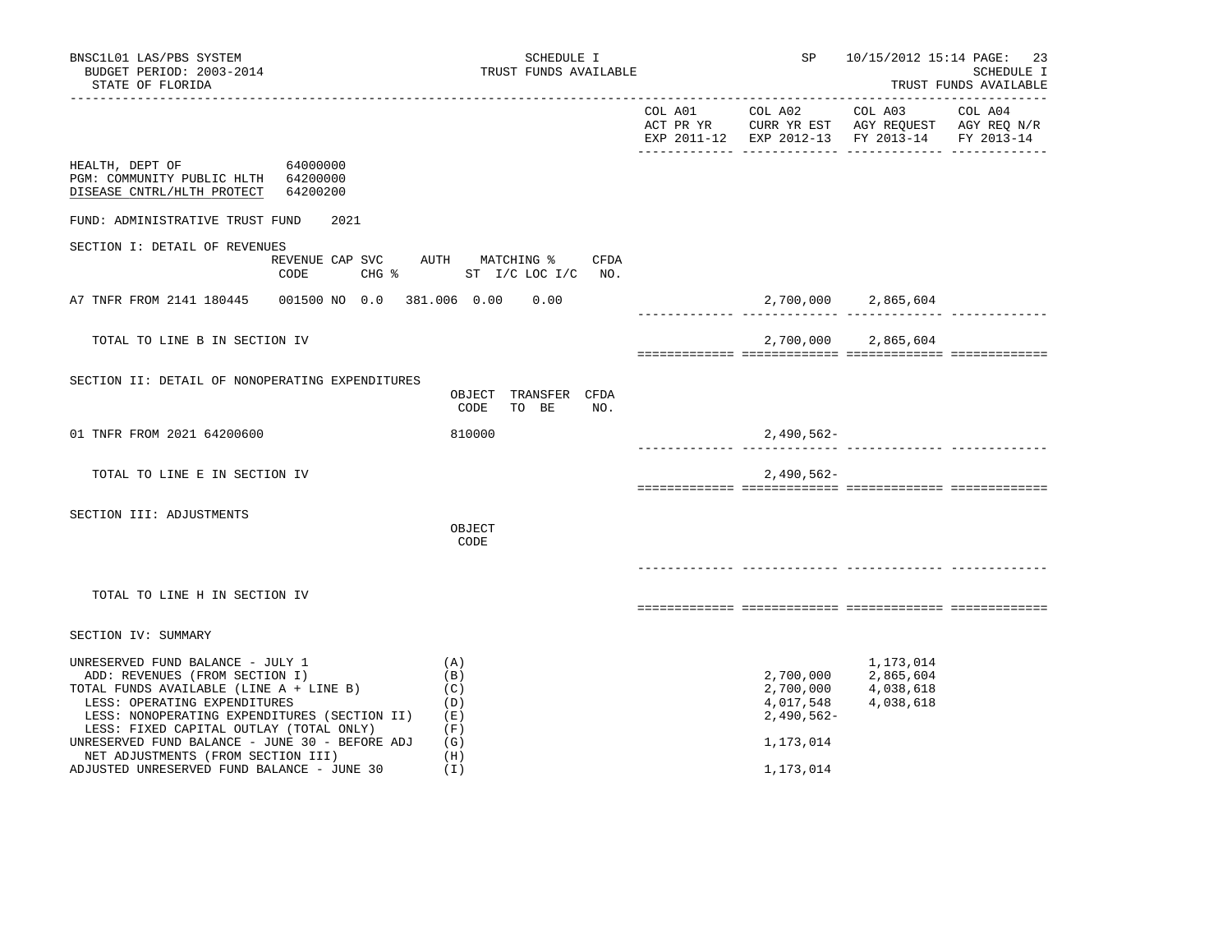| COL A01<br>ACT PR YR | COL A02 | COL A03<br>CURR YR EST AGY REOUEST AGY REO N/R | COL A04 |
|----------------------|---------|------------------------------------------------|---------|
|                      |         | EXP 2011-12 EXP 2012-13 FY 2013-14 FY 2013-14  |         |
|                      |         |                                                |         |

# HEALTH, DEPT OF 64000000 PGM: COMMUNITY PUBLIC HLTH 64200000 DISEASE CNTRL/HLTH PROTECT 64200200

FUND: FEDERAL GRANTS TRUST FUND 2261

#### SECTION I: DETAIL OF REVENUES

|                            | REVENUE CAP SVC |       | AUTH    |      | MATCHING %     | <b>CFDA</b> |                                                                |            |
|----------------------------|-----------------|-------|---------|------|----------------|-------------|----------------------------------------------------------------|------------|
|                            | CODE            | CHG % |         |      | ST I/C LOC I/C | NO.         |                                                                |            |
|                            |                 |       |         |      |                |             |                                                                |            |
| A2 INTEREST ON ADVANCES    | 000500 NO       | 0.0   | 381.001 | 0.00 | 0.00           |             | 600                                                            | 600        |
| A3 HOPWA GRANT             | 000700 NO       | 0.0   | 381.042 | 0.00 | 0.00           | 14.241      | 2,915,000                                                      | 3,000,000  |
| EH HEPATITIS               | 000700 NO       | 0.0   | 381.001 | 0.00 | 0.00           | 93.270      | 53,700                                                         | 53,700     |
| 01 LAB CAPACITY            | 000700 NO       | 0.0   | 381.011 | 0.00 | 0.00           | 93.270      | 912,000                                                        | 912,000    |
| 02 ACA HIV PREVENTION      | 000700 NO       | 0.0   | 381.011 | 0.00 | 0.00           | 93.523      | 156,900                                                        | 156,900    |
| 03 REFUGEE                 | 000700 NO       | 0.0   | 381.011 | 0.00 | 0.00           | 93.576      | 96,500 96,500                                                  |            |
| 04 IMMUNIZATION            | 000700 NO       | 0.0   | 381.011 | 0.00 | 0.00           | 93.712      | 168,500                                                        | 168,500    |
| 06 ELSXX EPI & LAB SURVEIL | 000700 NO       | 0.0   | 381.011 | 0.00 | 0.00           | 93.283      | 950,000                                                        | 1,950,000  |
| 07 PREVENTION WELLNESS     | 000700 NO       | 0.0   | 381.011 | 0.00 | 0.00           | 93.724      | 4,300                                                          | 4,300      |
| 08 IMMUNIZATION PROG       | 000700 NO       | 0.0   | 381.011 | 0.00 | 0.00           | 93.268      | 2,980,000                                                      | 3,600,000  |
| 10 HIV FORMULA GRANTS      | 000700 NO       | 0.0   | 381.011 | 0.00 | 0.00           | 93.917      | 36,777,184                                                     | 39,000,000 |
| 12 HIV PREVENTION          | 000700 NO       | 0.0   | 381.011 | 0.00 | 0.00           | 93.940      | 4,417,781                                                      | 4,420,000  |
| 13 EPIDEMIOLOGY            | 000700 NO       | 0.0   | 381.011 | 0.00 | 0.00           | 93.943      | 2,280,434                                                      | 2,300,000  |
| 14 HIV GRANTS              | 000700 NO       | 0.0   | 381.011 | 0.00 | 0.00           | 93.944      | 2,314,819                                                      | 2,500,000  |
| 15 CDC COOP AGREEMENTS     | 000700 NO       | 0.0   | 381.011 | 0.00 | 0.00           | 93.946      | 116,022 116,022                                                |            |
| 16 PREVENTIVE HLTH SERVICE | 000700 NO       | 0.0   | 381.011 | 0.00 | 0.00           | 93.928      | 7,324,594            7,000,000<br>3,226,021          3,000,000 |            |
| 17 TB CONTROL PROJEC       | 000700 NO       | 0.0   | 381.011 | 0.00 | 0.00           | 93.116      |                                                                |            |
| 25 TNFR DCF 2261           | 001510 NO       | 0.0   | 381.11  | 0.00 | 0.00           | 93.566      | 241,619                                                        | 241,619    |
| 27 REFUNDS                 | 001800 NO       | 0.0   | 381.001 | 0.00 | 0.00           |             | 300,000                                                        | 300,000    |
| 32 RADON GRANT EH          | 000700 NO       | 0.0   | 381.001 | 0.00 | 0.00           | 66.032      | 15,393                                                         | 15,393     |
| 33 BEACH MONITORING        | 000700 NO       | 0.0   | 381.001 | 0.00 | 0.00           | 66.472      | 55,326 55,326                                                  |            |
| 34 LEAD GRANTS EH          | 000700 NO       | 0.0   | 381.001 | 0.00 | 0.00           | 66.707      | 51,474 51,474                                                  |            |
| 35 PESTICIDE STUDIES       | 000700 NO       | 0.0   | 381.001 | 0.00 | 0.00           | 66.716      | 46,285 46,285                                                  |            |
| 41 PUBLIC HEALTH EMERGENCY | 000700 NO       | 0.0   | 381.001 | 0.00 | 0.00           | 93.070      | 195,178                                                        | 195,178    |
| 42 EH SUBGRANTS            | 001110 NO       | 0.0   | 381.001 | 0.00 | 0.00           |             | 111,472                                                        | 111,472    |
| 43 HEALTH TRACKING EH      | 000700 NO       | 0.0   | 381.001 | 0.00 | 0.00           | 93.358      | 760,254                                                        | 760,254    |
| 44 EH CAPACITY BUILDING    | 000700 NO       | 0.0   | 381.001 | 0.00 | 0.00           | 93.240      | 326,505                                                        | 326,505    |
| 45 OCCUPATIONAL HEALTH     | 000700 NO       | 0.0   | 381.001 | 0.00 | 0.00           | 93.262      | 130,964                                                        | 130,964    |
|                            |                 |       |         |      |                |             |                                                                |            |

TOTAL TO LINE B IN SECTION IV 66,928,825 70,512,992

============= ============= ============= =============

## SECTION II: DETAIL OF NONOPERATING EXPENDITURES

|                            | OBJECT TRANSFER CFDA |            |  |
|----------------------------|----------------------|------------|--|
|                            | CODE TO BE           | NO.        |  |
| 01 TNFR FROM 2261 64200600 | 810000               | 44,432-    |  |
| 99 TNFR FROM 2261 64200400 | 810000               | 8,226,917- |  |
|                            |                      |            |  |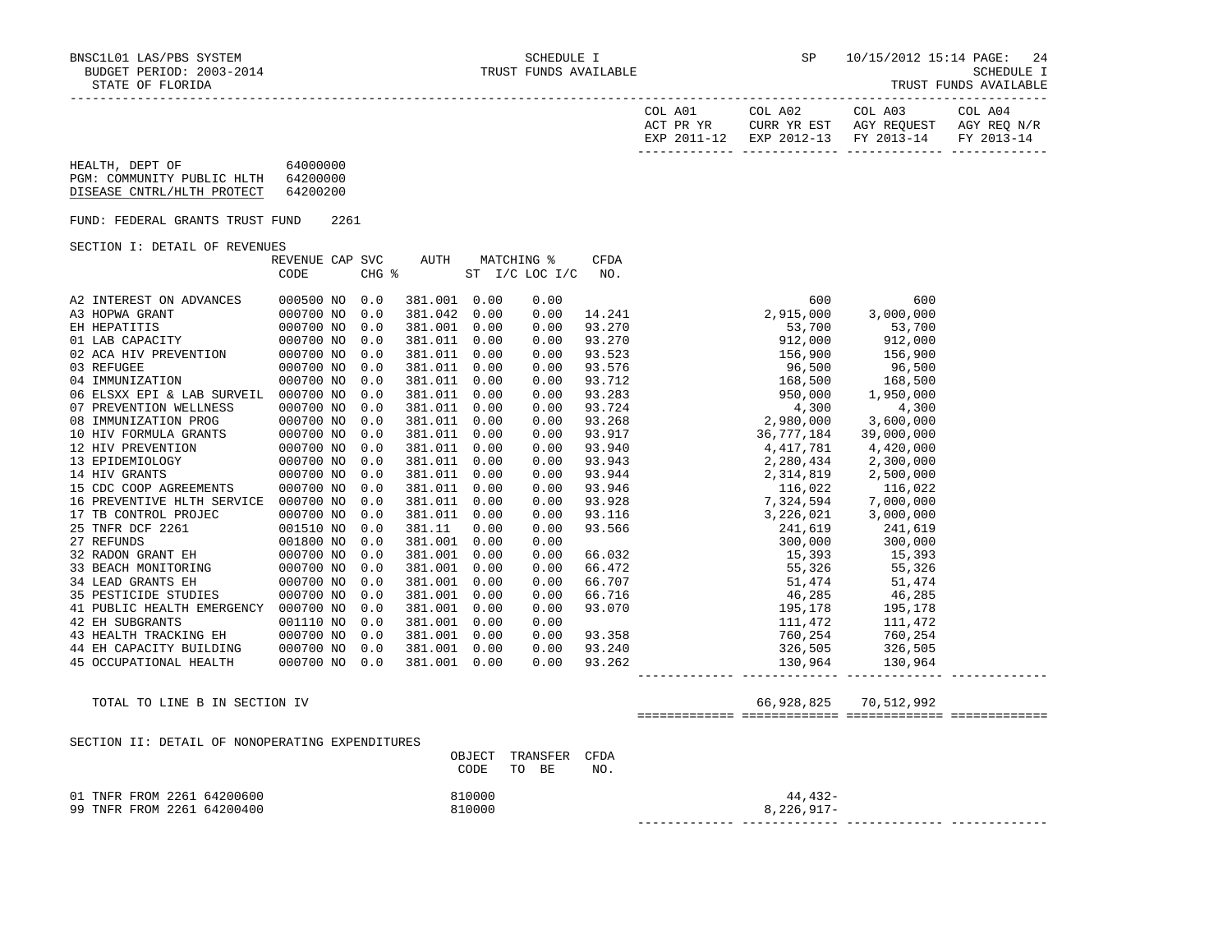| BNSC1L01 LAS/PBS SYSTEM<br>BUDGET PERIOD: 2003-2014<br>STATE OF FLORIDA                                                                                                                                                                      | SCHEDULE I<br>TRUST FUNDS AVAILABLE         | <b>SP</b>                              | 10/15/2012 15:14 PAGE: 25<br>SCHEDULE I<br>TRUST FUNDS AVAILABLE                               |                            |  |
|----------------------------------------------------------------------------------------------------------------------------------------------------------------------------------------------------------------------------------------------|---------------------------------------------|----------------------------------------|------------------------------------------------------------------------------------------------|----------------------------|--|
|                                                                                                                                                                                                                                              |                                             |                                        | ACT PR YR CURR YR EST AGY REQUEST AGY REQ N/R<br>EXP 2011-12 EXP 2012-13 FY 2013-14 FY 2013-14 |                            |  |
| 64000000<br>HEALTH, DEPT OF<br>PGM: COMMUNITY PUBLIC HLTH 64200000<br>DISEASE CNTRL/HLTH PROTECT<br>64200200                                                                                                                                 |                                             |                                        |                                                                                                |                            |  |
| FUND: FEDERAL GRANTS TRUST FUND<br>2261                                                                                                                                                                                                      |                                             |                                        |                                                                                                |                            |  |
| TOTAL TO LINE E IN SECTION IV                                                                                                                                                                                                                |                                             | 8,271,349-                             |                                                                                                |                            |  |
| SECTION III: ADJUSTMENTS                                                                                                                                                                                                                     | OBJECT<br>CODE                              |                                        |                                                                                                |                            |  |
|                                                                                                                                                                                                                                              |                                             |                                        |                                                                                                |                            |  |
| TOTAL TO LINE H IN SECTION IV                                                                                                                                                                                                                |                                             |                                        |                                                                                                |                            |  |
| SECTION IV: SUMMARY                                                                                                                                                                                                                          |                                             |                                        |                                                                                                |                            |  |
| UNRESERVED FUND BALANCE - JULY 1<br>ADD: REVENUES (FROM SECTION I)<br>TOTAL FUNDS AVAILABLE (LINE A + LINE B)<br>LESS: OPERATING EXPENDITURES<br>LESS: NONOPERATING EXPENDITURES (SECTION II) (E)<br>LESS: FIXED CAPITAL OUTLAY (TOTAL ONLY) | (A)<br>(B)<br>(C)<br>(D)<br>(F)             | 66,928,825<br>72,669,708<br>8,271,349- | 2,530,466<br>66,928,825 70,512,992<br>73,043,458<br>71,585,017                                 |                            |  |
| UNRESERVED FUND BALANCE - JUNE 30 - BEFORE ADJ $(G)$<br>NET ADJUSTMENTS (FROM SECTION III)<br>ADJUSTED UNRESERVED FUND BALANCE - JUNE 30                                                                                                     | (H)<br>(1)                                  | 2,530,466<br>2,530,466                 | 1,458,441<br>1,458,441                                                                         |                            |  |
| SCHEDULE IB: DETAIL OF UNRESERVED FUND BALANCE                                                                                                                                                                                               | FUNDING SOURCE<br>STATE (S)<br>NONSTATE (N) |                                        |                                                                                                |                            |  |
| 01 RYAN WHITE GRANTS                                                                                                                                                                                                                         | N                                           |                                        | 2,530,466 1,458,441                                                                            | <u>--------- ---------</u> |  |
| ADJUSTED UNRESERVED FUND BALANCE - JUNE 30                                                                                                                                                                                                   |                                             |                                        | 2,530,466 1,458,441                                                                            |                            |  |
|                                                                                                                                                                                                                                              |                                             |                                        |                                                                                                |                            |  |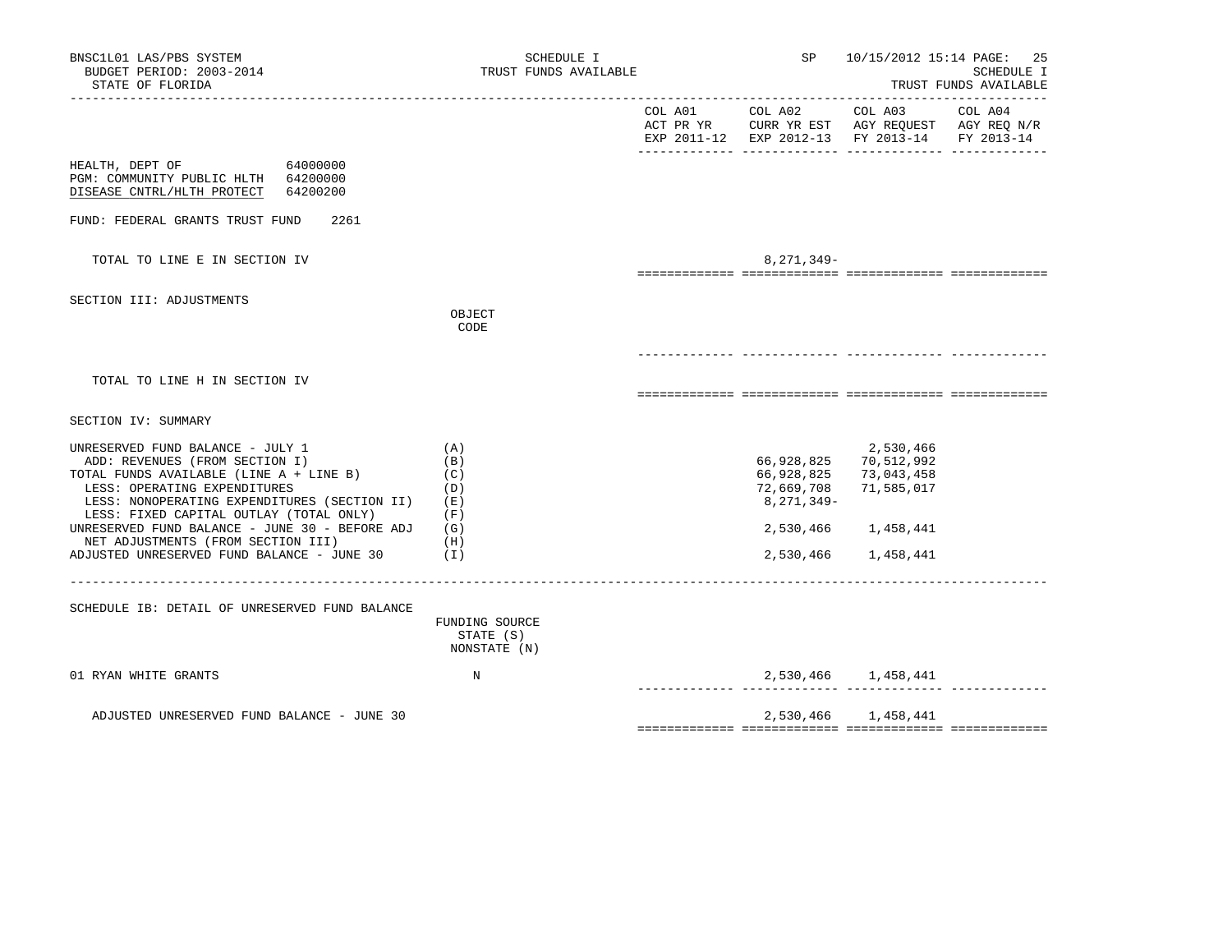|                                                                                                                                                                                                                                                                                                                                                                                                                          |                                                                                                     |  |                                                                                                                                                                                                                              |                                      |                                                                                                              |             |                                                                                                                                                                                                                                                                                          | EXP 2011-12 EXP 2012-13 FY 2013-14 FY 2013-14                                                                                                                                  |  |
|--------------------------------------------------------------------------------------------------------------------------------------------------------------------------------------------------------------------------------------------------------------------------------------------------------------------------------------------------------------------------------------------------------------------------|-----------------------------------------------------------------------------------------------------|--|------------------------------------------------------------------------------------------------------------------------------------------------------------------------------------------------------------------------------|--------------------------------------|--------------------------------------------------------------------------------------------------------------|-------------|------------------------------------------------------------------------------------------------------------------------------------------------------------------------------------------------------------------------------------------------------------------------------------------|--------------------------------------------------------------------------------------------------------------------------------------------------------------------------------|--|
| HEALTH, DEPT OF 64000000<br>PGM: COMMUNITY PUBLIC HLTH 64200000<br>DISEASE CNTRL/HLTH PROTECT                                                                                                                                                                                                                                                                                                                            | 64200200                                                                                            |  |                                                                                                                                                                                                                              |                                      |                                                                                                              |             |                                                                                                                                                                                                                                                                                          |                                                                                                                                                                                |  |
| FUND: GRANTS AND DONATIONS TF                                                                                                                                                                                                                                                                                                                                                                                            | 2339                                                                                                |  |                                                                                                                                                                                                                              |                                      |                                                                                                              |             |                                                                                                                                                                                                                                                                                          |                                                                                                                                                                                |  |
| SECTION I: DETAIL OF REVENUES                                                                                                                                                                                                                                                                                                                                                                                            |                                                                                                     |  |                                                                                                                                                                                                                              |                                      |                                                                                                              |             |                                                                                                                                                                                                                                                                                          |                                                                                                                                                                                |  |
|                                                                                                                                                                                                                                                                                                                                                                                                                          | REVENUE CAP SVC<br>CODE                                                                             |  |                                                                                                                                                                                                                              |                                      | AUTH MATCHING %<br>CHG % ST I/C LOC I/C                                                                      | CFDA<br>NO. |                                                                                                                                                                                                                                                                                          |                                                                                                                                                                                |  |
| A1 ENV HLTH FEES<br>A4 TNFR DEP 2644 BIOWASTE  001500 NO 0.0<br>A5 TNFR DBPR FOOD EH EPI<br>A6 TNFR DOACS FOOD EH EPI<br>A7 TNFR DEP 2780 WATER<br>A8 SALE OF EH SRVS WATER<br>A9 SALE EH SRVCS OUTSIDE<br>B1 FED FEE FOR SERVICE DI.<br>D1 HIV TESTING FEE 000100 YES 8.0<br>D2 BEHAVORIAL RISK DC 001100 NO 8.0<br>D3 CANCER REGISTRY DC 001101 NO 0.0<br>---------- FH 001800 NO 0.0<br>TOTAL TO LINE B IN SECTION IV | 000100 YES 8.0<br>001500 NO 0.0<br>001500 NO 0.0<br>001500 NO 0.0<br>001903 NO 0.0<br>001904 NO 0.0 |  | 381.001 0.00<br>381.001 0.00<br>381.001 0.00<br>381.001 0.00<br>381.001 0.00<br>381.001 0.00<br>381.001 0.00<br>381.001 0.00<br>381.001 0.00<br>381.001 0.00<br>381.001 0.00<br>381.001 0.00<br>381.001 0.00<br>381.001 0.00 |                                      | 0.00<br>0.00<br>0.00<br>0.00<br>0.00<br>0.00<br>0.00<br>0.00<br>0.00<br>0.00<br>0.00<br>0.00<br>0.00<br>0.00 |             | 25,000<br>310,000<br>880,000<br>607,149<br>408,479<br>650,000<br>2,044,992<br>20,000<br>600<br>$\begin{array}{ccc} 4 \, , \, 500 \ 700 \, , \, 000 \ 27 \, , \, 000 \ 27 \, , \, 000 \end{array} \qquad \begin{array}{ccc} 4 \, , \, 500 \ 700 \, , \, 000 \ 27 \, , \, 000 \end{array}$ | 210,000 210,000<br>25,000<br>$\frac{1}{310}$ ,000<br>880,000<br>880,000<br>607,149<br>408,479<br>650,000<br>2,000,000<br>11,000 11,000<br>20,000<br>600<br>5,898,720 5,853,728 |  |
| SECTION II: DETAIL OF NONOPERATING EXPENDITURES                                                                                                                                                                                                                                                                                                                                                                          |                                                                                                     |  |                                                                                                                                                                                                                              |                                      |                                                                                                              |             |                                                                                                                                                                                                                                                                                          |                                                                                                                                                                                |  |
|                                                                                                                                                                                                                                                                                                                                                                                                                          |                                                                                                     |  |                                                                                                                                                                                                                              | OBJECT<br>CODE                       | TRANSFER CFDA<br>TO BE                                                                                       | NO.         |                                                                                                                                                                                                                                                                                          |                                                                                                                                                                                |  |
| 01 TNFR 2339 64200400<br>02 SERVICE CHARGE TO GENERAL REVENUE<br>03 TNFR 2339 64200400<br>04 5% TRUST FUND RESERVE                                                                                                                                                                                                                                                                                                       |                                                                                                     |  |                                                                                                                                                                                                                              | 810000<br>880000<br>810000<br>991000 |                                                                                                              |             | 2,481-<br>2,422,788-                                                                                                                                                                                                                                                                     | 19,208 19,208<br>111,595                                                                                                                                                       |  |
| TOTAL TO LINE E IN SECTION IV                                                                                                                                                                                                                                                                                                                                                                                            |                                                                                                     |  |                                                                                                                                                                                                                              |                                      |                                                                                                              |             |                                                                                                                                                                                                                                                                                          | 2,406,061- 130,803                                                                                                                                                             |  |
| SECTION III: ADJUSTMENTS                                                                                                                                                                                                                                                                                                                                                                                                 |                                                                                                     |  |                                                                                                                                                                                                                              | OBJECT<br>CODE                       |                                                                                                              |             |                                                                                                                                                                                                                                                                                          |                                                                                                                                                                                |  |
|                                                                                                                                                                                                                                                                                                                                                                                                                          |                                                                                                     |  |                                                                                                                                                                                                                              |                                      |                                                                                                              |             |                                                                                                                                                                                                                                                                                          |                                                                                                                                                                                |  |
| TOTAL TO LINE H IN SECTION IV                                                                                                                                                                                                                                                                                                                                                                                            |                                                                                                     |  |                                                                                                                                                                                                                              |                                      |                                                                                                              |             |                                                                                                                                                                                                                                                                                          |                                                                                                                                                                                |  |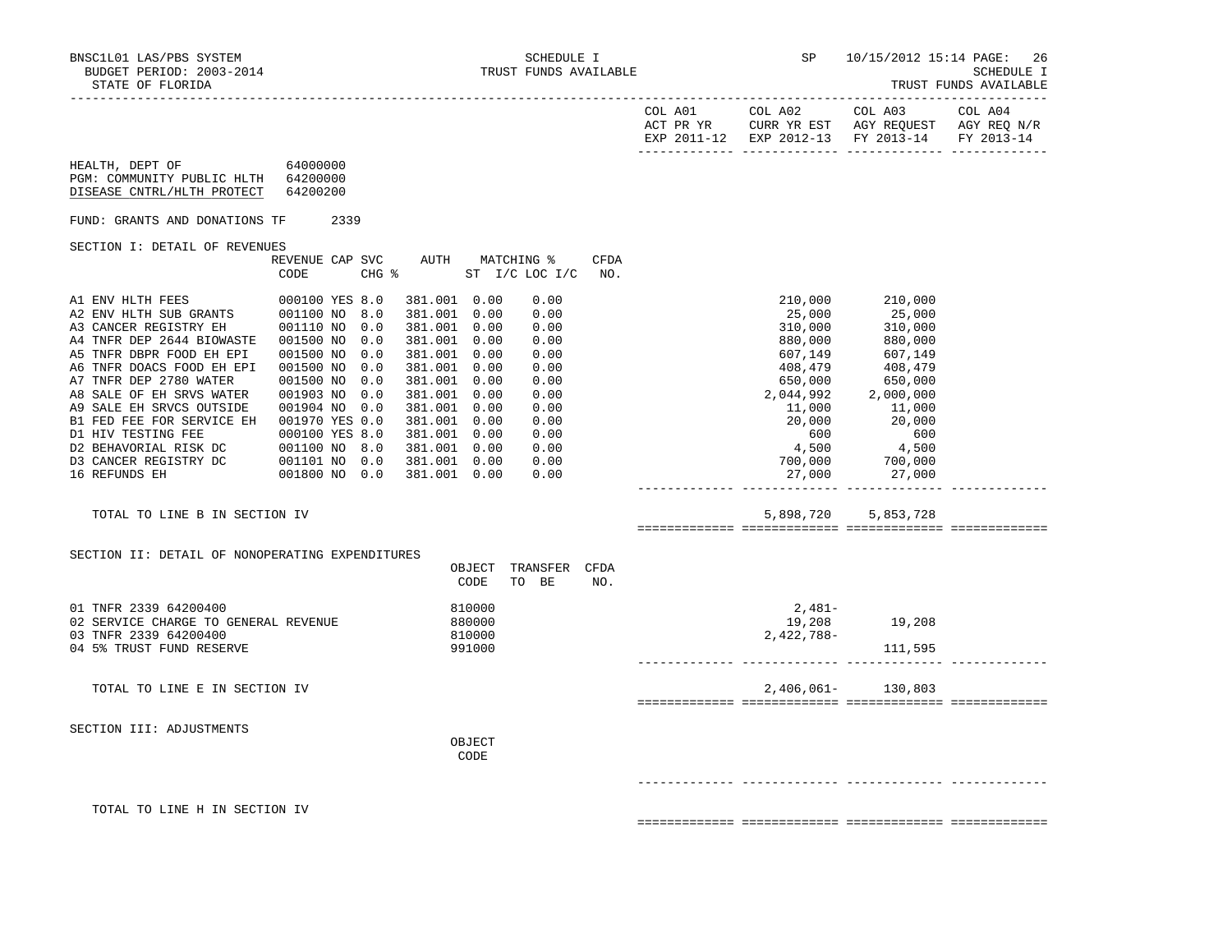| AGY REQ N/R                       |
|-----------------------------------|
| EXP 2012-13 FY 2013-14 FY 2013-14 |
|                                   |
|                                   |
|                                   |
|                                   |
|                                   |
|                                   |
|                                   |
|                                   |
|                                   |
|                                   |
|                                   |
|                                   |
|                                   |
|                                   |
|                                   |
|                                   |
|                                   |
|                                   |
|                                   |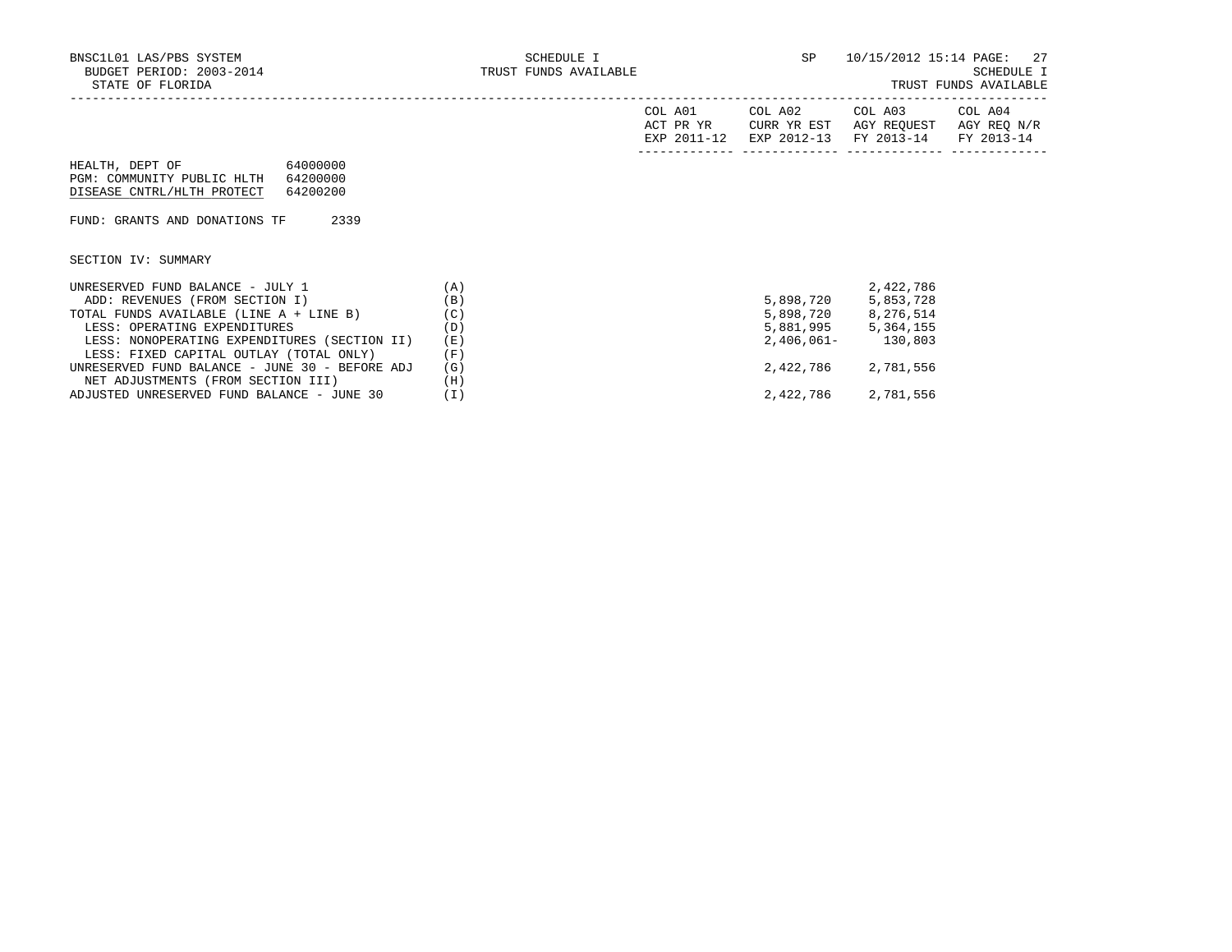|                                                                                                                                                                                                                                                                                                                                                                                                  |          |                                                                  |                                                                 | EXP 2011-12 EXP 2012-13 FY 2013-14 FY 2013-14 |  |
|--------------------------------------------------------------------------------------------------------------------------------------------------------------------------------------------------------------------------------------------------------------------------------------------------------------------------------------------------------------------------------------------------|----------|------------------------------------------------------------------|-----------------------------------------------------------------|-----------------------------------------------|--|
| HEALTH, DEPT OF 64000000<br>PGM: COMMUNITY PUBLIC HLTH 64200000<br>DISEASE CNTRL/HLTH PROTECT                                                                                                                                                                                                                                                                                                    | 64200200 |                                                                  |                                                                 |                                               |  |
| FUND: OPERATIONS AND MAINT TF                                                                                                                                                                                                                                                                                                                                                                    | 2516     |                                                                  |                                                                 |                                               |  |
| SECTION I: DETAIL OF REVENUES                                                                                                                                                                                                                                                                                                                                                                    |          |                                                                  |                                                                 |                                               |  |
|                                                                                                                                                                                                                                                                                                                                                                                                  | CODE     | REVENUE CAP SVC AUTH MATCHING % CFDA<br>CHG % ST I/C LOC I/C NO. |                                                                 |                                               |  |
| $\begin{array}{cccc} 01 & \texttt{CARE} & \& \texttt{MAINT} \\ 02 & \texttt{TNFR} & 2021 & 185080 \\ 03 & \texttt{REFUNDS} \\ 04 & \texttt{MISC REVENUES} \\ 05 & \texttt{SURPLUS} & \texttt{PROPERTIES} \\ 06 & \texttt{SURPLUS} \\ 07 & \texttt{ROPERTY} \\ 08 & \texttt{O1800 NO} & 0.0 \\ 09400 & \texttt{YES} & 8.0 \\ 09400 & \texttt{YES} & 8.0 \\ 00400 & \texttt{S301.001} & 0.00 \\ 0$ |          | 0.00<br>93.778<br>0.00<br>0.00<br>0.00<br>0.00                   | 1,520,000<br>112,666<br>5,000<br>28,330<br>1,469<br>----------- |                                               |  |
| TOTAL TO LINE B IN SECTION IV                                                                                                                                                                                                                                                                                                                                                                    |          |                                                                  | 1,667,465                                                       |                                               |  |
| SECTION II: DETAIL OF NONOPERATING EXPENDITURES                                                                                                                                                                                                                                                                                                                                                  |          | OBJECT TRANSFER CFDA                                             |                                                                 |                                               |  |
|                                                                                                                                                                                                                                                                                                                                                                                                  |          | CODE<br>TO BE<br>NO.                                             |                                                                 |                                               |  |
| BA TNFR FROM 2516 64200400<br>09 SERVICE CHARGE TO GENERAL REVENUE<br>10 UNFUNDED BUDGET                                                                                                                                                                                                                                                                                                         |          | 810000<br>810000<br>999000                                       | 4,280,516-<br>2,266                                             | $4,999,082 - 3,610,663 -$                     |  |
| TOTAL TO LINE E IN SECTION IV                                                                                                                                                                                                                                                                                                                                                                    |          |                                                                  |                                                                 | $9,277,332 - 3,610,663 -$                     |  |
|                                                                                                                                                                                                                                                                                                                                                                                                  |          |                                                                  |                                                                 |                                               |  |
| SECTION III: ADJUSTMENTS                                                                                                                                                                                                                                                                                                                                                                         |          | OBJECT<br>CODE                                                   |                                                                 |                                               |  |
|                                                                                                                                                                                                                                                                                                                                                                                                  |          |                                                                  |                                                                 |                                               |  |
| TOTAL TO LINE H IN SECTION IV                                                                                                                                                                                                                                                                                                                                                                    |          |                                                                  |                                                                 |                                               |  |
|                                                                                                                                                                                                                                                                                                                                                                                                  |          |                                                                  |                                                                 |                                               |  |
| SECTION IV: SUMMARY                                                                                                                                                                                                                                                                                                                                                                              |          |                                                                  |                                                                 |                                               |  |
| UNRESERVED FUND BALANCE - JULY 1                                                                                                                                                                                                                                                                                                                                                                 |          | (A)                                                              |                                                                 | 3,697,957                                     |  |
| ADD: REVENUES (FROM SECTION I)<br>TOTAL FUNDS AVAILABLE (LINE A + LINE B)                                                                                                                                                                                                                                                                                                                        |          | (B)<br>(C)                                                       | 1,667,465                                                       | 1,667,465 3,697,957                           |  |
| LESS: OPERATING EXPENDITURES                                                                                                                                                                                                                                                                                                                                                                     |          | (D)                                                              |                                                                 | 7,246,840 7,308,620                           |  |
| LESS: NONOPERATING EXPENDITURES (SECTION II)                                                                                                                                                                                                                                                                                                                                                     |          | (E)                                                              |                                                                 | $9, 277, 332 - 3, 610, 663 -$                 |  |
| LESS: FIXED CAPITAL OUTLAY (TOTAL ONLY)<br>UNRESERVED FUND BALANCE - JUNE 30 - BEFORE ADJ                                                                                                                                                                                                                                                                                                        |          | (F)<br>(G)                                                       | 3,697,957                                                       |                                               |  |
| NET ADJUSTMENTS (FROM SECTION III)                                                                                                                                                                                                                                                                                                                                                               |          | (H)                                                              |                                                                 |                                               |  |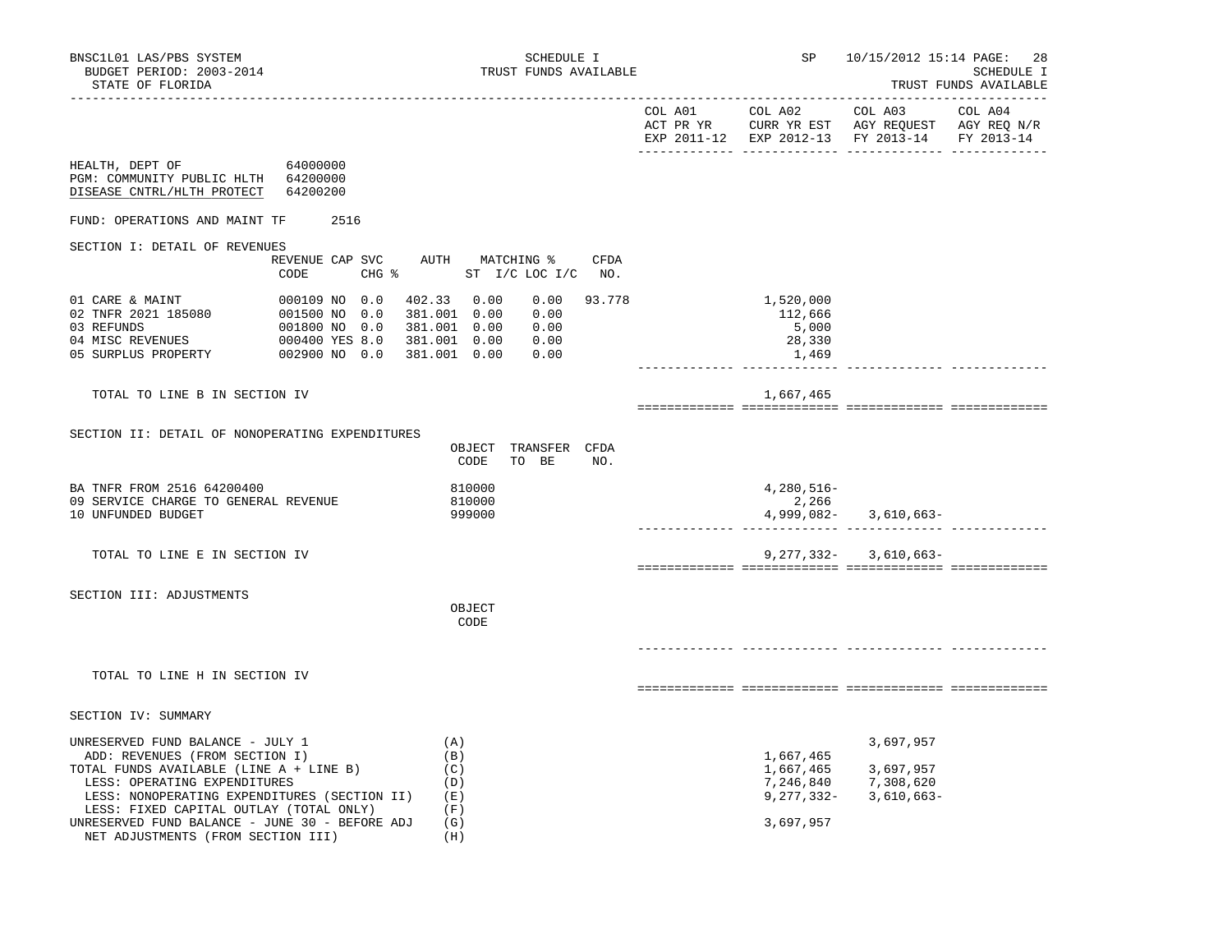|                                                                             |                                  | COL A01<br>ACT PR YR<br>EXP 2011-12 | COL A02<br>CURR YR EST<br>EXP 2012-13 | COL A03<br>AGY REQUEST<br>FY 2013-14 | COL A04<br>AGY REQ N/R<br>FY 2013-14 |
|-----------------------------------------------------------------------------|----------------------------------|-------------------------------------|---------------------------------------|--------------------------------------|--------------------------------------|
| HEALTH, DEPT OF<br>PGM: COMMUNITY PUBLIC HLTH<br>DISEASE CNTRL/HLTH PROTECT | 64000000<br>64200000<br>64200200 |                                     |                                       |                                      |                                      |
| FUND: OPERATIONS AND MAINT TF                                               | 2516                             |                                     |                                       |                                      |                                      |

SECTION IV: SUMMARY

ADJUSTED UNRESERVED FUND BALANCE - JUNE 30 (I) 3,697,957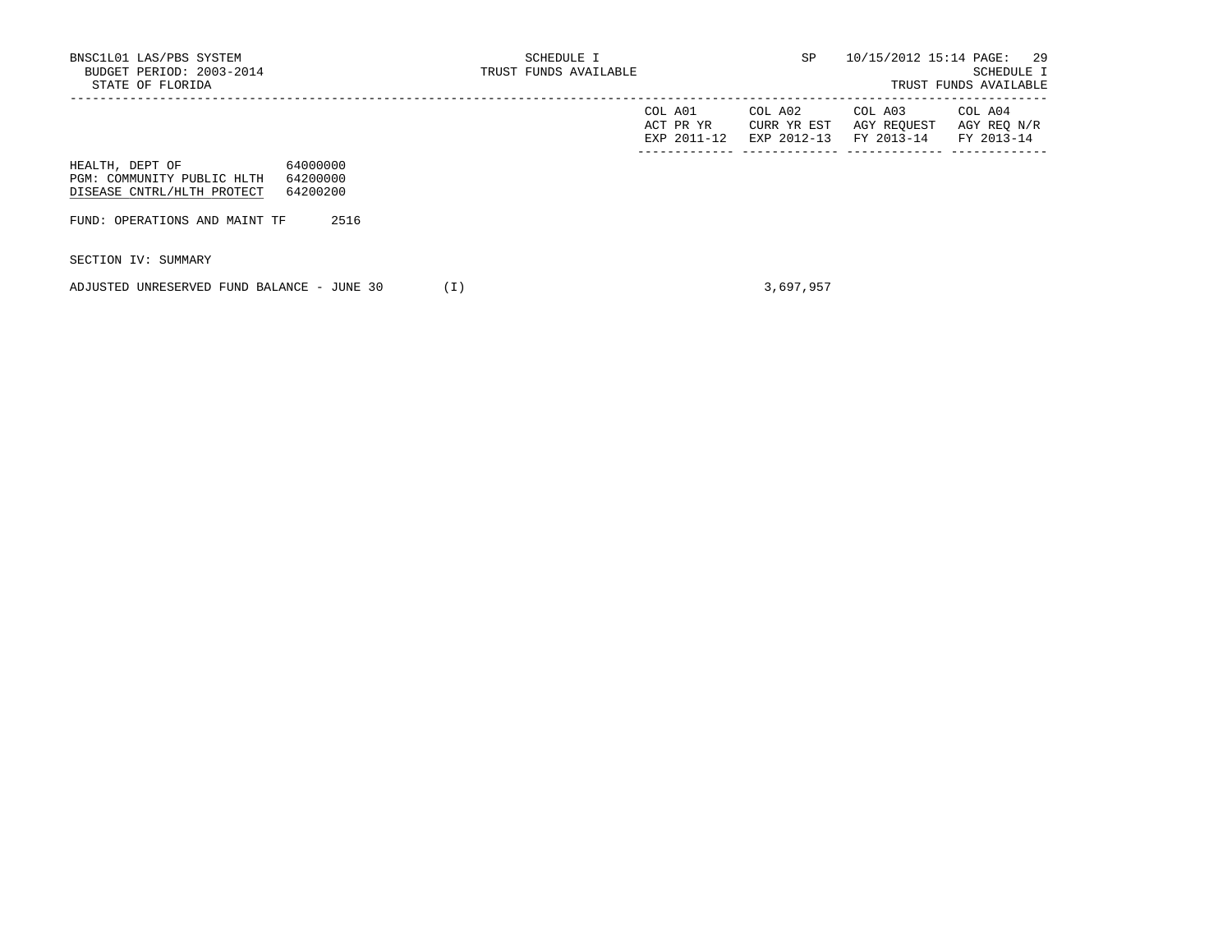|                                                                                                                             |                                         |                                              |                    | EXP 2011-12 EXP 2012-13 FY 2013-14 | FY 2013-14 |
|-----------------------------------------------------------------------------------------------------------------------------|-----------------------------------------|----------------------------------------------|--------------------|------------------------------------|------------|
| HEALTH, DEPT OF 64000000<br>PGM: COMMUNITY PUBLIC HLTH 64200000<br>DISEASE CNTRL/HLTH PROTECT                               | 64200200                                |                                              |                    |                                    |            |
| FUND: RADIATION PROTECTION TF                                                                                               | 2569                                    |                                              |                    |                                    |            |
| SECTION I: DETAIL OF REVENUES                                                                                               |                                         |                                              |                    |                                    |            |
|                                                                                                                             | REVENUE CAP SVC AUTH MATCHING %<br>CODE | CFDA<br>CHG % ST I/C LOC I/C NO.             |                    |                                    |            |
| 42 RADON LICENSES<br>47 TNFR DBPR 2547 001500 NO 0.0 468.312 0.00 0.00                                                      | 000200 YES 8.0 468.312 0.00 0.00        |                                              |                    | 112,000 112,000<br>282,636 282,636 |            |
| TOTAL TO LINE B IN SECTION IV                                                                                               |                                         |                                              |                    | 394,636 394,636                    |            |
| SECTION II: DETAIL OF NONOPERATING EXPENDITURES                                                                             |                                         | OBJECT TRANSFER CFDA<br>CODE<br>TO BE<br>NO. |                    |                                    |            |
| 01 SERVICE CHARGE TO GENERAL REVENUE<br>03 5% TRUST FUND RESERVE                                                            |                                         | 860000<br>999000                             |                    | 8,960 8,960<br>5,152               |            |
| TOTAL TO LINE E IN SECTION IV                                                                                               |                                         |                                              |                    | 8,960 14,112                       |            |
| SECTION III: ADJUSTMENTS                                                                                                    |                                         | OBJECT<br>CODE                               |                    |                                    |            |
| TOTAL TO LINE H IN SECTION IV                                                                                               |                                         |                                              |                    |                                    |            |
| SECTION IV: SUMMARY                                                                                                         |                                         |                                              |                    |                                    |            |
| UNRESERVED FUND BALANCE - JULY 1<br>ADD: REVENUES (FROM SECTION I)<br>TOTAL FUNDS AVAILABLE (LINE A + LINE B)               |                                         | (A)<br>(B)<br>(C)                            | 394,636<br>394,636 | 32,824<br>394,636<br>427,460       |            |
| LESS: OPERATING EXPENDITURES<br>LESS: NONOPERATING EXPENDITURES (SECTION II) (E)<br>LESS: FIXED CAPITAL OUTLAY (TOTAL ONLY) |                                         | (D)<br>(F)                                   |                    | $352,852$<br>8,960 14,112          |            |
| UNRESERVED FUND BALANCE - JUNE 30 - BEFORE ADJ                                                                              |                                         | (G)                                          |                    | 32,824 56,251                      |            |
| NET ADJUSTMENTS (FROM SECTION III)<br>ADJUSTED UNRESERVED FUND BALANCE - JUNE 30                                            |                                         | (H)<br>(I)                                   | 32,824             | 56,251                             |            |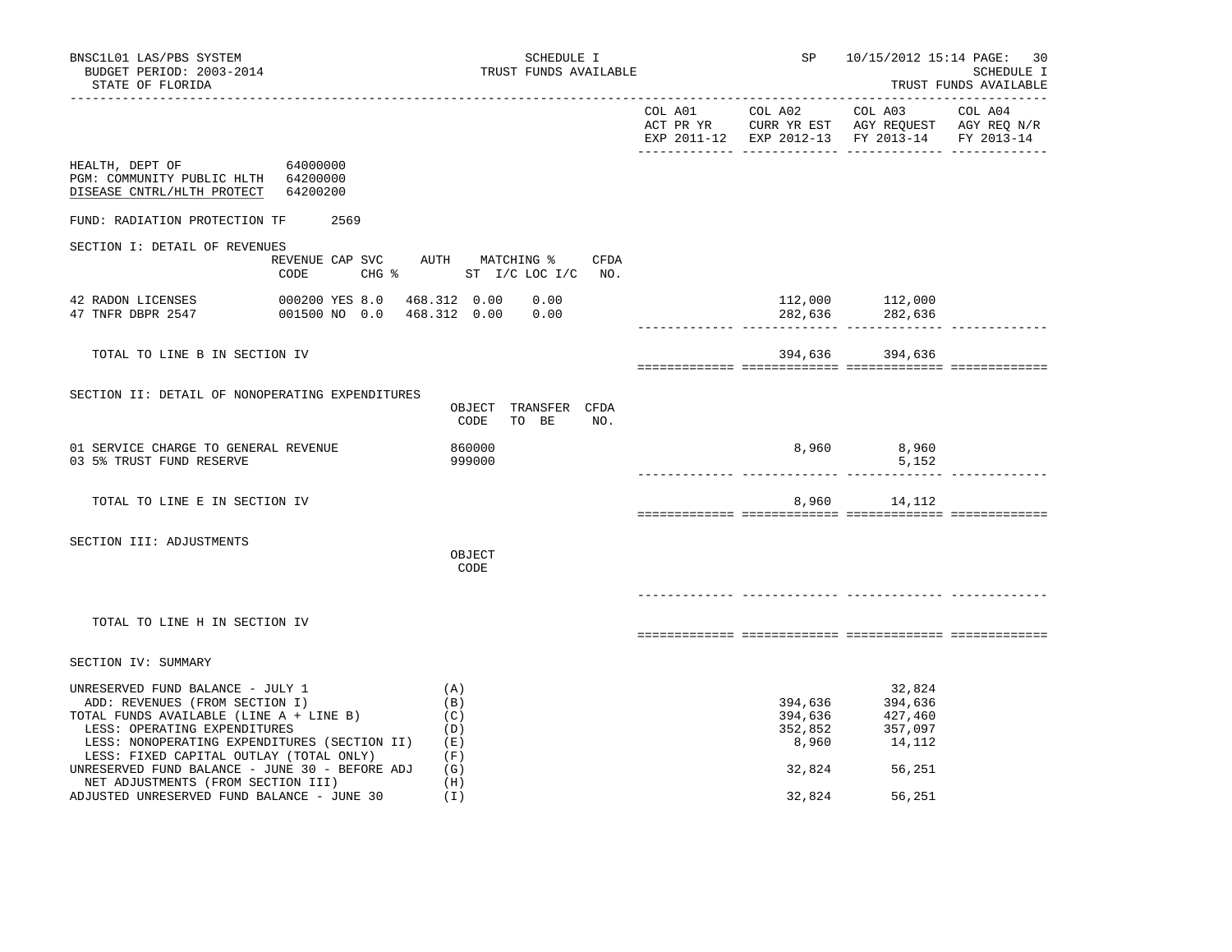| BNSC1L01 LAS/PBS SYSTEM<br>BUDGET PERIOD: 2003-2014<br>STATE OF FLORIDA                                   | SCHEDULE I<br>TRUST FUNDS AVAILABLE         | SP <sub>2</sub> | 10/15/2012 15:14 PAGE: 31 | SCHEDULE I<br>TRUST FUNDS AVAILABLE                                                                                       |  |
|-----------------------------------------------------------------------------------------------------------|---------------------------------------------|-----------------|---------------------------|---------------------------------------------------------------------------------------------------------------------------|--|
|                                                                                                           |                                             | COL A01         |                           | COL A02 COL A03 COL A04<br>ACT PR YR CURR YR EST AGY REQUEST AGY REQ N/R<br>EXP 2011-12 EXP 2012-13 FY 2013-14 FY 2013-14 |  |
| HEALTH, DEPT OF 64000000<br>PGM: COMMUNITY PUBLIC HLTH 64200000<br>DISEASE CNTRL/HLTH PROTECT<br>64200200 |                                             |                 |                           |                                                                                                                           |  |
| FUND: RADIATION PROTECTION TF<br>2569                                                                     |                                             |                 |                           |                                                                                                                           |  |
| SCHEDULE IB: DETAIL OF UNRESERVED FUND BALANCE                                                            | FUNDING SOURCE<br>STATE (S)<br>NONSTATE (N) |                 |                           |                                                                                                                           |  |
| 01 UNRESTRICTED                                                                                           | S                                           |                 |                           | 32,824 56,251                                                                                                             |  |
| ADJUSTED UNRESERVED FUND BALANCE - JUNE 30                                                                |                                             |                 | 32,824                    | 56,251                                                                                                                    |  |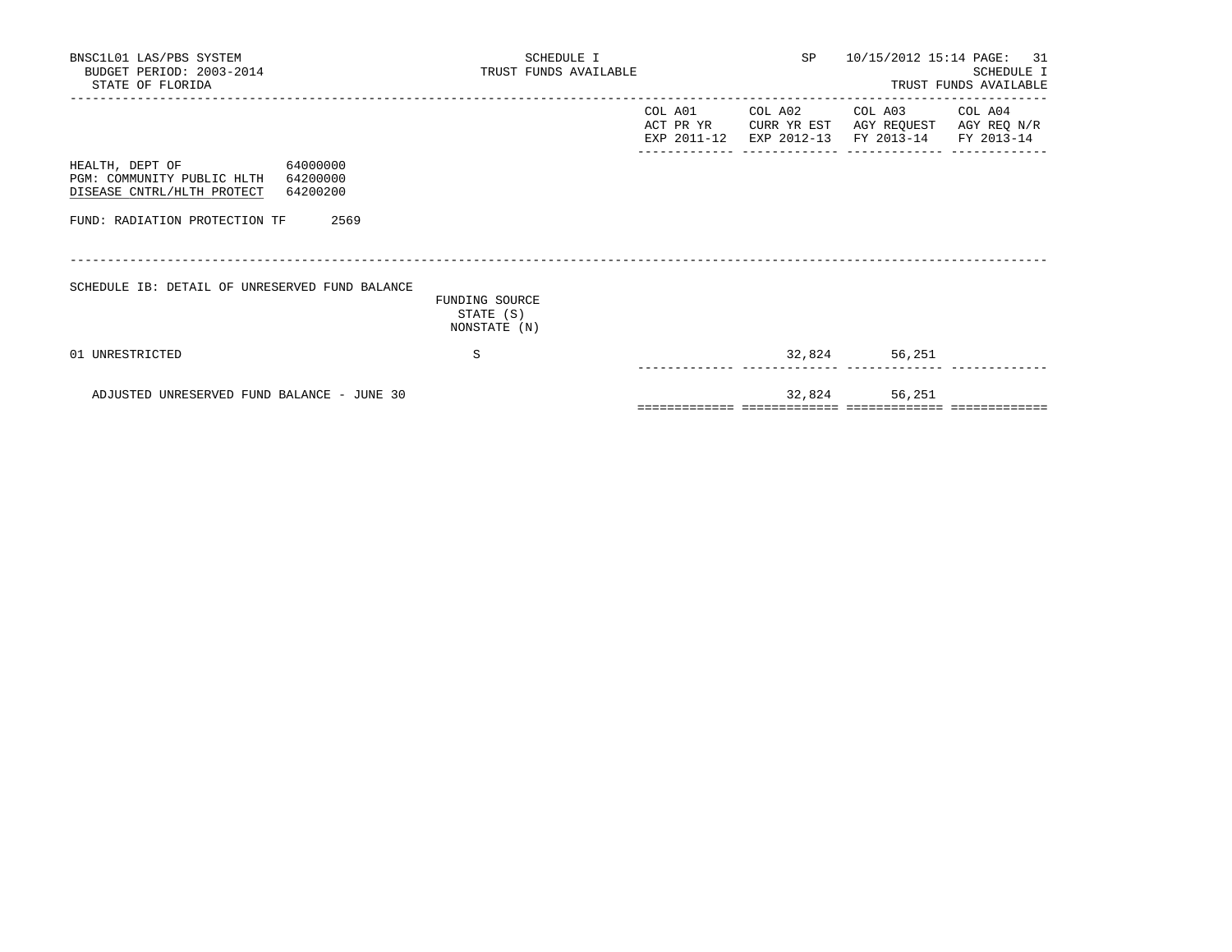| BNSC1L01 LAS/PBS SYSTEM<br>BUDGET PERIOD: 2003-2014<br>STATE OF FLORIDA                                                                                                                       | SCHEDULE I<br>TRUST FUNDS AVAILABLE                 |                            | SP                         |                                                                                                           | 10/15/2012 15:14 PAGE: 32<br>SCHEDULE I<br>TRUST FUNDS AVAILABLE |
|-----------------------------------------------------------------------------------------------------------------------------------------------------------------------------------------------|-----------------------------------------------------|----------------------------|----------------------------|-----------------------------------------------------------------------------------------------------------|------------------------------------------------------------------|
|                                                                                                                                                                                               |                                                     | COL A01                    | COL A02                    | COL A03<br>ACT PR YR CURR YR EST AGY REQUEST AGY REQ N/R<br>EXP 2011-12 EXP 2012-13 FY 2013-14 FY 2013-14 | ----------------------<br>COL A04                                |
| HEALTH, DEPT OF<br>64000000<br>PGM: COMMUNITY PUBLIC HLTH 64200000<br>FAMILY HLTH OUTPATNT/NUTRN<br>64200300                                                                                  |                                                     |                            |                            |                                                                                                           |                                                                  |
| FUND: ADMINISTRATIVE TRUST FUND<br>2021                                                                                                                                                       |                                                     |                            |                            |                                                                                                           |                                                                  |
| SECTION I: DETAIL OF REVENUES<br>REVENUE CAP SVC<br>CODE                                                                                                                                      | AUTH MATCHING %<br>CFDA<br>CHG % ST I/C LOC I/C NO. |                            |                            |                                                                                                           |                                                                  |
| TOTAL TO LINE B IN SECTION IV                                                                                                                                                                 |                                                     |                            |                            |                                                                                                           |                                                                  |
| SECTION II: DETAIL OF NONOPERATING EXPENDITURES                                                                                                                                               | OBJECT TRANSFER CFDA<br>CODE<br>TO BE<br>NO.        |                            |                            |                                                                                                           |                                                                  |
| 01 TNFR TO 2021                                                                                                                                                                               | 810000 64200100                                     |                            | 24,123                     | ______________ ________                                                                                   |                                                                  |
| TOTAL TO LINE E IN SECTION IV                                                                                                                                                                 |                                                     |                            | 24,123                     |                                                                                                           |                                                                  |
| SECTION III: ADJUSTMENTS                                                                                                                                                                      | OBJECT<br>CODE                                      |                            |                            |                                                                                                           |                                                                  |
| 01 PY A/P NOT CF - OPERATING<br>02 CERTIFIED FORWARD REVERSIONS<br>10 ROUNDING                                                                                                                | 991000<br>991000<br>991000                          | 24,038<br>1                | 3,675                      |                                                                                                           |                                                                  |
| TOTAL TO LINE H IN SECTION IV                                                                                                                                                                 |                                                     | 24,039                     | 3,675                      |                                                                                                           |                                                                  |
| SECTION IV: SUMMARY                                                                                                                                                                           |                                                     |                            |                            |                                                                                                           |                                                                  |
| UNRESERVED FUND BALANCE - JULY 1<br>ADD: REVENUES (FROM SECTION I)<br>TOTAL FUNDS AVAILABLE (LINE A + LINE B)<br>LESS: OPERATING EXPENDITURES<br>LESS: NONOPERATING EXPENDITURES (SECTION II) | (A)<br>(B)<br>(C)<br>(D)<br>(E)                     | 18,000<br>18,000<br>21,591 | 20,448<br>20,448<br>24,123 |                                                                                                           |                                                                  |
| LESS: FIXED CAPITAL OUTLAY (TOTAL ONLY)<br>UNRESERVED FUND BALANCE - JUNE 30 - BEFORE ADJ<br>NET ADJUSTMENTS (FROM SECTION III)<br>ADJUSTED UNRESERVED FUND BALANCE - JUNE 30                 | (F)<br>(G)<br>(H)<br>(I)                            | 3,591-<br>24,039<br>20,448 | 3,675-<br>3,675            |                                                                                                           |                                                                  |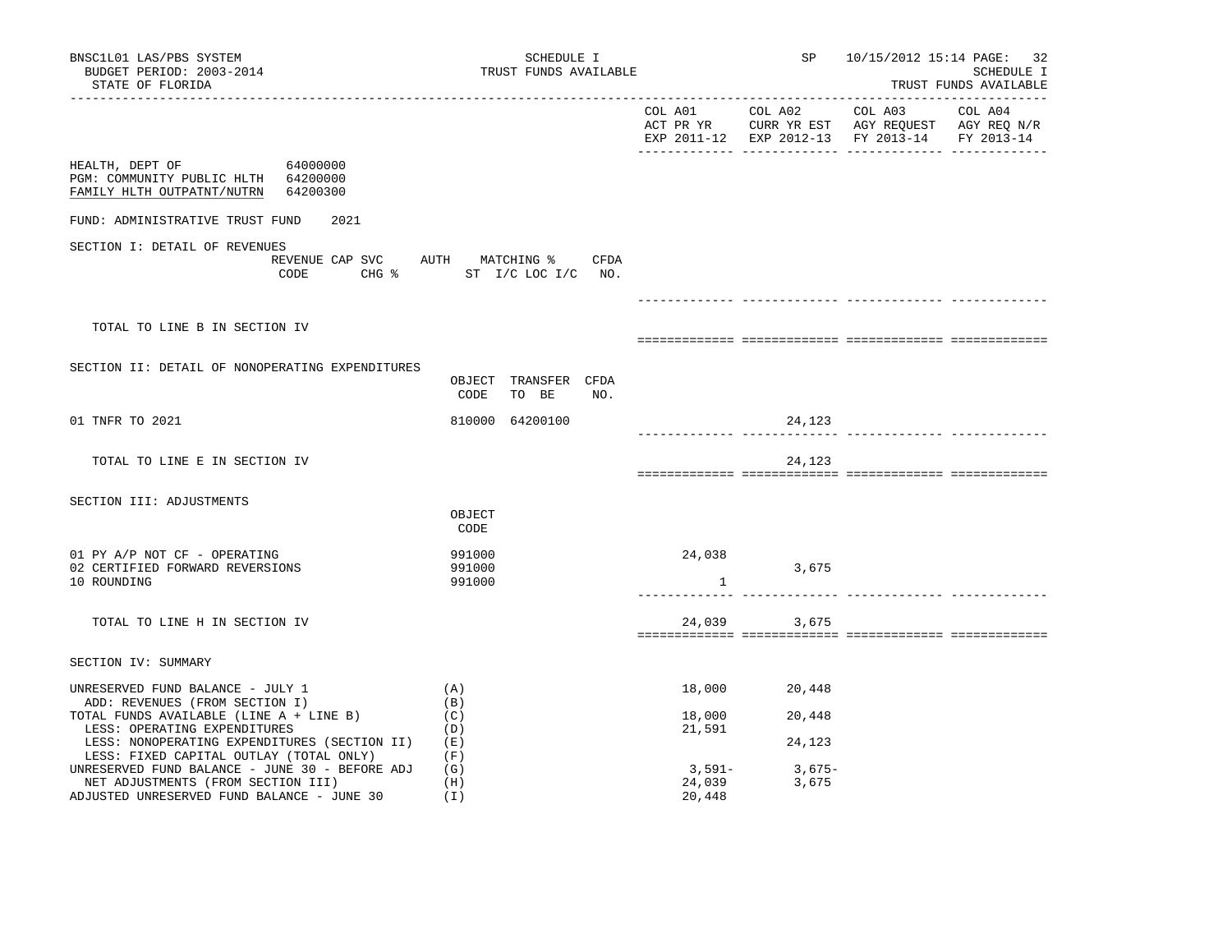| BNSC1L01 LAS/PBS SYSTEM<br>BUDGET PERIOD: 2003-2014<br>STATE OF FLORIDA                                                                                                                       |                                 | SCHEDULE I<br>TRUST FUNDS AVAILABLE                              |                                                           |                               | SP 10/15/2012 15:14 PAGE: 33       | SCHEDULE I<br>TRUST FUNDS AVAILABLE |
|-----------------------------------------------------------------------------------------------------------------------------------------------------------------------------------------------|---------------------------------|------------------------------------------------------------------|-----------------------------------------------------------|-------------------------------|------------------------------------|-------------------------------------|
|                                                                                                                                                                                               |                                 |                                                                  |                                                           |                               | EXP 2011-12 EXP 2012-13 FY 2013-14 | FY 2013-14                          |
| HEALTH, DEPT OF<br>PGM: COMMUNITY PUBLIC HLTH 64200000<br>FAMILY HLTH OUTPATNT/NUTRN 64200300                                                                                                 | 64000000                        |                                                                  |                                                           |                               |                                    |                                     |
| FUND: RAPE CRISIS PROGRAM TF 2089                                                                                                                                                             |                                 |                                                                  |                                                           |                               |                                    |                                     |
| SECTION I: DETAIL OF REVENUES                                                                                                                                                                 | CODE                            | REVENUE CAP SVC AUTH MATCHING % CFDA<br>CHG % ST I/C LOC I/C NO. |                                                           |                               |                                    |                                     |
| 02 REFUNDS                                                                                                                                                                                    | 001800 NO 0.0 794.056 0.00 0.00 |                                                                  | 1,428,681<br>9,377                                        |                               |                                    |                                     |
| TOTAL TO LINE B IN SECTION IV                                                                                                                                                                 |                                 |                                                                  | 1,438,058                                                 |                               |                                    |                                     |
| SECTION II: DETAIL OF NONOPERATING EXPENDITURES                                                                                                                                               |                                 | OBJECT TRANSFER CFDA<br>TO BE NO.<br>CODE                        |                                                           |                               |                                    |                                     |
| 03 SERVICE CHARGE TO GENERAL REVENUE<br>04 TNFR TO 2089                                                                                                                                       |                                 | 880000<br>810000 64200100                                        | 114,295                                                   | 236,257                       | <u>.  </u>                         |                                     |
| TOTAL TO LINE E IN SECTION IV                                                                                                                                                                 |                                 |                                                                  |                                                           | 114,295 236,257               |                                    |                                     |
| SECTION III: ADJUSTMENTS                                                                                                                                                                      |                                 | OBJECT<br>CODE                                                   |                                                           |                               |                                    |                                     |
| 01 CERTIFIED FORWARD REVERSIONS<br>03 PY ENCUMBRANCE REVERSIONS                                                                                                                               |                                 | 991000<br>991000                                                 | 1,663–                                                    | 44,892 22,030                 |                                    |                                     |
| TOTAL TO LINE H IN SECTION IV                                                                                                                                                                 |                                 |                                                                  |                                                           | 43,229 22,030                 |                                    |                                     |
| SECTION IV: SUMMARY                                                                                                                                                                           |                                 |                                                                  |                                                           |                               |                                    |                                     |
| UNRESERVED FUND BALANCE - JULY 1<br>ADD: REVENUES (FROM SECTION I)<br>TOTAL FUNDS AVAILABLE (LINE A + LINE B)<br>LESS: OPERATING EXPENDITURES<br>LESS: NONOPERATING EXPENDITURES (SECTION II) |                                 | (A)<br>(B)<br>(C)<br>(D)<br>(E)                                  | 653,853<br>1,438,058<br>2,091,911<br>1,806,618<br>114,295 | 214,227<br>214,227<br>236,257 |                                    |                                     |
| LESS: FIXED CAPITAL OUTLAY (TOTAL ONLY)<br>UNRESERVED FUND BALANCE - JUNE 30 - BEFORE ADJ<br>NET ADJUSTMENTS (FROM SECTION III)<br>ADJUSTED UNRESERVED FUND BALANCE - JUNE 30                 |                                 | (F)<br>(G)<br>(H)<br>(I)                                         | 170,998<br>43,229<br>214,227                              | 22,030-<br>22,030             |                                    |                                     |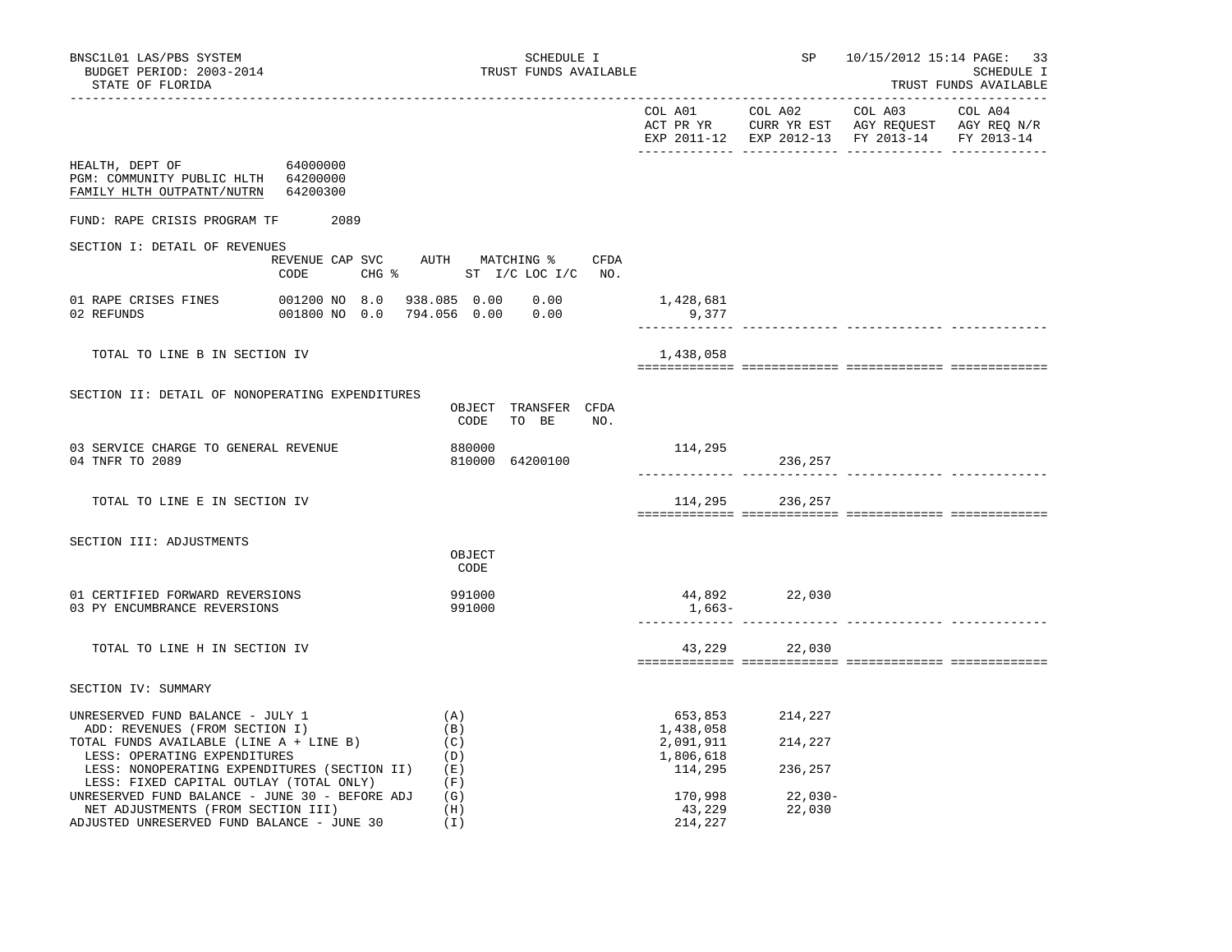| BNSC1L01 LAS/PBS SYSTEM<br>BUDGET PERIOD: 2003-2014<br>STATE OF FLORIDA                                                                                                                                                                                                                    | SCHEDULE I<br>TRUST FUNDS AVAILABLE           |                                                                              |                       | SP 10/15/2012 15:14 PAGE: 34                                                                   | SCHEDULE I<br>TRUST FUNDS AVAILABLE |
|--------------------------------------------------------------------------------------------------------------------------------------------------------------------------------------------------------------------------------------------------------------------------------------------|-----------------------------------------------|------------------------------------------------------------------------------|-----------------------|------------------------------------------------------------------------------------------------|-------------------------------------|
|                                                                                                                                                                                                                                                                                            |                                               | ________________________                                                     | COL A01 COL A02       | COL A03<br>ACT PR YR CURR YR EST AGY REQUEST AGY REQ N/R<br>EXP 2011-12 EXP 2012-13 FY 2013-14 | COL A04<br>FY 2013-14               |
| HEALTH, DEPT OF 64000000<br>PGM: COMMUNITY PUBLIC HLTH 64200000<br>FAMILY HLTH OUTPATNT/NUTRN 64200300                                                                                                                                                                                     |                                               |                                                                              |                       |                                                                                                |                                     |
| FUND: TOBACCO SETTLEMENT TF 2122                                                                                                                                                                                                                                                           |                                               |                                                                              |                       |                                                                                                |                                     |
| SECTION I: DETAIL OF REVENUES<br>REVENUE CAP SVC AUTH MATCHING %<br>CODE                                                                                                                                                                                                                   | CFDA<br>CHG $\frac{1}{2}$ ST I/C LOC I/C NO.  |                                                                              |                       |                                                                                                |                                     |
| A1 TNFR DFS 2123                                                                                                                                                                                                                                                                           | 001500 NO 0.0 381.84 0.00 0.00                | 14,781,512                                                                   |                       |                                                                                                |                                     |
| TOTAL TO LINE B IN SECTION IV                                                                                                                                                                                                                                                              |                                               | 14,781,512                                                                   |                       |                                                                                                |                                     |
| SECTION II: DETAIL OF NONOPERATING EXPENDITURES                                                                                                                                                                                                                                            | OBJECT TRANSFER CFDA<br>CODE<br>TO BE<br>NO.  |                                                                              |                       |                                                                                                |                                     |
| 92 TNFR TO 2122<br>94 TNFR FROM 2122 64200700                                                                                                                                                                                                                                              | 64200100<br>810000<br>810000                  | $278, 134-$                                                                  | 335,415               |                                                                                                |                                     |
| TOTAL TO LINE E IN SECTION IV                                                                                                                                                                                                                                                              |                                               |                                                                              | 278, 134 - 335, 415   |                                                                                                |                                     |
| SECTION III: ADJUSTMENTS                                                                                                                                                                                                                                                                   | OBJECT<br>CODE                                |                                                                              |                       |                                                                                                |                                     |
| V1 CERTIFIED FORWARD REVERSION 64200300<br>V2 ROUNDING 64200300                                                                                                                                                                                                                            | 991000<br>991000                              | $1 -$                                                                        | 335,415               | ____________ ______________ ______                                                             |                                     |
| TOTAL TO LINE H IN SECTION IV                                                                                                                                                                                                                                                              |                                               |                                                                              | $1 - 335,415$         |                                                                                                |                                     |
| SECTION IV: SUMMARY                                                                                                                                                                                                                                                                        |                                               |                                                                              |                       |                                                                                                |                                     |
| UNRESERVED FUND BALANCE - JULY 1<br>ADD: REVENUES (FROM SECTION I)<br>TOTAL FUNDS AVAILABLE (LINE A + LINE B)<br>LESS: OPERATING EXPENDITURES<br>LESS: NONOPERATING EXPENDITURES (SECTION II)<br>LESS: FIXED CAPITAL OUTLAY (TOTAL ONLY)<br>UNRESERVED FUND BALANCE - JUNE 30 - BEFORE ADJ | (A)<br>(B)<br>(C)<br>(D)<br>(E)<br>(F)<br>(G) | 1,477-<br>14,781,512<br>14,780,035<br>15,058,168<br>278,134-<br>$\mathbf{1}$ | 335,415<br>$335,415-$ |                                                                                                |                                     |
| NET ADJUSTMENTS (FROM SECTION III)<br>ADJUSTED UNRESERVED FUND BALANCE - JUNE 30                                                                                                                                                                                                           | (H)<br>(I)                                    | $1 -$                                                                        | 335,415               |                                                                                                |                                     |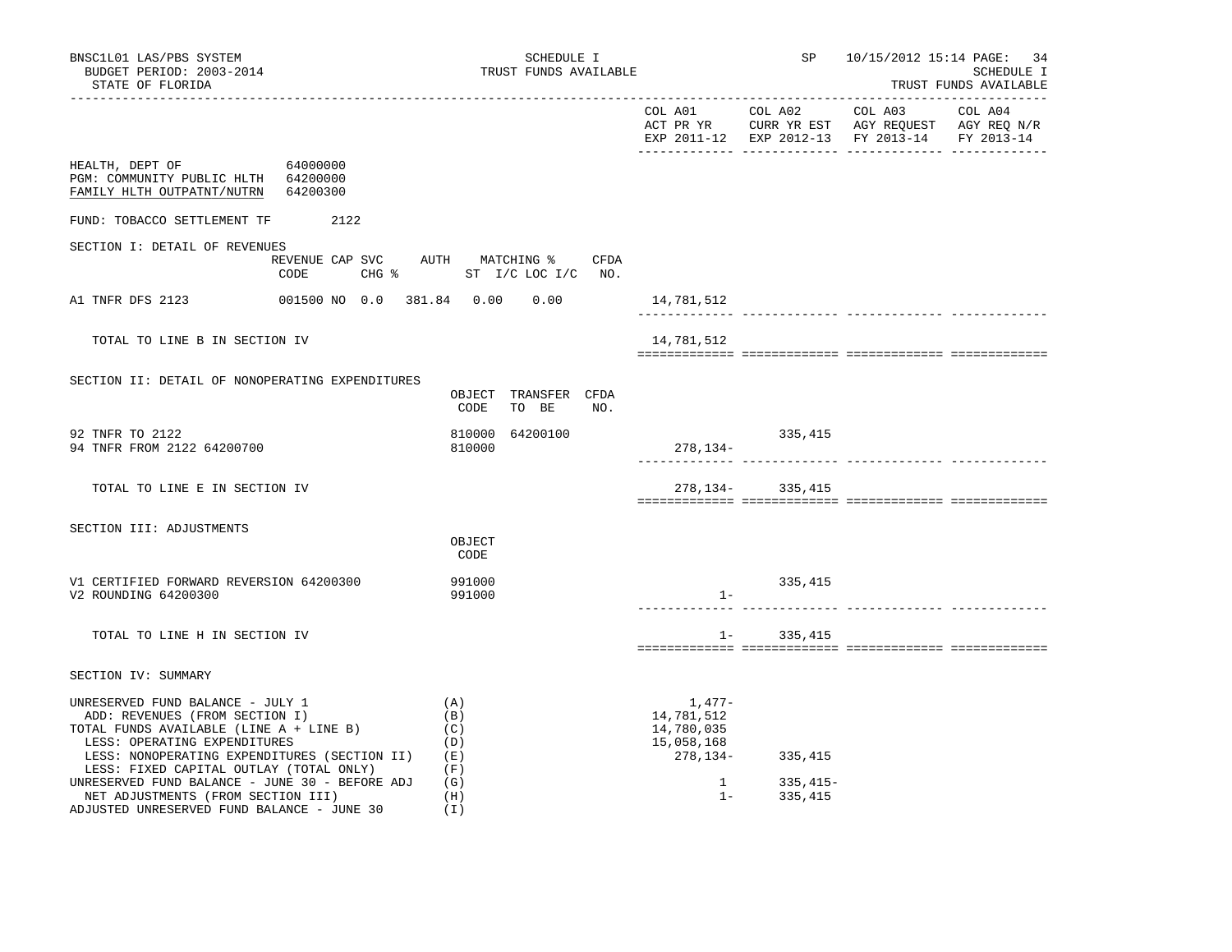| BNSC1L01 LAS/PBS SYSTEM<br>BUDGET PERIOD: 2003-2014<br>STATE OF FLORIDA                                                                                                                                                                                                                    | SCHEDULE I<br>TRUST FUNDS AVAILABLE                                          |                                                                      |                               | SP 10/15/2012 15:14 PAGE: 35<br>SCHEDULE I<br>TRUST FUNDS AVAILABLE |            |
|--------------------------------------------------------------------------------------------------------------------------------------------------------------------------------------------------------------------------------------------------------------------------------------------|------------------------------------------------------------------------------|----------------------------------------------------------------------|-------------------------------|---------------------------------------------------------------------|------------|
|                                                                                                                                                                                                                                                                                            |                                                                              |                                                                      |                               | EXP 2011-12 EXP 2012-13 FY 2013-14                                  | FY 2013-14 |
| 64000000<br>HEALTH, DEPT OF<br>PGM: COMMUNITY PUBLIC HLTH 64200000<br>FAMILY HLTH OUTPATNT/NUTRN<br>64200300                                                                                                                                                                               |                                                                              |                                                                      |                               |                                                                     |            |
| 2197<br>FUND: EPILEPSY SERVICES TF                                                                                                                                                                                                                                                         |                                                                              |                                                                      |                               |                                                                     |            |
| SECTION I: DETAIL OF REVENUES<br>CODE                                                                                                                                                                                                                                                      | REVENUE CAP SVC AUTH MATCHING % CFDA<br>CHG $\frac{1}{2}$ ST I/C LOC I/C NO. |                                                                      |                               |                                                                     |            |
| 01 EPILEPSY SERVICES FINES 001200 NO 8.0 385.207 0.00 0.00                                                                                                                                                                                                                                 |                                                                              | 1,397,751                                                            | <u>.  </u>                    |                                                                     |            |
| TOTAL TO LINE B IN SECTION IV                                                                                                                                                                                                                                                              |                                                                              | 1,397,751                                                            |                               |                                                                     |            |
| SECTION II: DETAIL OF NONOPERATING EXPENDITURES                                                                                                                                                                                                                                            | OBJECT TRANSFER CFDA<br>TO BE<br>CODE<br>NO.                                 |                                                                      |                               |                                                                     |            |
| 01 SERVICE CHARGE TO GENERAL REVENUE<br>03 TNFR TO 2197                                                                                                                                                                                                                                    | 880000<br>810000 64200100                                                    | 111,820                                                              | 653,930                       |                                                                     |            |
| TOTAL TO LINE E IN SECTION IV                                                                                                                                                                                                                                                              |                                                                              |                                                                      | 111,820 653,930               |                                                                     |            |
| SECTION III: ADJUSTMENTS                                                                                                                                                                                                                                                                   | OBJECT<br>CODE                                                               |                                                                      |                               |                                                                     |            |
| 02 CERTIFIED FORWARD REVERSIONS                                                                                                                                                                                                                                                            | 991000                                                                       | 33,288                                                               |                               | ------------ ------------                                           |            |
| TOTAL TO LINE H IN SECTION IV                                                                                                                                                                                                                                                              |                                                                              | 33,288                                                               |                               |                                                                     |            |
| SECTION IV: SUMMARY                                                                                                                                                                                                                                                                        |                                                                              |                                                                      |                               |                                                                     |            |
| UNRESERVED FUND BALANCE - JULY 1<br>ADD: REVENUES (FROM SECTION I)<br>TOTAL FUNDS AVAILABLE (LINE A + LINE B)<br>LESS: OPERATING EXPENDITURES<br>LESS: NONOPERATING EXPENDITURES (SECTION II)<br>LESS: FIXED CAPITAL OUTLAY (TOTAL ONLY)<br>UNRESERVED FUND BALANCE - JUNE 30 - BEFORE ADJ | (A)<br>(B)<br>(C)<br>(D)<br>(E)<br>(F)<br>(G)                                | 793,290<br>1,397,751<br>2,191,041<br>1,458,579<br>111,820<br>620,642 | 653,930<br>653,930<br>653,930 |                                                                     |            |
| NET ADJUSTMENTS (FROM SECTION III)<br>ADJUSTED UNRESERVED FUND BALANCE - JUNE 30                                                                                                                                                                                                           | (H)<br>(T)                                                                   | 33,288<br>653,930                                                    |                               |                                                                     |            |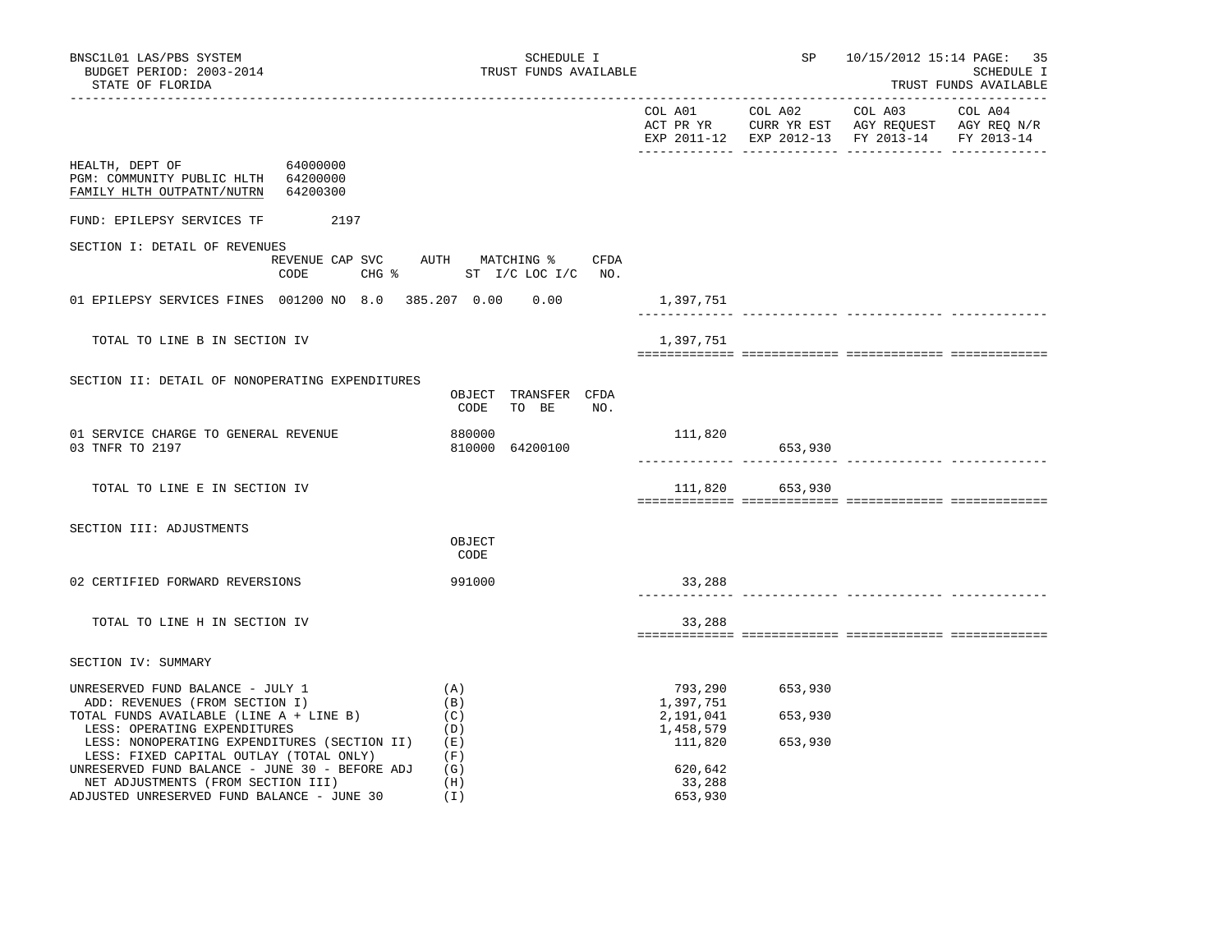| COL A01<br>ACT PR YR | COL A02 | COL A03<br>CURR YR EST AGY REOUEST AGY REO N/R | COL A04 |
|----------------------|---------|------------------------------------------------|---------|
|                      |         | EXP 2011-12 EXP 2012-13 FY 2013-14 FY 2013-14  |         |
|                      |         |                                                |         |

HEALTH, DEPT OF 64000000 PGM: COMMUNITY PUBLIC HLTH 64200000 FAMILY HLTH OUTPATNT/NUTRN 64200300

FUND: FEDERAL GRANTS TRUST FUND 2261

SECTION I: DETAIL OF REVENUES

|                          | REVENUE CAP | SVC   | AUTH    |      | MATCHING %     | <b>CFDA</b> |             |
|--------------------------|-------------|-------|---------|------|----------------|-------------|-------------|
|                          | CODE        | CHG % |         |      | ST I/C LOC I/C | NO.         |             |
|                          |             |       |         |      |                |             |             |
| A1 WIC FOOD PROGRAM      | 000700 NO   | 0.0   | 381.053 | 0.00 | 0.00           | 10.557      | 269,252,871 |
| A3 CHILD CARE FOOD       | 000700 NO   | 0.0   | 381.053 | 0.00 | 0.00           | 10.558      | 192,821,201 |
| A5 CHILD NUTRITION       | 000700 NO   | 0.0   | 381.053 | 0.00 | 0.00           | 10.560      | 3,409,658   |
| A7 WIC FOOD PROGRAM      | 000700 NO   | 0.0   | 381.053 | 0.00 | 0.00           | 10.578      | 246,024     |
| A9 SEXUAL ASSUALT SRVCS  | 000700 NO   | 0.0   | 381.001 | 0.00 | 0.00           | 16.017      | 285,663     |
| B2 MATERNAL CHILD HLTH   | 000700 NO   | 0.0   | 381.001 | 0.00 | 0.00           | 93.110      | 366,881     |
| B4 INJURY PREV & CNTRL   | 000700 NO   | 0.0   | 381.001 | 0.00 | 0.00           | 93.136      | 1,789,477   |
| B6 FAMILY PLANNING       | 000700 NO   | 0.0   | 381.001 | 0.00 | 0.00           | 93.217      | 644,916     |
| <b>B8 ABSTINENCE</b>     | 000700 NO   | 0.0   | 381.001 | 0.00 | 0.00           | 93.235      | 1,406,551   |
| C1 PUBLIC HLTH DENTAL    | 000700 NO   | 0.0   | 381.052 | 0.00 | 0.00           | 93.236      | 163,237     |
| C3 CHRONIC DISEASE       | 000700 NO   | 0.0   | 381.050 | 0.00 | 0.00           | 93.283      | 6,370,758   |
| <b>C5 TEEN PREGNANCY</b> | 000700 NO   | 0.0   | 381.001 | 0.00 | 0.00           | 93.297      | 744,275     |
| C7 ACA - MATERNAL CHILD  | 000700 NO   | 0.0   | 381.001 | 0.00 | 0.00           | 93.505      | 2,898,756   |
| C9 ARRA PREV & WELLNESS  | 000700 NO   | 0.0   | 381.001 | 0.00 | 0.00           | 93.723      | 188,600     |
| D2 HEALTHY START         | 000700 NO   | 0.0   | 381.001 | 0.00 | 0.00           | 93.778      | 19,755,256  |
| D4 ARRA PREV & WELLNESS  | 000750 NO   | 0.0   | 381.001 | 0.00 | 0.00           | 93.723      | 977,871     |
| D6 TRF 2021 185080       | 001500 NO   | 0.0   | 381.001 | 0.00 | 0.00           |             | 44,704      |
| D7 TRF 2401 180205       | 001500 NO   | 0.0   | 381.001 | 0.00 | 0.00           |             | 296,531     |
| D8 TRF AHCA 2474         | 001510 NO   | 0.0   | 381.001 | 0.00 | 0.00           | 93.778      | 1,997,662   |
| F1 REFUNDS - CHILD FOOD  | 001800 NO   | 0.0   | 381.001 | 0.00 | 0.00           | 10.558      | 83,222      |
| 24 WARRANT CANCELLATOINS | 003800 NO   | 0.0   | 381.001 | 0.00 | 0.00           |             | 1,844       |
|                          |             |       |         |      |                |             |             |

TOTAL TO LINE B IN SECTION IV 503,745,958

SECTION II: DETAIL OF NONOPERATING EXPENDITURES

============= ============= ============= =============

| postion it: points of nongranting parameters.                      | OBJECT<br>CODE             | TRANSFER CFDA<br>TO<br>BE | NO. |                        |           |
|--------------------------------------------------------------------|----------------------------|---------------------------|-----|------------------------|-----------|
| CF CHILDCARE REFUNDS<br>HS TNFR FROM 2261 64200400<br>PP TNFR 2261 | 810000<br>810000<br>810000 | 64200100                  |     | 9,279<br>$3,329,990 -$ | 5,492,178 |

TOTAL TO LINE E IN SECTION IV 3,320,711- 5,492,178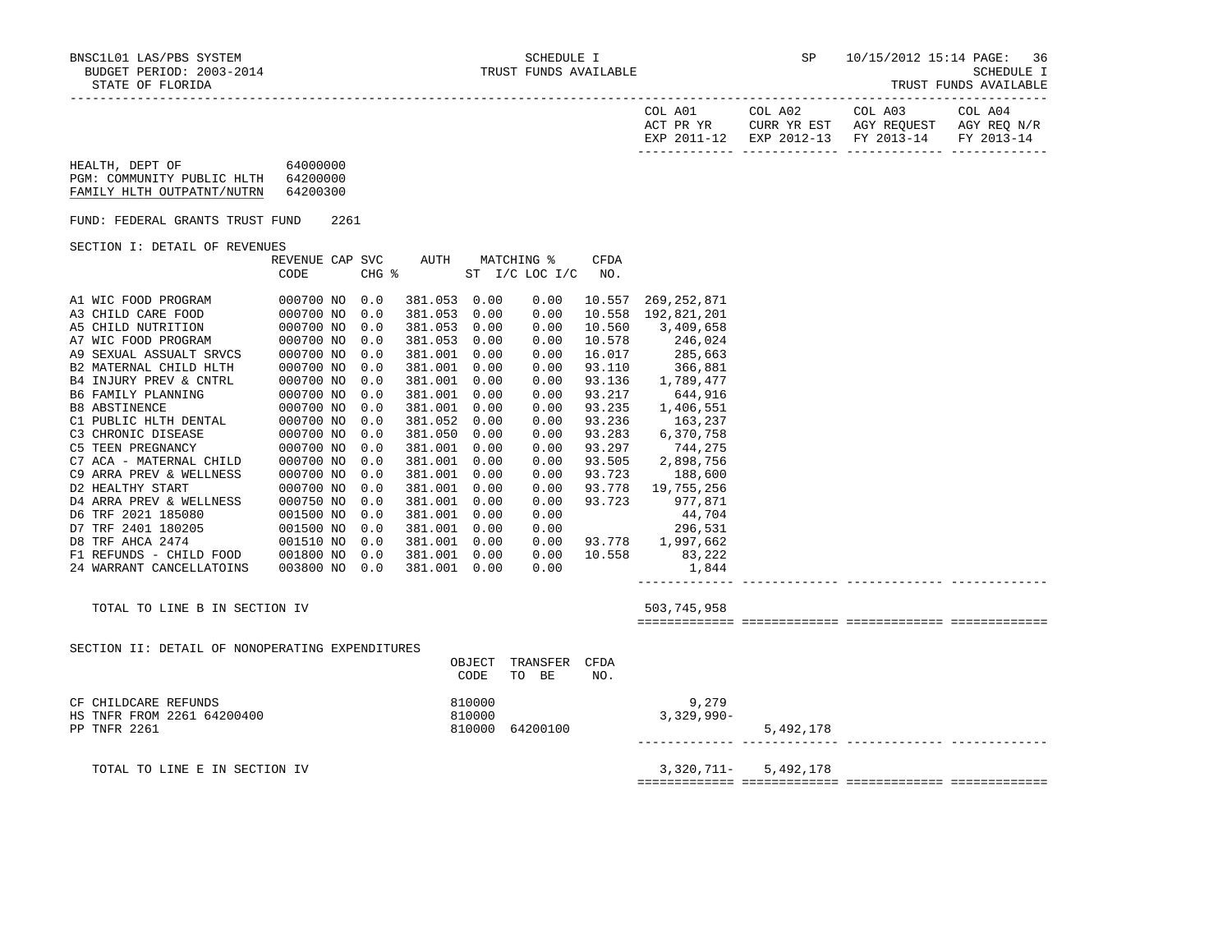| BNSC1L01 LAS/PBS SYSTEM<br>BUDGET PERIOD: 2003-2014<br>STATE OF FLORIDA                                                                                                                              | SCHEDULE I<br>TRUST FUNDS AVAILABLE |                                                                                                               |                                     | SP 10/15/2012 15:14 PAGE: 37<br>TRUST FUNDS AVAILABLE                                                                             | SCHEDULE I |
|------------------------------------------------------------------------------------------------------------------------------------------------------------------------------------------------------|-------------------------------------|---------------------------------------------------------------------------------------------------------------|-------------------------------------|-----------------------------------------------------------------------------------------------------------------------------------|------------|
|                                                                                                                                                                                                      |                                     |                                                                                                               |                                     | COL A01 COL A02 COL A03 COL A04<br>ACT PR YR CURR YR EST AGY REQUEST AGY REQ N/R<br>EXP 2011-12 EXP 2012-13 FY 2013-14 FY 2013-14 |            |
| HEALTH, DEPT OF 64000000<br>PGM: COMMUNITY PUBLIC HLTH 64200000<br>FAMILY HLTH OUTPATNT/NUTRN 64200300                                                                                               |                                     |                                                                                                               |                                     |                                                                                                                                   |            |
| FUND: FEDERAL GRANTS TRUST FUND 2261                                                                                                                                                                 |                                     |                                                                                                               |                                     |                                                                                                                                   |            |
| SECTION III: ADJUSTMENTS                                                                                                                                                                             | OBJECT<br>CODE                      |                                                                                                               |                                     |                                                                                                                                   |            |
| 01 CERTIFIED FORWARD REVERSIONS<br>02 PY ENCUMBRANCES NOT IN FUND BALANCE<br>03 ROUNDING<br>991000<br>05 PY A/P NOT CF - OPERATING CATEGORY                                                          | 991000<br>991000<br>991000          | 3,719,850 5,492,178<br>2,068,035-<br>$\sim$ 0.000 $\sim$ 0.000 $\sim$ 0.000 $\sim$ 0.000 $\sim$<br>15,442,285 |                                     |                                                                                                                                   |            |
| TOTAL TO LINE H IN SECTION IV                                                                                                                                                                        |                                     | 17,094,109 5,492,178                                                                                          |                                     |                                                                                                                                   |            |
| SECTION IV: SUMMARY                                                                                                                                                                                  |                                     |                                                                                                               |                                     |                                                                                                                                   |            |
| (A)<br>UNRESERVED FUND BALANCE - JULY 1<br>ADD: REVENUES (FROM SECTION I)<br>TOTAL FUNDS AVAILABLE (LINE A + LINE B)<br>LESS: OPERATING EXPENDITURES<br>LESS: NONOPERATING EXPENDITURES (SECTION II) | (B)<br>(C)<br>(D)<br>(E)            | 10,945,679-<br>503,745,958<br>492,800,279<br>513,215,099<br>3,320,711-                                        | 5,492,178                           |                                                                                                                                   |            |
| LESS: FIXED CAPITAL OUTLAY (TOTAL ONLY)<br>UNRESERVED FUND BALANCE - JUNE 30 - BEFORE ADJ<br>NET ADJUSTMENTS (FROM SECTION III)<br>ADJUSTED UNRESERVED FUND BALANCE - JUNE 30                        | (F)<br>(G)<br>(H)<br>(T)            | 17,094,109                                                                                                    | 17,094,109- 5,492,178-<br>5,492,178 |                                                                                                                                   |            |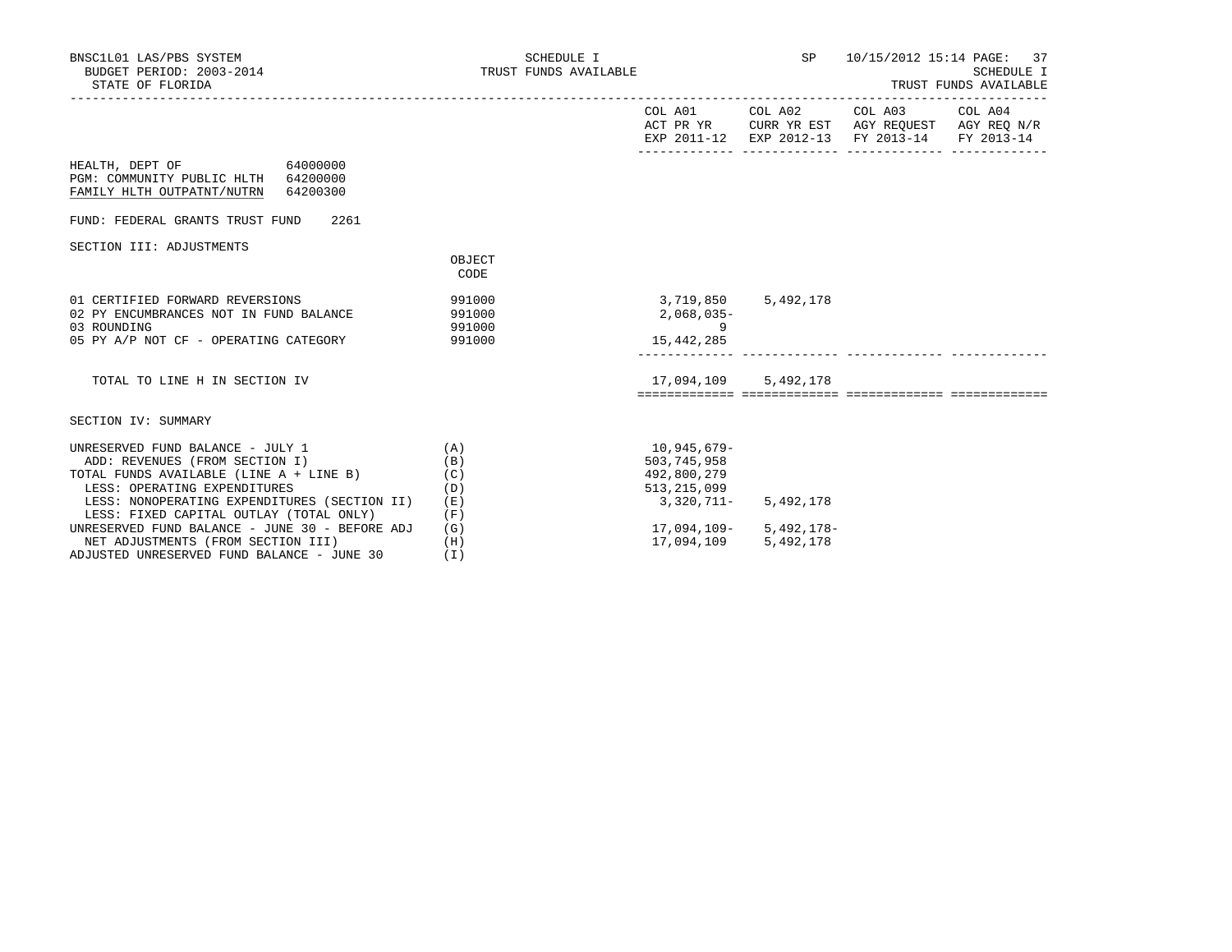| BNSC1L01 LAS/PBS SYSTEM<br>BUDGET PERIOD: 2003-2014<br>STATE OF FLORIDA                                                                                                                       | SCHEDULE I<br>TRUST FUNDS AVAILABLE                           |                     | SP                      | 10/15/2012 15:14 PAGE: 38                                                                                 | SCHEDULE I<br>TRUST FUNDS AVAILABLE |
|-----------------------------------------------------------------------------------------------------------------------------------------------------------------------------------------------|---------------------------------------------------------------|---------------------|-------------------------|-----------------------------------------------------------------------------------------------------------|-------------------------------------|
|                                                                                                                                                                                               |                                                               | COL A01             | COL A02                 | COL A03<br>ACT PR YR CURR YR EST AGY REQUEST AGY REQ N/R<br>EXP 2011-12 EXP 2012-13 FY 2013-14 FY 2013-14 | COL A04                             |
| HEALTH, DEPT OF<br>64000000<br>PGM: COMMUNITY PUBLIC HLTH 64200000<br>FAMILY HLTH OUTPATNT/NUTRN<br>64200300                                                                                  |                                                               |                     |                         |                                                                                                           |                                     |
| FUND: GRANTS AND DONATIONS TF<br>2339                                                                                                                                                         |                                                               |                     |                         |                                                                                                           |                                     |
| SECTION I: DETAIL OF REVENUES<br>CODE<br>$CHG$ $\approx$                                                                                                                                      | REVENUE CAP SVC AUTH MATCHING %<br>CFDA<br>ST I/C LOC I/C NO. |                     |                         |                                                                                                           |                                     |
|                                                                                                                                                                                               |                                                               |                     |                         |                                                                                                           |                                     |
| TOTAL TO LINE B IN SECTION IV                                                                                                                                                                 |                                                               |                     |                         |                                                                                                           |                                     |
| SECTION II: DETAIL OF NONOPERATING EXPENDITURES                                                                                                                                               | OBJECT TRANSFER CFDA<br>CODE TO BE<br>NO.                     |                     |                         |                                                                                                           |                                     |
| 01 TNFR TO 2339                                                                                                                                                                               | 810000 64200100                                               |                     | 1,448                   |                                                                                                           |                                     |
| TOTAL TO LINE E IN SECTION IV                                                                                                                                                                 |                                                               |                     | 1,448                   |                                                                                                           |                                     |
| SECTION III: ADJUSTMENTS                                                                                                                                                                      | OBJECT<br>CODE                                                |                     |                         |                                                                                                           |                                     |
| 01 PY A/P NOT CF - OPERATING                                                                                                                                                                  | 991000                                                        | 499                 |                         |                                                                                                           |                                     |
| TOTAL TO LINE H IN SECTION IV                                                                                                                                                                 |                                                               | 499                 |                         |                                                                                                           |                                     |
| SECTION IV: SUMMARY                                                                                                                                                                           |                                                               |                     |                         |                                                                                                           |                                     |
| UNRESERVED FUND BALANCE - JULY 1<br>ADD: REVENUES (FROM SECTION I)<br>TOTAL FUNDS AVAILABLE (LINE A + LINE B)<br>LESS: OPERATING EXPENDITURES<br>LESS: NONOPERATING EXPENDITURES (SECTION II) | (A)<br>(B)<br>(C)<br>(D)<br>(E)                               | 949<br>949          | 1,448<br>1,448<br>1,448 |                                                                                                           |                                     |
| LESS: FIXED CAPITAL OUTLAY (TOTAL ONLY)<br>UNRESERVED FUND BALANCE - JUNE 30 - BEFORE ADJ<br>NET ADJUSTMENTS (FROM SECTION III)<br>ADJUSTED UNRESERVED FUND BALANCE - JUNE 30                 | (F)<br>(G)<br>(H)<br>(I)                                      | 949<br>499<br>1,448 |                         |                                                                                                           |                                     |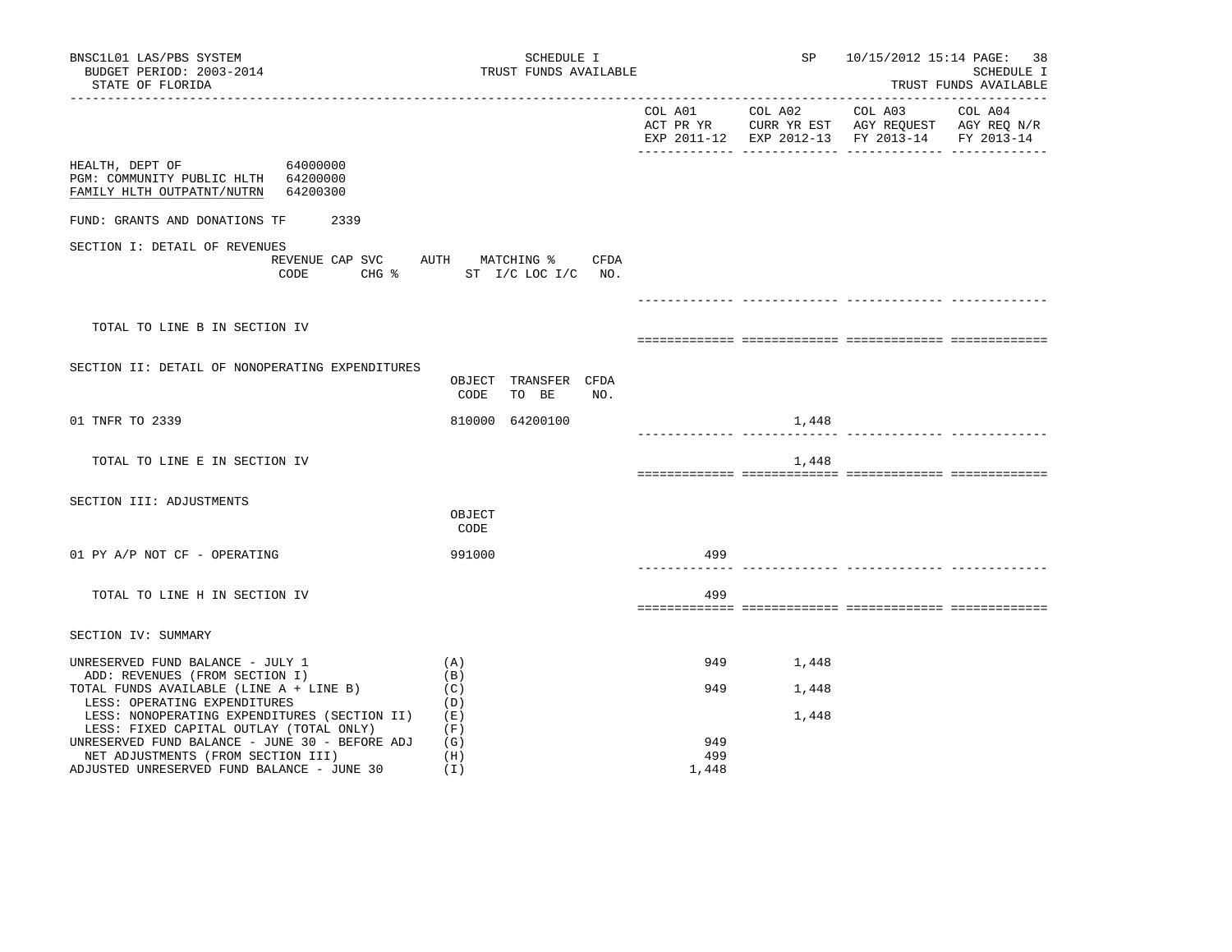| BNSC1L01 LAS/PBS SYSTEM<br>BUDGET PERIOD: 2003-2014<br>STATE OF FLORIDA<br>------------------                                                                                       | SCHEDULE I<br>TRUST FUNDS AVAILABLE                              |         |                 | SP 10/15/2012 15:14 PAGE: 39                                                                                                               | SCHEDULE I<br>TRUST FUNDS AVAILABLE |
|-------------------------------------------------------------------------------------------------------------------------------------------------------------------------------------|------------------------------------------------------------------|---------|-----------------|--------------------------------------------------------------------------------------------------------------------------------------------|-------------------------------------|
|                                                                                                                                                                                     |                                                                  |         | COL A01 COL A02 | COL A03 COL A04<br>ACT PR YR $\,$ CURR YR EST $\,$ AGY REQUEST $\,$ AGY REQ $\,$ N/R $\,$<br>EXP 2011-12 EXP 2012-13 FY 2013-14 FY 2013-14 |                                     |
| 64000000<br>HEALTH, DEPT OF<br>PGM: COMMUNITY PUBLIC HLTH 64200000<br>FAMILY HLTH OUTPATNT/NUTRN 64200300                                                                           |                                                                  |         |                 |                                                                                                                                            |                                     |
| FUND: WELFARE TRANSITION TF 2401                                                                                                                                                    |                                                                  |         |                 |                                                                                                                                            |                                     |
| SECTION I: DETAIL OF REVENUES<br>CODE                                                                                                                                               | REVENUE CAP SVC AUTH MATCHING % CFDA<br>CHG % ST I/C LOC I/C NO. |         |                 |                                                                                                                                            |                                     |
|                                                                                                                                                                                     |                                                                  |         |                 |                                                                                                                                            |                                     |
| TOTAL TO LINE B IN SECTION IV                                                                                                                                                       |                                                                  |         |                 |                                                                                                                                            |                                     |
| SECTION II: DETAIL OF NONOPERATING EXPENDITURES                                                                                                                                     | OBJECT TRANSFER CFDA<br>CODE<br>TO BE<br>NO.                     |         |                 |                                                                                                                                            |                                     |
| 01 TNFR TO 2261 180205                                                                                                                                                              | 810000 64200300                                                  | 296,531 |                 |                                                                                                                                            |                                     |
| TOTAL TO LINE E IN SECTION IV                                                                                                                                                       |                                                                  | 296,531 |                 |                                                                                                                                            |                                     |
| SECTION III: ADJUSTMENTS                                                                                                                                                            | OBJECT<br>CODE                                                   |         |                 |                                                                                                                                            |                                     |
| TOTAL TO LINE H IN SECTION IV                                                                                                                                                       |                                                                  |         |                 |                                                                                                                                            |                                     |
| SECTION IV: SUMMARY                                                                                                                                                                 |                                                                  |         |                 |                                                                                                                                            |                                     |
| UNRESERVED FUND BALANCE - JULY 1                                                                                                                                                    | (A)                                                              | 296,531 |                 |                                                                                                                                            |                                     |
| ADD: REVENUES (FROM SECTION I)<br>TOTAL FUNDS AVAILABLE (LINE A + LINE B)<br>LESS: OPERATING EXPENDITURES                                                                           | (B)<br>(C)<br>(D)                                                | 296,531 |                 |                                                                                                                                            |                                     |
| LESS: NONOPERATING EXPENDITURES (SECTION II) (E)<br>LESS: FIXED CAPITAL OUTLAY (TOTAL ONLY)<br>UNRESERVED FUND BALANCE - JUNE 30 - BEFORE ADJ<br>NET ADJUSTMENTS (FROM SECTION III) | (F)<br>(G)<br>(H)                                                | 296,531 |                 |                                                                                                                                            |                                     |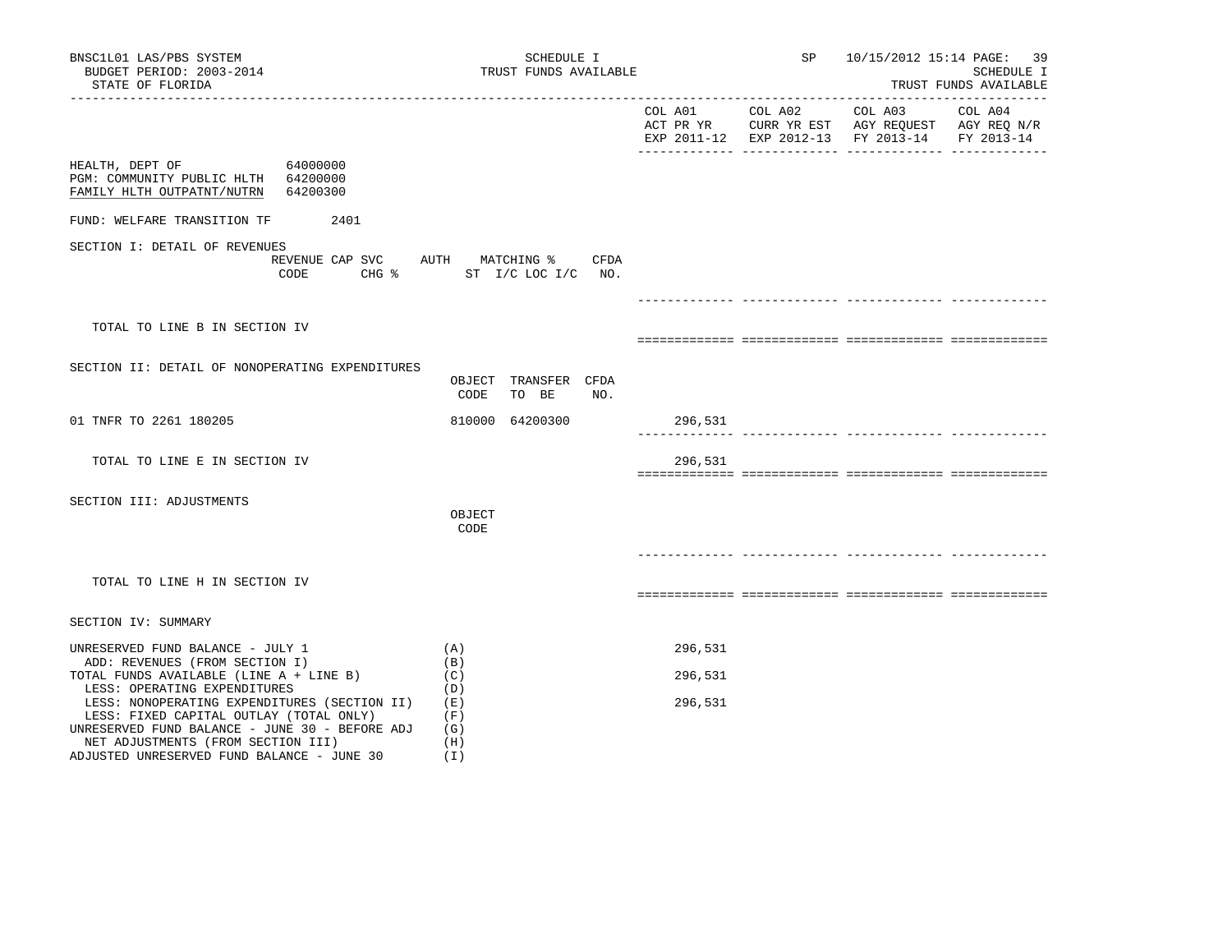|                                                                                               |                         |                                             |                               |      |                               |                      | EXP 2011-12 EXP 2012-13 FY 2013-14 FY 2013-14 |  |
|-----------------------------------------------------------------------------------------------|-------------------------|---------------------------------------------|-------------------------------|------|-------------------------------|----------------------|-----------------------------------------------|--|
| HEALTH, DEPT OF 64000000<br>PGM: COMMUNITY PUBLIC HLTH 64200000<br>FAMILY HLTH OUTPATNT/NUTRN | 64200300                |                                             |                               |      |                               |                      |                                               |  |
| FUND: MAT/CH HLTH BLOCK GRANT TF                                                              | 2475                    |                                             |                               |      |                               |                      |                                               |  |
| SECTION I: DETAIL OF REVENUES                                                                 |                         |                                             |                               |      |                               |                      |                                               |  |
|                                                                                               | REVENUE CAP SVC<br>CODE | AUTH MATCHING %<br>CHG % ST I/C LOC I/C NO. |                               | CFDA |                               |                      |                                               |  |
|                                                                                               |                         | 154.001 0.00                                | 0.00                          |      | 93.283 74,195                 |                      |                                               |  |
|                                                                                               |                         | 381.005 0.00                                |                               |      | $0.00$ 93.994 5,952,238       |                      |                                               |  |
| 03 TNFR FROM 2021 185080 001500 NO 0.0<br>10 REFUNDS                                          | 001800 NO 0.0           | 381.011  0.00  0.00<br>381.011 0.00         |                               |      | 21,125<br>0.00 93.994 167,657 |                      |                                               |  |
|                                                                                               |                         |                                             |                               |      |                               |                      |                                               |  |
| TOTAL TO LINE B IN SECTION IV                                                                 |                         |                                             |                               |      | 6, 215, 215                   |                      |                                               |  |
| SECTION II: DETAIL OF NONOPERATING EXPENDITURES                                               |                         |                                             |                               |      |                               |                      |                                               |  |
|                                                                                               |                         | CODE                                        | OBJECT TRANSFER CFDA<br>TO BE | NO.  |                               |                      |                                               |  |
| 02 TNFR FROM 2475 64300100                                                                    |                         |                                             | 991000 64300100               |      | 374,341-                      |                      |                                               |  |
| 03 TNFR TO 2475 64200100                                                                      |                         |                                             | 810000 64200100               |      |                               | 53,444               |                                               |  |
|                                                                                               |                         |                                             |                               |      |                               |                      |                                               |  |
| TOTAL TO LINE E IN SECTION IV                                                                 |                         |                                             |                               |      |                               | $374, 341 - 53, 444$ |                                               |  |
| SECTION III: ADJUSTMENTS                                                                      |                         |                                             |                               |      |                               |                      |                                               |  |
|                                                                                               |                         | OBJECT<br>CODE                              |                               |      |                               |                      |                                               |  |
| 01 CERTIFIED FORWARD REVERSIONS                                                               |                         | 991000                                      |                               |      | 2,292                         | 53,444               |                                               |  |
| 02 PRIOR YEAR A/P NOT CERTIFIED                                                               |                         | 991000                                      |                               |      | 910                           |                      |                                               |  |
| 03 PRIOR YEAR ENCUMBRANCE REVERSAL<br>04 ROUNDING                                             |                         | 991000<br>991000                            |                               |      | $2,116-$<br>6                 |                      |                                               |  |
| 05 PY A/R ACCRUAL ADJUSTMENT                                                                  |                         | 991000                                      |                               |      | $207 -$                       |                      |                                               |  |
| TOTAL TO LINE H IN SECTION IV                                                                 |                         |                                             |                               |      |                               | 885<br>53,444        |                                               |  |
|                                                                                               |                         |                                             |                               |      |                               |                      |                                               |  |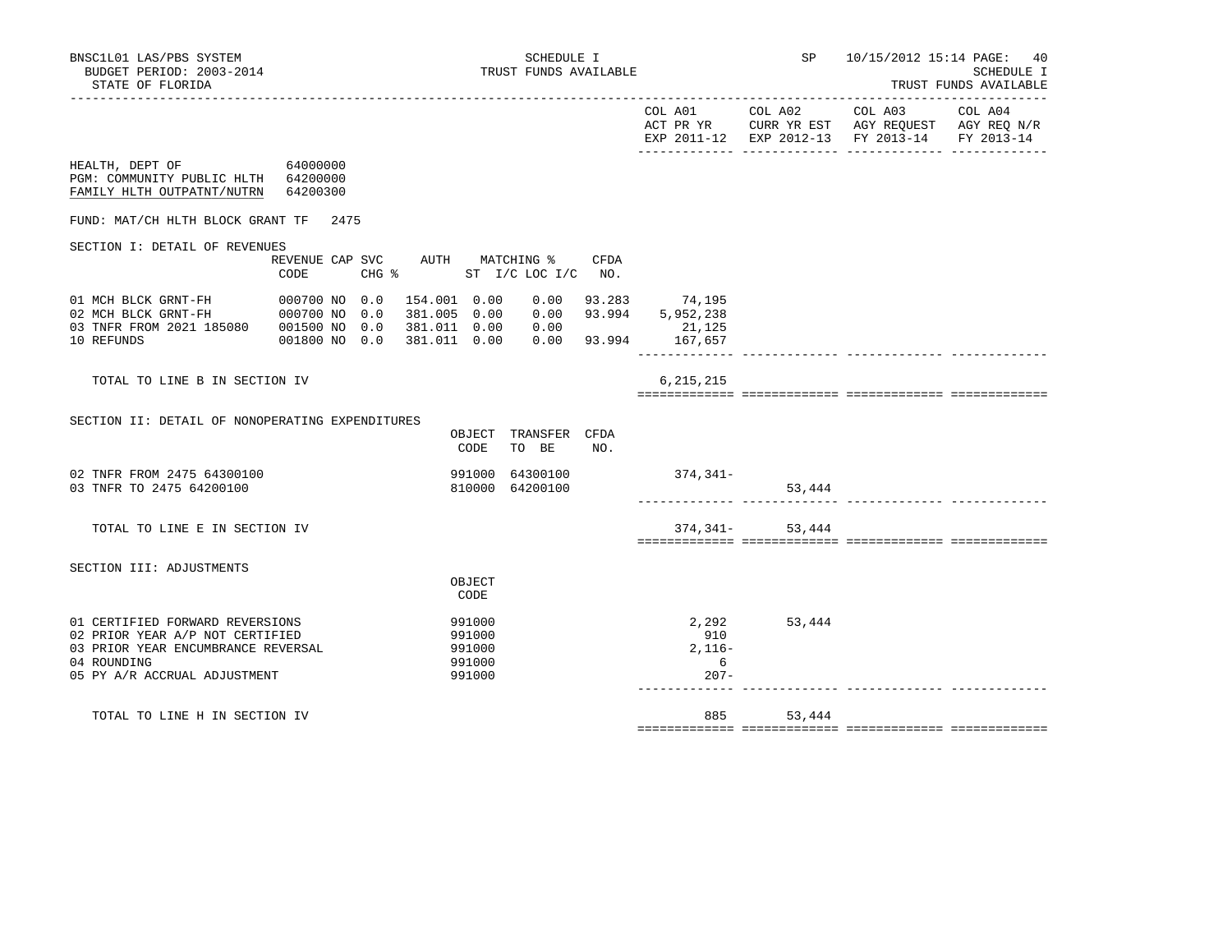|  |  | TRUST FUNDS AVAILABLE |  |
|--|--|-----------------------|--|
|--|--|-----------------------|--|

|                                                |          | COL A01<br>ACT PR YR<br>EXP 2011-12 | COL A02<br>CURR YR EST<br>EXP 2012-13 | COL A03<br>AGY REQUEST<br>FY 2013-14 | COL A04<br>AGY REQ N/R<br>FY 2013-14 |
|------------------------------------------------|----------|-------------------------------------|---------------------------------------|--------------------------------------|--------------------------------------|
| HEALTH, DEPT OF 64000000                       |          |                                     |                                       |                                      |                                      |
| PGM: COMMUNITY PUBLIC HLTH<br>64200000         |          |                                     |                                       |                                      |                                      |
| FAMILY HLTH OUTPATNT/NUTRN<br>64200300         |          |                                     |                                       |                                      |                                      |
|                                                |          |                                     |                                       |                                      |                                      |
| FUND: MAT/CH HLTH BLOCK GRANT TF 2475          |          |                                     |                                       |                                      |                                      |
|                                                |          |                                     |                                       |                                      |                                      |
|                                                |          |                                     |                                       |                                      |                                      |
| SECTION IV: SUMMARY                            |          |                                     |                                       |                                      |                                      |
|                                                |          |                                     |                                       |                                      |                                      |
| UNRESERVED FUND BALANCE - JULY 1               | (A)      | $977 -$                             |                                       |                                      |                                      |
| ADD: REVENUES (FROM SECTION I)                 | (B)      | 6, 215, 215                         |                                       |                                      |                                      |
| TOTAL FUNDS AVAILABLE (LINE A + LINE B)        | (C)      | 6, 214, 238                         |                                       |                                      |                                      |
| LESS: OPERATING EXPENDITURES                   | (D)      | 6,589,464                           |                                       |                                      |                                      |
| LESS: NONOPERATING EXPENDITURES (SECTION II)   | (E)      | 374,341-                            | 53,444                                |                                      |                                      |
| LESS: FIXED CAPITAL OUTLAY (TOTAL ONLY)        | (F)      |                                     |                                       |                                      |                                      |
| UNRESERVED FUND BALANCE - JUNE 30 - BEFORE ADJ | (G)      | 885-                                | $53,444-$                             |                                      |                                      |
| NET ADJUSTMENTS (FROM SECTION III)             | (H)      | 885                                 | 53,444                                |                                      |                                      |
| ADJUSTED UNRESERVED FUND BALANCE - JUNE 30     | $(\bot)$ |                                     |                                       |                                      |                                      |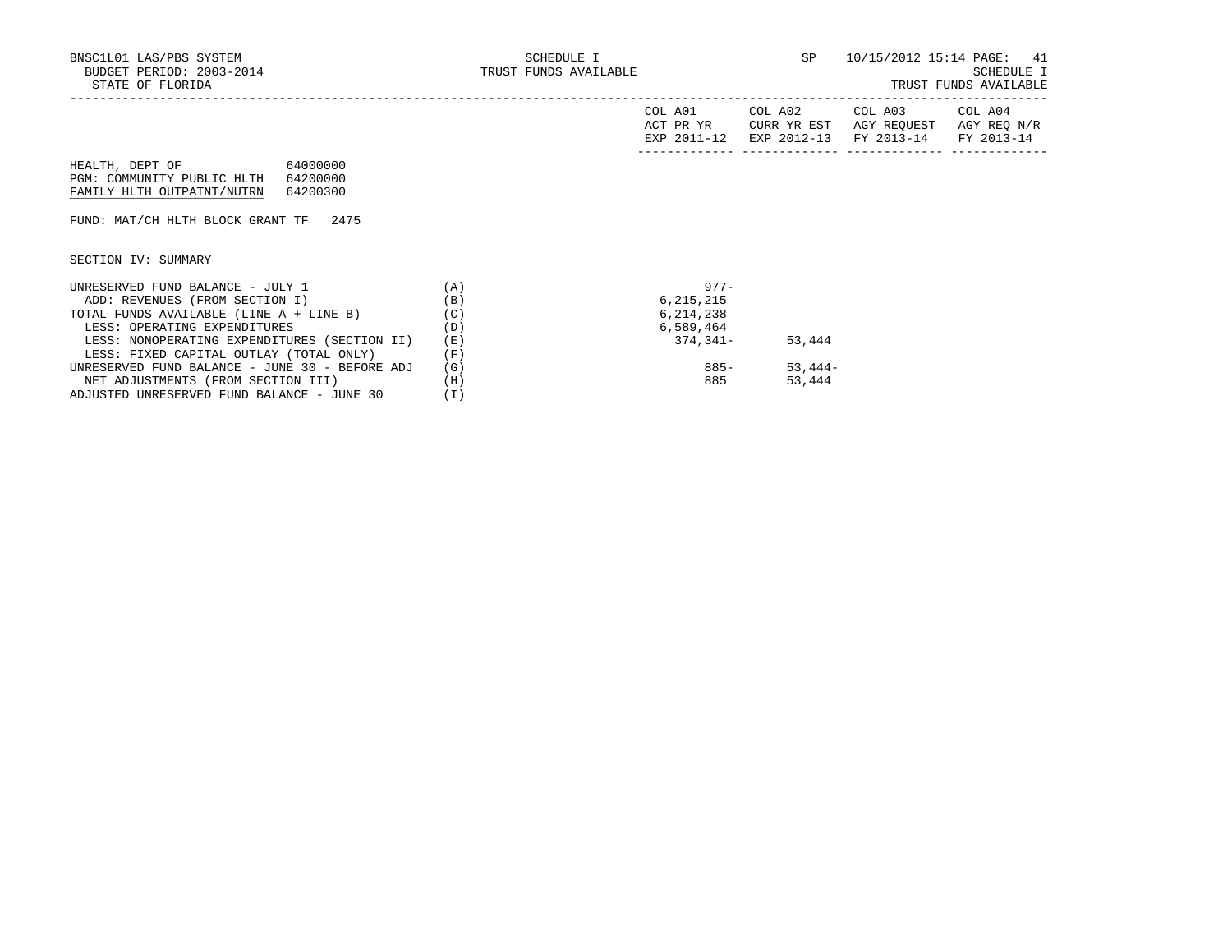|                                                                                                              |                                                             |                      | COL A01 COL A02 | COL A03<br>ACT PR YR $\,$ CURR YR EST $\,$ AGY REQUEST $\,$ AGY REQ $\,$ N/R $\,$<br>EXP 2011-12 EXP 2012-13 FY 2013-14 | COL A04<br>FY 2013-14 |
|--------------------------------------------------------------------------------------------------------------|-------------------------------------------------------------|----------------------|-----------------|-------------------------------------------------------------------------------------------------------------------------|-----------------------|
| HEALTH, DEPT OF<br>64000000<br>PGM: COMMUNITY PUBLIC HLTH 64200000<br>64200300<br>FAMILY HLTH OUTPATNT/NUTRN |                                                             |                      |                 |                                                                                                                         |                       |
| FUND: PREVENT HLTH SVCS BL GR TF<br>2539                                                                     |                                                             |                      |                 |                                                                                                                         |                       |
| SECTION I: DETAIL OF REVENUES                                                                                |                                                             |                      |                 |                                                                                                                         |                       |
| REVENUE CAP SVC<br>CODE                                                                                      | AUTH MATCHING %<br>CFDA<br>CHG % ST I/C LOC I/C NO.         |                      |                 |                                                                                                                         |                       |
| 11 TNFR FROM 2021 185080<br>001500 NO 0.0                                                                    | 381.001 0.00<br>0.00                                        | 12,048               |                 |                                                                                                                         |                       |
| 12 REFUNDS<br>001800 NO 0.0<br>15 PREVENTIVE HEALTH SVCS 000700 NO 0.0                                       | 381.011  0.00  0.00<br>381.011  0.00  0.00  93.991  293,684 | 172                  |                 |                                                                                                                         |                       |
| TOTAL TO LINE B IN SECTION IV                                                                                |                                                             | 305,904              |                 |                                                                                                                         |                       |
|                                                                                                              |                                                             |                      |                 |                                                                                                                         |                       |
| SECTION II: DETAIL OF NONOPERATING EXPENDITURES                                                              | OBJECT<br>TRANSFER CFDA<br>CODE<br>TO BE<br>NO.             |                      |                 |                                                                                                                         |                       |
| 02 TNFR TO 2539                                                                                              | 810000 64200100                                             |                      | 416,976         |                                                                                                                         |                       |
| TOTAL TO LINE E IN SECTION IV                                                                                |                                                             |                      | 416,976         |                                                                                                                         |                       |
| SECTION III: ADJUSTMENTS                                                                                     |                                                             |                      |                 |                                                                                                                         |                       |
|                                                                                                              | OBJECT<br>CODE                                              |                      |                 |                                                                                                                         |                       |
| 01 A/P NOT CERT<br>04 CF REVERSIONS                                                                          | 991000<br>991000                                            | 300<br>2,610         | 77,402          |                                                                                                                         |                       |
| TOTAL TO LINE H IN SECTION IV                                                                                |                                                             | 2,910                | 77,402          |                                                                                                                         |                       |
|                                                                                                              |                                                             |                      |                 |                                                                                                                         |                       |
| SECTION IV: SUMMARY                                                                                          |                                                             |                      |                 |                                                                                                                         |                       |
| UNRESERVED FUND BALANCE - JULY 1<br>ADD: REVENUES (FROM SECTION I)                                           | (A)<br>(B)                                                  | 1,000,962<br>305,904 | 339,574         |                                                                                                                         |                       |
| TOTAL FUNDS AVAILABLE (LINE A + LINE B)<br>LESS: OPERATING EXPENDITURES                                      | (C)<br>(D)                                                  | 1,306,866<br>970,202 | 339,574         |                                                                                                                         |                       |
| LESS: NONOPERATING EXPENDITURES (SECTION II)                                                                 | (E)                                                         |                      | 416,976         |                                                                                                                         |                       |
| LESS: FIXED CAPITAL OUTLAY (TOTAL ONLY)<br>UNRESERVED FUND BALANCE - JUNE 30 - BEFORE ADJ                    | (F)<br>(G)                                                  | 336,664              | 77,402-         |                                                                                                                         |                       |

NET ADJUSTMENTS (FROM SECTION III) (H) 2,910 77,402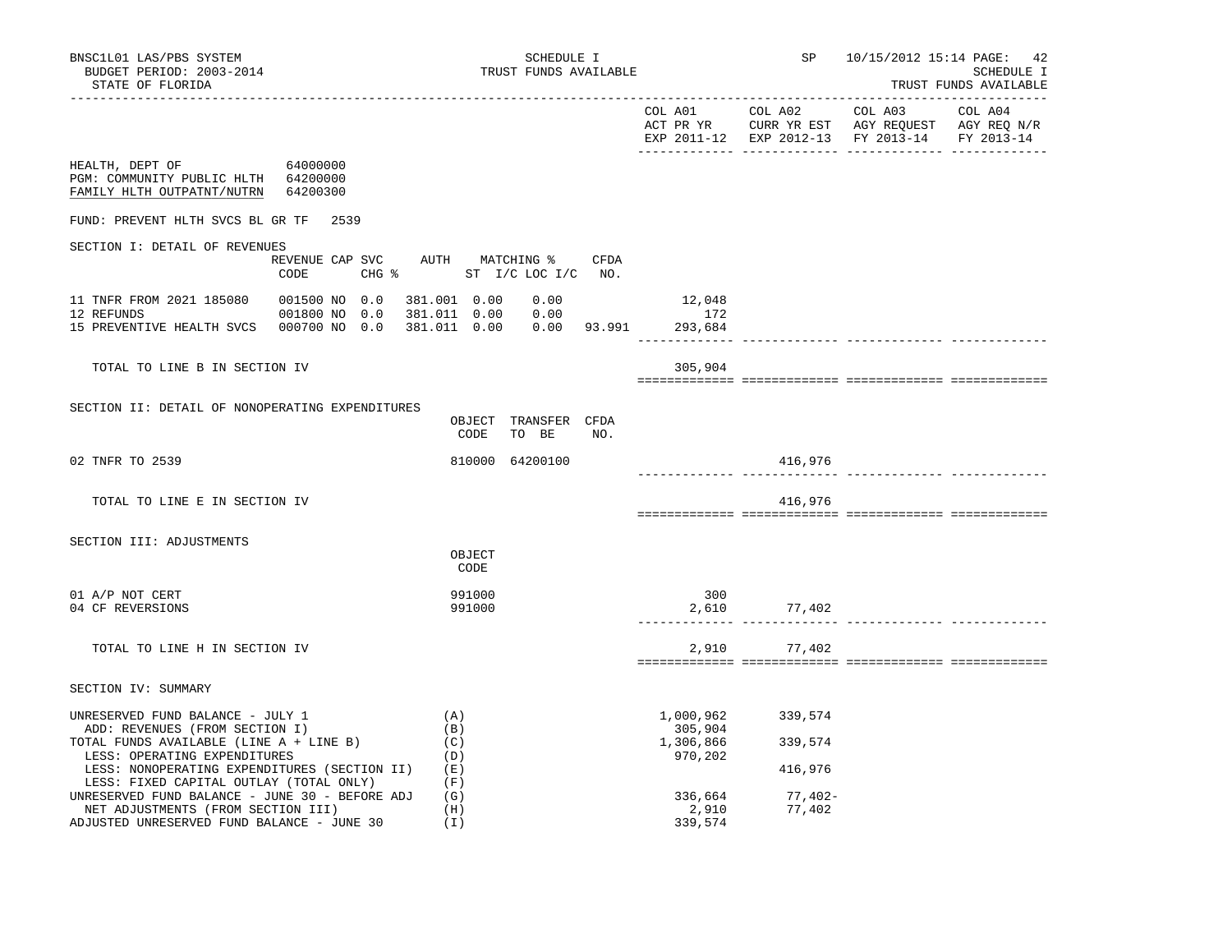| BNSC1L01 LAS/PBS SYSTEM<br>BUDGET PERIOD: 2003-2014<br>STATE OF FLORIDA                                                                                  | SCHEDULE I<br>TRUST FUNDS AVAILABLE<br>_________________________________ |         |         | SP 10/15/2012 15:14 PAGE: 43                                                                                      | SCHEDULE I<br>TRUST FUNDS AVAILABLE |
|----------------------------------------------------------------------------------------------------------------------------------------------------------|--------------------------------------------------------------------------|---------|---------|-------------------------------------------------------------------------------------------------------------------|-------------------------------------|
|                                                                                                                                                          |                                                                          | COL A01 | COL A02 | COL A03 COL A04<br>ACT PR YR CURR YR EST AGY REQUEST AGY REQ N/R<br>EXP 2011-12 EXP 2012-13 FY 2013-14 FY 2013-14 |                                     |
| 64000000<br>HEALTH, DEPT OF<br>PGM: COMMUNITY PUBLIC HLTH<br>64200000<br>FAMILY HLTH OUTPATNT/NUTRN<br>64200300<br>FUND: PREVENT HLTH SVCS BL GR TF 2539 |                                                                          |         |         |                                                                                                                   |                                     |
| SCHEDULE IB: DETAIL OF UNRESERVED FUND BALANCE                                                                                                           | FUNDING SOURCE<br>STATE (S)<br>NONSTATE (N)                              |         |         |                                                                                                                   |                                     |
| 01 BLOCK FEDERAL FUNDS                                                                                                                                   | N                                                                        | 339,574 |         |                                                                                                                   |                                     |
| ADJUSTED UNRESERVED FUND BALANCE - JUNE 30                                                                                                               |                                                                          | 339,574 |         |                                                                                                                   |                                     |

============= ============= ============= =============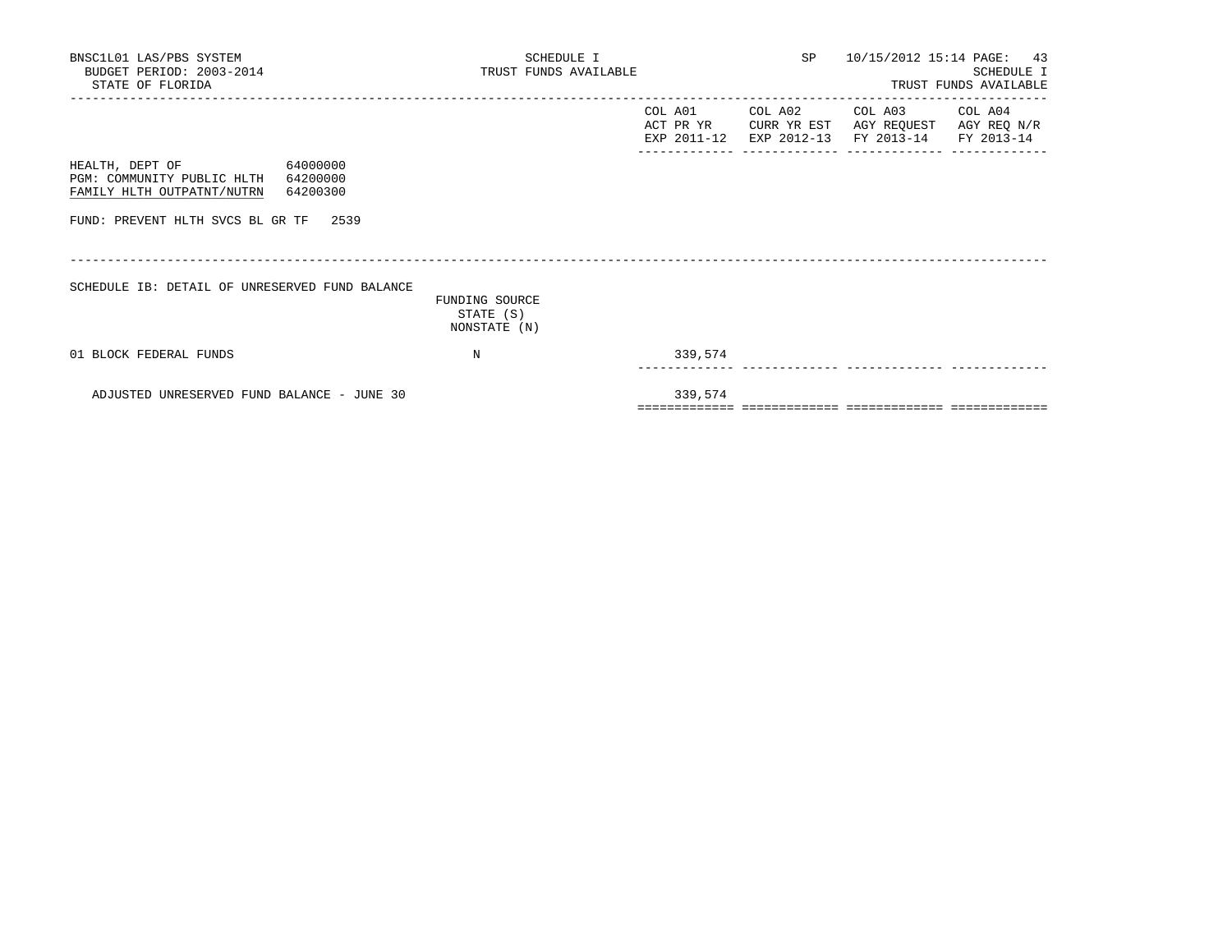| COL A01<br>ACT PR YR | COL A02 | COL A03<br>CURR YR EST AGY REOUEST AGY REO N/R | COL A04 |
|----------------------|---------|------------------------------------------------|---------|
|                      |         | EXP 2011-12 EXP 2012-13 FY 2013-14 FY 2013-14  |         |
|                      |         |                                                |         |

| HEALTH, DEPT OF            | 64000000 |
|----------------------------|----------|
| PGM: COMMUNITY PUBLIC HLTH | 64200000 |
| INFECTIOUS DISEASE CNTRL   | 64200400 |

FUND: FEDERAL GRANTS TRUST FUND 2261

SECTION I: DETAIL OF REVENUES

|     |                          | REVENUE CAP SVC |       | AUTH    | MATCHING % |                 | CFDA   |            |
|-----|--------------------------|-----------------|-------|---------|------------|-----------------|--------|------------|
|     |                          | CODE            | CHG % |         | SТ         | $I/C$ LOC $I/C$ | NO.    |            |
|     |                          |                 |       |         |            |                 |        |            |
|     | A1 CLEINT CUSTODIAL CARE | 000109 NO       | 0.0   | 381.001 | 0.00       | 0.00            |        | 228,176    |
|     | A2 INTEREST ON ADVANCES  | 000500 NO       | 0.0   | 381.001 | 0.00       | 0.00            |        | 504        |
|     | A3 HOPWA GRANT           | 000700 NO       | 0.0   | 381.042 | 0.00       | 0.00            | 14.241 | 4,813,674  |
|     | EH HEPATITIS             | 000700 NO       | 0.0   | 381.001 | 0.00       | 0.00            | 93.270 | 52,638     |
|     | 01 LAB CAPACITY          | 000700 NO       | 0.0   | 381.011 | 0.00       | 0.00            | 93.521 | 910,311    |
| 02  | ACA HIV PREVENTION       | 000700 NO       | 0.0   | 381.011 | 0.00       | 0.00            | 93.523 | 155,987    |
| 03  | REFUGEE                  | 000700 NO       | 0.0   | 381.011 | 0.00       | 0.00            | 93.576 | 95,348     |
| 04  | IMMUNIZATION             | 000700 NO       | 0.0   | 381.011 | 0.00       | 0.00            | 93.712 | 167,445    |
| 0.5 | ARA RESEARCH GRANT       | 000700 NO       | 0.0   | 381.011 | 0.00       | 0.00            | 93.715 | 116,547    |
| 06  | ELSXX EPI & LAB SURVEIL  | 000700 NO       | 0.0   | 381.011 | 0.00       | 0.00            | 93.283 | 1,851,218  |
| 07  | PREVENTION WELLNESS      | 000700 NO       | 0.0   | 381.011 | 0.00       | 0.00            | 93.724 | 4,184      |
| 08  | IMXXX IMMUNIZATION PROG  | 000700 NO       | 0.0   | 381.011 | 0.00       | 0.00            | 93.268 | 6,005,517  |
| 09  | PUBLIC HLTH INFORMATION  | 000700 NO       | 0.0   | 381.011 | 0.00       | 0.00            | 93.729 | 36,360     |
| 10  | HIV FORMULA GRANTS       | 000700 NO       | 0.0   | 381.011 | 0.00       | 0.00            | 93.917 | 39,550,267 |
| 11  | CDC SPECIAL PROJECTS     | 000700 NO       | 0.0   | 381.011 | 0.00       | 0.00            | 93.928 | 81,257     |
|     | 12 HIV PREVENTION        | 000700 NO       | 0.0   | 381.011 | 0.00       | 0.00            | 93.940 | 4,917,781  |
| 13  | EPIDEMIOLOGY             | 000700 NO       | 0.0   | 381.011 | 0.00       | 0.00            | 93.943 | 7,284,434  |
|     | 14 HIV GRANTS            | 000700 NO       | 0.0   | 381.011 | 0.00       | 0.00            | 93.944 | 2,314,819  |
| 15  | CDC COOP AGREEMENTS      | 000700 NO       | 0.0   | 381.011 | 0.00       | 0.00            | 93.946 | 116,022    |
| 16  | PREVENTIVE HLTH SERVICE  | 000700 NO       | 0.0   | 381.011 | 0.00       | 0.00            | 93.977 | 1,114,943  |
| 17  | TBOXX TB CONTROL PROJEC  | 000700 NO       | 0.0   | 381.011 | 0.00       | 0.00            | 93.116 | 3,226,021  |
| 18  | PRIVATE GRANTS           | 001110 NO       | 0.0   | 381.011 | 0.00       | 0.00            | 93.855 | 12,780     |
| 19  | CDC SUB GRANTS           | 001110 NO       | 0.0   | 381.011 | 0.00       | 0.00            | 93.283 | 133,443    |
| 20  | ARRA GRANTS<br>AIDS INI  | 000750 NO       | 0.0   | 381.011 | 0.00       | 0.00            | 93.717 | 2,025,286  |
| 23  | 12 MONTH WARRANT CANX    | 003800 NO       | 0.0   | 381.011 | 0.00       | 0.00            |        | 900        |
| 24  | TNFR 2021 185080         | 001500 NO       | 0.0   | 381.001 | 0.00       | 0.00            |        | 100,611    |
| 25  | TNFR DCF 2261            | 001510 NO       | 0.0   | 381.001 | 0.00       | 0.00            | 93.566 | 241,619    |
| 26  | TNFR DOE 2261            | 001510 NO       | 0.0   | 381.001 | 0.00       | 0.00            | 93.938 | 32,953     |
| 79  | REFUNDS                  | 001800 NO       | 0.0   | 381.001 | 0.00       | 0.00            |        | 256,229    |

TOTAL TO LINE B IN SECTION IV 75,847,274

============= ============= ============= =============

------------- ------------- ------------- -------------

### SECTION II: DETAIL OF NONOPERATING EXPENDITURES OBJECT TRANSFER CFDA CODE TO BE NO. 02 TNFR TO 2261 810000 64200200 8, 226, 917 03 TNFR TO 2261 810000 64200300 3,329,990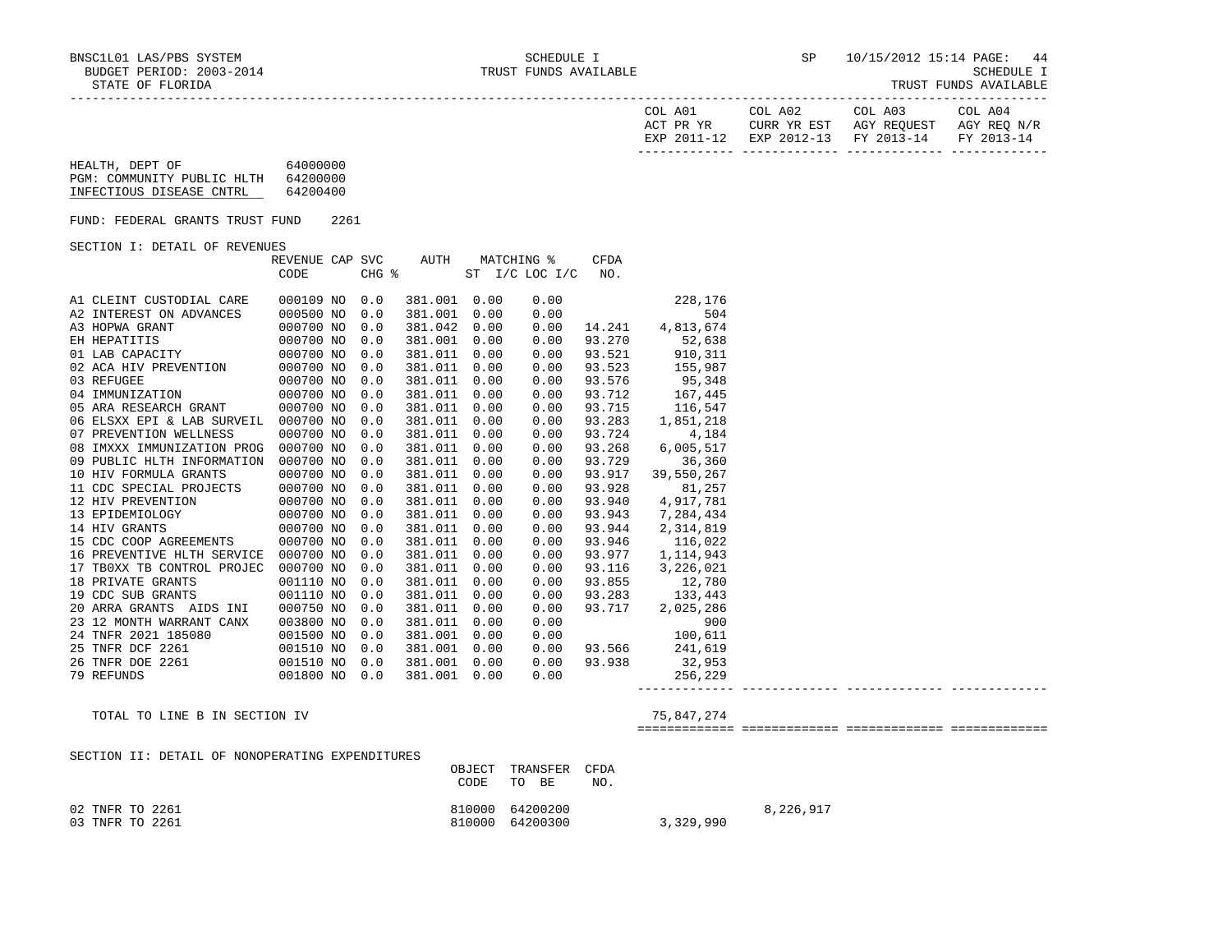| BUDGET PERIOD: 2003-2014<br>STATE OF FLORIDA                                                                                                                                    |                                      | TRUST FUNDS AVAILABLE                   |     |                                                     |                                                                                                        | <b>SCHEDULE I</b><br>TRUST FUNDS AVAILABLE |
|---------------------------------------------------------------------------------------------------------------------------------------------------------------------------------|--------------------------------------|-----------------------------------------|-----|-----------------------------------------------------|--------------------------------------------------------------------------------------------------------|--------------------------------------------|
|                                                                                                                                                                                 |                                      |                                         |     | COL A01                                             | COL A02 COL A03<br>ACT PR YR CURR YR EST AGY REQUEST AGY REQ N/R<br>EXP 2011-12 EXP 2012-13 FY 2013-14 | COL A04<br>FY 2013-14                      |
| 64000000<br>HEALTH, DEPT OF<br>PGM: COMMUNITY PUBLIC HLTH 64200000<br>INFECTIOUS DISEASE CNTRL<br>64200400                                                                      |                                      |                                         |     |                                                     |                                                                                                        |                                            |
| FUND: FEDERAL GRANTS TRUST FUND<br>2261                                                                                                                                         |                                      |                                         |     |                                                     |                                                                                                        |                                            |
| SECTION II: DETAIL OF NONOPERATING EXPENDITURES                                                                                                                                 | CODE                                 | OBJECT TRANSFER CFDA<br>TO BE           | NO. |                                                     |                                                                                                        |                                            |
| 04 TNFR TO 2261<br>50 TNFR TO 2261<br>89 TNFR TO 2261                                                                                                                           | 810000<br>810000                     | 64200600<br>64200800<br>810000 64500100 |     | 5,903<br>4,642,599<br>132,959                       |                                                                                                        |                                            |
| TOTAL TO LINE E IN SECTION IV                                                                                                                                                   |                                      |                                         |     |                                                     | 8, 111, 451 8, 226, 917                                                                                |                                            |
| SECTION III: ADJUSTMENTS                                                                                                                                                        | OBJECT<br>CODE                       |                                         |     |                                                     |                                                                                                        |                                            |
| 01 CF REVERSIONS<br>02 PY ENCUMBRANCES NOT RESERVED FUND BALANCE<br>03 PY A/P NOT CF - OPERATING<br>06 PY ACCRUAL ADJUSTMENT                                                    | 991000<br>991000<br>991000<br>991000 |                                         |     | 307,733-<br>11,652<br>3,845-                        | 1,752,587 2,962,585                                                                                    |                                            |
| TOTAL TO LINE H IN SECTION IV                                                                                                                                                   |                                      |                                         |     |                                                     | 1,452,661 2,962,585                                                                                    |                                            |
| SECTION IV: SUMMARY                                                                                                                                                             |                                      |                                         |     |                                                     |                                                                                                        |                                            |
| UNRESERVED FUND BALANCE - JULY 1<br>ADD: REVENUES (FROM SECTION I)<br>TOTAL FUNDS AVAILABLE (LINE A + LINE B)<br>LESS: OPERATING EXPENDITURES                                   | (A)<br>(B)<br>(C)<br>(D)             |                                         |     | 2,648,133<br>75,847,274<br>78,495,407<br>66,572,285 | 5,264,332<br>5,264,332                                                                                 |                                            |
| LESS: NONOPERATING EXPENDITURES (SECTION II)<br>LESS: FIXED CAPITAL OUTLAY (TOTAL ONLY)<br>UNRESERVED FUND BALANCE - JUNE 30 - BEFORE ADJ<br>NET ADJUSTMENTS (FROM SECTION III) | (E)<br>(F)<br>(G)<br>(H)             |                                         |     | 8,111,451<br>3,811,671<br>1,452,661                 | 8,226,917<br>$2,962,585-$<br>2,962,585                                                                 |                                            |

NET ADJUSTMENTS (FROM SECTION III) (H) (H) 1,452,661 2,452,661 2,962,5861 2,962,985 2,964,332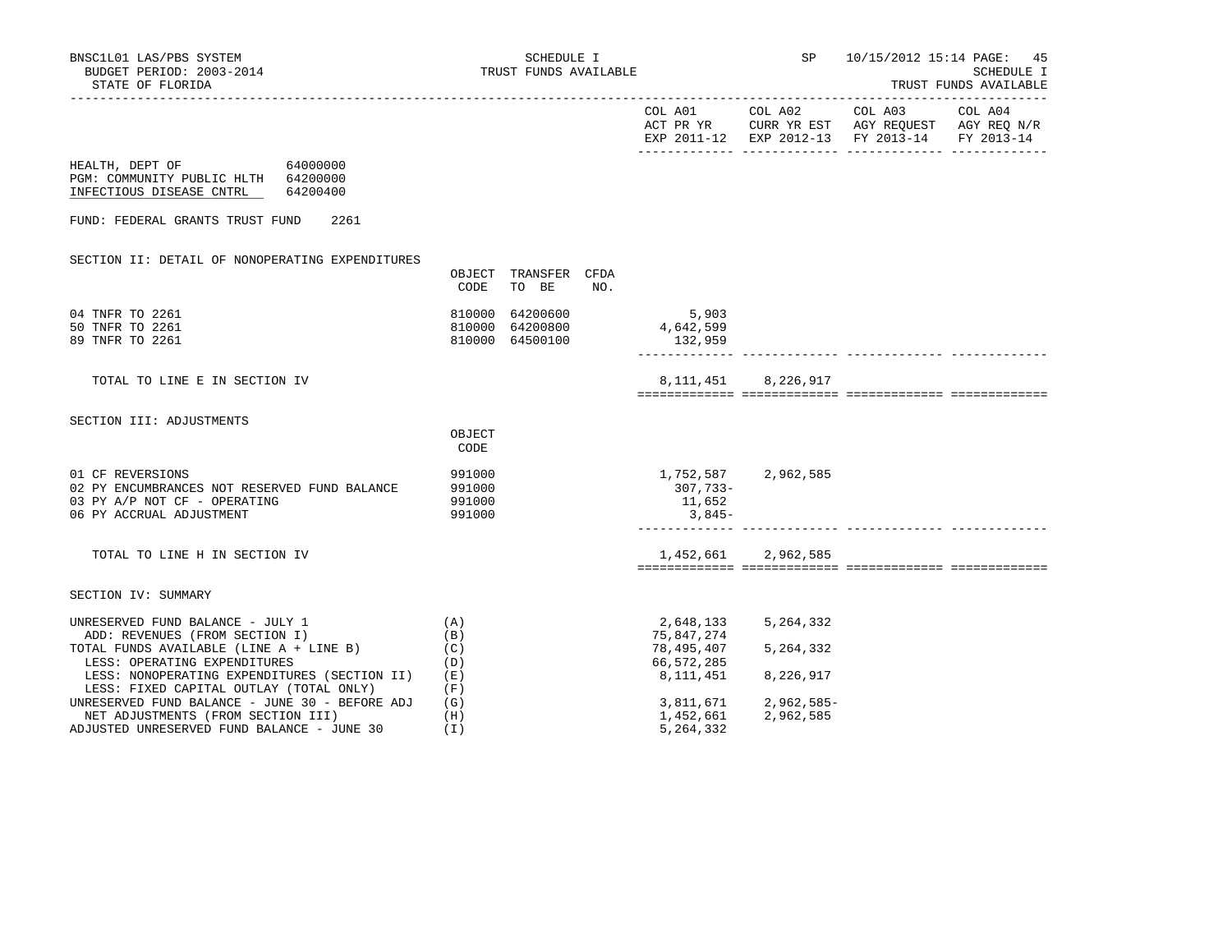| BNSC1L01 LAS/PBS SYSTEM<br>BUDGET PERIOD: 2003-2014<br>STATE OF FLORIDA                                       | SCHEDULE I<br>TRUST FUNDS AVAILABLE         |           | SP      | 10/15/2012 15:14 PAGE: 46                                                                                         | SCHEDULE I<br>TRUST FUNDS AVAILABLE |
|---------------------------------------------------------------------------------------------------------------|---------------------------------------------|-----------|---------|-------------------------------------------------------------------------------------------------------------------|-------------------------------------|
|                                                                                                               |                                             | COL A01   | COL A02 | COL A03 COL A04<br>ACT PR YR CURR YR EST AGY REQUEST AGY REQ N/R<br>EXP 2011-12 EXP 2012-13 FY 2013-14 FY 2013-14 |                                     |
| 64000000<br>HEALTH, DEPT OF<br>PGM: COMMUNITY PUBLIC HLTH<br>64200000<br>64200400<br>INFECTIOUS DISEASE CNTRL |                                             |           |         |                                                                                                                   |                                     |
| FUND: FEDERAL GRANTS TRUST FUND<br>2261                                                                       |                                             |           |         |                                                                                                                   |                                     |
| SCHEDULE IB: DETAIL OF UNRESERVED FUND BALANCE                                                                | FUNDING SOURCE<br>STATE (S)<br>NONSTATE (N) |           |         |                                                                                                                   |                                     |
| 02 RYAN WHITE GRANTS                                                                                          | N                                           | 5,264,332 |         |                                                                                                                   |                                     |
| ADJUSTED UNRESERVED FUND BALANCE - JUNE 30                                                                    |                                             | 5,264,332 |         |                                                                                                                   |                                     |

============= ============= ============= =============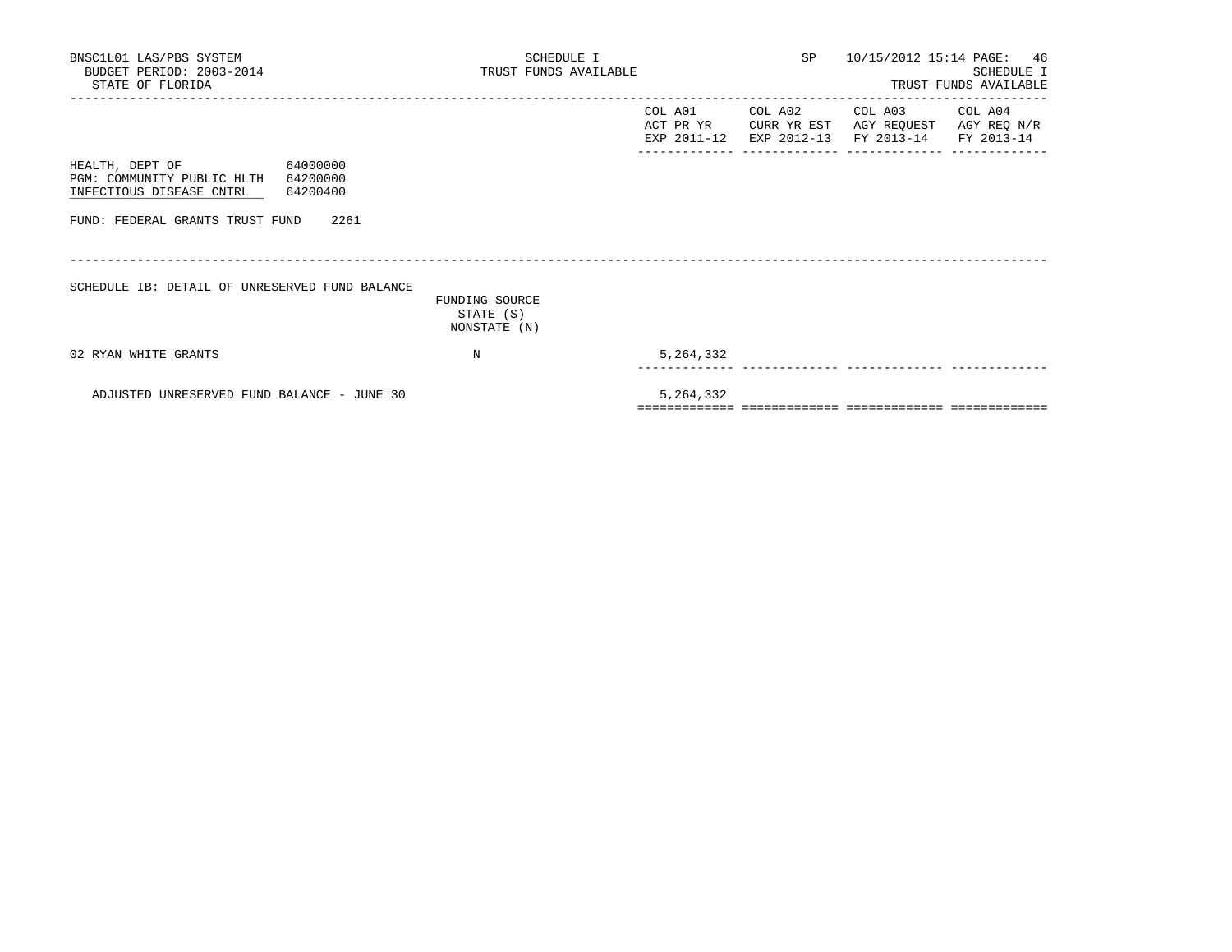|                                                                                                      |                                         |                                  |                    |                     | EXP 2011-12 EXP 2012-13 FY 2013-14 FY 2013-14 |  |
|------------------------------------------------------------------------------------------------------|-----------------------------------------|----------------------------------|--------------------|---------------------|-----------------------------------------------|--|
| HEALTH, DEPT OF 64000000<br>PGM: COMMUNITY PUBLIC HLTH 64200000<br>INFECTIOUS DISEASE CNTRL 64200400 |                                         |                                  |                    |                     |                                               |  |
| FUND: GRANTS AND DONATIONS TF                                                                        | 2339                                    |                                  |                    |                     |                                               |  |
| SECTION I: DETAIL OF REVENUES                                                                        |                                         |                                  |                    |                     |                                               |  |
|                                                                                                      | REVENUE CAP SVC AUTH MATCHING %<br>CODE | CFDA<br>CHG % ST I/C LOC I/C NO. |                    |                     |                                               |  |
|                                                                                                      |                                         | 381.001 0.00<br>0.00             | 500                |                     |                                               |  |
| A3 CANCER REGISTRY DC   001101 NO   0.0  381.001  0.00   0.00                                        |                                         | 381.001  0.00  0.00              | 4,000              |                     |                                               |  |
| A5 ANTICIP RCVBL CANCER DC 001110 NO 0.0 381.001 0.00                                                |                                         | 0.00                             | 666,246<br>222,839 |                     |                                               |  |
|                                                                                                      |                                         |                                  |                    |                     |                                               |  |
| TOTAL TO LINE B IN SECTION IV                                                                        |                                         |                                  | 893,585            |                     |                                               |  |
|                                                                                                      |                                         |                                  |                    |                     |                                               |  |
| SECTION II: DETAIL OF NONOPERATING EXPENDITURES                                                      |                                         | OBJECT TRANSFER CFDA             |                    |                     |                                               |  |
|                                                                                                      |                                         | CODE<br>TO BE<br>NO.             |                    |                     |                                               |  |
| 01 SERVICE CHARGE TO GENERAL REVENUE<br>90 TNFR TO 2339                                              |                                         | 880000<br>810000 64200400        | 360                | 2,481               |                                               |  |
| TOTAL TO LINE E IN SECTION IV                                                                        |                                         |                                  |                    | 360 2,481           |                                               |  |
|                                                                                                      |                                         |                                  |                    |                     |                                               |  |
| SECTION III: ADJUSTMENTS                                                                             |                                         | OBJECT<br>CODE                   |                    |                     |                                               |  |
| 01 ROUNDING                                                                                          |                                         | 991000                           | 2                  |                     |                                               |  |
| 02 CERTIFIED FORWARD REVERSIONS                                                                      |                                         | 991000                           |                    | 2,481<br>__________ |                                               |  |
| TOTAL TO LINE H IN SECTION IV                                                                        |                                         |                                  | 2                  | 2,481               |                                               |  |
| SECTION IV: SUMMARY                                                                                  |                                         |                                  |                    |                     |                                               |  |
| UNRESERVED FUND BALANCE - JULY 1                                                                     |                                         | (A)                              | 85,759             |                     |                                               |  |
| ADD: REVENUES (FROM SECTION I)                                                                       |                                         | (B)                              | 893,585            |                     |                                               |  |
| TOTAL FUNDS AVAILABLE (LINE A + LINE B)                                                              |                                         | (C)                              | 979,344            |                     |                                               |  |
| LESS: OPERATING EXPENDITURES<br>LESS: NONOPERATING EXPENDITURES (SECTION II) (E)                     |                                         | (D)                              | 978,986<br>360     | 2,481               |                                               |  |
| LESS: FIXED CAPITAL OUTLAY (TOTAL ONLY)                                                              |                                         | (F)                              |                    |                     |                                               |  |
| UNRESERVED FUND BALANCE - JUNE 30 - BEFORE ADJ                                                       |                                         | (G)                              | $2 -$              | $2,481-$            |                                               |  |

NET ADJUSTMENTS (FROM SECTION III) (H) (H) 2 2,481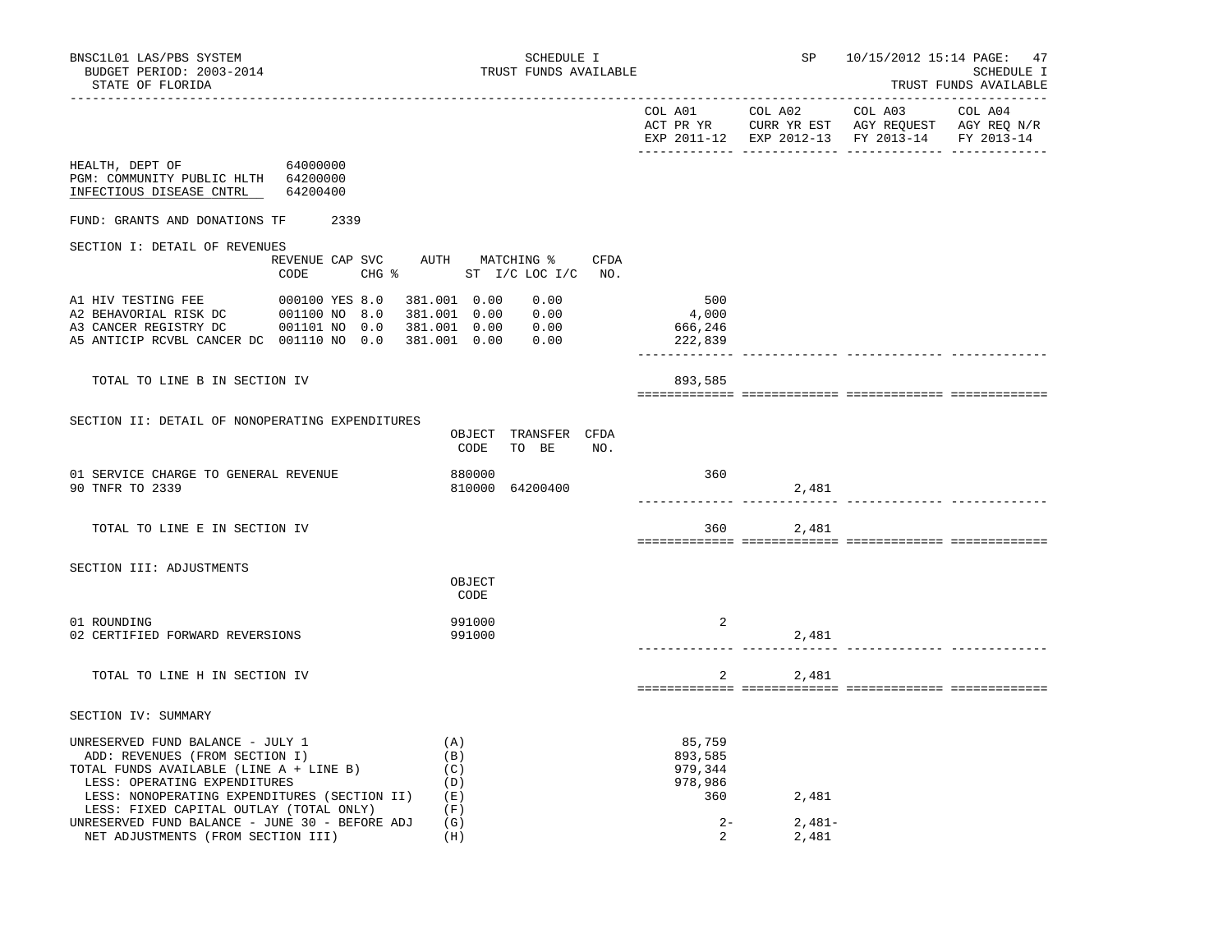| COL<br>A01<br>ACT PR YR<br>FYD | COL A02<br>YR EST<br>HTRR.<br>$2012 - 13$<br><b>EXP</b> | COL A03<br>AGY REQUEST<br>$2013 - 14$<br><b>FV</b> | COL A04<br>AGY REQ<br>N/R<br>$2013 - 14$<br><b>TRAZ</b> |
|--------------------------------|---------------------------------------------------------|----------------------------------------------------|---------------------------------------------------------|
|                                |                                                         |                                                    |                                                         |

| HEALTH, DEPT OF            | 64000000 |
|----------------------------|----------|
| PGM: COMMUNITY PUBLIC HLTH | 64200000 |
| INFECTIOUS DISEASE CNTRL   | 64200400 |

FUND: GRANTS AND DONATIONS TF 2339

SECTION IV: SUMMARY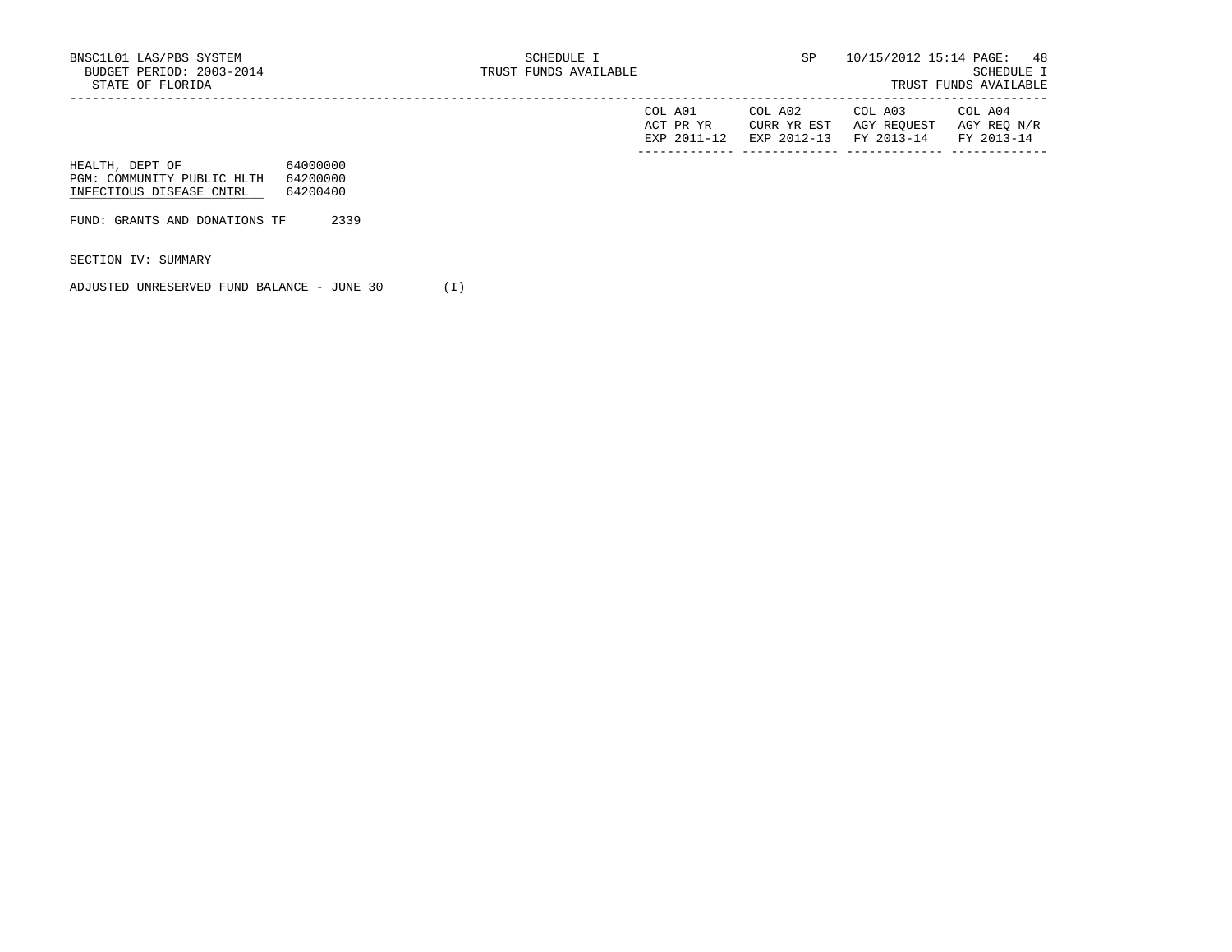|                                                                                                                                                                                           |                                                                                                    |                 |                                                                      |                                      |                                                                     |        |                                                                       | EXP 2011-12 EXP 2012-13 FY 2013-14 | FY 2013-14 |
|-------------------------------------------------------------------------------------------------------------------------------------------------------------------------------------------|----------------------------------------------------------------------------------------------------|-----------------|----------------------------------------------------------------------|--------------------------------------|---------------------------------------------------------------------|--------|-----------------------------------------------------------------------|------------------------------------|------------|
| HEALTH, DEPT OF<br>PGM: COMMUNITY PUBLIC HLTH 64200000<br>INFECTIOUS DISEASE CNTRL                                                                                                        | 64000000<br>64200400                                                                               |                 |                                                                      |                                      |                                                                     |        |                                                                       |                                    |            |
| FUND: OPERATIONS AND MAINT TF                                                                                                                                                             | 2516                                                                                               |                 |                                                                      |                                      |                                                                     |        |                                                                       |                                    |            |
| SECTION I: DETAIL OF REVENUES                                                                                                                                                             | REVENUE CAP SVC<br>CODE                                                                            | $CHG$ $\approx$ |                                                                      |                                      | AUTH MATCHING %<br>ST I/C LOC I/C NO.                               | CFDA   |                                                                       |                                    |            |
| 01 CARE & MAINT TF<br>03 TNFR 2021 185080<br>04 REFUNDS<br>05 SALE OF GOODS/SRVCES<br>06 RENT<br>09 TNFR DMS 2510 021033 001500 NO 0.0<br>10 12 MONTH WARRANT CANX                        | 000109 NO 0.0<br>001500 NO 0.0<br>001800 NO 0.0<br>001903 NO 0.0<br>002101 NO 8.0<br>003800 NO 0.0 |                 | 402.33<br>381.001 0.00<br>381.001 0.00<br>381.001 0.00<br>381<br>381 | 0.00<br>0.00<br>0.00                 | 0.00<br>0.00<br>0.00<br>0.00<br>381.001  0.00  0.00<br>0.00<br>0.00 | 93.778 | 6,231,666<br>47,274<br>10,504<br>289,189<br>225,968<br>1,914<br>2,006 |                                    |            |
| TOTAL TO LINE B IN SECTION IV                                                                                                                                                             |                                                                                                    |                 |                                                                      |                                      |                                                                     |        | 6,808,521                                                             |                                    |            |
| SECTION II: DETAIL OF NONOPERATING EXPENDITURES                                                                                                                                           |                                                                                                    |                 |                                                                      | OBJECT<br>CODE                       | TRANSFER CFDA<br>TO BE                                              | NO.    |                                                                       |                                    |            |
| BA TNFR TO 2516<br>01 TNFR AHCA 2474<br>09 SRVC CHRG TO GR CAT 310322                                                                                                                     |                                                                                                    |                 |                                                                      | 810000<br>991000<br>810000           | 64200200<br>68501400                                                |        | 200,000<br>18,077                                                     | 4,280,516                          |            |
| TOTAL TO LINE E IN SECTION IV                                                                                                                                                             |                                                                                                    |                 |                                                                      |                                      |                                                                     |        | 218,077                                                               | 4,280,516                          |            |
| SECTION III: ADJUSTMENTS                                                                                                                                                                  |                                                                                                    |                 |                                                                      | OBJECT<br>CODE                       |                                                                     |        |                                                                       |                                    |            |
| AD PY ACCRUAL ADJUSTMENT<br>01 CERTIFIED FORWARD REVERSIONS<br>02 PY ENCUMBRANCE NOT RESERVED FUND BALANCE<br>03 SWFS ADJUSTMENT B6400014<br>07 PY A/P NOT CERTIFIED - OPERATING CATEGORY |                                                                                                    |                 | 991000                                                               | 991000<br>991000<br>991000<br>991000 |                                                                     |        | 2,389-<br>2,186<br>2,665-<br>45,500<br>40,490                         | 52,259                             |            |
| TOTAL TO LINE H IN SECTION IV                                                                                                                                                             |                                                                                                    |                 |                                                                      |                                      |                                                                     |        | 83,122                                                                | 52,259                             |            |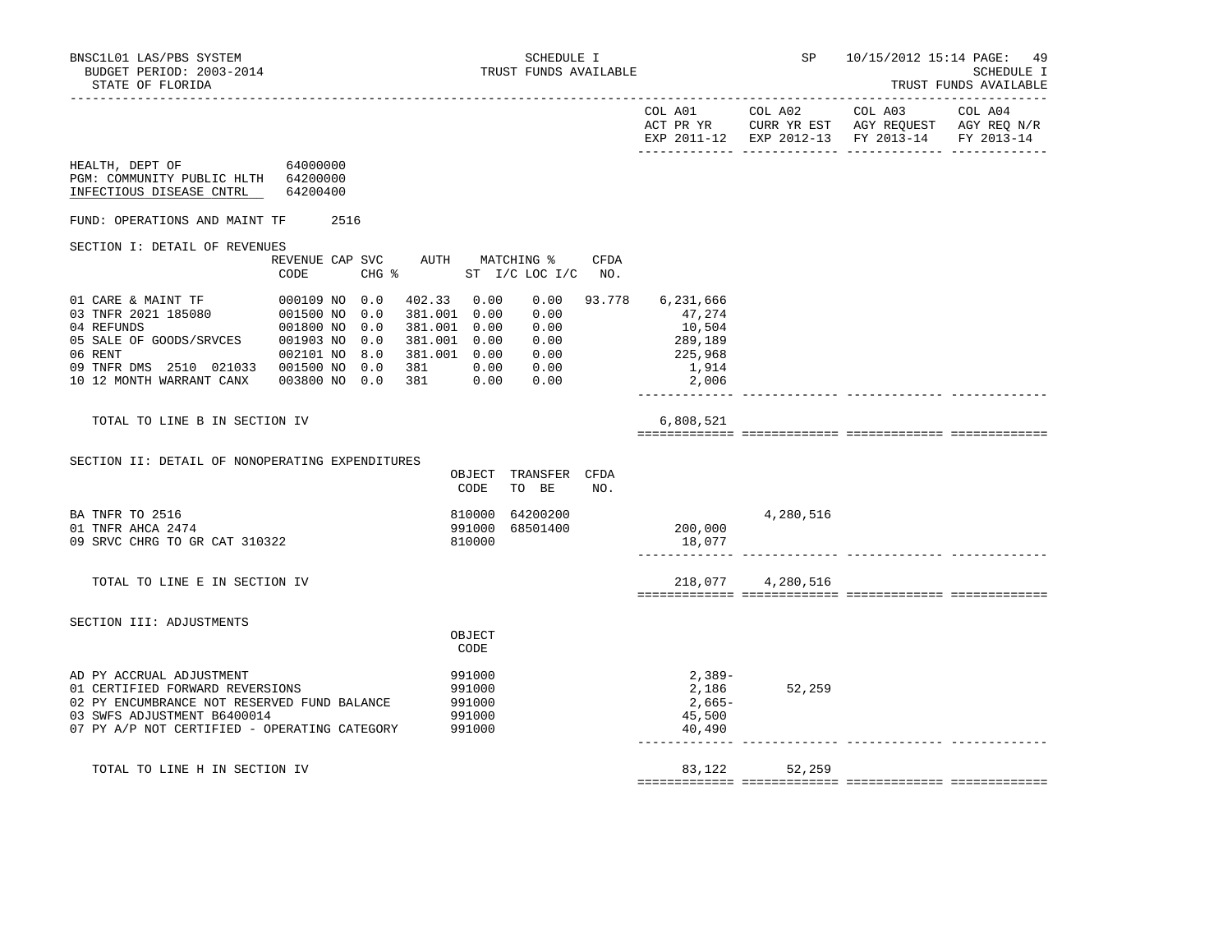|                                                                                                               |            | COL A01<br>ACT PR YR<br>EXP 2011-12 | COL A02<br>CURR YR EST<br>EXP 2012-13 | COL A03<br>AGY REOUEST<br>FY 2013-14 | COL A04<br>AGY REQ N/R<br>FY 2013-14 |
|---------------------------------------------------------------------------------------------------------------|------------|-------------------------------------|---------------------------------------|--------------------------------------|--------------------------------------|
| 64000000<br>HEALTH, DEPT OF<br>PGM: COMMUNITY PUBLIC HLTH<br>64200000<br>INFECTIOUS DISEASE CNTRL<br>64200400 |            |                                     |                                       |                                      |                                      |
| 2516<br>FUND: OPERATIONS AND MAINT TF                                                                         |            |                                     |                                       |                                      |                                      |
| SECTION IV: SUMMARY                                                                                           |            |                                     |                                       |                                      |                                      |
| UNRESERVED FUND BALANCE - JULY 1<br>ADD: REVENUES (FROM SECTION I)                                            | (A)<br>(B) | 3,269,413<br>6,808,521              | 4,228,257                             |                                      |                                      |
| TOTAL FUNDS AVAILABLE (LINE A + LINE B)<br>LESS: OPERATING EXPENDITURES                                       | (C)<br>(D) | 10,077,934<br>5,714,722             | 4,228,257                             |                                      |                                      |
| LESS: NONOPERATING EXPENDITURES (SECTION II)<br>LESS: FIXED CAPITAL OUTLAY (TOTAL ONLY)                       | (E)<br>(F) | 218,077                             | 4,280,516                             |                                      |                                      |
| UNRESERVED FUND BALANCE - JUNE 30 - BEFORE ADJ                                                                | (G)        | 4,145,135                           | 52,259-                               |                                      |                                      |
| NET ADJUSTMENTS (FROM SECTION III)                                                                            | (H)        | 83,122                              | 52,259                                |                                      |                                      |
| ADJUSTED UNRESERVED FUND BALANCE - JUNE 30                                                                    | (I)        | 4,228,257                           |                                       |                                      |                                      |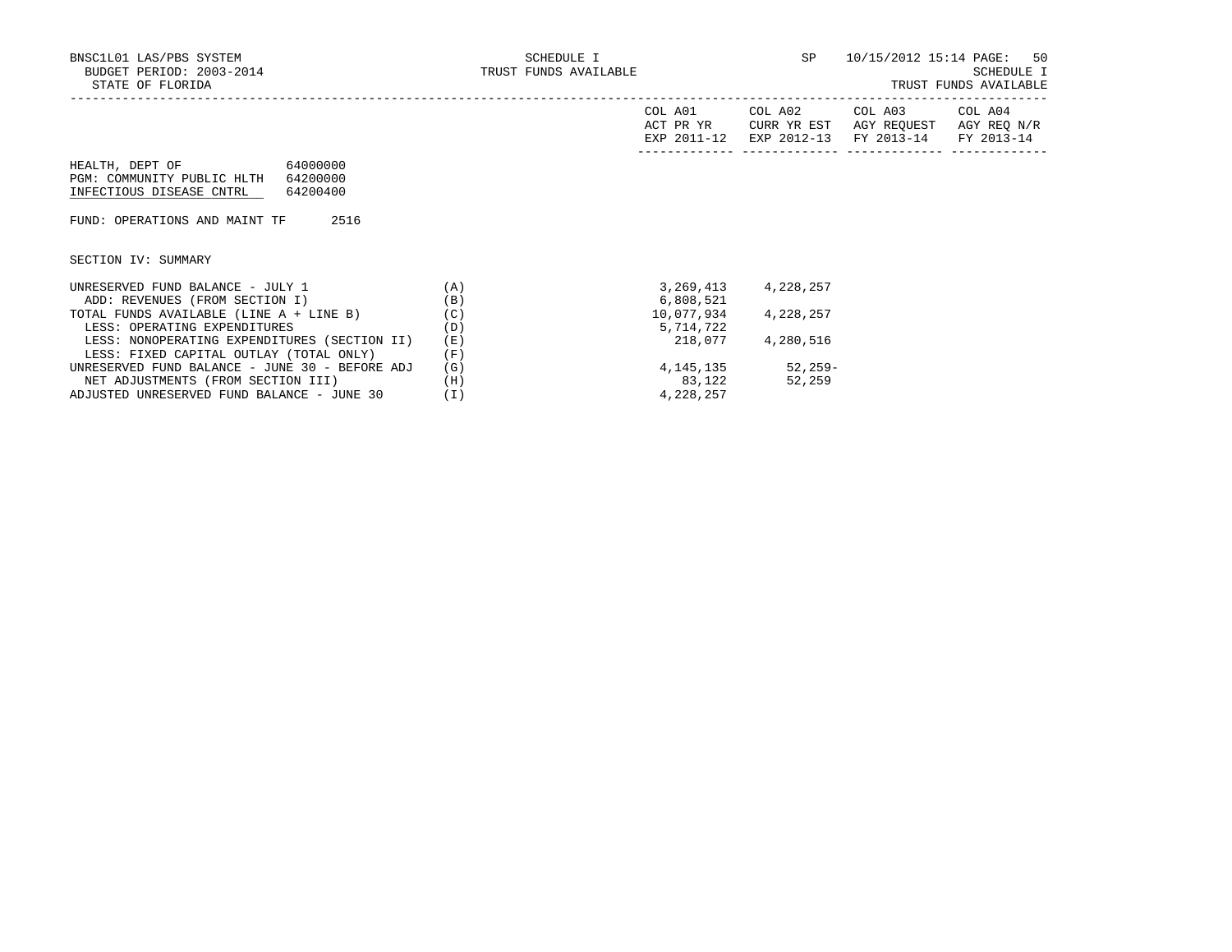| BNSC1L01 LAS/PBS SYSTEM<br>BUDGET PERIOD: 2003-2014<br>STATE OF FLORIDA                                                                                                                                                                                                                                                                                    |                                              | SCHEDULE I TRUST FUNDS AVAILABLE |                |                                                                                                               |     |                                                                                                                               |                     | SP 10/15/2012 15:14 PAGE:<br>-51<br>SCHEDULE I<br>TRUST FUNDS AVAILABLE                                                                                                                                                                                                                                                       |  |
|------------------------------------------------------------------------------------------------------------------------------------------------------------------------------------------------------------------------------------------------------------------------------------------------------------------------------------------------------------|----------------------------------------------|----------------------------------|----------------|---------------------------------------------------------------------------------------------------------------|-----|-------------------------------------------------------------------------------------------------------------------------------|---------------------|-------------------------------------------------------------------------------------------------------------------------------------------------------------------------------------------------------------------------------------------------------------------------------------------------------------------------------|--|
|                                                                                                                                                                                                                                                                                                                                                            |                                              |                                  |                |                                                                                                               |     |                                                                                                                               |                     | $\begin{tabular}{lllllllllll} \multicolumn{2}{l}{{\text{COL A02}}} & \multicolumn{2}{c}{\text{COL A03}} & \multicolumn{2}{c}{\text{COL A04}} \end{tabular}$<br>$\begin{tabular}{lllllll} ACT & PR & YR & CURR & YR & EST & AGY & REGUEST & AGY & REG & N/R \\ \end{tabular}$<br>EXP 2011-12 EXP 2012-13 FY 2013-14 FY 2013-14 |  |
| HEALTH, DEPT OF 64000000<br>PGM: COMMUNITY PUBLIC HLTH 64200000<br>ENVIRONMENTAL HEALTH SVCS 64200600                                                                                                                                                                                                                                                      |                                              |                                  |                |                                                                                                               |     |                                                                                                                               |                     |                                                                                                                                                                                                                                                                                                                               |  |
| FUND: ADMINISTRATIVE TRUST FUND 2021                                                                                                                                                                                                                                                                                                                       |                                              |                                  |                |                                                                                                               |     |                                                                                                                               |                     |                                                                                                                                                                                                                                                                                                                               |  |
| SECTION I: DETAIL OF REVENUES                                                                                                                                                                                                                                                                                                                              | REVENUE CAP SVC AUTH MATCHING % CFDA<br>CODE | CHG % ST I/C LOC I/C NO.         |                |                                                                                                               |     |                                                                                                                               |                     |                                                                                                                                                                                                                                                                                                                               |  |
| A1 CHD EH FEES<br>A3 FEDERAL CONTRACT<br>A3 FEDERAL CONTRACT<br>A5 EH FINES<br>$001200 N0 0.0 381.006 0.00 0.00$<br>27 TNFR FROM 2141 EH FEES<br>201500 NO 0.0 381.006 0.00 0.00<br>38 TNFR FROM DOE 2023 001510 NO 0.0 381.001 0.00 0.00 10.559<br>39 EH REFUNDS 001800 NO 0.0 381.006 0.00 0.00<br>B1 SALE SERVICES STATE 001903 NO 0.0 381.006 0.00 0.0 | 000100 YES 8.0 381.006 0.00                  |                                  |                | 0.00                                                                                                          |     | 23,417<br>$\begin{array}{ccc} 0.00 & 2,800 \\ 0.00 & 15 \\ 0.00 & 2,208,728 \end{array}$<br>$0.00$ 10.559 22,383<br>24<br>475 |                     |                                                                                                                                                                                                                                                                                                                               |  |
| TOTAL TO LINE B IN SECTION IV                                                                                                                                                                                                                                                                                                                              |                                              |                                  |                |                                                                                                               |     | 2,257,842                                                                                                                     |                     |                                                                                                                                                                                                                                                                                                                               |  |
| SECTION II: DETAIL OF NONOPERATING EXPENDITURES                                                                                                                                                                                                                                                                                                            |                                              |                                  |                | OBJECT TRANSFER CFDA<br>CODE TO BE                                                                            | NO. |                                                                                                                               |                     |                                                                                                                                                                                                                                                                                                                               |  |
| A1 TNFR FROM 2021 180205<br>PP TNFR FROM 2021 185080<br>RT SERVICE CHARGE TO GENERAL REVENUE<br>SW REFUNDS<br>01 TNFR TO 2021<br>02 FACR TO 2141 180110<br>03 TNFR TO 2339 180110                                                                                                                                                                          |                                              |                                  | 810000         | 810000 64100200<br>810000 64100200<br>994000<br>810000 64200200<br>$810000$ $64200700$<br>$810000$ $64200600$ |     | 1,369,004-<br>$156,853-$<br>1,857<br>3,639<br>77,166<br>105,259                                                               | 2,490,562           |                                                                                                                                                                                                                                                                                                                               |  |
| TOTAL TO LINE E IN SECTION IV                                                                                                                                                                                                                                                                                                                              |                                              |                                  |                |                                                                                                               |     |                                                                                                                               | 1,337,936-2,490,562 |                                                                                                                                                                                                                                                                                                                               |  |
| SECTION III: ADJUSTMENTS                                                                                                                                                                                                                                                                                                                                   |                                              |                                  | OBJECT<br>CODE |                                                                                                               |     |                                                                                                                               |                     |                                                                                                                                                                                                                                                                                                                               |  |

 01 CERTIFIED FORWARD REVERSIONS 991000 51,578 5,609 02 PY ENCUMBRANCES NOT RESERVED FUND BALANCE 991000 991000 2,322-<br>04 ROUNDING 23 04 ROUNDING ------------- ------------- ------------- -------------

TOTAL TO LINE H IN SECTION IV  $49.279$  5,609

============= ============= ============= =============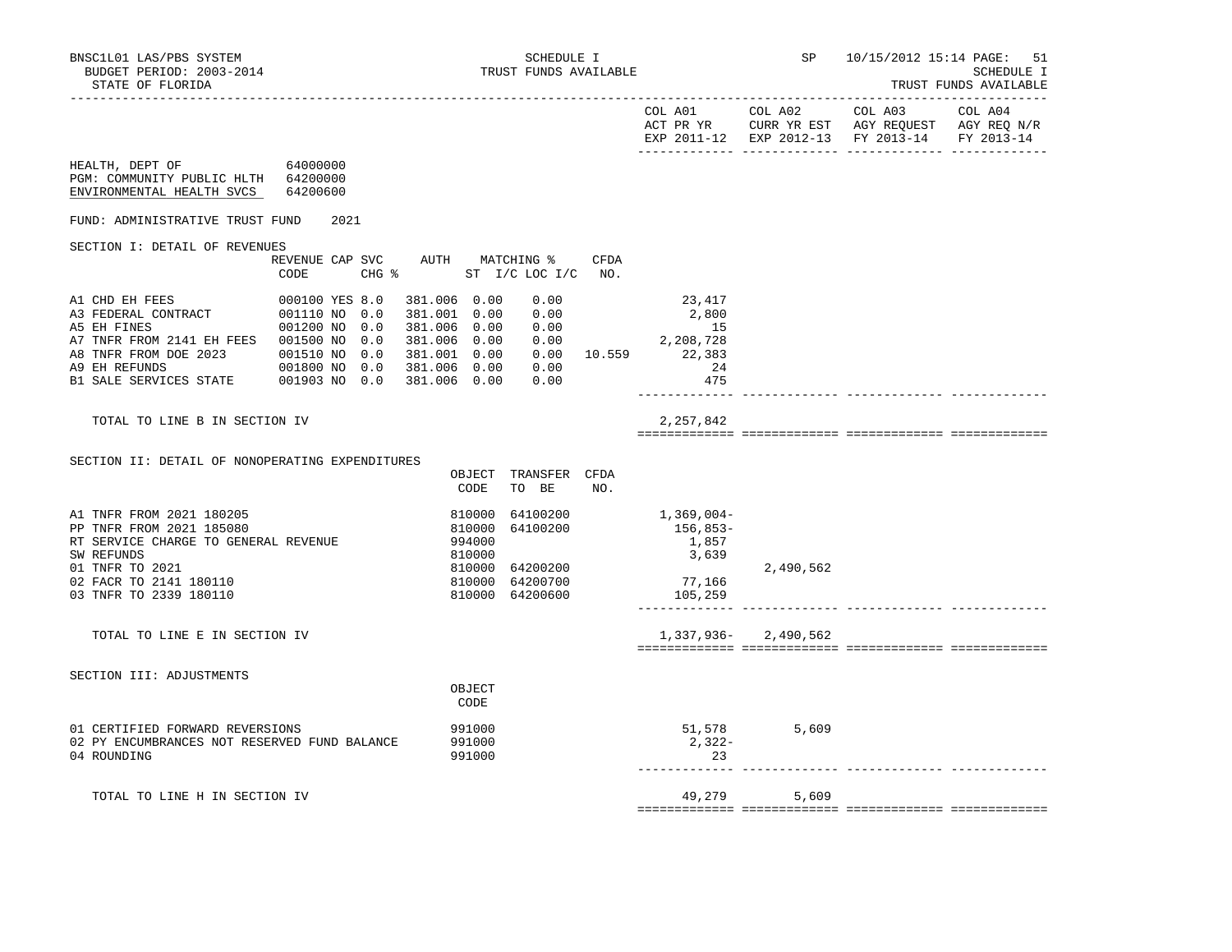| COL<br>A01<br>ACT PR YR<br>FYD | COL A02<br>YR EST<br>HTRR.<br>$2012 - 12$<br><b>EXP</b> | COL A03<br>AGY REQUEST<br>$2013 - 14$<br><b>FV</b> | COL A04<br>AGY REQ<br>N/R<br>$2013 - 14$<br><b>TRAZ</b> |
|--------------------------------|---------------------------------------------------------|----------------------------------------------------|---------------------------------------------------------|
|                                |                                                         |                                                    |                                                         |

| HEALTH, DEPT OF            | 64000000 |
|----------------------------|----------|
| PGM: COMMUNITY PUBLIC HLTH | 64200000 |
| ENVIRONMENTAL HEALTH SVCS  | 64200600 |

FUND: ADMINISTRATIVE TRUST FUND 2021

SECTION IV: SUMMARY

| UNRESERVED FUND BALANCE - JULY 1               | 'A ) | 1,231,940    | 2,484,953 |
|------------------------------------------------|------|--------------|-----------|
| ADD: REVENUES (FROM SECTION I)                 | (B)  | 2,257,842    |           |
| TOTAL FUNDS AVAILABLE (LINE A + LINE B)        | (C)  | 3,489,782    | 2,484,953 |
| LESS: OPERATING EXPENDITURES                   | (D)  | 2,392,044    |           |
| LESS: NONOPERATING EXPENDITURES (SECTION II)   | (E)  | $1,337,936-$ | 2,490,562 |
| LESS: FIXED CAPITAL OUTLAY (TOTAL ONLY)        | (F)  |              |           |
| UNRESERVED FUND BALANCE - JUNE 30 - BEFORE ADJ | (G)  | 2,435,674    | $5.609 -$ |
| NET ADJUSTMENTS (FROM SECTION III)             | (H)  | 49.279       | 5,609     |
| ADJUSTED UNRESERVED FUND BALANCE - JUNE 30     |      | 2,484,953    |           |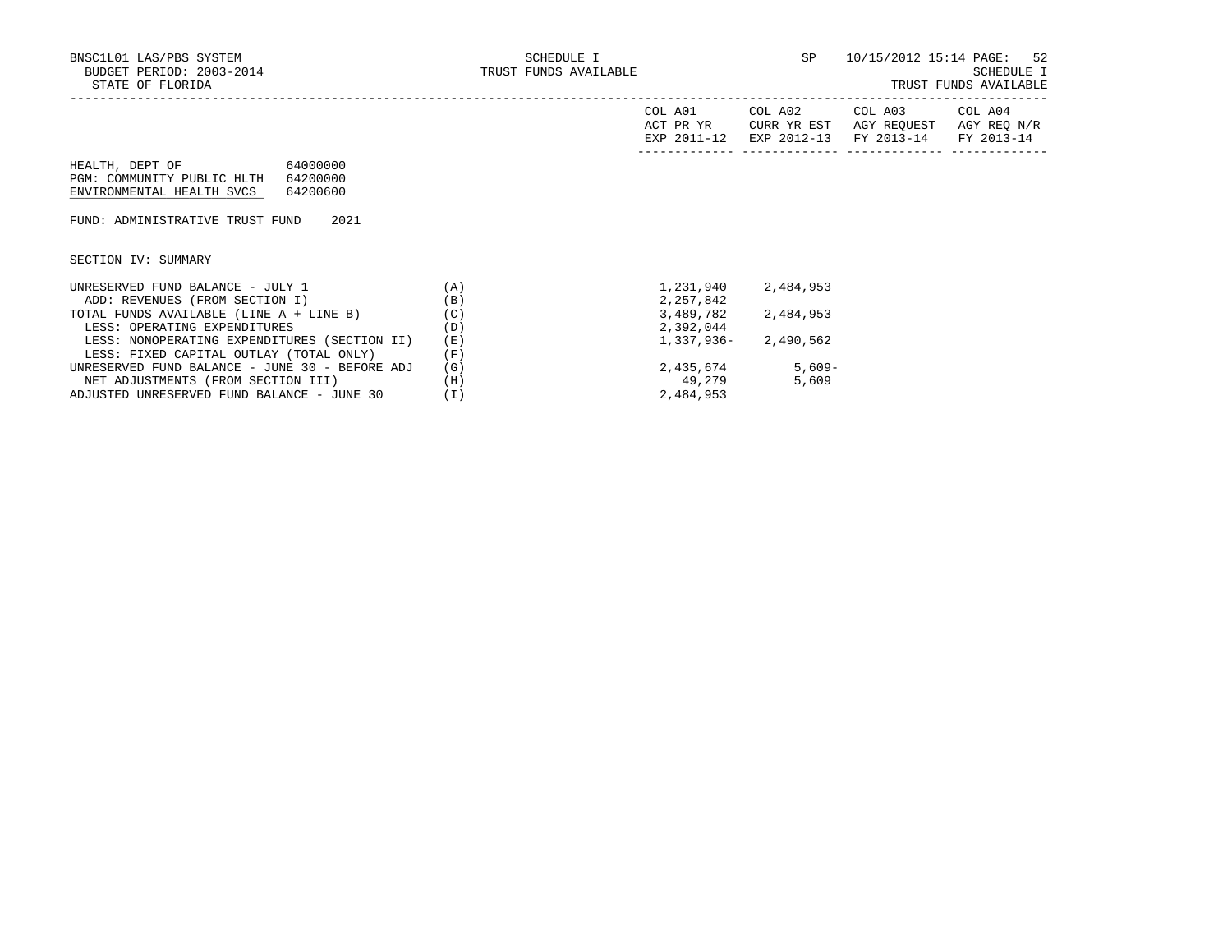|--|

| COL A01<br>ACT PR YR<br>RXP 2011-12 | COL A02<br>CURR YR EST | COL A03<br>AGY REOUEST<br>EXP 2012-13 FY 2013-14 | COL A04<br>AGY REO N/R |
|-------------------------------------|------------------------|--------------------------------------------------|------------------------|
|                                     |                        |                                                  | FY 2013-14             |

| HEALTH, DEPT OF            | 64000000 |
|----------------------------|----------|
| PGM: COMMUNITY PUBLIC HLTH | 64200000 |
| ENVIRONMENTAL HEALTH SVCS  | 64200600 |

FUND: FEDERAL GRANTS TRUST FUND 2261

#### SECTION I: DETAIL OF REVENUES

|                            | REVENUE CAP | SVC   | AUTH    |    | MATCHING % |                 | <b>CFDA</b> |         |  |
|----------------------------|-------------|-------|---------|----|------------|-----------------|-------------|---------|--|
|                            | CODE        | CHG % |         | ST |            | $I/C$ LOC $I/C$ | NO.         |         |  |
| A1 HARMFUL ALGA BLOOM      | 000700 NO   | 0.0   | 381.001 |    | 0.00       | 0.00            | 47.075      | 2,861   |  |
| A2 RADON GRANT             | 000700 NO   | 0.0   | 381.001 |    | 0.00       | 0.00            | 66.032      | 158,393 |  |
| A3 BEACH MONITORING        | 000700 NO   | 0.0   | 381.001 |    | 0.00       | 0.00            | 66.472      | 55,326  |  |
| A4 LEAD GRANTS             | 000700 NO   | 0.0   | 381.001 |    | 0.00       | 0.00            | 66.707      | 51,474  |  |
| A5 PESTICIDE STUDIES       | 000700 NO   | 0.0   | 381.001 |    | 0.00       | 0.00            | 66.716      | 46,285  |  |
| A6 PUBLIC HEALTH EMERGENCY | 000700 NO   | 0.0   | 381.001 |    | 0.00       | 0.00            | 93.070      | 195,178 |  |
| A7 ASTHMA GRANT            | 000700 NO   | 0.0   | 381.001 |    | 0.00       | 0.00            | 93.071      | 261,621 |  |
| A8 CHILDHOOD LEAD          | 000700 NO   | 0.0   | 381.001 |    | 0.00       | 0.00            | 93.197      | 45,221  |  |
| A9 EH CAPACITY BUILDING    | 000700 NO   | 0.0   | 381.001 |    | 0.00       | 0.00            | 93.240      | 326,505 |  |
| B1 OCCUPATIONAL HEALTH     | 000700 NO   | 0.0   | 381.001 |    | 0.00       | 0.00            | 93.262      | 130,964 |  |
| B2 EH EPIDEMIOLOGICAL      | 000700 NO   | 0.0   | 381.001 |    | 0.00       | 0.00            | 93.283      | 421,591 |  |
| <b>B3 HEALTH TRACKING</b>  | 000700 NO   | 0.0   | 381.001 |    | 0.00       | 0.00            | 93.358      | 760,254 |  |
| B4 ACA EPIDEMIOLOGY        | 000700 NO   | 0.0   | 381.001 |    | 0.00       | 0.00            | 93.521      | 56,764  |  |
| <b>B5 EH SUBGRANTS</b>     | 001110 NO   | 0.0   | 381.001 |    | 0.00       | 0.00            |             | 111,472 |  |
| B6 TNFR 2021 185080        | 001500 NO   | 0.0   | 381.001 |    | 0.00       | 0.00            |             | 2,232   |  |
| B7 TNFR DEP 2261           | 001510 NO   | 0.0   | 381.001 |    | 0.00       | 0.00            | 66.460      | 35,385  |  |
| 19 REFUNDS                 | 001800 NO   | 0.0   | 381.001 |    | 0.00       | 0.00            |             | 15,439  |  |
|                            |             |       |         |    |            |                 |             |         |  |

-----------------------------------------------------------------------------------------------------------------------------------

#### TOTAL TO LINE B IN SECTION IV 2,676,965

============= ============= ============= =============

## SECTION II: DETAIL OF NONOPERATING EXPENDITURES OBJECT TRANSFER CFDA CODE TO BE NO. 91 TNFR TO 2261 64200400 1200 1200 810000 64200200 1200 810000 44,432<br>92 TNFR FROM 2261 64200400 1200 810000 810000 1200 810000 5,903-92 TNFR FROM 2261 64200400 ------------- ------------- ------------- ------------- TOTAL TO LINE E IN SECTION IV 5,903-44,432 ============= ============= ============= ============= SECTION III: ADJUSTMENTS **OBJECT CODE**  01 CERTIFIED FORWARD REVERSIONS 991000 56,920 44,432 02 PY ENCUMBRANCS NOT RESERVED FUND BALANCE 03 PY0 A/P NOT CF - OPERATING CATEGORY 991000 985 ------------- ------------- ------------- -------------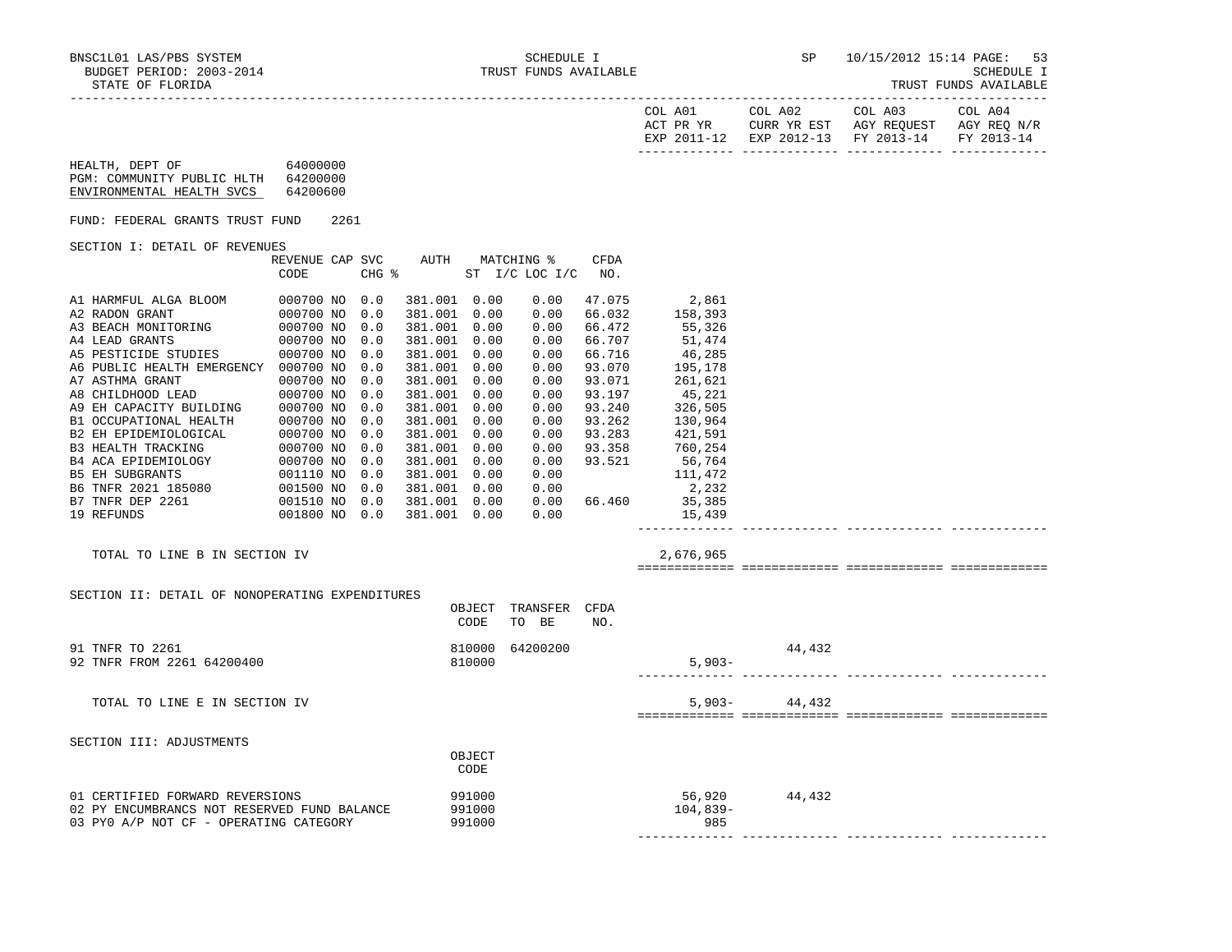| BNSC1L01 LAS/PBS SYSTEM<br>BUDGET PERIOD: 2003-2014<br>STATE OF FLORIDA                                                                       | SCHEDULE I<br>TRUST FUNDS AVAILABLE |                                                 |                   | SP 10/15/2012 15:14 PAGE: 54                                                                            | SCHEDULE I<br>TRUST FUNDS AVAILABLE |
|-----------------------------------------------------------------------------------------------------------------------------------------------|-------------------------------------|-------------------------------------------------|-------------------|---------------------------------------------------------------------------------------------------------|-------------------------------------|
|                                                                                                                                               |                                     | COL A01<br>ACT PR YR                            |                   | COL A02 COL A03<br>CURR YR EST AGY REQUEST AGY REQ N/R<br>EXP 2011-12 EXP 2012-13 FY 2013-14 FY 2013-14 | COL A04                             |
| HEALTH, DEPT OF 64000000<br>PGM: COMMUNITY PUBLIC HLTH 64200000<br>ENVIRONMENTAL HEALTH SVCS 64200600                                         |                                     |                                                 |                   |                                                                                                         |                                     |
| FUND: FEDERAL GRANTS TRUST FUND 2261                                                                                                          |                                     |                                                 |                   |                                                                                                         |                                     |
| TOTAL TO LINE H IN SECTION IV                                                                                                                 |                                     |                                                 | 46,934- 44,432    |                                                                                                         |                                     |
| SECTION IV: SUMMARY                                                                                                                           |                                     |                                                 |                   |                                                                                                         |                                     |
| UNRESERVED FUND BALANCE - JULY 1<br>ADD: REVENUES (FROM SECTION I)<br>TOTAL FUNDS AVAILABLE (LINE A + LINE B)<br>LESS: OPERATING EXPENDITURES | (A)<br>(B)<br>(C)<br>(D)            | $3,899-$<br>2,676,965<br>2,673,066<br>2,632,035 |                   |                                                                                                         |                                     |
| LESS: NONOPERATING EXPENDITURES (SECTION II)<br>LESS: FIXED CAPITAL OUTLAY (TOTAL ONLY)<br>UNRESERVED FUND BALANCE - JUNE 30 - BEFORE ADJ     | (E)<br>(F)<br>(G)                   | 5,903-<br>46,934                                | 44,432<br>44,432- |                                                                                                         |                                     |

NET ADJUSTMENTS (FROM SECTION III) (H) 46,934- 44,432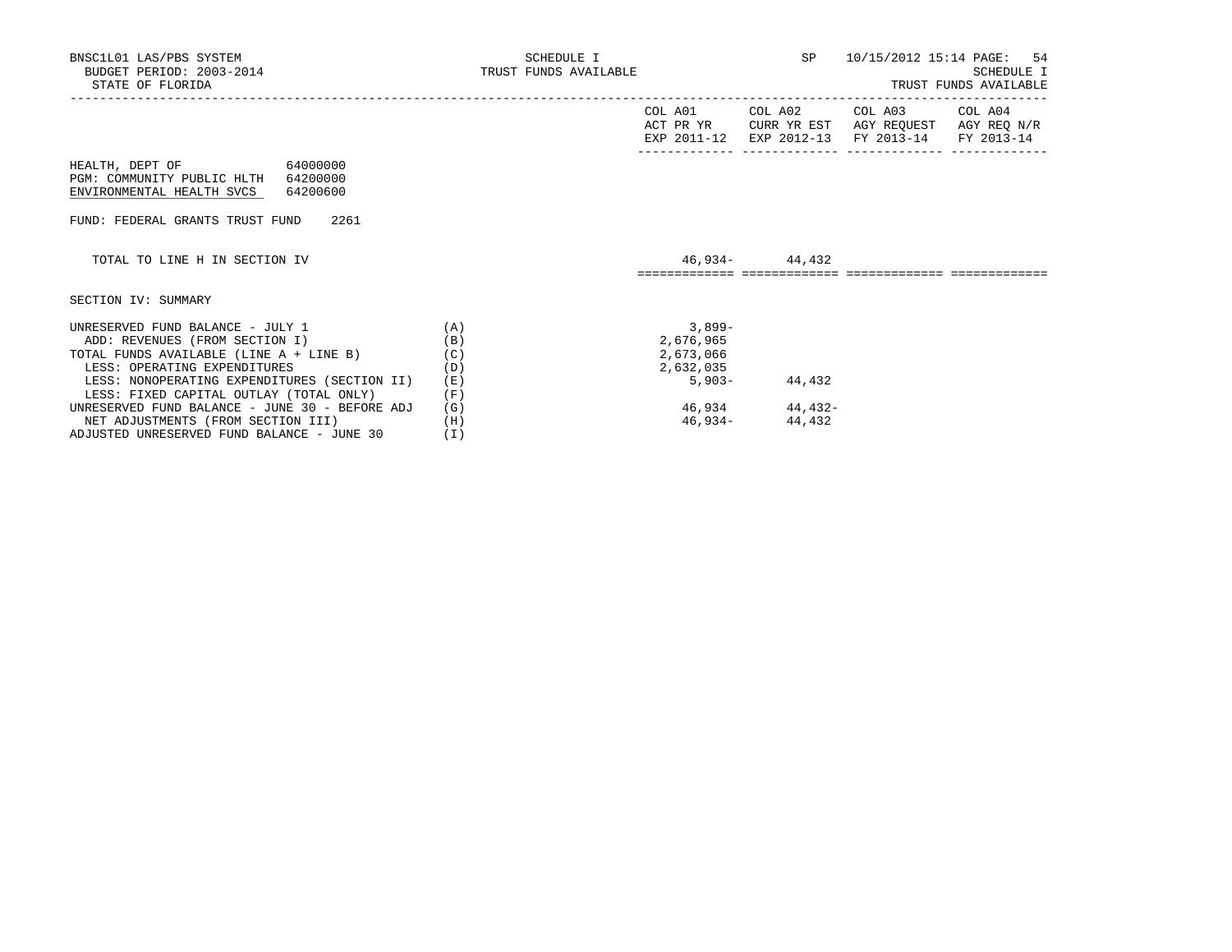HEALTH, DEPT OF 64000000

TRUST FUNDS AVAILABLE

| DIAID OF FIORIPA |     |                                     |         |                                                              | THODI I ONDO UATHUMUU                |
|------------------|-----|-------------------------------------|---------|--------------------------------------------------------------|--------------------------------------|
|                  |     | COL A01<br>ACT PR YR<br>EXP 2011-12 | COL A02 | COL A03<br>CURR YR EST AGY REOUEST<br>EXP 2012-13 FY 2013-14 | COL A04<br>AGY REO N/R<br>FY 2013-14 |
|                  | $-$ |                                     |         |                                                              |                                      |

| PGM: COMMUNITY PUBLIC HLTH<br>ENVIRONMENTAL HEALTH SVCS                                                                                                                                                                                                                            | 64200000<br>64200600                                                                                                            |      |                                               |                                                                                                                                                              |                                      |                                                                              |                    |                                                                                                          |                  |  |
|------------------------------------------------------------------------------------------------------------------------------------------------------------------------------------------------------------------------------------------------------------------------------------|---------------------------------------------------------------------------------------------------------------------------------|------|-----------------------------------------------|--------------------------------------------------------------------------------------------------------------------------------------------------------------|--------------------------------------|------------------------------------------------------------------------------|--------------------|----------------------------------------------------------------------------------------------------------|------------------|--|
| FUND: GRANTS AND DONATIONS TF                                                                                                                                                                                                                                                      |                                                                                                                                 | 2339 |                                               |                                                                                                                                                              |                                      |                                                                              |                    |                                                                                                          |                  |  |
| SECTION I: DETAIL OF REVENUES                                                                                                                                                                                                                                                      |                                                                                                                                 |      |                                               |                                                                                                                                                              |                                      |                                                                              |                    |                                                                                                          |                  |  |
|                                                                                                                                                                                                                                                                                    | REVENUE CAP SVC<br>CODE                                                                                                         |      | CHG %                                         |                                                                                                                                                              |                                      | AUTH MATCHING %<br>ST I/C LOC I/C                                            | <b>CFDA</b><br>NO. |                                                                                                          |                  |  |
| A1 EHV HLTH FEES<br>A2 ENV HLTH SUBGRANTS<br>A3 CANCER REGISTRY EH<br>A4 TNFR FROM DEP 2644 EH<br>A5 TNFR FROM DBPR 2375 EH<br>A6 TNFR FROM DOACS 2321 EH 001500 NO<br>A7 TNFR FROM DEP 2780 EH<br>A8 SALE OF EH SERVICES<br>A9 SALE EH SRVCS OUTSIDE<br>B1 FED FEE FOR SERVICE EH | 000100 YES 8.0<br>001100 NO 8.0<br>001110 NO<br>001500 NO<br>001500 NO<br>001500 NO<br>001903 NO<br>001904 NO<br>001970 YES 0.0 |      | 0.0<br>0.0<br>0.0<br>0.0<br>0.0<br>0.0<br>0.0 | 381.001 0.00<br>381.001 0.00<br>381.001 0.00<br>381.001 0.00<br>381.001 0.00<br>381.001 0.00<br>381.001 0.00<br>381.001 0.00<br>381.001 0.00<br>381.001 0.00 |                                      | 0.00<br>0.00<br>0.00<br>0.00<br>0.00<br>0.00<br>0.00<br>0.00<br>0.00<br>0.00 |                    | 198,245<br>22,000<br>301,017<br>880,000<br>607,149<br>405,438<br>650,000<br>1,596,464<br>10,710<br>8,000 |                  |  |
| 01 TNFR FROM 2021 18110 EH 001500 NO 0.0<br>16 REFUNDS EH                                                                                                                                                                                                                          | 001800 NO 0.0                                                                                                                   |      |                                               | 381.001 0.00<br>381.001 0.00                                                                                                                                 |                                      | 0.00<br>0.00                                                                 |                    | 105,259<br>26,593                                                                                        |                  |  |
| TOTAL TO LINE B IN SECTION IV                                                                                                                                                                                                                                                      |                                                                                                                                 |      |                                               |                                                                                                                                                              |                                      |                                                                              |                    | 4,810,875                                                                                                |                  |  |
| SECTION II: DETAIL OF NONOPERATING EXPENDITURES                                                                                                                                                                                                                                    |                                                                                                                                 |      |                                               |                                                                                                                                                              | OBJECT<br>CODE                       | TRANSFER CFDA<br>TO BE                                                       | NO.                |                                                                                                          |                  |  |
| <b>BA STATE REFUNDS</b><br>PP TNFR TO 2339<br>02 SERVICE CHARGE TO GENERAL REVENUE                                                                                                                                                                                                 |                                                                                                                                 |      |                                               |                                                                                                                                                              | 860000<br>810000<br>880000           | 64200200                                                                     |                    | 300<br>17,212                                                                                            | 2,422,788        |  |
| TOTAL TO LINE E IN SECTION IV                                                                                                                                                                                                                                                      |                                                                                                                                 |      |                                               |                                                                                                                                                              |                                      |                                                                              |                    | 17,512                                                                                                   | 2,422,788        |  |
| SECTION III: ADJUSTMENTS                                                                                                                                                                                                                                                           |                                                                                                                                 |      |                                               |                                                                                                                                                              | OBJECT<br>CODE                       |                                                                              |                    |                                                                                                          |                  |  |
| AJ PY ENCUMBRANCES NOT RESERVED FUND BALANCE<br>01 CERTIFIED FORWARD REVERSIONS<br>03 PY A/P NOT CF - OPERATING<br>04 ROUNDING                                                                                                                                                     |                                                                                                                                 |      |                                               |                                                                                                                                                              | 991000<br>991000<br>991000<br>991000 |                                                                              |                    | 12,811-<br>14,656<br>$2 -$                                                                               | 1,270,680 48,919 |  |
| TOTAL TO LINE H IN SECTION IV                                                                                                                                                                                                                                                      |                                                                                                                                 |      |                                               |                                                                                                                                                              |                                      |                                                                              |                    |                                                                                                          | 1,272,523 48,919 |  |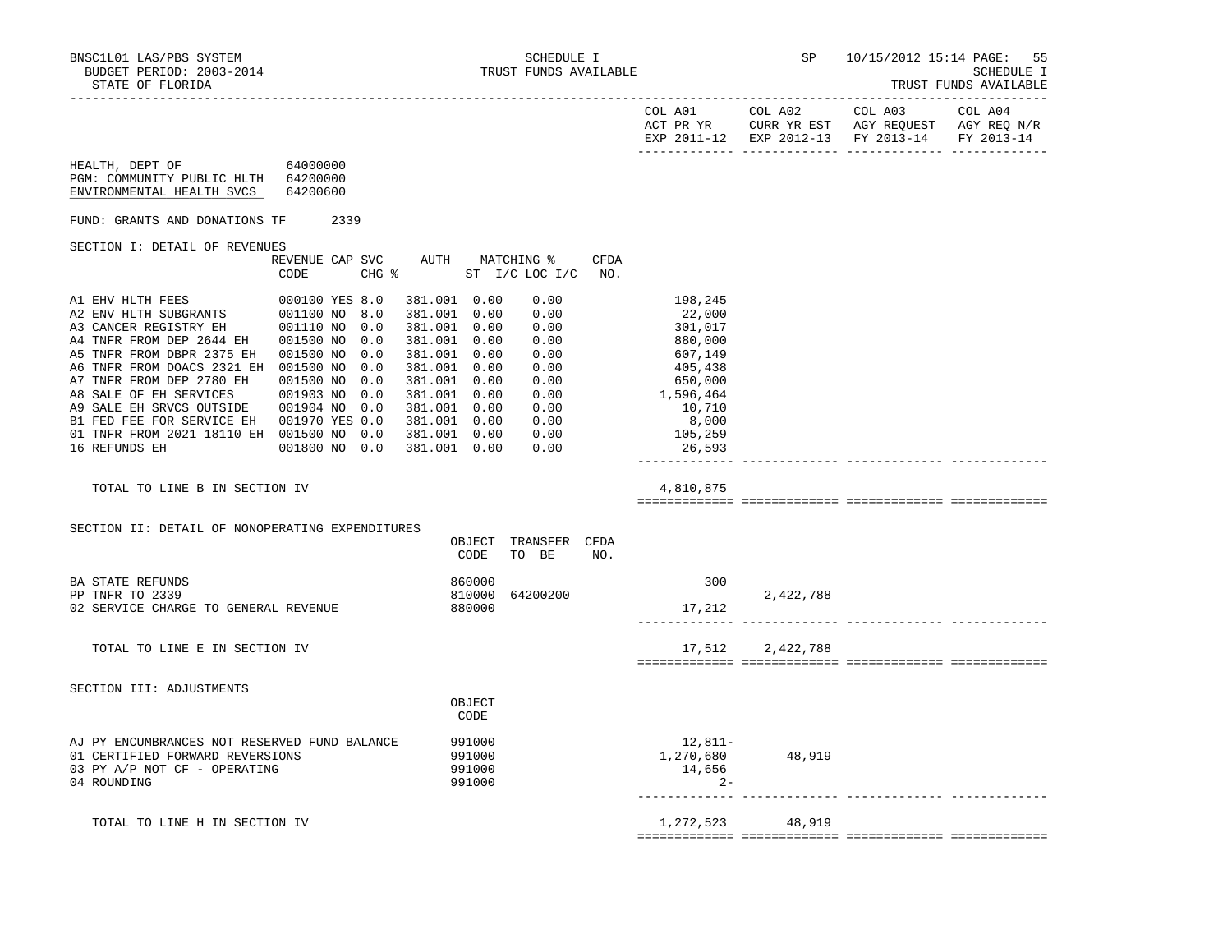| DIAIE OF FEORIDA                                                           |                                  |                                     |                        |                                                             | INUDI FUNDU AVAIDADIB  |
|----------------------------------------------------------------------------|----------------------------------|-------------------------------------|------------------------|-------------------------------------------------------------|------------------------|
|                                                                            |                                  | COL A01<br>ACT PR YR<br>EXP 2011-12 | COL A02<br>CURR YR EST | COL A03<br>AGY REOUEST<br>EXP 2012-13 FY 2013-14 FY 2013-14 | COL A04<br>AGY REO N/R |
| HEALTH, DEPT OF<br>PGM: COMMUNITY PUBLIC HLTH<br>ENVIRONMENTAL HEALTH SVCS | 64000000<br>64200000<br>64200600 |                                     |                        |                                                             |                        |

FUND: GRANTS AND DONATIONS TF 2339

SECTION IV: SUMMARY

| UNRESERVED FUND BALANCE - JULY 1               | 'A) | 1,205,731 | 2,373,869 |
|------------------------------------------------|-----|-----------|-----------|
| ADD: REVENUES (FROM SECTION I)                 | (B) | 4,810,875 |           |
| TOTAL FUNDS AVAILABLE (LINE A + LINE B)        | (C) | 6,016,606 | 2,373,869 |
| LESS: OPERATING EXPENDITURES                   | (D) | 4,897,748 |           |
| LESS: NONOPERATING EXPENDITURES (SECTION II)   | (E) | 17,512    | 2,422,788 |
| LESS: FIXED CAPITAL OUTLAY (TOTAL ONLY)        | (F) |           |           |
| UNRESERVED FUND BALANCE - JUNE 30 - BEFORE ADJ | (G) | 1,101,346 | $48.919-$ |
| NET ADJUSTMENTS (FROM SECTION III)             | (H) | 1,272,523 | 48,919    |
| ADJUSTED UNRESERVED FUND BALANCE - JUNE 30     |     | 2,373,869 |           |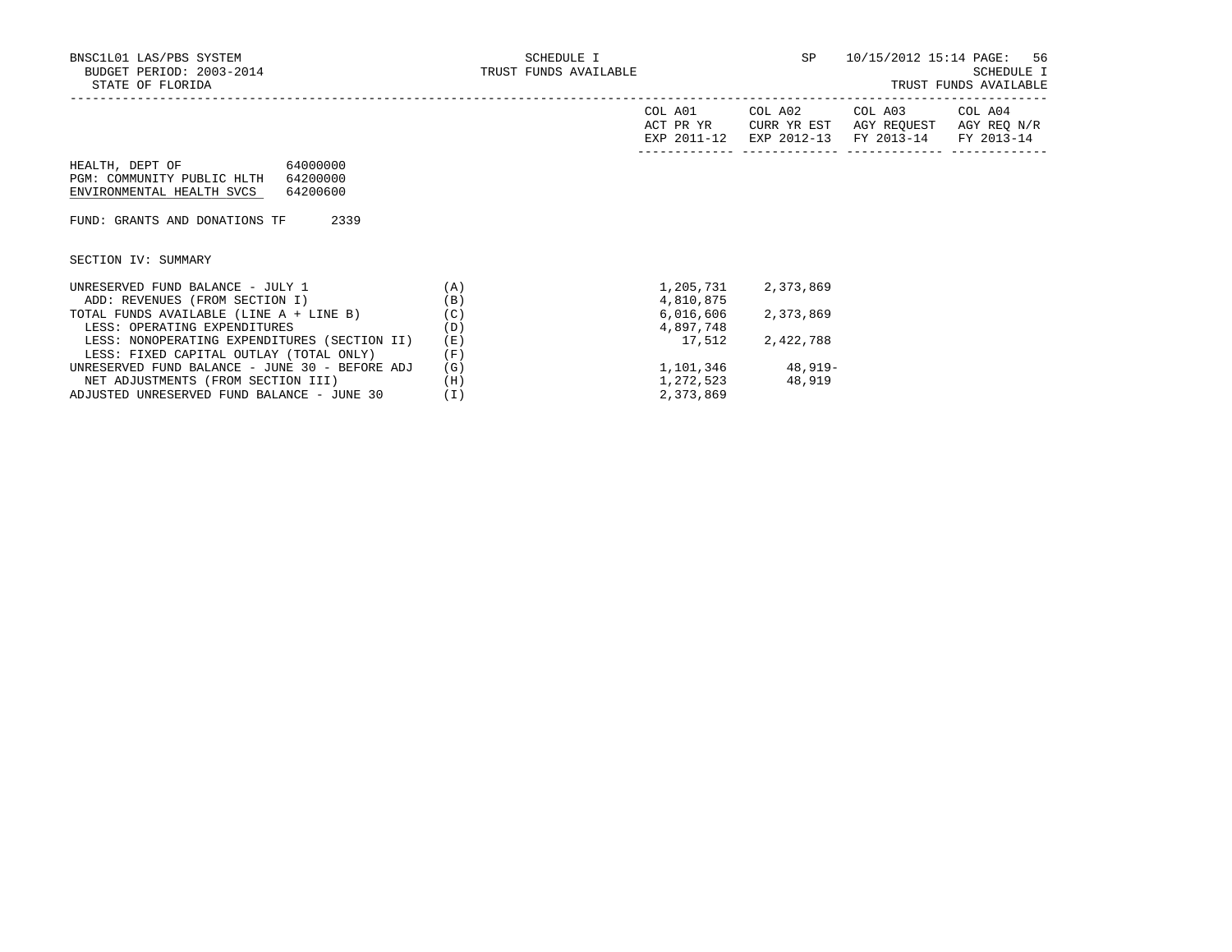| IRUSI FUNDS AVAILABLE |
|-----------------------|
|-----------------------|

|                                                                                                 |                |  |                 |                |                                 |      |                  |                     | COL A01 COL A02 COL A03<br>ACT PR YR CURR YR EST AGY REQUEST AGY REQ N/R<br>EXP 2011-12 EXP 2012-13 FY 2013-14 | COL A04<br>FY 2013-14 |
|-------------------------------------------------------------------------------------------------|----------------|--|-----------------|----------------|---------------------------------|------|------------------|---------------------|----------------------------------------------------------------------------------------------------------------|-----------------------|
| 64000000<br>HEALTH, DEPT OF<br>PGM: COMMUNITY PUBLIC HLTH 64200000<br>ENVIRONMENTAL HEALTH SVCS | 64200600       |  |                 |                |                                 |      |                  |                     |                                                                                                                |                       |
| FUND: RADIATION PROTECTION TF 2569                                                              |                |  |                 |                |                                 |      |                  |                     |                                                                                                                |                       |
| SECTION I: DETAIL OF REVENUES                                                                   |                |  |                 |                |                                 |      |                  |                     |                                                                                                                |                       |
|                                                                                                 |                |  |                 |                | REVENUE CAP SVC AUTH MATCHING % | CFDA |                  |                     |                                                                                                                |                       |
|                                                                                                 | CODE           |  | $CHG$ $\approx$ |                | ST I/C LOC I/C                  | NO.  |                  |                     |                                                                                                                |                       |
| 41 RADIOLOGICAL FEES                                                                            | 000100 YES 8.0 |  | 468.312 0.00    |                | 0.00                            |      | 6,706,160        |                     |                                                                                                                |                       |
| 41 RADIOLOGICAL FEES 000100 YES 8.0<br>42 RADON LICENSES 000200 YES 8.0                         |                |  | 468.312 0.00    |                | 0.00                            |      | 109,865          |                     |                                                                                                                |                       |
| 43 TECHNOLOGIST-MQA LIC 000202 YES 8.0<br>44 MQSA FED FEE CONTRCT 001970 YES 0.0                |                |  |                 |                | 468.312 0.00 0.00               |      | 926,258          |                     |                                                                                                                |                       |
|                                                                                                 |                |  | 468.312 0.00    |                | 0.00                            |      | 535,433          |                     |                                                                                                                |                       |
| 45 POWERPLANT SRVCE CONTRC 001110 NO 0.0                                                        |                |  | 468.312 0.00    |                | 0.00                            |      | 924,323          |                     |                                                                                                                |                       |
|                                                                                                 |                |  | 468.312 0.00    |                | 0.00<br>468.312  0.00  0.00     |      | 4,695<br>211,977 |                     |                                                                                                                |                       |
|                                                                                                 |                |  | 468.312 0.00    |                | 0.00                            |      | 70,659           |                     |                                                                                                                |                       |
|                                                                                                 |                |  |                 |                |                                 |      | 20               |                     |                                                                                                                |                       |
| 49 REFUNDS<br>49 REFUNDS<br>50 SALE OF SERVICES 001903 NO 0.0 468.312 0.00 0.00                 |                |  |                 |                |                                 |      | 28,119           |                     |                                                                                                                |                       |
| 51 SALE OF SURPLUS PROP 002900 NO 0.0 468.312 0.00 0.00                                         |                |  |                 |                |                                 |      | 14,139           |                     |                                                                                                                |                       |
|                                                                                                 |                |  |                 |                |                                 |      |                  |                     |                                                                                                                |                       |
| TOTAL TO LINE B IN SECTION IV                                                                   |                |  |                 |                |                                 |      | 9,531,648        |                     |                                                                                                                |                       |
|                                                                                                 |                |  |                 |                |                                 |      |                  |                     |                                                                                                                |                       |
| SECTION II: DETAIL OF NONOPERATING EXPENDITURES                                                 |                |  |                 |                |                                 |      |                  |                     |                                                                                                                |                       |
|                                                                                                 |                |  |                 | CODE           | OBJECT TRANSFER CFDA<br>TO BE   | NO.  |                  |                     |                                                                                                                |                       |
| BA REFUND OF REVENUES                                                                           |                |  |                 | 860000         |                                 |      | 4,796            |                     |                                                                                                                |                       |
| 01 SERVICE CHARGE TO GENERAL REVENUE                                                            |                |  |                 | 880000         |                                 |      | 621,797          |                     |                                                                                                                |                       |
| 02 TNFR TO 2352 180251                                                                          |                |  |                 |                | 810000 64400100                 |      | 680,298          |                     |                                                                                                                |                       |
| 04 TNFR TO 2141 181177                                                                          |                |  |                 |                | 810000 64200700                 |      | 417,939          |                     |                                                                                                                |                       |
| 17 TNFR FROM 2569 64200600                                                                      |                |  |                 | 810000         |                                 |      |                  | 2,859,737           |                                                                                                                |                       |
|                                                                                                 |                |  |                 |                |                                 |      |                  |                     |                                                                                                                |                       |
| TOTAL TO LINE E IN SECTION IV                                                                   |                |  |                 |                |                                 |      |                  | 1,724,830 2,859,737 |                                                                                                                |                       |
|                                                                                                 |                |  |                 |                |                                 |      |                  |                     |                                                                                                                |                       |
| SECTION III: ADJUSTMENTS                                                                        |                |  |                 |                |                                 |      |                  |                     |                                                                                                                |                       |
|                                                                                                 |                |  |                 | OBJECT<br>CODE |                                 |      |                  |                     |                                                                                                                |                       |
|                                                                                                 |                |  |                 |                |                                 |      |                  |                     |                                                                                                                |                       |
| AD PY ENCUMBRANCE NOT RESERVED FUND BALANCE                                                     |                |  | 991000          |                |                                 |      | $1,016-$         |                     |                                                                                                                |                       |
| AJ PY ACCRUAL ADJUSTMENT                                                                        |                |  |                 | 991000         |                                 |      | 93               |                     |                                                                                                                |                       |
| 01 PRIOR YEAR A/P NOT C/F                                                                       |                |  |                 | 991000         |                                 |      | 3,923            |                     |                                                                                                                |                       |
| 05 CERTIFIED FORWARD REVERSION                                                                  |                |  |                 | 991000         |                                 |      | 1,016            | 6,098               |                                                                                                                |                       |
| 07 ROUNDING                                                                                     |                |  |                 | 991000         |                                 |      | 3                |                     |                                                                                                                |                       |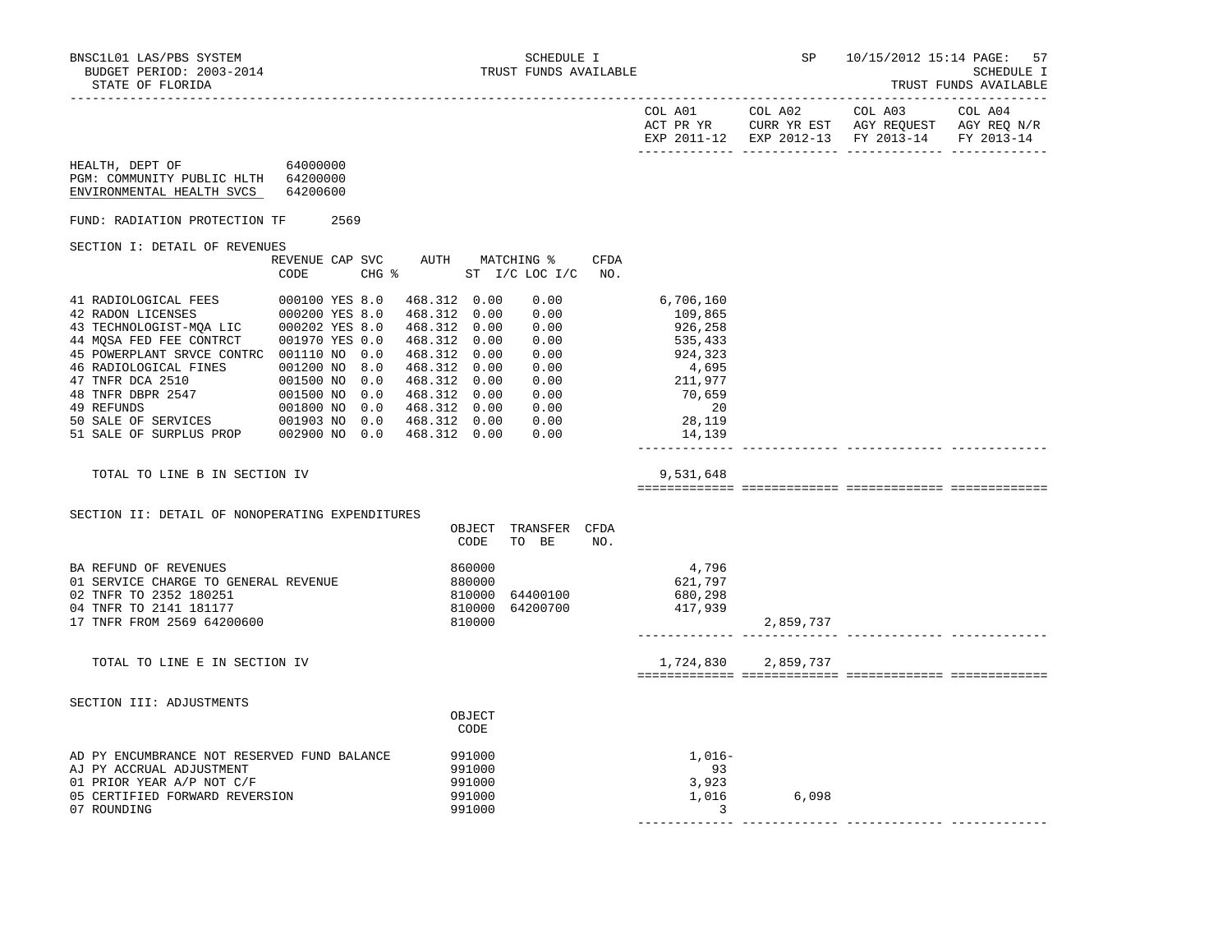|                                                         |                                      |                                     |             | SCHEDULE I<br>TRUST FUNDS AVAILABLE                                                                                                                                                   |
|---------------------------------------------------------|--------------------------------------|-------------------------------------|-------------|---------------------------------------------------------------------------------------------------------------------------------------------------------------------------------------|
|                                                         |                                      |                                     |             |                                                                                                                                                                                       |
|                                                         |                                      |                                     |             |                                                                                                                                                                                       |
|                                                         |                                      |                                     |             |                                                                                                                                                                                       |
|                                                         |                                      |                                     |             |                                                                                                                                                                                       |
|                                                         |                                      |                                     |             |                                                                                                                                                                                       |
| (A)<br>(B)<br>(C)                                       | 2,134,782<br>9,531,648<br>11,666,430 | 2,853,639<br>2,853,639              |             |                                                                                                                                                                                       |
| (D)<br>(E)<br>(F)                                       | 7,091,980<br>1,724,830               | 2,859,737                           |             |                                                                                                                                                                                       |
| (H)<br>ADJUSTED UNRESERVED FUND BALANCE - JUNE 30 $(1)$ | 4,019<br>2,853,639                   | 6,098                               |             |                                                                                                                                                                                       |
| FUNDING SOURCE<br>STATE (S)<br>NONSTATE (N)             |                                      |                                     |             |                                                                                                                                                                                       |
| $\mathbf S$                                             | 2,853,639                            |                                     |             |                                                                                                                                                                                       |
|                                                         | 2,853,639                            |                                     |             |                                                                                                                                                                                       |
|                                                         | (G)                                  | SCHEDULE I<br>TRUST FUNDS AVAILABLE | 4,019 6,098 | SP 10/15/2012 15:14 PAGE: 58<br>COL A01 COL A02 COL A03 COL A04<br>ACT PR YR CURR YR EST AGY REQUEST AGY REQ N/R<br>EXP 2011-12 EXP 2012-13 FY 2013-14 FY 2013-14<br>2,849,620 6,098- |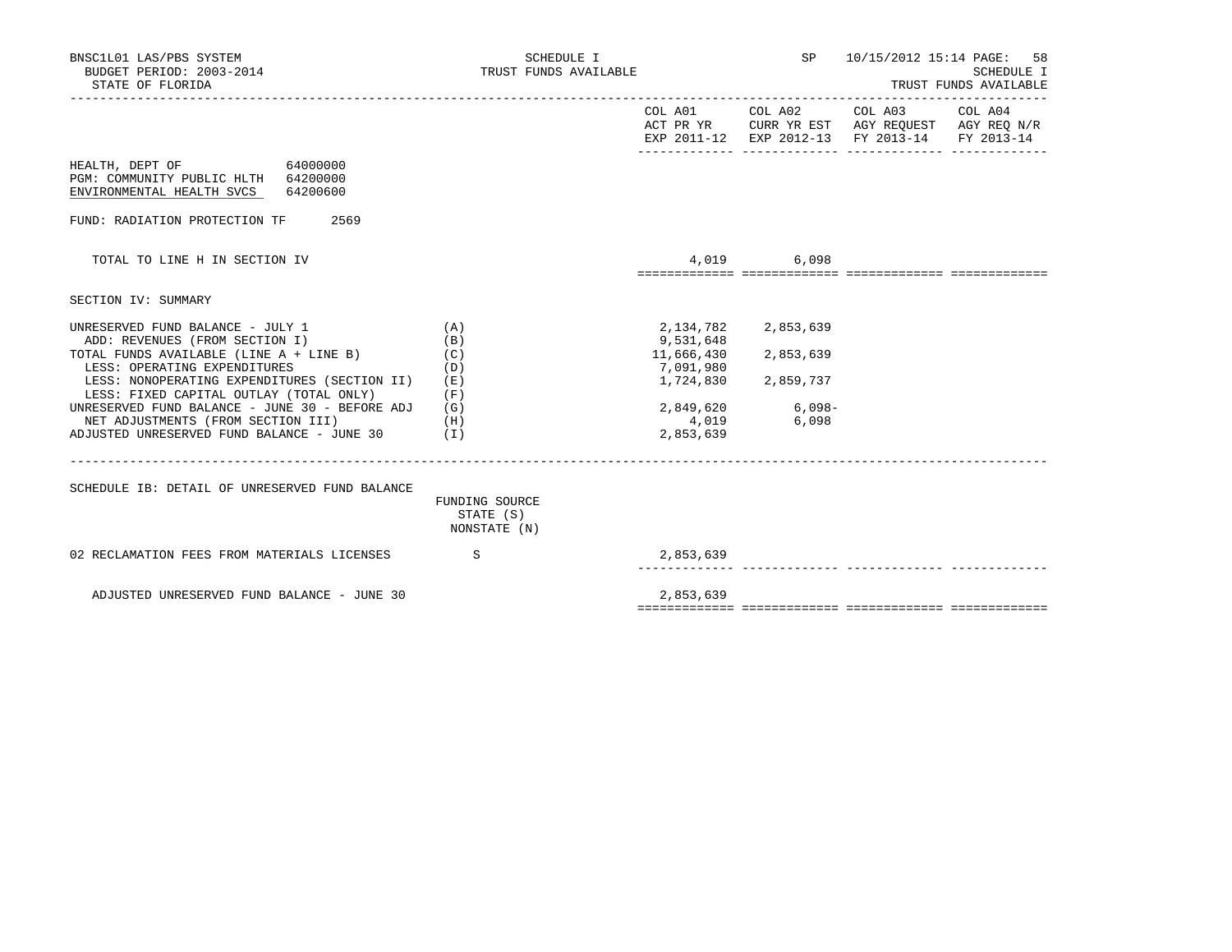| BNSC1L01 LAS/PBS SYSTEM<br>BUDGET PERIOD: 2003-2014<br>STATE OF FLORIDA                                                                                                                                                                                                                                                                                                        | SCHEDULE I<br>TRUST FUNDS AVAILABLE                              |                                                                                           | SP | 10/15/2012 15:14 PAGE: 59                                         | SCHEDULE I<br>TRUST FUNDS AVAILABLE |
|--------------------------------------------------------------------------------------------------------------------------------------------------------------------------------------------------------------------------------------------------------------------------------------------------------------------------------------------------------------------------------|------------------------------------------------------------------|-------------------------------------------------------------------------------------------|----|-------------------------------------------------------------------|-------------------------------------|
|                                                                                                                                                                                                                                                                                                                                                                                |                                                                  |                                                                                           |    | EXP 2011-12 EXP 2012-13 FY 2013-14                                | FY 2013-14                          |
| HEALTH, DEPT OF 64000000<br>PGM: COMMUNITY PUBLIC HLTH 64200000<br>CTY HLTH LOC HLTH NEED<br>64200700                                                                                                                                                                                                                                                                          |                                                                  |                                                                                           |    |                                                                   |                                     |
| FUND: TOBACCO SETTLEMENT TF 2122                                                                                                                                                                                                                                                                                                                                               |                                                                  |                                                                                           |    |                                                                   |                                     |
| SECTION I: DETAIL OF REVENUES<br>CODE                                                                                                                                                                                                                                                                                                                                          | REVENUE CAP SVC AUTH MATCHING % CFDA<br>CHG % ST I/C LOC I/C NO. |                                                                                           |    |                                                                   |                                     |
| A1 TNFR DFS 2123<br>001500 NO 0.0 381.84     0.00     0.00                                                                                                                                                                                                                                                                                                                     |                                                                  |                                                                                           |    | 4,269,235 1,651,522 1,651,522                                     |                                     |
| TOTAL TO LINE B IN SECTION IV                                                                                                                                                                                                                                                                                                                                                  |                                                                  |                                                                                           |    | 4, 269, 235 1, 651, 522 1, 651, 522                               |                                     |
| SECTION II: DETAIL OF NONOPERATING EXPENDITURES                                                                                                                                                                                                                                                                                                                                | OBJECT TRANSFER CFDA<br>TO BE<br>CODE<br>NO.                     |                                                                                           |    |                                                                   |                                     |
| 01 TNFR TO 2122<br>02 TNFR TO 2122<br>90 TNFR FROM 2122 64100200                                                                                                                                                                                                                                                                                                               | 810000 64200300<br>810000 64400200<br>810000                     | 278,134<br>39,828<br>28,000-                                                              |    |                                                                   |                                     |
| TOTAL TO LINE E IN SECTION IV                                                                                                                                                                                                                                                                                                                                                  |                                                                  | 289,962                                                                                   |    |                                                                   |                                     |
| SECTION III: ADJUSTMENTS                                                                                                                                                                                                                                                                                                                                                       | OBJECT<br>CODE                                                   |                                                                                           |    |                                                                   |                                     |
| V3 FCO NOT RESERVED 64200700                                                                                                                                                                                                                                                                                                                                                   | 991000                                                           | $9,049,073-$                                                                              |    |                                                                   |                                     |
| TOTAL TO LINE H IN SECTION IV                                                                                                                                                                                                                                                                                                                                                  |                                                                  | $9,049,073-$                                                                              |    |                                                                   |                                     |
| SECTION IV: SUMMARY                                                                                                                                                                                                                                                                                                                                                            |                                                                  |                                                                                           |    |                                                                   |                                     |
| UNRESERVED FUND BALANCE - JULY 1<br>ADD: REVENUES (FROM SECTION I)<br>TOTAL FUNDS AVAILABLE (LINE A + LINE B)<br>LESS: OPERATING EXPENDITURES<br>LESS: NONOPERATING EXPENDITURES (SECTION II)<br>LESS: FIXED CAPITAL OUTLAY (TOTAL ONLY)<br>UNRESERVED FUND BALANCE - JUNE 30 - BEFORE ADJ<br>NET ADJUSTMENTS (FROM SECTION III)<br>ADJUSTED UNRESERVED FUND BALANCE - JUNE 30 | (A)<br>(B)<br>(C)<br>(D)<br>(E)<br>(F)<br>(G)<br>(H)<br>(I)      | 8,989,799<br>4,269,235<br>13,259,034<br>3,919,999<br>289,962<br>9,049,073<br>$9,049,073-$ |    | 1,651,522 1,651,522<br>1,651,522 1,651,522<br>1,651,522 1,651,522 |                                     |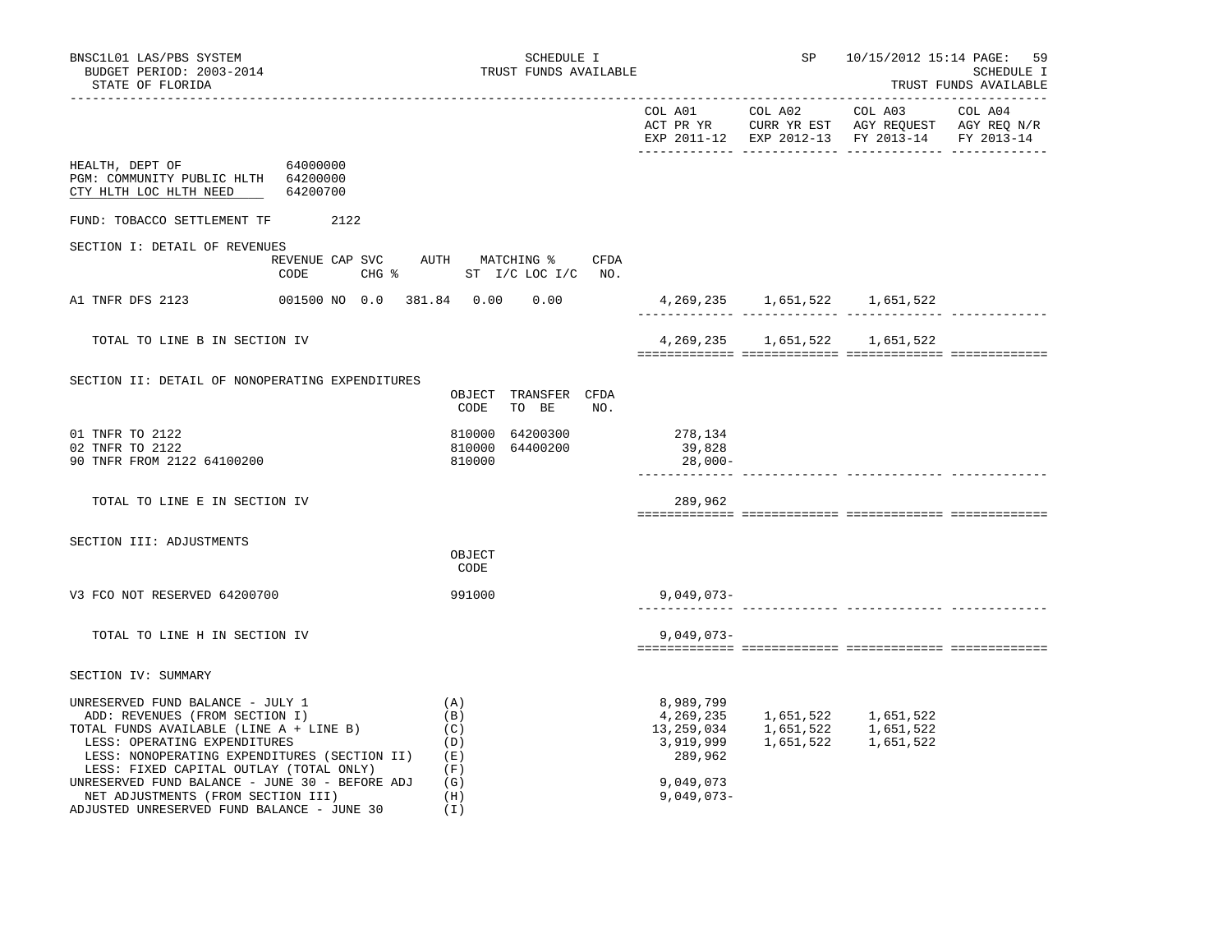| COL A01     | COL A02 | COL A03                           | COL A04     |
|-------------|---------|-----------------------------------|-------------|
| ACT PR YR   |         | CURR YR EST AGY REQUEST           | AGY REO N/R |
| EXP 2011-12 |         | EXP 2012-13 FY 2013-14 FY 2013-14 |             |
|             |         |                                   |             |

#### HEALTH, DEPT OF 64000000 PGM: COMMUNITY PUBLIC HLTH 64200000 CTY HLTH LOC HLTH NEED 64200700 FUND: COUNTY HEALTH DEPT TF 2141 SECTION I: DETAIL OF REVENUES REVENUE CAP SVC AUTH MATCHING % CFDA CODE CHG % ST I/C LOC I/C NO. A1 REIMBURSE/CLIENT CARE 000109 NO 0.0 154 0.00 0.00 289,520 361,900 361,900 A2 LIP REIMBURSE 000109 NO 0.0 154 0.00 0.00 16,141,960 24,244,779 25,000,000 A3 COUNTY FEES 000121 NO 0.0 154 0.00 0.00 235,895,936 246,960,000 246,960,000 A4 MISC RECEIPTS 000400 YES 0.0 154 0.00 0.00 500 A5 INTEREST 000500 NO 0.0 154 0.00 0.00 3,472,755 4,500,000 4,500,000 A6 WIC SUPPLEMENTAL FOOD 000700 NO 0.0 154 0.00 0.00 10.557 75,940,429 84,357,073 84,357,073 A7 HOUSING OPPORTUNIY AIDS 000700 NO 0.0 154 0.00 0.00 14.241 37,857 47,321 47,321 A8 RADON GRANT 000700 NO 0.0 154 0.00 0.00 66.032 58 A9 COASTAL BEACH 000700 NO 0.0 154 0.00 0.00 66.472 391,057 500,000 500,000 B1 EMERGENCY PREPAREDNESS 000700 NO 0.0 154 0.00 0.00 93.069 11,759,758 15,000,000 15,000,000 B2 ENV EMERGENCY RESPONCE 000700 NO 0.0 154 0.00 0.00 93.070 151,209 189,011 189,011 B3 MEDICARE ENROLLMENT 000700 NO 0.0 154 0.00 0.00 93.071 12,420 B4 VOLUNTEER HEALTH 000700 NO 0.0 154 0.00 0.00 93.089 9,567 B5 TB GRANTS 000700 NO 0.0 154 0.00 0.00 93.116 2,794,851 3,493,564 3,493,564 B6 INJURY PREVENTION 000700 NO 0.0 154 0.00 0.00 93.136 92,427 B7 CHILD LEAD 000700 NO 0.0 154 0.00 0.00 93.197 17,730 B8 FAMILY PLANNING 000700 NO 0.0 154 0.00 0.00 93.217 9,262,753 9,878,441 9,878,441 B9 ABSTINENCE EDUCATION 000700 NO 0.0 154 0.00 0.00 93.235 301,845 377,306 377,306 377,306<br>C1 PUBLIC HLTH DENTAL 000700 NO 0.0 154 0.00 0.00 93.236 144,783 180,979 180,979<br>C2 RURAL HOSPITAL 000700 NO 0.0 154 0.00 0.00 93.2 C1 PUBLIC HLTH DENTAL 000700 NO 0.0 154 0.00 0.00 93.236 144,783 C2 RURAL HOSPITAL 000700 NO 0.0 154 0.00 0.00 93.241 34,035 42,544 42,544 C3 SUBSTANCE ABUSE 000700 NO 0.0 154 0.00 0.00 93.243 330,383 412,979 412,979 C4 IMMUNIZATION 000700 NO 0.0 154 0.00 0.00 93.268 5,916,466 5,895,583 5,895,583 C5 CDC COOP AGREEMENTS 000700 NO 0.0 154 0.00 0.00 93.283 1,987,445 2,414,306 2,414,306 C6 TEEN PREGNANCY 000700 NO 0.0 154 0.00 0.00 93.297 1,551,064 1,938,830 1,938,830 C7 PUBLIC HLTH INFRSTUC 000700 NO 0.0 154 0.00 0.00 93.507 1,178,823 1,473,529 1,473,529 C8 ACA HIV PREVENTION 000700 NO 0.0 154 0.00 0.00 93.523 1,119,105 1,398,881 1,398,881 C9 REFUGEE ASSISTANCE 000700 NO 0.0 154 0.00 0.00 93.576 29,289 D1 PREVNT & WELLNESS 000700 NO 0.0 154 0.00 0.00 93.723 337,094 421,368 421,368 D2 PROJECT GRANTS 000700 NO 0.0 154 0.00 0.00 93.887 181,249 226,561 226,561 D3 HOSPITAL PREPAREDNESS 000700 NO 0.0 154 0.00 0.00 93.889 839,969 1,049,961 1,049,961 D4 GRANTS TO STATES 000700 NO 0.0 154 0.00 0.00 93.913 10,000 D5 HIV FORMULA GRANTS 000700 NO 0.0 154 0.00 0.00 93.917 8,292,477 11,460,000 11,460,000 D6 HIV PREVENTION 000700 NO 0.0 154 0.00 0.00 93.940 4,824,574 6,030,718 6,030,718 D7 EPIDEMIOLOGICAL STUDIES 000700 NO 0.0 154 0.00 0.00 93.943 5,650,189 7,560,700 7,560,700 D8 HIV GRANTS 000700 NO 0.0 154 0.00 0.00 93.944 1,800,329 2,250,411 2,250,411 D9 STD GRANTS 000700 NO 0.0 154 0.00 0.00 93.977 2,119,828 2,649,785 2,649,785 E1 HLTH SERVICES GRANT 000700 NO 0.0 154 0.00 0.00 93.991 666,377 832,971 832,971 E2 MCH GRANT 000700 NO 0.0 154 0.00 0.00 93.994 7,738,885 7,600,000 7,600,000 E3 POLLUTION CONTROL 000710 NO 0.0 154 0.00 0.00 66.001 316,360 395,450 395,540 E4 US GRANTS 000710 NO 0.0 154 0.00 0.00 66.606 46,668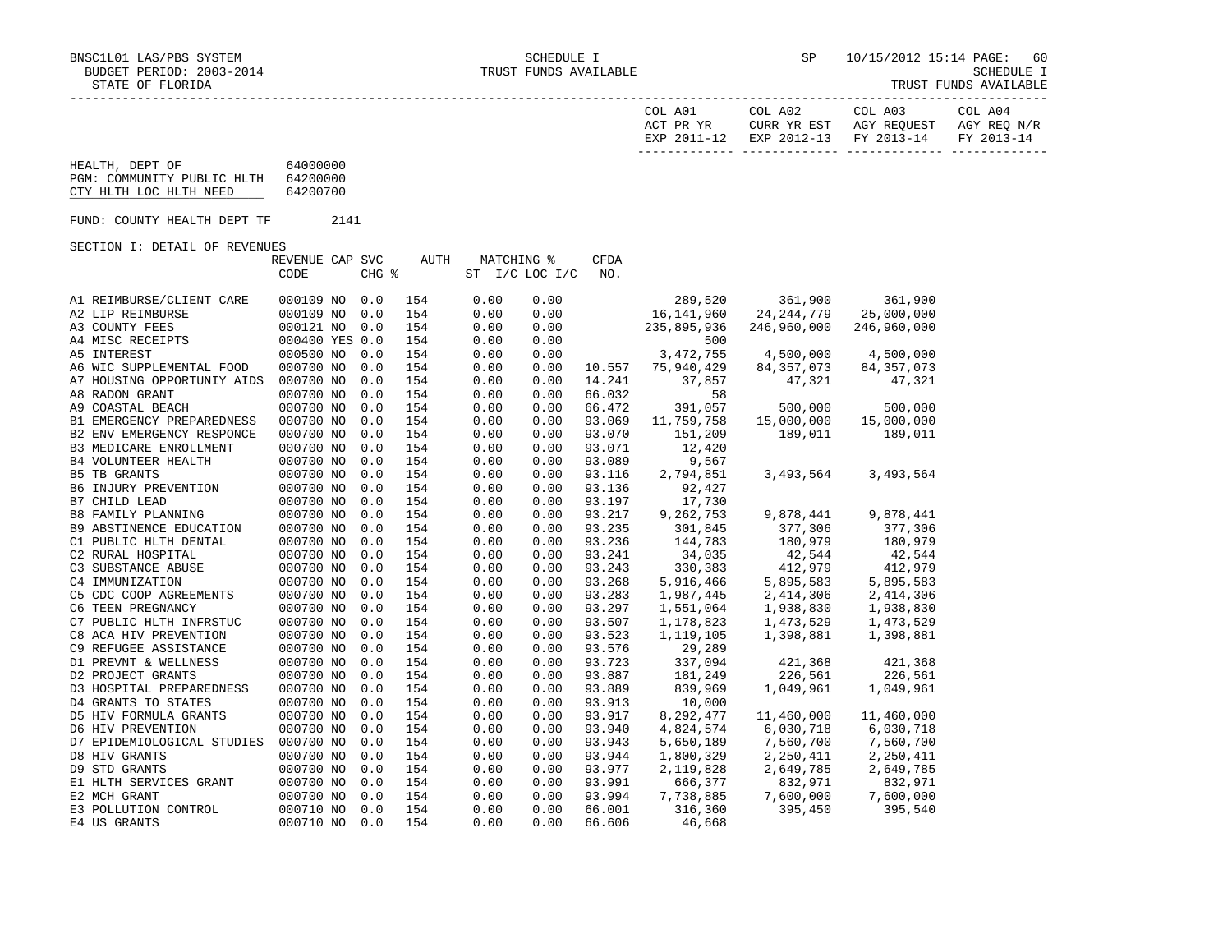| .<br>'LORIDA | TRUST. | YUNDS. | -------- |
|--------------|--------|--------|----------|
|              |        |        |          |

|                                                                         |                                  |            |            |              |                |                    | COL A01<br>ACT PR YR | COL A02<br>CURR YR EST<br>EXP 2011-12 EXP 2012-13 FY 2013-14 | COL A03<br>AGY REQUEST | COL A04<br>AGY REQ N/R<br>FY 2013-14 |
|-------------------------------------------------------------------------|----------------------------------|------------|------------|--------------|----------------|--------------------|----------------------|--------------------------------------------------------------|------------------------|--------------------------------------|
| HEALTH, DEPT OF<br>PGM: COMMUNITY PUBLIC HLTH<br>CTY HLTH LOC HLTH NEED | 64000000<br>64200000<br>64200700 |            |            |              |                |                    |                      |                                                              |                        | -------------                        |
| FUND: COUNTY HEALTH DEPT TF                                             | 2141                             |            |            |              |                |                    |                      |                                                              |                        |                                      |
| SECTION I: DETAIL OF REVENUES                                           |                                  |            |            |              |                |                    |                      |                                                              |                        |                                      |
|                                                                         | REVENUE CAP SVC<br>CODE          | CHG %      | AUTH       | MATCHING %   | ST I/C LOC I/C | <b>CFDA</b><br>NO. |                      |                                                              |                        |                                      |
| E5 COMMUNITY HEALTH CNTRS                                               | 000710 NO                        | 0.0        | 154        | 0.00         | 0.00           | 93.224             | 8,918,159            | 12,147,699                                                   | 12,147,699             |                                      |
| E6 DRUG FREE COMMUNITY                                                  | 000710 NO                        | 0.0        | 154        | 0.00         | 0.00           | 93.276             | 115,125              | 143,906                                                      | 143,906                |                                      |
| E7 CDC GRANTS                                                           | 000710 NO                        | 0.0        | 154        | 0.00         | 0.00           | 93.283             | 2,782,709            | 3,478,386                                                    | 3,478,386              |                                      |
| E8 ACA GRANTS FOR DEVELP                                                | 000710 NO                        | 0.0<br>0.0 | 154        | 0.00         | 0.00           | 93.526             | 125,751<br>189,161   | 157,189                                                      | 157,189<br>236,451     |                                      |
| E9 HLTH SERVICES<br>F1 HIV FORMULA GRANTS                               | 000710 NO<br>000710 NO           | 0.0        | 154<br>154 | 0.00<br>0.00 | 0.00<br>0.00   | 93.912<br>93.917   | 332,763              | 236,451<br>415,954                                           | 415,954                |                                      |
| F2 OUTPATIENT SERVICES                                                  | 000710 NO                        | 0.0        | 154        | 0.00         | 0.00           | 93.918             | 4,567,958            | $\overline{5}$<br>5,709,948                                  | 5,709,948              |                                      |
| F3 HEALTH START INITIATIVE                                              | 000710 NO                        | 0.0        | 154        | 0.00         | 0.00           | 93.926             | 1,074,775            | 1,343,469                                                    | 1,343,469              |                                      |
| F4 HEALTH CNTR SERVICES                                                 | 000750 NO                        | 0.0        | 154        | 0.00         | 0.00           | 93.703             | 1,124,300            |                                                              |                        |                                      |
| F5 IMMUNIZATION GRANTS                                                  | 000750 NO                        | 0.0        | 154        | 0.00         | 0.00           | 93.712             | 790,481              |                                                              |                        |                                      |
| F6 PREVNT & WELLNESS                                                    | 000750 NO                        | 0.0        | 154        | 0.00         | 0.00           | 93.723             | 2,358                |                                                              |                        |                                      |
| F7 PREVENTION TO WORK                                                   | 000750 NO                        | 0.0        | 154        | 0.00         | 0.00           | 93.724             | 11,601,241           |                                                              |                        |                                      |
| F8 COUNTY GRANTS                                                        | 000810 NO                        | 0.0        | 154        | 0.00         | 0.00           |                    | 56,602,453           | 57,000,000                                                   | 57,000,000             |                                      |
| F9 NGO/LOCAL GRANTS                                                     | 001110 NO                        | 0.0        | 154        | 0.00         | 0.00           |                    | 63, 225, 696         | 64,000,000                                                   | 64,000,000             |                                      |
| G1 COUNTY FINES                                                         | 001200 NO                        | 0.0        | 154        | 0.00         | 0.00           |                    | 248,763              | 400,000                                                      | 400,000                |                                      |
| G4 REFUNDS                                                              | 001800 NO                        | 0.0        | 154        | 0.00         | 0.00           |                    | 1,559,892            | 1,560,000                                                    | 1,560,000              |                                      |
| G5 SALE SERVICES TO STATE                                               | 001903 NO                        | 0.0        | 154        | 0.00         | 0.00           |                    | 5,335,959            | 7,750,000                                                    | 7,750,000              |                                      |
| G6 SALE OUTSIDE STATE                                                   | 001904 NO                        | 0.0        | 154        | 0.00         | 0.00           |                    | 101,309              | 126,636<br>607,669                                           | 126,636                |                                      |
| G7 SALE OUTSIDE STATE                                                   | 001905 YES 0.0                   |            | 154        | 0.00         | 0.00           |                    | 486,135              |                                                              | 607,669                |                                      |
| G8 RECOVERIES                                                           | 002801 NO                        | 0.0        | 154        | 0.00         | 0.00           |                    | 37,682               |                                                              |                        |                                      |
| H1 TNFR FROM GR                                                         | 006000 NO                        | 0.0        | 154        | 0.00         | 0.00           |                    | 178,876,813          | 172,242,989                                                  | 172,242,989            |                                      |
| H2 TNFR FROM DEP 2212                                                   | 001500 NO                        | 0.0<br>0.0 | 154<br>154 | 0.00         | 0.00           |                    | 1,096,403            | 1,100,000<br>189,370                                         | 1,100,000              |                                      |
| H3 TNFR FROM DCF 2261<br>H6 TNFR FROM 2021                              | 001500 NO<br>001500 NO           | 0.0        | 154        | 0.00<br>0.00 | 0.00<br>0.00   |                    | 189,370<br>46,179    |                                                              | 189,370                |                                      |
| H7 TNFR FROM 2021                                                       | 001500 NO                        | 0.0        | 154        | 0.00         | 0.00           |                    | 2,838,477            |                                                              |                        |                                      |
| H8 TNFR FROM 2122                                                       | 001500 NO                        | 0.0        | 154        | 0.00         | 0.00           |                    | 9,902,925            |                                                              |                        |                                      |
| H9 TNFR FROM 2122                                                       | 001500 NO                        | 0.0        | 154        | 0.00         | 0.00           |                    | 38,536               |                                                              |                        |                                      |
| J1 TNFR FROM 2122                                                       | 001500 NO                        | 0.0        | 154        | 0.00         | 0.00           |                    | 3,919,999            | 1,641,285                                                    | 1,641,285              |                                      |
| J2 TNFR FROM 2122                                                       | 001500 NO                        | 0.0        | 154        | 0.00         | 0.00           |                    | 8,322,979            | 7,479,470                                                    | 7,479,470              |                                      |
| J3 TNFR FROM 2339                                                       | 001500 NO                        | 0.0        | 154        | 0.00         | 0.00           |                    | 2,063,652            |                                                              |                        |                                      |
| J4 TNFR FROM 2021 180110                                                | 001500 NO                        | 0.0        | 154        | 0.00         | 0.00           |                    | 10,233,833           | 10,233,833                                                   | 10,233,833             |                                      |
| J5 TNFR FROM 2021 180110                                                | 001500 NO                        | 0.0        | 154        | 0.00         | 0.00           |                    | 77,166               |                                                              |                        |                                      |
| J6 TNFR FROM 2531 180110                                                | 001500 NO                        | 0.0        | 154        | 0.00         | 0.00           |                    | 850,000              | 850,000                                                      |                        |                                      |
| J7 TNFR FROM 2569 181177                                                | 001500 NO                        | 0.0        | 154        | 0.00         | 0.00           |                    | 417,939              | 418,000                                                      | 418,000                |                                      |
| J8 TNFR FROM DEP 2261                                                   | 001510 NO                        | 0.0        | 154        | 0.00         | 0.00           | 11.419             | 37,947               | 47,434                                                       | 47,434                 |                                      |
| J9 TNFR FROM DEP 2261                                                   | 001510 NO                        | 0.0        | 154        | 0.00         | 0.00           | 66.460             | 180,812              | $180, 812$<br>$186, 884$                                     | 180,812                |                                      |
| KW TNFR FROM LEG AFF 2261                                               | 001510 NO                        | 0.0        | 154        | 0.00         | 0.00           | 16.575             | 186,884              |                                                              | 186,884                |                                      |
| KX TNFR FROM DOE 2315                                                   | 001510 NO                        | 0.0        | 154        | 0.00         | 0.00           | 10.559             | 201,446              |                                                              |                        |                                      |
| KY TNFR FROM DOT 2540<br>L1 TNFR FROM DCF 2261                          | 001510 NO<br>001510 NO           | 0.0<br>0.0 | 154<br>154 | 0.00<br>0.00 | 0.00<br>0.00   | 20.600<br>93.566   | 3,766<br>102,074     | 3,766<br>102,074                                             | 3,766<br>102,074       |                                      |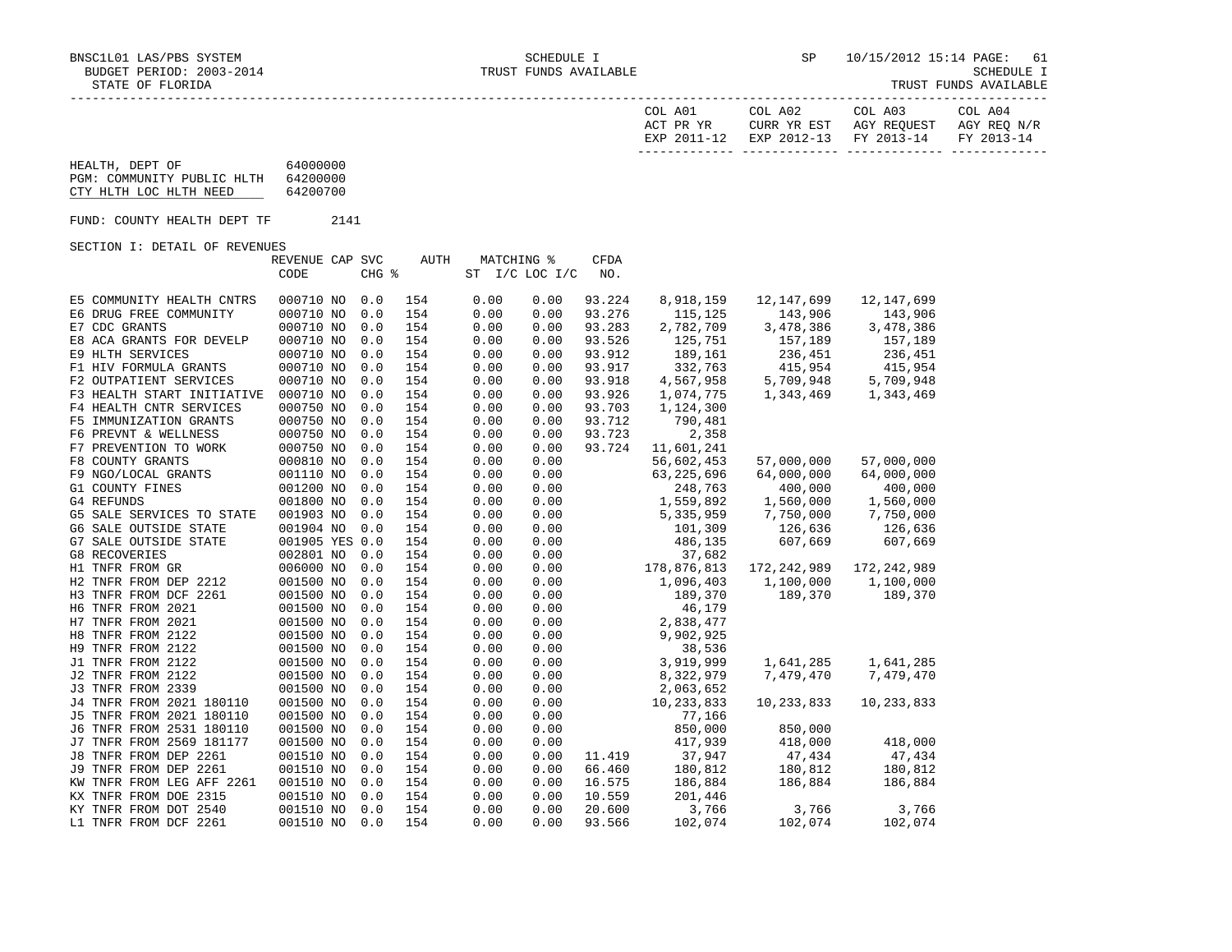|                                                                                              |                                                                  |            |                                                                                                                                 |                            |                                                                          |                  |                                                    | EXP 2011-12 EXP 2012-13 FY 2013-14                                               |                       | FY 2013-14 |
|----------------------------------------------------------------------------------------------|------------------------------------------------------------------|------------|---------------------------------------------------------------------------------------------------------------------------------|----------------------------|--------------------------------------------------------------------------|------------------|----------------------------------------------------|----------------------------------------------------------------------------------|-----------------------|------------|
| 64000000<br>HEALTH, DEPT OF<br>PGM: COMMUNITY PUBLIC HLTH 64200000<br>CTY HLTH LOC HLTH NEED | 64200700                                                         |            |                                                                                                                                 |                            |                                                                          |                  |                                                    |                                                                                  |                       |            |
| FUND: COUNTY HEALTH DEPT TF                                                                  |                                                                  | 2141       |                                                                                                                                 |                            |                                                                          |                  |                                                    |                                                                                  |                       |            |
| SECTION I: DETAIL OF REVENUES                                                                |                                                                  |            |                                                                                                                                 |                            |                                                                          |                  |                                                    |                                                                                  |                       |            |
|                                                                                              | REVENUE CAP SVC<br>CODE                                          |            | $CHG$ $\approx$                                                                                                                 |                            | AUTH MATCHING %<br>ST I/C LOC I/C NO.                                    | CFDA             |                                                    |                                                                                  |                       |            |
| L2 TNFR FROM DCF 2261<br>L3 TNFR FROM AHCA 2021 001510 NO 0.0<br>L4 TNFR FROM 2505 181183    | 001510 NO 0.0<br>001500 NO                                       | 0.0        | 154<br>154<br>154                                                                                                               | 0.00<br>0.00<br>0.00       | 0.00<br>0.00<br>0.00                                                     | 93.566<br>93.729 | a 3.729 175,208 175,208<br>104.022                 | 104,022                                                                          | 18,077,813<br>175,208 |            |
| M1 TNFR FROM AHCA 2474<br>M2 TNFR OPER 2261 64200300 001510 NO                               | 001510 NO                                                        | 0.0<br>0.0 | 154<br>154                                                                                                                      | 0.00<br>0.00               | 0.00<br>0.00                                                             |                  | 93.778 380,325                                     | 93.767 11,791,548 11,791,548 11,791,548                                          |                       |            |
| Z2 TNFR FROM 2122<br>Z3 TNFR FROM 2122<br>Z4 TNFR FROM 2122                                  | 001500 NO 0.0<br>001500 NO 0.0<br>001500 NO 0.0<br>001500 NO 0.0 |            | 154<br>154<br>154                                                                                                               | 0.00<br>0.00<br>0.00       | 0.00<br>0.00<br>0.00                                                     |                  |                                                    | 9,902,925 9,902,925<br>2,838,477<br>38,536 38,536<br>2,050,000 2,050,000         |                       |            |
| Z5 TNFR FROM 2339<br>04 PY WARRANT CANX<br>05 12 MONTH WARRANT CANX                          | 003700 NO 0.0 154<br>003800 NO 0.0 154                           |            | 154                                                                                                                             |                            | $\begin{array}{ccc} 0.00 & 0.00 \ 0.00 & 0.00 \ 0.00 & 0.00 \end{array}$ |                  | 6,846<br>83,448                                    |                                                                                  |                       |            |
| TOTAL TO LINE B IN SECTION IV                                                                |                                                                  |            |                                                                                                                                 |                            |                                                                          |                  |                                                    | 811,979,144 838,876,704 838,677,993                                              |                       |            |
| SECTION II: DETAIL OF NONOPERATING EXPENDITURES                                              |                                                                  |            |                                                                                                                                 |                            |                                                                          |                  |                                                    |                                                                                  |                       |            |
|                                                                                              |                                                                  |            |                                                                                                                                 | OBJECT<br>CODE             | TRANSFER CFDA<br>TO BE                                                   | NO.              |                                                    |                                                                                  |                       |            |
| A1 TRANS TO 2021<br>BA CHD FEE REFUNDS                                                       |                                                                  |            |                                                                                                                                 | 810000<br>810000           | 64100200                                                                 |                  | 36,081<br>772,423                                  | 500,000 500,000                                                                  |                       |            |
| GA TNFR TO 2141<br>PP TNFR FROM 2141 64200700<br>RT TNFR TO 2141                             |                                                                  |            |                                                                                                                                 | 810000<br>810000<br>810000 | 64200700<br>64200700                                                     |                  | 1,256,232<br>1,256,232-<br>2,692,379<br>2,692,379– |                                                                                  |                       |            |
| RV TNFR FROM 2141 64200700<br>TF TNFR TO 2141<br>TR TNFR FROM 2141 64200700                  |                                                                  |            |                                                                                                                                 | 810000<br>810000           | 64200700                                                                 |                  | 26,784<br>26,784-                                  |                                                                                  |                       |            |
| 01 TNFR TO 2021 180445<br>02 8.5% RESERVE/REQ'RD CHPTR 154 F.S.<br>03 TNFR TO 2021 181179    |                                                                  |            | $\begin{array}{r} 610000 \\ 810000 \\ 999000 \\ 999000 \\ 810000 \\ 810000 \\ 810000 \\ 810000 \\ 810000 \\ 840000 \end{array}$ |                            | 64200600<br>64100400                                                     |                  | 75,000                                             |                                                                                  | 72,642,128            |            |
| 04 TNFR TO 2021 185084                                                                       |                                                                  |            |                                                                                                                                 |                            | 64200600                                                                 |                  | 3,094,403<br>2,133,728                             |                                                                                  |                       |            |
| 05 TNFR TO 2021 185084<br>07 TNFR TO 2339 AHCA MEDICAID BUYBACK<br>12 UNFUNDED SALARY BUDGET |                                                                  |            |                                                                                                                                 | 899000                     | 64200200<br>68501400                                                     |                  |                                                    | 2,133,728<br>2,700,000 2,865,604<br>16,875,728 9,717,217 9,717,217<br>42.282,848 | 42,282,848-           |            |
| TOTAL TO LINE E IN SECTION IV                                                                |                                                                  |            |                                                                                                                                 |                            |                                                                          |                  |                                                    | 22,987,363  12,917,217  43,442,101                                               |                       |            |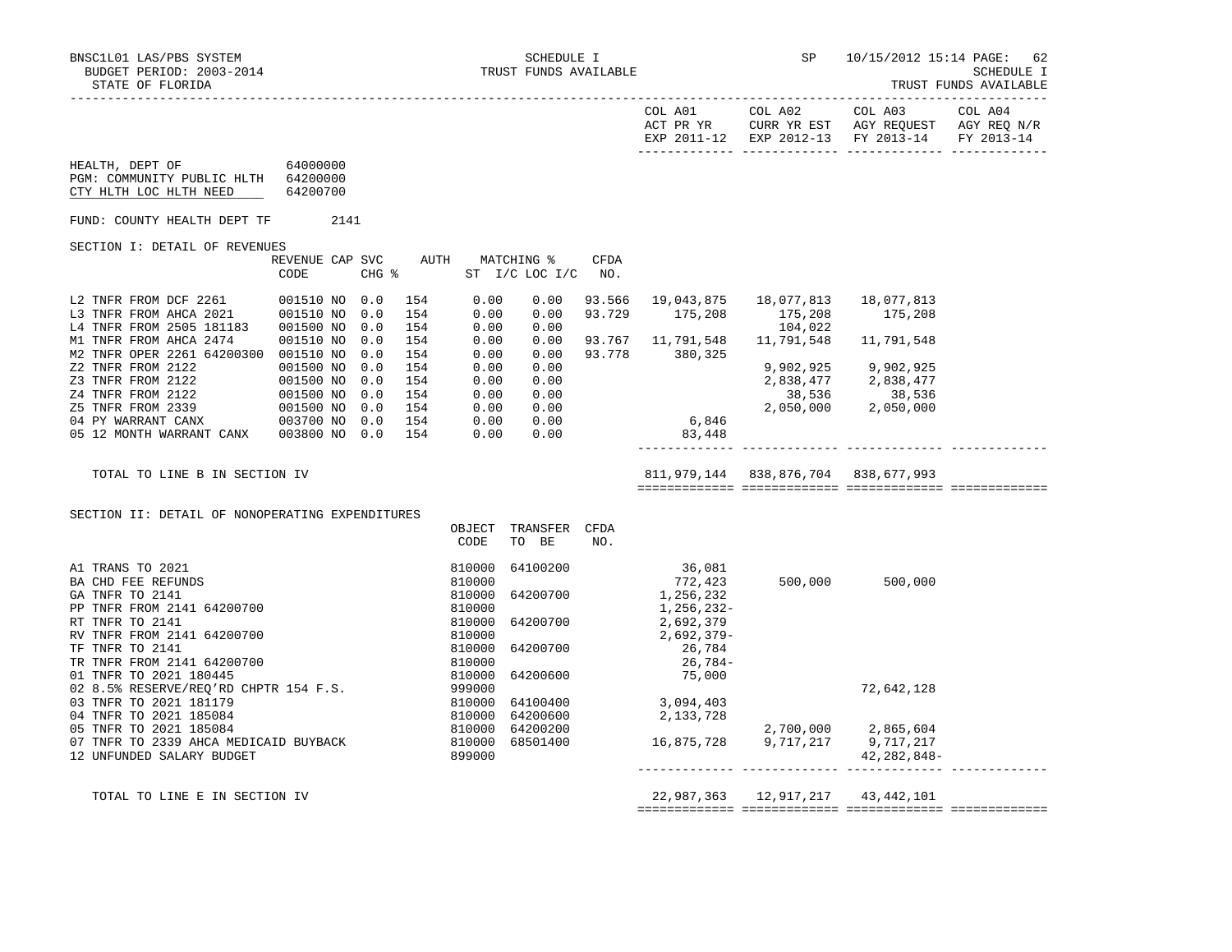| BNSC1L01 LAS/PBS SYSTEM<br>BUDGET PERIOD: 2003-2014<br>STATE OF FLORIDA                                                                                                                                                                                                                                                                                                              | SCHEDULE I<br>TRUST FUNDS AVAILABLE                                          |                                                                                                                             | SP –                                                                                                                         | 10/15/2012 15:14 PAGE:                                                                                          | 63<br>SCHEDULE I<br>TRUST FUNDS AVAILABLE |
|--------------------------------------------------------------------------------------------------------------------------------------------------------------------------------------------------------------------------------------------------------------------------------------------------------------------------------------------------------------------------------------|------------------------------------------------------------------------------|-----------------------------------------------------------------------------------------------------------------------------|------------------------------------------------------------------------------------------------------------------------------|-----------------------------------------------------------------------------------------------------------------|-------------------------------------------|
|                                                                                                                                                                                                                                                                                                                                                                                      |                                                                              |                                                                                                                             | COL A01 COL A02                                                                                                              | COL A03<br>ACT PR YR CURR YR EST AGY REQUEST AGY REQ N/R<br>EXP 2011-12 EXP 2012-13 FY 2013-14 FY 2013-14       | COL A04                                   |
| HEALTH, DEPT OF<br>64000000<br>PGM: COMMUNITY PUBLIC HLTH 64200000<br>CTY HLTH LOC HLTH NEED 64200700                                                                                                                                                                                                                                                                                |                                                                              |                                                                                                                             |                                                                                                                              |                                                                                                                 |                                           |
| FUND: COUNTY HEALTH DEPT TF<br>2141                                                                                                                                                                                                                                                                                                                                                  |                                                                              |                                                                                                                             |                                                                                                                              |                                                                                                                 |                                           |
| SECTION III: ADJUSTMENTS                                                                                                                                                                                                                                                                                                                                                             | OBJECT<br>CODE                                                               |                                                                                                                             |                                                                                                                              |                                                                                                                 |                                           |
| AD PY ENCUMBRANCES NOT RESERVED FUND BALANCE<br>01 CERTIFIED FORWARD REVERSIONS<br>02 A/P NOT C/F FCO<br>06 SWFS B6400018<br>08 SWFS B6400015<br>09 PY ACCOUNTS PAYABLE NOT CERTIFIED<br>12 FCO NOT RESERVED IN FUND BALANCE<br>13 FCO PRIOR YEAR REVERSIONS                                                                                                                         | 991000<br>991000<br>991000<br>991000<br>991000<br>991000<br>991000<br>991000 | 7,091,930-<br>6,642,430<br>44,357<br>4,752-<br>62,100<br>1,140,786<br>37,568,895-<br>13,843,662                             | 8,828,767                                                                                                                    |                                                                                                                 |                                           |
| TOTAL TO LINE H IN SECTION IV                                                                                                                                                                                                                                                                                                                                                        |                                                                              |                                                                                                                             | 22,932,242-8,828,767                                                                                                         |                                                                                                                 |                                           |
| SECTION IV: SUMMARY                                                                                                                                                                                                                                                                                                                                                                  |                                                                              |                                                                                                                             |                                                                                                                              |                                                                                                                 |                                           |
| UNRESERVED FUND BALANCE - JULY 1<br>ADD: REVENUES (FROM SECTION I)<br>TOTAL FUNDS AVAILABLE (LINE A + LINE B)<br>LESS: OPERATING EXPENDITURES<br>LESS: NONOPERATING EXPENDITURES (SECTION II)<br>LESS: FIXED CAPITAL OUTLAY (TOTAL ONLY)<br>UNRESERVED FUND BALANCE - JUNE 30 - BEFORE ADJ $(G)$<br>NET ADJUSTMENTS (FROM SECTION III)<br>ADJUSTED UNRESERVED FUND BALANCE - JUNE 30 | (A)<br>(B)<br>(C)<br>(D)<br>(E)<br>(F)<br>(H)<br>(1)                         | 183,923,432<br>995,902,576<br>790,085,058<br>22,987,363<br>40,454,943<br>142,375,212<br>22,932,242-8,828,767<br>119,442,970 | 119,442,970<br>811,979,144 838,876,704<br>958,319,674<br>854,613,267<br>12,917,217<br>15,847,818<br>74,941,372<br>83,770,139 | 83,770,139<br>838,677,993<br>922, 448, 132<br>860,921,819<br>43,442,101<br>11,533,960<br>6,550,252<br>6,550,252 | 11,533,960                                |
| SCHEDULE IB: DETAIL OF UNRESERVED FUND BALANCE                                                                                                                                                                                                                                                                                                                                       | FUNDING SOURCE<br>STATE (S)<br>NONSTATE (N)                                  |                                                                                                                             |                                                                                                                              |                                                                                                                 |                                           |
| 04 COUNTY SHARE 59.90%<br>05 STATE SHARE 40.10%                                                                                                                                                                                                                                                                                                                                      | N<br>S                                                                       |                                                                                                                             | 71,546,339 50,178,313 3,923,601                                                                                              |                                                                                                                 |                                           |
| ADJUSTED UNRESERVED FUND BALANCE - JUNE 30                                                                                                                                                                                                                                                                                                                                           |                                                                              |                                                                                                                             | 119,442,970 83,770,139 6,550,252                                                                                             |                                                                                                                 |                                           |
|                                                                                                                                                                                                                                                                                                                                                                                      |                                                                              |                                                                                                                             |                                                                                                                              |                                                                                                                 |                                           |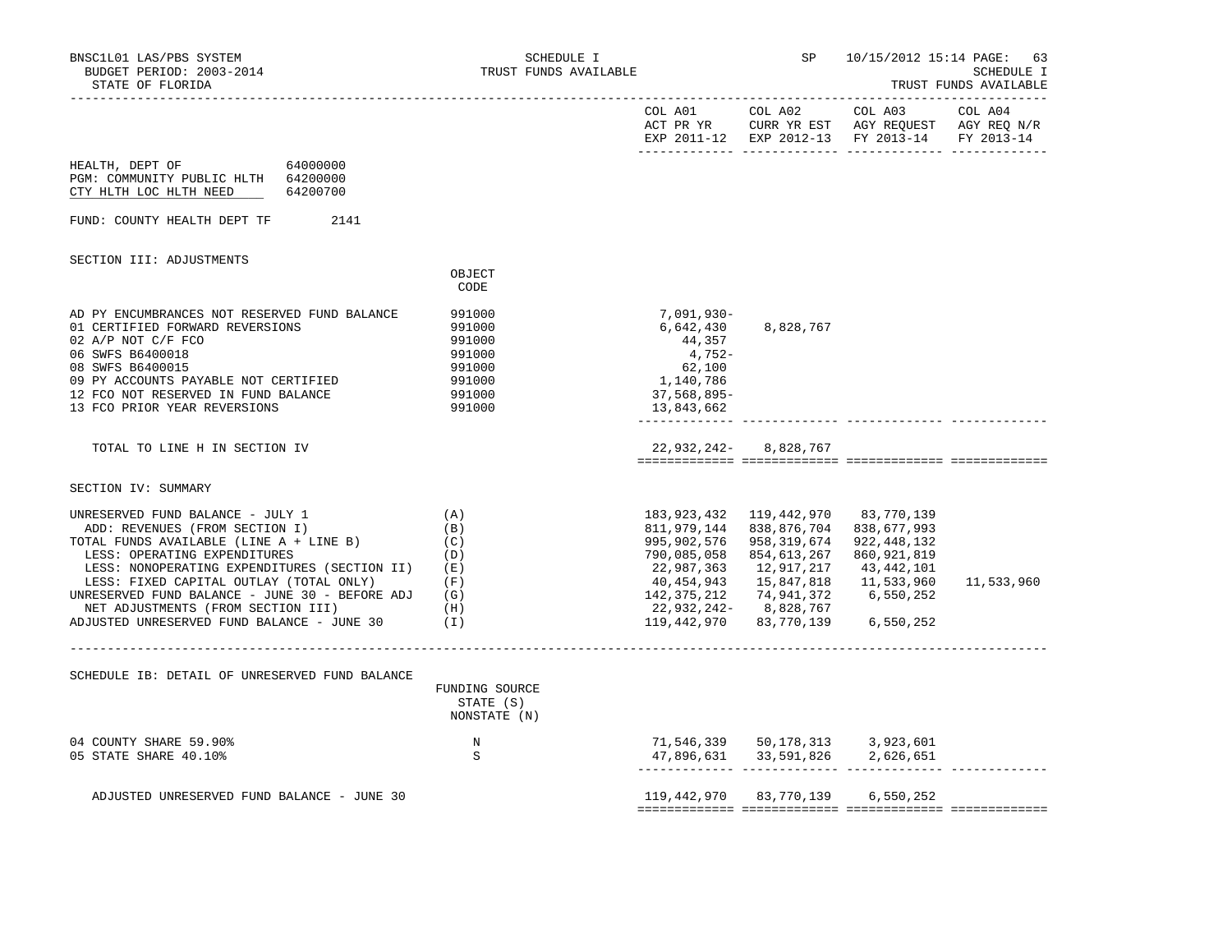|                                                                                                                                                                        |                                      |                                      | EXP 2011-12 EXP 2012-13 FY 2013-14 |                                         | FY 2013-14 |
|------------------------------------------------------------------------------------------------------------------------------------------------------------------------|--------------------------------------|--------------------------------------|------------------------------------|-----------------------------------------|------------|
| HEALTH, DEPT OF<br>64000000<br>PGM: COMMUNITY PUBLIC HLTH 64200000<br>SW PUBLIC HLTH SUPPORT SVC<br>64200800                                                           |                                      |                                      |                                    |                                         |            |
| FUND: ADMINISTRATIVE TRUST FUND<br>2021                                                                                                                                |                                      |                                      |                                    |                                         |            |
| SECTION I: DETAIL OF REVENUES<br>REVENUE CAP SVC AUTH MATCHING %<br>CHG % ST I/C LOC I/C NO.<br>CODE                                                                   | CFDA                                 |                                      |                                    |                                         |            |
| 381.001  0.00  0.00<br>A1 IRBOARD FEE<br>000100 YES 8.0<br>Al indeed : _<br>A3 REDLIGHT FINE 001200 NO 8.0<br>** TNEP 2531 181181 001500 NO 0.0                        |                                      | 30,550 33,000<br>7,375,567<br>85,376 |                                    |                                         |            |
| TOTAL TO LINE B IN SECTION IV                                                                                                                                          |                                      |                                      | 7,491,493 33,000                   |                                         |            |
| SECTION II: DETAIL OF NONOPERATING EXPENDITURES                                                                                                                        |                                      |                                      |                                    |                                         |            |
| CODE                                                                                                                                                                   | OBJECT TRANSFER CFDA<br>TO BE<br>NO. |                                      |                                    |                                         |            |
| 810000<br>A1 TNFR FROM 2021 185080<br>PP TNFR FROM 2192 180205<br>810000<br>RT TNFR TO 2192 (TRAUMA)<br>810000<br>02 TNFR FROM 2021<br>810000                          | 64100200<br>64200800<br>64200800     | 838,001-<br>1,500,000                | 4,434,538<br>$532 -$               |                                         |            |
| 03 TNFR FROM 2021 64100200 INJURY PRVNTN<br>810000<br>04 REFUND OF STATE REVENUES<br>860000<br>05 SRVC CHRG TO GR CAT 310322<br>880000<br>07 UNFUNDED BUDGET<br>899000 |                                      | 1,100<br>407,642                     | 2,640                              | 352,000-530,247-<br>1,619,694- 712,723- |            |
| TOTAL TO LINE E IN SECTION IV                                                                                                                                          |                                      |                                      | 1,070,741 2,464,952 1,242,970-     |                                         |            |
| SECTION III: ADJUSTMENTS<br>OBJECT<br>CODE                                                                                                                             |                                      |                                      |                                    |                                         |            |
| 01 CF REVERSIONS<br>991000<br>02 ROUNDING<br>991000<br>03 PY A/P NOT CF - OPERATING<br>991000                                                                          |                                      | $2 -$<br>1,261                       | 6,615 137,925                      |                                         |            |
| TOTAL TO LINE H IN SECTION IV                                                                                                                                          |                                      |                                      | 7,874 137,925                      |                                         |            |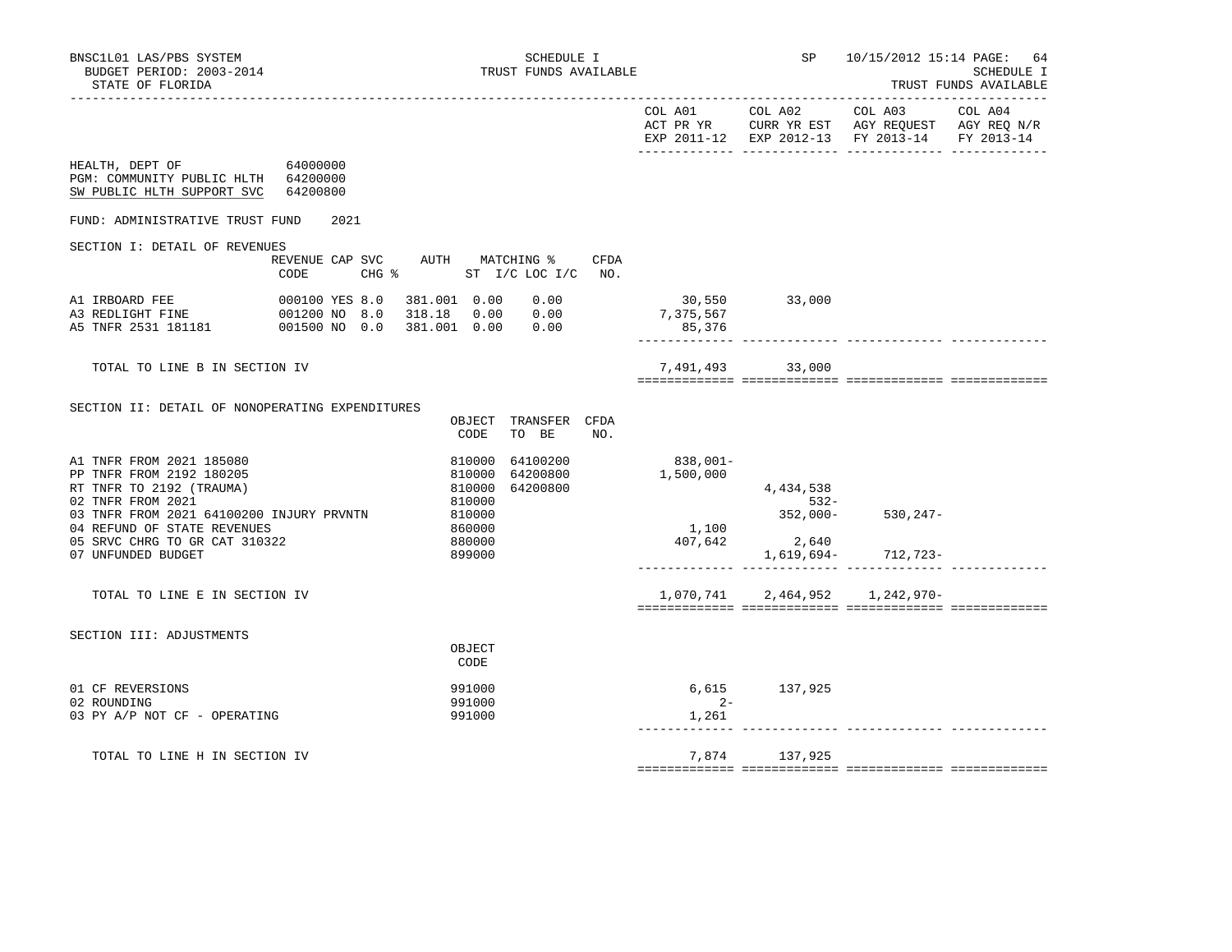| COL A01<br>ACT PR YR | COL A02<br>CURR YR EST            | COL A03<br>AGY REOUEST | COL A04<br>AGY REO N/R |
|----------------------|-----------------------------------|------------------------|------------------------|
| EXP 2011-12          | EXP 2012-13 FY 2013-14 FY 2013-14 |                        |                        |

HEALTH, DEPT OF 64000000 PGM: COMMUNITY PUBLIC HLTH 64200000 SW PUBLIC HLTH SUPPORT SVC 64200800

FUND: ADMINISTRATIVE TRUST FUND 2021

SECTION IV: SUMMARY

| UNRESERVED FUND BALANCE - JULY 1               | (A)   | 851,837   | 4,001,429   |            |
|------------------------------------------------|-------|-----------|-------------|------------|
| ADD: REVENUES (FROM SECTION I)                 | (B)   | 7,491,493 | 33,000      |            |
| TOTAL FUNDS AVAILABLE (LINE A + LINE B)        | (C)   | 8,343,330 | 4,034,429   |            |
| LESS: OPERATING EXPENDITURES                   | (D)   | 3,279,034 | 1,707,402   | 1,240,330  |
| LESS: NONOPERATING EXPENDITURES (SECTION II)   | (E)   | 1,070,741 | 2,464,952   | 1,242,970- |
| LESS: FIXED CAPITAL OUTLAY (TOTAL ONLY)        | (F)   |           |             |            |
| UNRESERVED FUND BALANCE - JUNE 30 - BEFORE ADJ | (G)   | 3,993,555 | $137.925 -$ | 2,640      |
| NET ADJUSTMENTS (FROM SECTION III)             | (H)   | 7,874     | 137,925     |            |
| ADJUSTED UNRESERVED FUND BALANCE - JUNE 30     | ' I ) | 4,001,429 |             | 2,640      |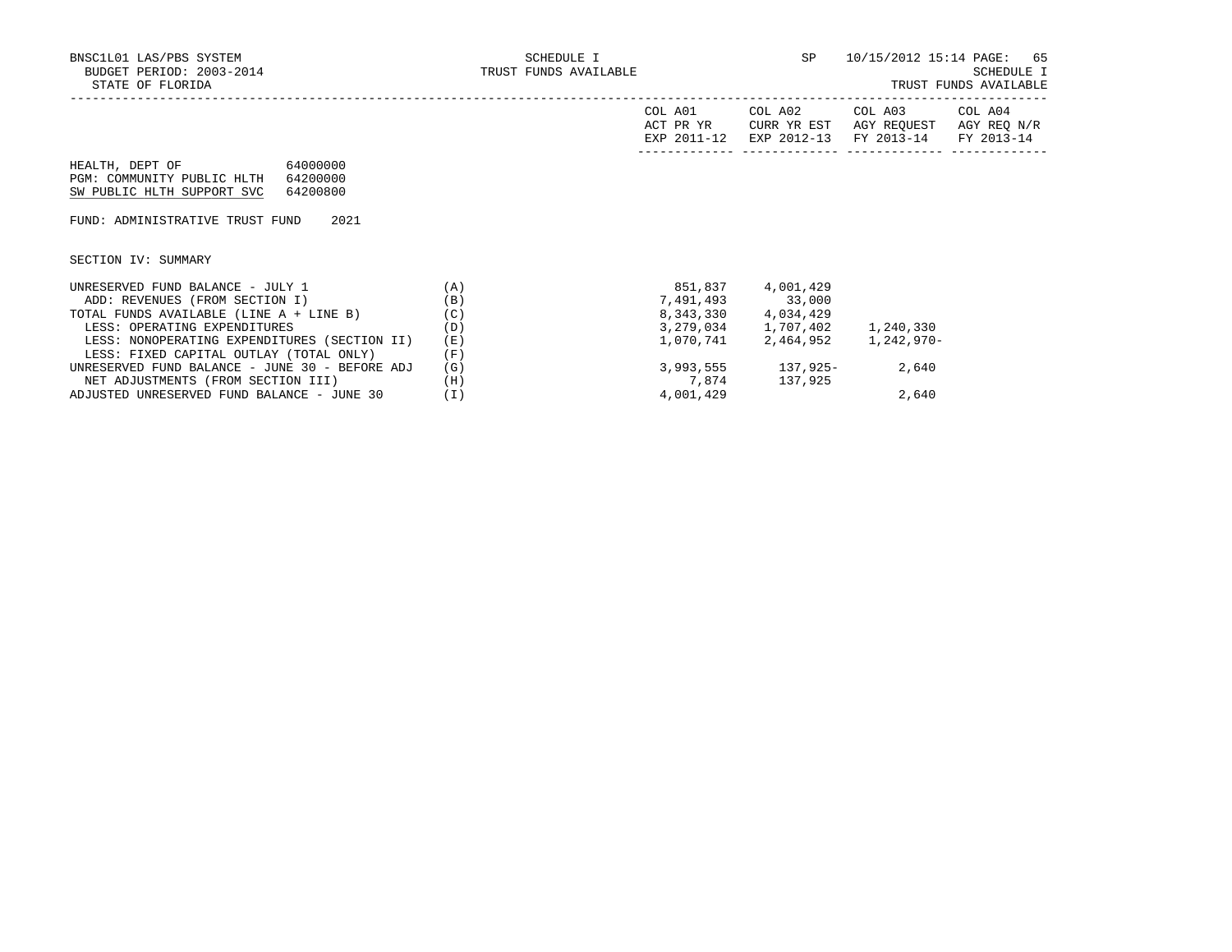| BNSC1L01 LAS/PBS SYSTEM<br>BUDGET PERIOD: 2003-2014<br>STATE OF FLORIDA                                                                                                                                                                                                                                                                                                        |          | SCHEDULE I<br>TRUST FUNDS AVAILABLE                                          |                                                              |                                  | SP 10/15/2012 15:14 PAGE: 66                  | SCHEDULE I<br>TRUST FUNDS AVAILABLE |
|--------------------------------------------------------------------------------------------------------------------------------------------------------------------------------------------------------------------------------------------------------------------------------------------------------------------------------------------------------------------------------|----------|------------------------------------------------------------------------------|--------------------------------------------------------------|----------------------------------|-----------------------------------------------|-------------------------------------|
|                                                                                                                                                                                                                                                                                                                                                                                |          |                                                                              |                                                              |                                  | EXP 2011-12 EXP 2012-13 FY 2013-14 FY 2013-14 |                                     |
| HEALTH, DEPT OF 64000000<br>PGM: COMMUNITY PUBLIC HLTH 64200000<br>SW PUBLIC HLTH SUPPORT SVC                                                                                                                                                                                                                                                                                  | 64200800 |                                                                              |                                                              |                                  |                                               |                                     |
| FUND: TOBACCO SETTLEMENT TF 2122                                                                                                                                                                                                                                                                                                                                               |          |                                                                              |                                                              |                                  |                                               |                                     |
| SECTION I: DETAIL OF REVENUES                                                                                                                                                                                                                                                                                                                                                  | CODE     | REVENUE CAP SVC AUTH MATCHING % CFDA<br>CHG $\frac{1}{2}$ ST I/C LOC I/C NO. |                                                              |                                  |                                               |                                     |
| A1 TNFR DFS 2123                                                                                                                                                                                                                                                                                                                                                               |          | 001500 NO 0.0 381.84  0.00  0.00                                             | 2,589,265                                                    |                                  |                                               |                                     |
| TOTAL TO LINE B IN SECTION IV                                                                                                                                                                                                                                                                                                                                                  |          |                                                                              | 2,589,265                                                    |                                  |                                               |                                     |
| SECTION II: DETAIL OF NONOPERATING EXPENDITURES                                                                                                                                                                                                                                                                                                                                |          | OBJECT TRANSFER CFDA<br>TO BE<br>CODE<br>NO.                                 |                                                              |                                  |                                               |                                     |
| 89 TNFR TO 2122                                                                                                                                                                                                                                                                                                                                                                |          | 810000 64100200                                                              |                                                              | 256,977                          |                                               |                                     |
| TOTAL TO LINE E IN SECTION IV                                                                                                                                                                                                                                                                                                                                                  |          |                                                                              |                                                              | 256,977                          |                                               |                                     |
| SECTION III: ADJUSTMENTS                                                                                                                                                                                                                                                                                                                                                       |          | OBJECT<br>CODE                                                               |                                                              |                                  |                                               |                                     |
| V1 CERTIFIED FORWARD REVERSIONS 64200800<br>V2 ROUNDING 64200800                                                                                                                                                                                                                                                                                                               |          | 991000<br>991000                                                             | $\mathbf{1}$                                                 | 256,977                          | .__________ ______________                    |                                     |
| TOTAL TO LINE H IN SECTION IV                                                                                                                                                                                                                                                                                                                                                  |          |                                                                              |                                                              | 1 256,977                        |                                               |                                     |
| SECTION IV: SUMMARY                                                                                                                                                                                                                                                                                                                                                            |          |                                                                              |                                                              |                                  |                                               |                                     |
| UNRESERVED FUND BALANCE - JULY 1<br>ADD: REVENUES (FROM SECTION I)<br>TOTAL FUNDS AVAILABLE (LINE A + LINE B)<br>LESS: OPERATING EXPENDITURES<br>LESS: NONOPERATING EXPENDITURES (SECTION II)<br>LESS: FIXED CAPITAL OUTLAY (TOTAL ONLY)<br>UNRESERVED FUND BALANCE - JUNE 30 - BEFORE ADJ<br>NET ADJUSTMENTS (FROM SECTION III)<br>ADJUSTED UNRESERVED FUND BALANCE - JUNE 30 |          | (A)<br>(B)<br>(C)<br>(D)<br>(E)<br>(F)<br>(G)<br>(H)<br>(I)                  | 2,589,265<br>2,589,265<br>2,589,266<br>$1 -$<br>$\mathbf{1}$ | 256,977<br>$256,977-$<br>256,977 |                                               |                                     |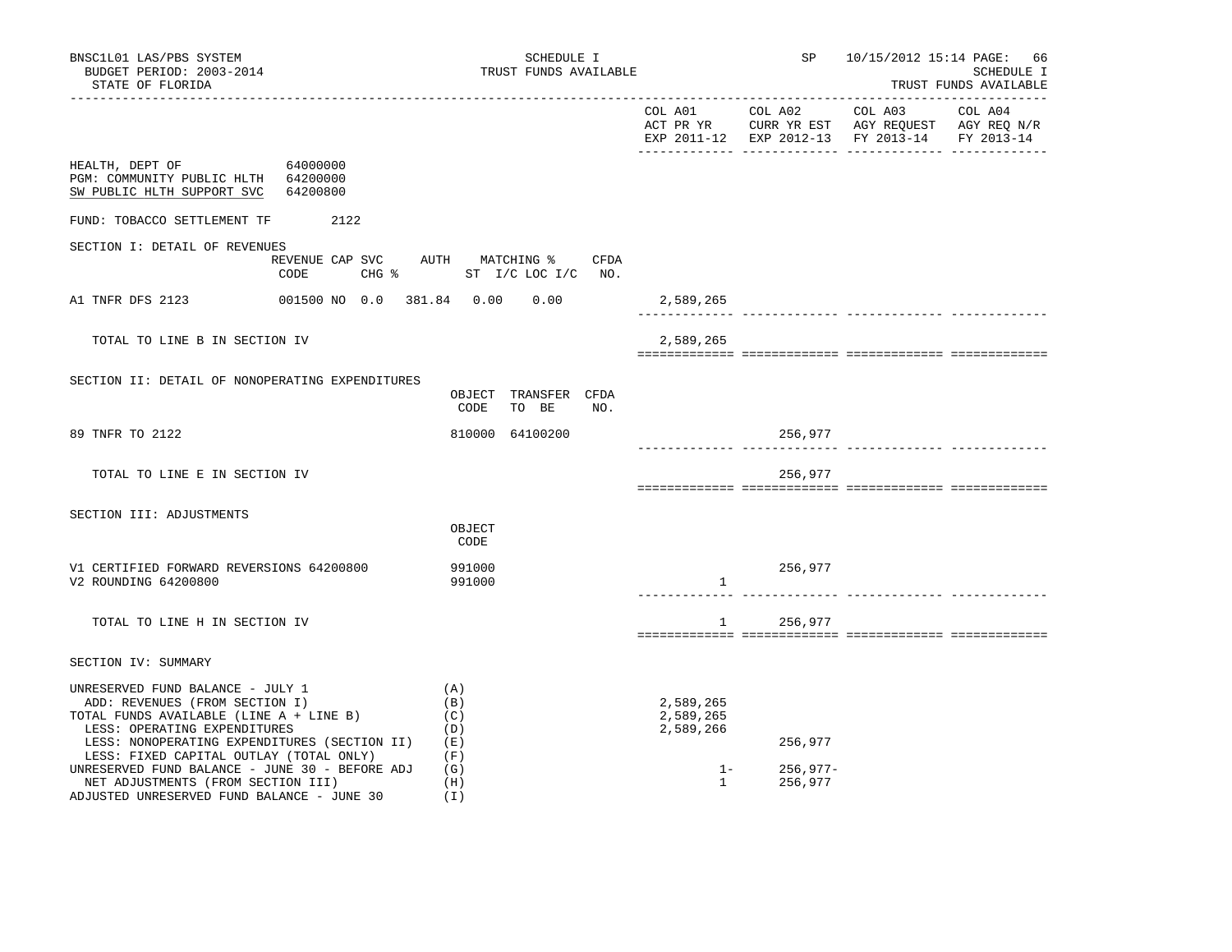------------- ------------- ------------- -------------

|                                                                                                                                                                                                                                                                                                                                                |                                                                                                                        |                                                                                                                                                    |                                                                      |             |                                               | EXP 2011-12 EXP 2012-13 FY 2013-14 FY 2013-14                                                                                                                                                                                                    |                                       |  |
|------------------------------------------------------------------------------------------------------------------------------------------------------------------------------------------------------------------------------------------------------------------------------------------------------------------------------------------------|------------------------------------------------------------------------------------------------------------------------|----------------------------------------------------------------------------------------------------------------------------------------------------|----------------------------------------------------------------------|-------------|-----------------------------------------------|--------------------------------------------------------------------------------------------------------------------------------------------------------------------------------------------------------------------------------------------------|---------------------------------------|--|
| 64000000<br>HEALTH, DEPT OF<br>PGM: COMMUNITY PUBLIC HLTH 64200000<br>SW PUBLIC HLTH SUPPORT SVC                                                                                                                                                                                                                                               | 64200800                                                                                                               |                                                                                                                                                    |                                                                      |             |                                               |                                                                                                                                                                                                                                                  |                                       |  |
| FUND: EMERGENCY MED SVC TF                                                                                                                                                                                                                                                                                                                     | 2192                                                                                                                   |                                                                                                                                                    |                                                                      |             |                                               |                                                                                                                                                                                                                                                  |                                       |  |
| SECTION I: DETAIL OF REVENUES                                                                                                                                                                                                                                                                                                                  | REVENUE CAP SVC<br>CODE                                                                                                | AUTH MATCHING %<br>CHG % ST I/C LOC I/C                                                                                                            |                                                                      | CFDA<br>NO. |                                               |                                                                                                                                                                                                                                                  |                                       |  |
| RD TNFR FROM 2021 64200800 001500 NO 0.0<br>01 DISPATCH CERTIFICATION 000200 YES 8.0<br>02 EMS LICENSURE-LICENSES  000202 YES 8.0<br>03 INTEREST EARNED<br>ED<br>04 TRAUMA FINES<br>05 EMS LIC-FINES EDR EST<br>06 EMS TRAFFIC FINES<br>07 RED LIGHT TICKET CAMERA 001200 NO 8.0<br>08 TNFR HSMV TRAUMA 2488<br>09 TNFR FROM DOT<br>10 REFUNDS | 000500 NO<br>8.0<br>001200 NO 8.0<br>001200 NO 8.0<br>001200 NO 8.0<br>001520 NO 0.0<br>001510 NO 0.0<br>001800 NO 0.0 | 381.001 0.00<br>401.34<br>0.00<br>401.34<br>0.00<br>215.00<br>0.00<br>318.000 0.00<br>318.000 0.00<br>318.000 0.00<br>318.000 0.00<br>401.000 0.00 | 0.00<br>0.00<br>0.00<br>0.00<br>0.00<br>0.00<br>0.00<br>0.00<br>0.00 |             | 1,500,000 4,434,538<br>6,603,922              | $120,375$<br>$589,310$<br>$315$<br>$315$<br>$394$<br>$340$<br>$3,455,344$<br>$3,059,796$<br>$2,859,826$<br>5,800,000<br>1,953,267 1,943,179 1,962,611<br>$401.000 \t 0.00 \t 0.00 \t 0.00 \t 20.610 \t 262,410 \t 262,410 \t 262,410 \t 262,410$ | 5,900,000<br>9, 113, 124 10, 390, 600 |  |
| TOTAL TO LINE B IN SECTION IV                                                                                                                                                                                                                                                                                                                  |                                                                                                                        |                                                                                                                                                    |                                                                      |             |                                               | 14,527,941 27,868,064 22,229,094                                                                                                                                                                                                                 |                                       |  |
| SECTION II: DETAIL OF NONOPERATING EXPENDITURES                                                                                                                                                                                                                                                                                                |                                                                                                                        | OBJECT<br>CODE                                                                                                                                     | TRANSFER CFDA<br>TO BE NO.                                           |             |                                               |                                                                                                                                                                                                                                                  |                                       |  |
| BA STATE REFUNDS<br>PP SERVICE CHARGE GR (<45% FOR FINES)<br>RD UNFUNDED BUDGET (EMS/TRAUMA GRANTS)<br>RT TNFR TO 2352 180251<br>01 TNFR FROM 2192 64200800<br>02 5% TRUST FUND RESERVE                                                                                                                                                        |                                                                                                                        | 810000<br>810000<br>899000<br>810000<br>810000<br>999000                                                                                           | 64400100                                                             |             | 4,515<br>1,351,338<br>4,687,931-              | 965,152 1,046,910 906,670<br>6,996,163-                                                                                                                                                                                                          | 6,174,940-<br>952,220                 |  |
| TOTAL TO LINE E IN SECTION IV                                                                                                                                                                                                                                                                                                                  |                                                                                                                        |                                                                                                                                                    |                                                                      |             |                                               | 2,366,926- 5,949,253- 4,316,050-                                                                                                                                                                                                                 |                                       |  |
| SECTION III: ADJUSTMENTS                                                                                                                                                                                                                                                                                                                       |                                                                                                                        | OBJECT<br>CODE                                                                                                                                     |                                                                      |             |                                               |                                                                                                                                                                                                                                                  |                                       |  |
| AJ PY A/P NOT CF<br>01 PY ENCUMBRANCES NOT RESERVED FUND BALANCE<br>02 PY ACCRUAL ADJUSTMENT<br>05 CERTIFIED FORWARD REVERSIONS<br>11 ROUNDING                                                                                                                                                                                                 |                                                                                                                        | 991000<br>991000<br>991000<br>991000<br>991000                                                                                                     |                                                                      |             | 1,436<br>71,596–<br>38,430<br>53,596<br>$1 -$ | 86,809                                                                                                                                                                                                                                           |                                       |  |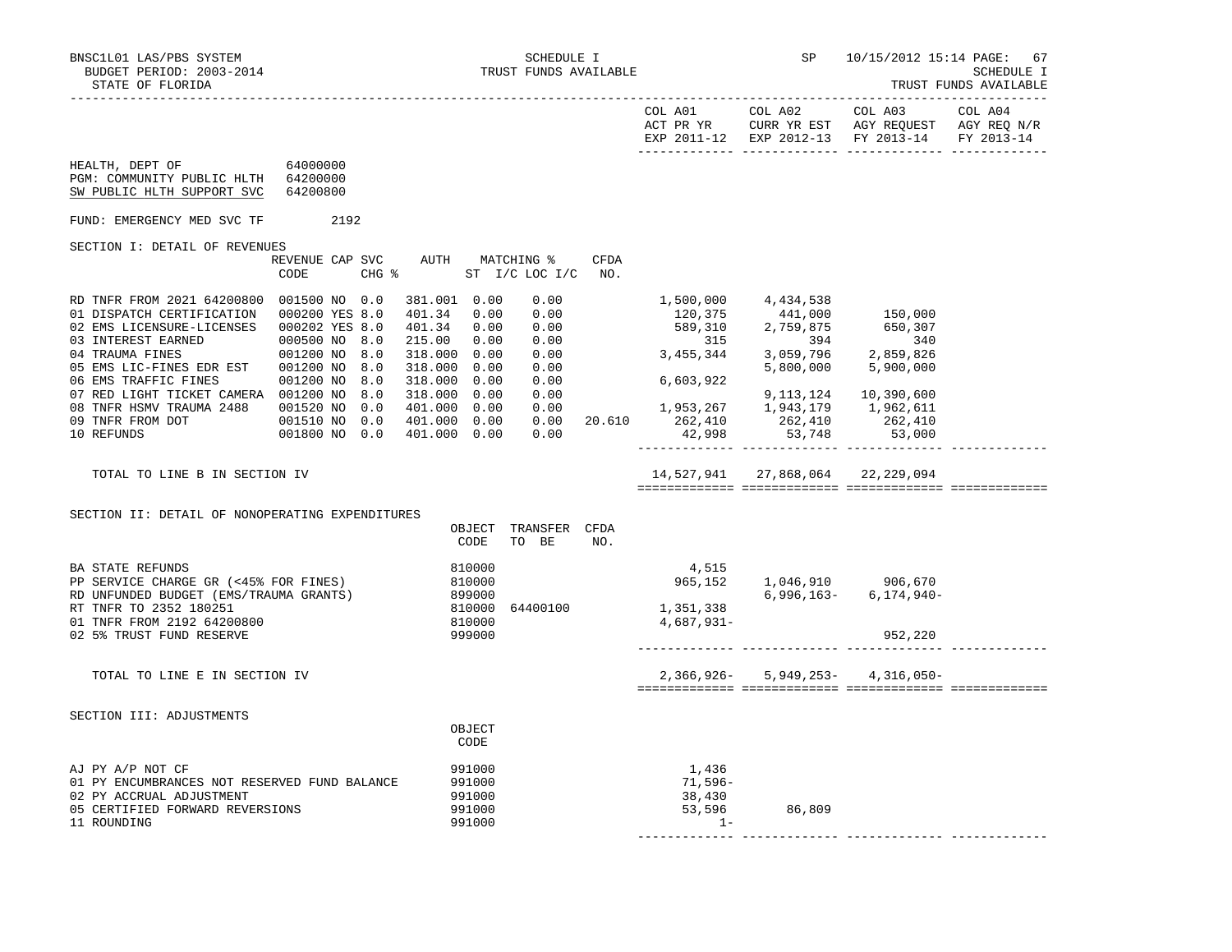| BNSC1L01 LAS/PBS SYSTEM<br>BUDGET PERIOD: 2003-2014<br>STATE OF FLORIDA                                                                                                                                                                                                                                                                    | SCHEDULE I<br>TRUST FUNDS AVAILABLE    |                                |                                       | SP 10/15/2012 15:14 PAGE: 68                                                                                                                                          | <b>SCHEDULE I</b><br>TRUST FUNDS AVAILABLE |
|--------------------------------------------------------------------------------------------------------------------------------------------------------------------------------------------------------------------------------------------------------------------------------------------------------------------------------------------|----------------------------------------|--------------------------------|---------------------------------------|-----------------------------------------------------------------------------------------------------------------------------------------------------------------------|--------------------------------------------|
|                                                                                                                                                                                                                                                                                                                                            |                                        |                                | COL A01 COL A02                       | COL A03 COL A04<br>ACT PR YR CURR YR EST AGY REQUEST AGY REQ N/R<br>EXP 2011-12 EXP 2012-13 FY 2013-14 FY 2013-14                                                     |                                            |
| HEALTH, DEPT OF 64000000<br>PGM: COMMUNITY PUBLIC HLTH 64200000<br>SW PUBLIC HLTH SUPPORT SVC 64200800                                                                                                                                                                                                                                     |                                        |                                |                                       |                                                                                                                                                                       |                                            |
| 2192<br>FUND: EMERGENCY MED SVC TF                                                                                                                                                                                                                                                                                                         |                                        |                                |                                       |                                                                                                                                                                       |                                            |
| TOTAL TO LINE H IN SECTION IV                                                                                                                                                                                                                                                                                                              |                                        | ============================   | 21,865 86,809                         |                                                                                                                                                                       |                                            |
| SECTION IV: SUMMARY                                                                                                                                                                                                                                                                                                                        |                                        |                                |                                       |                                                                                                                                                                       |                                            |
| UNRESERVED FUND BALANCE - JULY $1$ (A)<br>ADD: REVENUES (FROM SECTION I)<br>TOTAL FUNDS AVAILABLE (LINE A + LINE B)<br>LESS: OPERATING EXPENDITURES<br>LESS: NONOPERATING EXPENDITURES (SECTION II)<br>LESS: FIXED CAPITAL OUTLAY (TOTAL ONLY) (F)<br>UNRESERVED FUND BALANCE - JUNE 30 - BEFORE ADJ<br>NET ADJUSTMENTS (FROM SECTION III) | (B)<br>(C)<br>(D)<br>(E)<br>(G)<br>(H) | 4,917,979 6,638,599 12,683,852 | 6,616,734 12,597,043<br>21,865 86,809 | 14,527,941 27,868,064 22,229,094<br>19,445,920 34,506,663 34,912,946<br>15, 196, 112 27, 858, 873 27, 882, 783<br>$2,366,926 - 5,949,253 - 4,316,050 -$<br>11,346,213 |                                            |
| ADJUSTED UNRESERVED FUND BALANCE - JUNE 30                                                                                                                                                                                                                                                                                                 | (I)                                    |                                |                                       | 6,638,599 12,683,852 11,346,213                                                                                                                                       |                                            |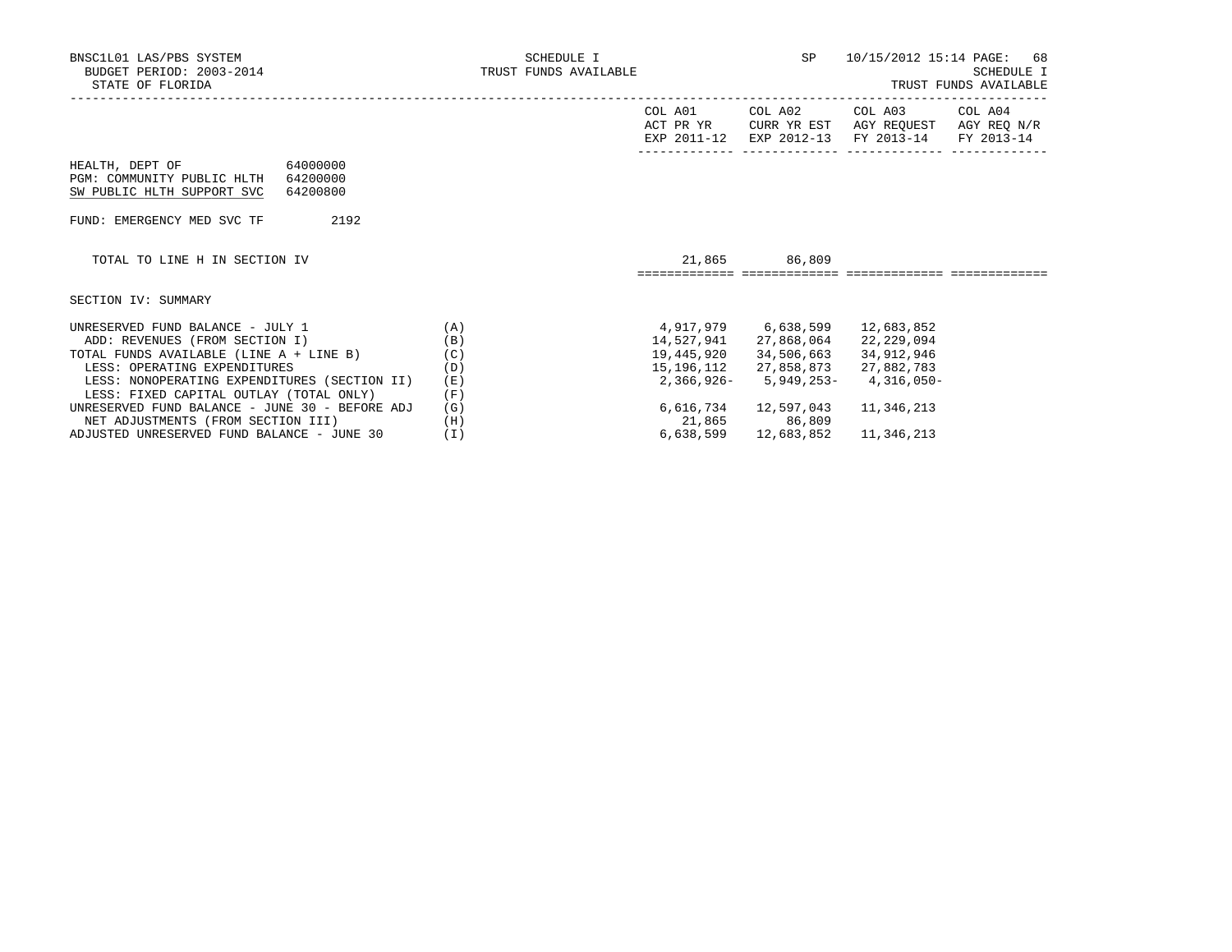|                                                                                                                                                                                                                                                                |                                                                                          |                                                                      | COL A01 COL A02           | COL A03<br>ACT PR YR CURR YR EST AGY REQUEST AGY REQ N/R<br>EXP 2011-12 EXP 2012-13 FY 2013-14 FY 2013-14 | COL A04 |
|----------------------------------------------------------------------------------------------------------------------------------------------------------------------------------------------------------------------------------------------------------------|------------------------------------------------------------------------------------------|----------------------------------------------------------------------|---------------------------|-----------------------------------------------------------------------------------------------------------|---------|
| HEALTH, DEPT OF 64000000<br>PGM: COMMUNITY PUBLIC HLTH 64200000<br>64200800<br>SW PUBLIC HLTH SUPPORT SVC                                                                                                                                                      |                                                                                          |                                                                      |                           |                                                                                                           |         |
| 2245<br>FUND: BIOMEDICAL RESEARCH TF                                                                                                                                                                                                                           |                                                                                          |                                                                      |                           |                                                                                                           |         |
| SECTION I: DETAIL OF REVENUES<br>REVENUE CAP SVC<br>$CHG$ $\frac{1}{6}$<br>CODE                                                                                                                                                                                | AUTH MATCHING %<br>CFDA<br>ST I/C LOC I/C NO.                                            |                                                                      |                           |                                                                                                           |         |
| 01 BIOMED LAWTON DFS 2123  001500 NO 0.0<br>02 BIOMED RESEAR AHCA 2003 001500 NO 0.0<br>04 INTEREST<br>000500 NO 0.0<br>001800 NO 0.0<br>05 REFUNDS                                                                                                            | 215.560 0.00<br>0.00<br>561.121  0.00  0.00<br>20.435  0.00  0.00<br>561.121  0.00  0.00 | 1,200,000<br>25,000,000 25,000,000<br>1,047,127 1,048,000<br>181,704 | 700,000                   |                                                                                                           |         |
| TOTAL TO LINE B IN SECTION IV                                                                                                                                                                                                                                  |                                                                                          |                                                                      | 27, 428, 831 26, 748, 000 |                                                                                                           |         |
| SECTION II: DETAIL OF NONOPERATING EXPENDITURES                                                                                                                                                                                                                | OBJECT TRANSFER CFDA<br>CODE<br>TO BE<br>NO.                                             |                                                                      |                           |                                                                                                           |         |
| 90 TNFR TO 2245                                                                                                                                                                                                                                                | 810000 64200100                                                                          |                                                                      |                           | 3,590,409                                                                                                 |         |
| TOTAL TO LINE E IN SECTION IV                                                                                                                                                                                                                                  |                                                                                          |                                                                      |                           | 3,590,409                                                                                                 |         |
| SECTION III: ADJUSTMENTS                                                                                                                                                                                                                                       |                                                                                          |                                                                      |                           |                                                                                                           |         |
|                                                                                                                                                                                                                                                                | OBJECT<br>CODE                                                                           |                                                                      |                           |                                                                                                           |         |
| 01 A/P NOT CF - OPERATING CATEGORY<br>02 PY ENCUMBRANCE NOT RESERVED FUND BALANCE<br>03 PR YR CARRYFORWARD NOT RESERVED<br>04 ROUNDING<br>05 ACCRUAL ADJUSTMENT ADMIN FEE<br>06 SPECIAL CARRYOVER OF APPROPRIATIONS<br>07 PRIOR REVERSIONS - SPECIAL CERTIFIED | 991000<br>991000<br>991000<br>991000<br>991000<br>991000<br>991000                       | 4,081<br>18,395,547-<br>21, 298, 249-<br>$\overline{1}$<br>48,677-   | 8,128,754-<br>8,130,801   |                                                                                                           |         |
| TOTAL TO LINE H IN SECTION IV                                                                                                                                                                                                                                  |                                                                                          |                                                                      | 39,738,391-2,047          |                                                                                                           |         |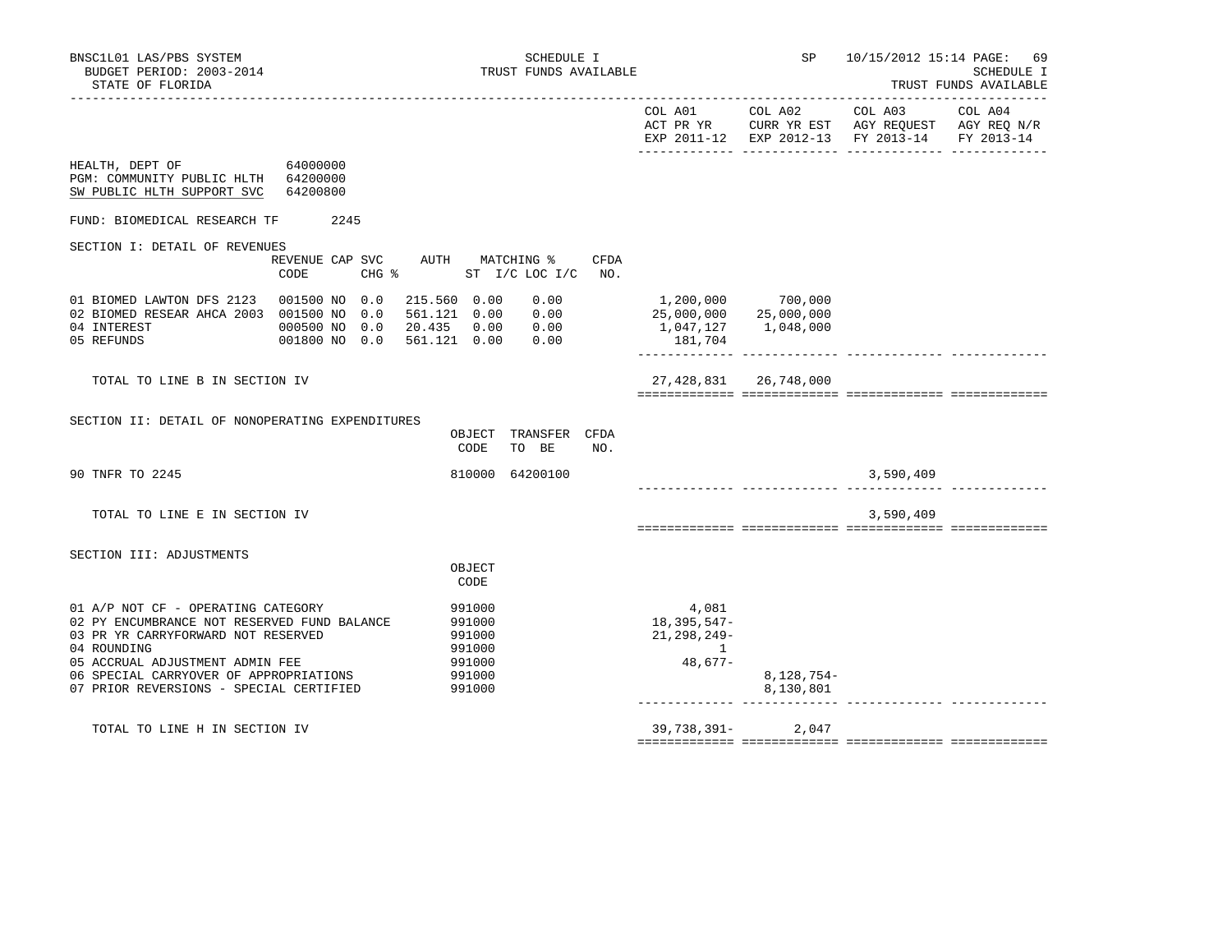| BNSC1L01 LAS/PBS SYSTEM<br>BUDGET PERIOD: 2003-2014<br>STATE OF FLORIDA                                   |                                             | SCHEDULE I<br>TRUST FUNDS AVAILABLE |                                      |                          | SP 10/15/2012 15:14 PAGE: 70                                                                                                      | SCHEDULE I<br>TRUST FUNDS AVAILABLE |
|-----------------------------------------------------------------------------------------------------------|---------------------------------------------|-------------------------------------|--------------------------------------|--------------------------|-----------------------------------------------------------------------------------------------------------------------------------|-------------------------------------|
|                                                                                                           |                                             |                                     |                                      |                          | COL A01 COL A02 COL A03 COL A04<br>ACT PR YR CURR YR EST AGY REQUEST AGY REQ N/R<br>EXP 2011-12 EXP 2012-13 FY 2013-14 FY 2013-14 |                                     |
| HEALTH, DEPT OF 64000000<br>PGM: COMMUNITY PUBLIC HLTH 64200000<br>SW PUBLIC HLTH SUPPORT SVC<br>64200800 |                                             |                                     |                                      |                          |                                                                                                                                   |                                     |
| 2245<br>FUND: BIOMEDICAL RESEARCH TF                                                                      |                                             |                                     |                                      |                          |                                                                                                                                   |                                     |
| SECTION IV: SUMMARY                                                                                       |                                             |                                     |                                      |                          |                                                                                                                                   |                                     |
| UNRESERVED FUND BALANCE - JULY 1<br>ADD: REVENUES (FROM SECTION I)                                        | (A)<br>(B)                                  |                                     | 43,451,969   3,992,409<br>27,428,831 | 26,748,000               | 3,590,409                                                                                                                         |                                     |
| TOTAL FUNDS AVAILABLE (LINE A + LINE B)<br>LESS: OPERATING EXPENDITURES                                   | (C)<br>(D)                                  |                                     | 70,880,800<br>27,150,000             | 30,740,409<br>27,152,047 | 3,590,409                                                                                                                         |                                     |
| LESS: NONOPERATING EXPENDITURES (SECTION II)<br>LESS: FIXED CAPITAL OUTLAY (TOTAL ONLY)                   | (E)<br>(F)                                  |                                     |                                      |                          | 3,590,409                                                                                                                         |                                     |
| UNRESERVED FUND BALANCE - JUNE 30 - BEFORE ADJ $(G)$                                                      |                                             |                                     |                                      | 43,730,800 3,588,362     |                                                                                                                                   |                                     |
| NET ADJUSTMENTS (FROM SECTION III)                                                                        | (H)                                         |                                     |                                      | 39,738,391-2,047         |                                                                                                                                   |                                     |
| ADJUSTED UNRESERVED FUND BALANCE - JUNE 30                                                                | (I)                                         |                                     |                                      | 3,992,409 3,590,409      |                                                                                                                                   |                                     |
| SCHEDULE IB: DETAIL OF UNRESERVED FUND BALANCE                                                            |                                             |                                     |                                      |                          |                                                                                                                                   |                                     |
|                                                                                                           | FUNDING SOURCE<br>STATE (S)<br>NONSTATE (N) |                                     |                                      |                          |                                                                                                                                   |                                     |
| 01 RESTRICTED FUNDS BY 215.560 F.S.                                                                       | S                                           |                                     |                                      | 3,992,409 3,590,409      |                                                                                                                                   |                                     |
| ADJUSTED UNRESERVED FUND BALANCE - JUNE 30                                                                |                                             |                                     |                                      | 3,992,409 3,590,409      |                                                                                                                                   |                                     |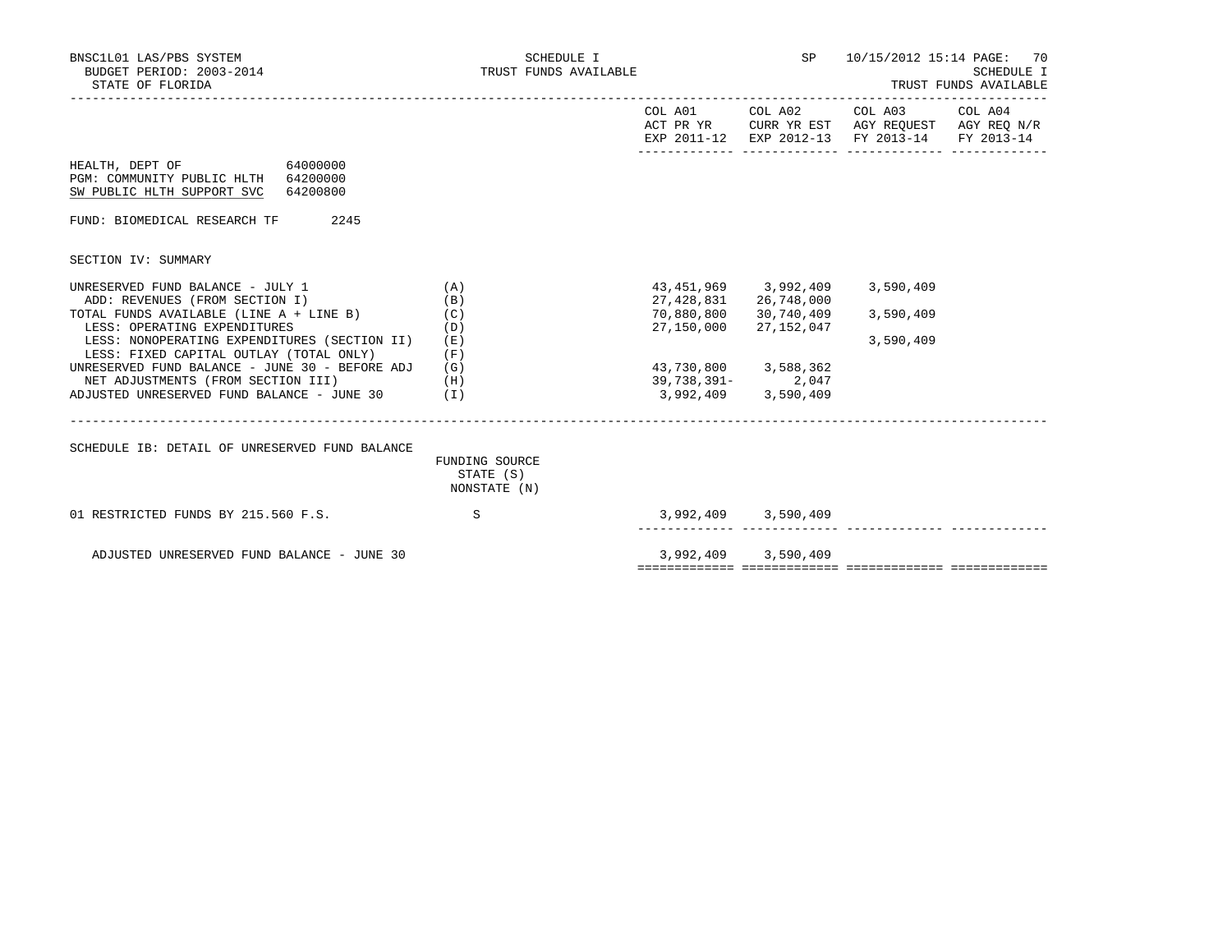|  |  | TRUST FUNDS AVAILABLE |  |
|--|--|-----------------------|--|
|--|--|-----------------------|--|

| COL A01<br>ACT PR YR | COL A02 | COL A03<br>CURR YR EST AGY REOUEST AGY REO N/R | COL A04 |
|----------------------|---------|------------------------------------------------|---------|
|                      |         | EXP 2011-12 EXP 2012-13 FY 2013-14 FY 2013-14  |         |
|                      |         |                                                |         |

# HEALTH, DEPT OF 64000000 PGM: COMMUNITY PUBLIC HLTH 64200000

|  | SW PUBLIC HLTH SUPPORT SVC | 64200800 |
|--|----------------------------|----------|
|  |                            |          |

FUND: FEDERAL GRANTS TRUST FUND 2261

SECTION I: DETAIL OF REVENUES

|                                 | REVENUE CAP SVC |       | AUTH    | MATCHING % |                | <b>CFDA</b> |            |            |            |
|---------------------------------|-----------------|-------|---------|------------|----------------|-------------|------------|------------|------------|
|                                 | CODE            | CHG % |         |            | ST I/C LOC I/C | NO.         |            |            |            |
|                                 |                 |       |         |            |                |             |            |            |            |
| A1 RX MONITORING PRGM           | 000700 NO       | 0.0   | 381.001 | 0.00       | 0.00           | 16.754      | 361,345    | 361,345    | 362,000    |
| A2 HEALTH PREPAREDNESS          | 000700 NO       | 0.0   | 381.001 | 0.00       | 0.00           | 93.069      | 12,131,018 | 19,131,018 | 19,297,972 |
| A3 VOLUNTEER HLTH SERVICE       | 000700 NO       | 0.0   | 381.001 | 0.00       | 0.00           | 93.089      | 52,494     | 52,494     | 52,494     |
| A4 TB CONTROL GRANTS            | 000700 NO       | 0.0   | 381.001 | 0.00       | 0.00           | 93.116      | 528,656    | 528,656    | 528,656    |
| A5 EMERGENCY SERVICES           | 000700 NO       | 0.0   | 381.001 | 0.00       | 0.00           | 93.127      | 177,583    | 177,583    | 177,583    |
| A6 FAMILY PLANNING SERVIES      | 000700 NO       | 0.0   | 381.001 | 0.00       | 0.00           | 93.217      | 252,035    | 252,035    | 250,000    |
| A7 RURAL HOSPITAL               | 000700 NO       | 0.0   | 381.001 | 0.00       | 0.00           | 93.241      | 256        |            |            |
| A8 IMMUNIZATION GRANTS          | 000700 NO       | 0.0   | 381.001 | 0.00       | 0.00           | 93.268      | 143,124    | 143,124    | 1,351,014  |
| A9 EPIDEMIOLOGICAL GRANTS       | 000700 NO       | 0.0   | 381.001 | 0.00       | 0.00           | 93.283      | 207,454    | 207,454    | 208,000    |
| <b>B1 HLTH INFRASTRUCTURE</b>   | 000700 NO       | 0.0   | 381.001 | 0.00       | 0.00           | 93.507      | 284,796    | 284,796    | 300,000    |
| B2 ACA EPIDEMIOLOGY GRANTS      | 000700 NO       | 0.0   | 381.001 | 0.00       | 0.00           | 93.521      | 171,855    | 171,855    | 172,000    |
| <b>B3 HOSPITAL PRERAREDNESS</b> | 000700 NO       | 0.0   | 381.001 | 0.00       | 0.00           | 93.889      | 8,648,826  | 9,648,826  | 9,000,000  |
| <b>B4 HIV FORMULA GRANTS</b>    | 000700 NO       | 0.0   | 381.001 | 0.00       | 0.00           | 93.917      | 79,991,645 | 81,991,006 | 82,000,000 |
| <b>B5 HIV PREVENTION</b>        | 000700 NO       | 0.0   | 381.001 | 0.00       | 0.00           | 93.940      | 512,688    | 512,688    | 513,000    |
| B6 EPIDEMIOLOGICAL STUDIES      | 000700 NO       | 0.0   | 381.001 | 0.00       | 0.00           | 93.943      | 371,992    | 371,992    | 372,000    |
| <b>B7 HIV GRANTS</b>            | 000700 NO       | 0.0   | 381.001 | 0.00       | 0.00           | 93.944      | 207,964    | 207,964    | 208,000    |
| <b>B8 STD GRANTS</b>            | 000700 NO       | 0.0   | 381.001 | 0.00       | 0.00           | 93.977      | 804,794    | 804,794    | 805,000    |
| <b>B9 ARRA IMMUNIZATIONS</b>    | 000700 NO       | 0.0   | 381.001 | 0.00       | 0.00           | 93.729      | 58,668     |            |            |
| C1 DRUG AGREEMENTS              | 001100 NO       | 0.0   | 381.001 | 0.00       | 0.00           |             | 3,314,022  | 4,900,000  | 4,900,000  |
| C2 CDC SUBGRANTS                | 001110 NO       | 0.0   | 381.001 | 0.00       | 0.00           | 93.283      | 732,690    | 732,690    | 733,000    |
| C3 TNFR FROM 2021 185080        | 001500 NO       | 0.0   | 381.001 | 0.00       | 0.00           |             | 114,988    |            |            |
| C5 TNFR FROM 2021 185080        | 001500 NO       | 0.0   | 381.001 | 0.00       | 0.00           |             | 14,875     |            |            |
| C6 TNFR FROM DOT 2540           | 001510 NO       | 0.0   | 381.001 | 0.00       | 0.00           | 20.610      | 63,874     | 405,000    | 405,000    |
| C7 TNFR FROM DOT 2540           | 001510 NO       | 0.0   | 381.001 | 0.00       | 0.00           | 20.612      | 67,834     |            |            |
| C9 TNFR DCA/EOG 2261/2339       | 001510 NO       | 0.0   | 381.001 | 0.00       | 0.00           | 97.067      | 509,541    |            |            |
| 12 12 MONTH WARRANT CANX        | 003800 NO       | 0.0   | 381     | 0.00       | 0.00           |             | 943        |            |            |
| 32 PY WARRANT CANX              | 003700 NO       | 0.0   | 381.001 | 0.00       | 0.00           |             | 100        |            |            |
| 37 REFUNDS                      | 001800 NO       | 0.0   | 381.001 | 0.00       | 0.00           |             | 1,588,225  |            |            |

 TOTAL TO LINE B IN SECTION IV 111,314,285 120,885,320 121,635,719 ============= ============= ============= =============

------------- ------------- ------------- -------------

SECTION II: DETAIL OF NONOPERATING EXPENDITURES

|                            | OBJECT TRANSFER CFDA |    |    |     |             |                             |  |
|----------------------------|----------------------|----|----|-----|-------------|-----------------------------|--|
|                            | CODE                 | TO | BE | NO. |             |                             |  |
| PP UNFUNDED BUDGET         | 991000               |    |    |     |             | $40,000,000 - 40,000,000 -$ |  |
| RT TNFR FROM 2261 64400200 | 810000               |    |    |     | 14,413,143- | 94.070-                     |  |
| 01 TNFR FROM 2261 64200400 | 810000               |    |    |     | 4,642,599-  |                             |  |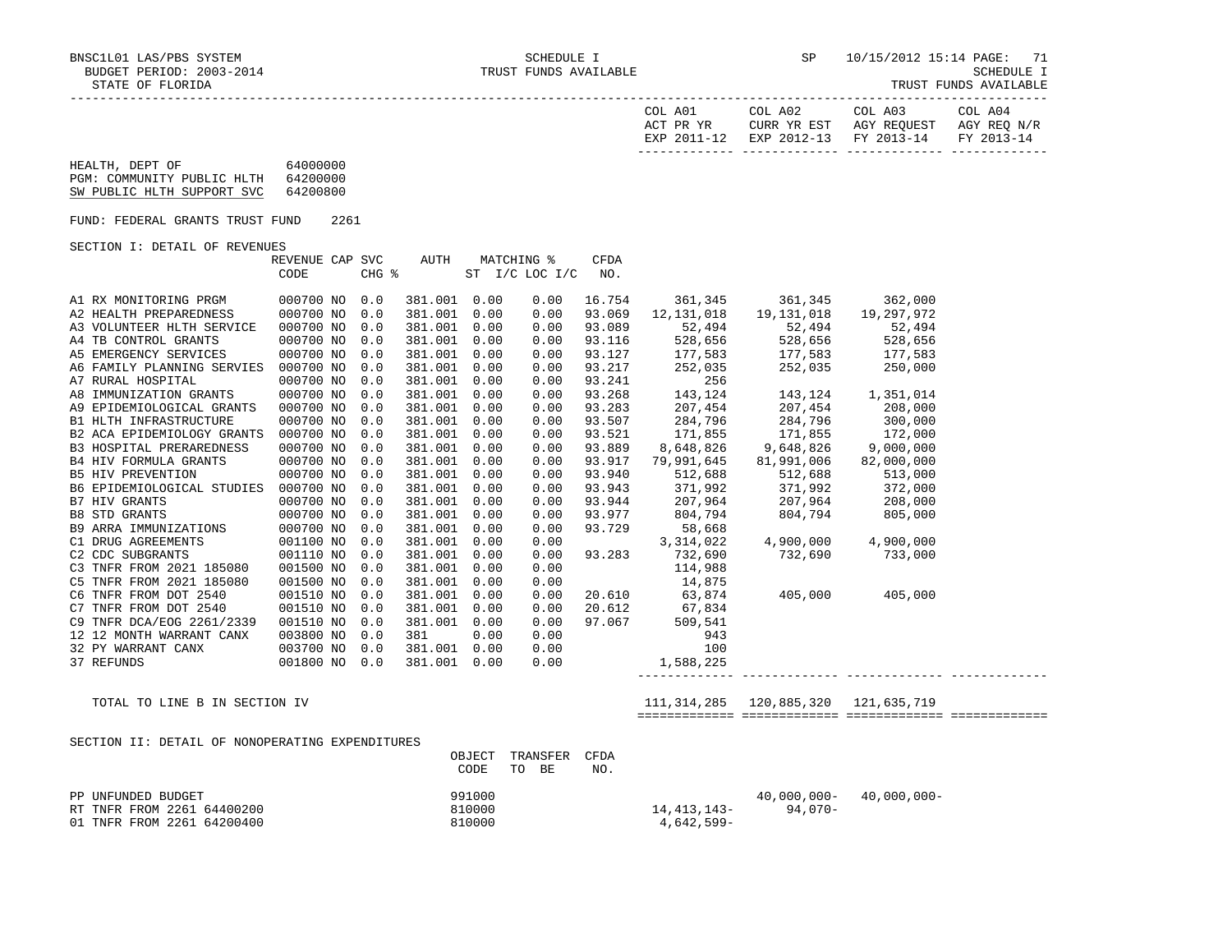|                                                                                                                                                                                                                                                                                                                                                                                                  |                                                |     |                                                                |                                                                                                                                                                                    | EXP 2011-12 EXP 2012-13 FY 2013-14 FY 2013-14 |  |
|--------------------------------------------------------------------------------------------------------------------------------------------------------------------------------------------------------------------------------------------------------------------------------------------------------------------------------------------------------------------------------------------------|------------------------------------------------|-----|----------------------------------------------------------------|------------------------------------------------------------------------------------------------------------------------------------------------------------------------------------|-----------------------------------------------|--|
| HEALTH, DEPT OF 64000000<br>PGM: COMMUNITY PUBLIC HLTH 64200000<br>SW PUBLIC HLTH SUPPORT SVC 64200800                                                                                                                                                                                                                                                                                           |                                                |     |                                                                |                                                                                                                                                                                    |                                               |  |
| FUND: FEDERAL GRANTS TRUST FUND<br>2261                                                                                                                                                                                                                                                                                                                                                          |                                                |     |                                                                |                                                                                                                                                                                    |                                               |  |
| SECTION II: DETAIL OF NONOPERATING EXPENDITURES                                                                                                                                                                                                                                                                                                                                                  | OBJECT TRANSFER CFDA<br>CODE<br>TO BE          | NO. |                                                                |                                                                                                                                                                                    |                                               |  |
| 02 REFUND OF REVENUES                                                                                                                                                                                                                                                                                                                                                                            | 860000                                         |     | 736,652                                                        |                                                                                                                                                                                    |                                               |  |
| TOTAL TO LINE E IN SECTION IV                                                                                                                                                                                                                                                                                                                                                                    |                                                |     |                                                                | $18,319,090 - 40,094,070 - 40,000,000 -$                                                                                                                                           |                                               |  |
| SECTION III: ADJUSTMENTS                                                                                                                                                                                                                                                                                                                                                                         | OBJECT<br>CODE                                 |     |                                                                |                                                                                                                                                                                    |                                               |  |
| 01 CERTIFIED FORWARD REVERSIONS<br>02 PY ENCUMBRANCES NOT RESERVED FUND BALANCE<br>03 PRIOR YEAR A/P NOT CERTIFIED FORWARD<br>06 PY ACCRUAL ADJUSTMENT<br>08 SWFS B6400019 CORRECT ACCTN RECORDS                                                                                                                                                                                                 | 991000<br>991000<br>991000<br>991000<br>991000 |     | 2,121,584 3,013,383<br>701,616–<br>17,534<br>38,139-<br>4,753  |                                                                                                                                                                                    |                                               |  |
| TOTAL TO LINE H IN SECTION IV                                                                                                                                                                                                                                                                                                                                                                    |                                                |     |                                                                | 1,404,116 3,013,383                                                                                                                                                                |                                               |  |
| SECTION IV: SUMMARY                                                                                                                                                                                                                                                                                                                                                                              |                                                |     |                                                                |                                                                                                                                                                                    |                                               |  |
| UNRESERVED FUND BALANCE - JULY 1<br>ADD: REVENUES (FROM SECTION I)<br>TOTAL FUNDS AVAILABLE (LINE A + LINE B)<br>LESS: OPERATING EXPENDITURES<br>LESS: NONOPERATING EXPENDITURES (SECTION II) (E)<br>LESS: FIXED CAPITAL OUTLAY (TOTAL ONLY)<br>UNRESERVED FUND BALANCE - JUNE 30 - BEFORE ADJ $(G)$<br>NET ADJUSTMENTS (FROM SECTION III) (H)<br>ADJUSTED UNRESERVED FUND BALANCE - JUNE 30 (I) | (A)<br>(B)<br>(C)<br>(D)<br>(F)                |     | 4,279,506<br>111,314,285<br>115,593,791<br>1,404,116 3,013,383 | 1,115,850<br>120,885,320 121,635,719<br>120,885,320<br>135, 316, 997 162, 876, 923 162, 751, 569<br>$18,319,090 - 40,094,070 - 40,000,000 -$<br>1,404,116- 1,897,533-<br>1,115,850 | 122,751,569                                   |  |
|                                                                                                                                                                                                                                                                                                                                                                                                  |                                                |     |                                                                |                                                                                                                                                                                    |                                               |  |

SCHEDULE IB: DETAIL OF UNRESERVED FUND BALANCE

 FUNDING SOURCE STATE (S) NONSTATE (N)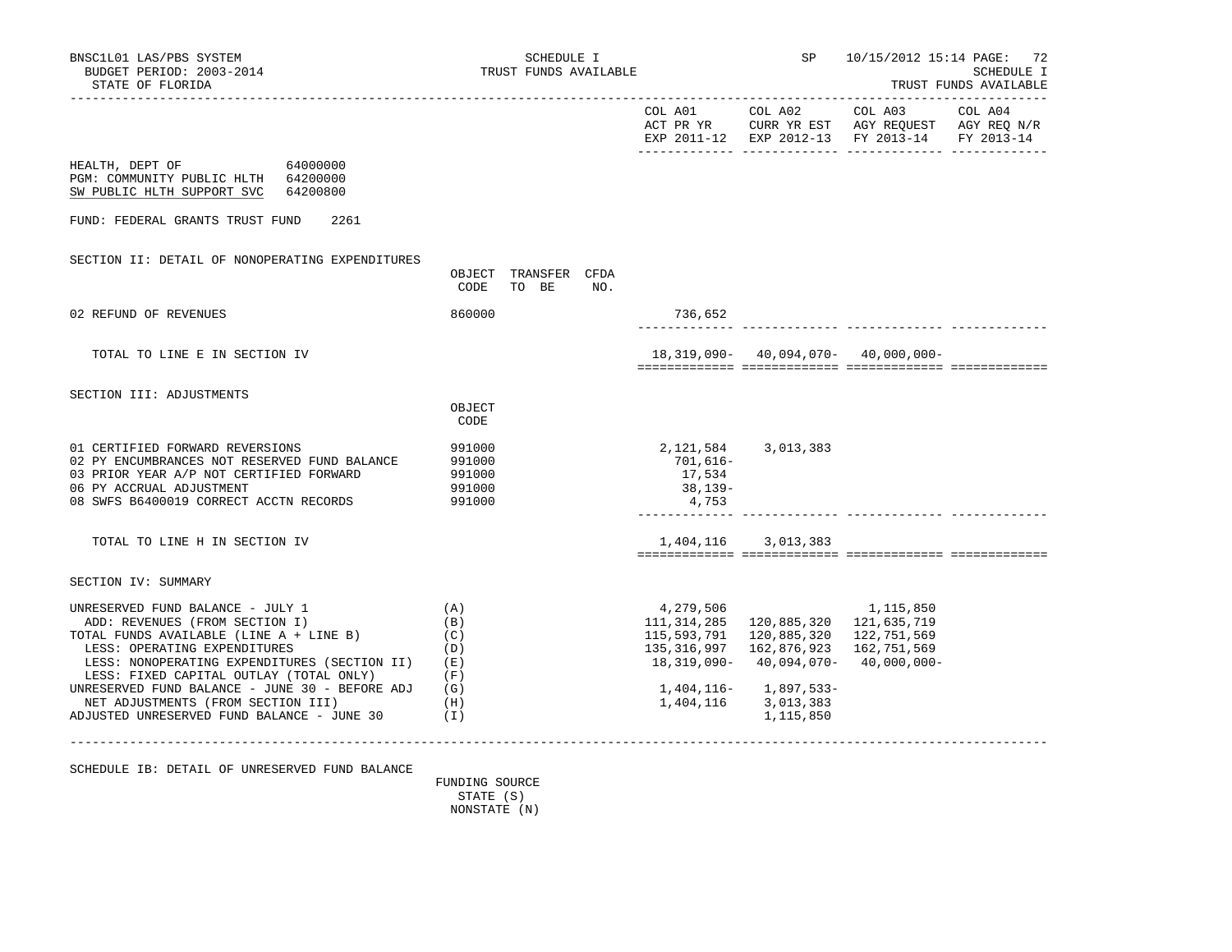| BNSC1L01 LAS/PBS SYSTEM<br>BUDGET PERIOD: 2003-2014<br>STATE OF FLORIDA                                | SCHEDULE I<br>TRUST FUNDS AVAILABLE         |                      |                        | SP 10/15/2012 15:14 PAGE: 73                                                                | SCHEDULE I<br>TRUST FUNDS AVAILABLE |
|--------------------------------------------------------------------------------------------------------|---------------------------------------------|----------------------|------------------------|---------------------------------------------------------------------------------------------|-------------------------------------|
|                                                                                                        |                                             | COL A01<br>ACT PR YR | COL A02<br>CURR YR EST | COL A03 COL A04<br>AGY REQUEST AGY REQ N/R<br>EXP 2011-12 EXP 2012-13 FY 2013-14 FY 2013-14 |                                     |
| HEALTH, DEPT OF 64000000<br>PGM: COMMUNITY PUBLIC HLTH 64200000<br>SW PUBLIC HLTH SUPPORT SVC 64200800 |                                             |                      |                        |                                                                                             |                                     |
| FUND: FEDERAL GRANTS TRUST FUND 2261                                                                   |                                             |                      |                        |                                                                                             |                                     |
| SCHEDULE IB: DETAIL OF UNRESERVED FUND BALANCE                                                         | FUNDING SOURCE<br>STATE (S)<br>NONSTATE (N) |                      |                        |                                                                                             |                                     |
| 01 RYAN WHITE GRANTS                                                                                   | N                                           |                      | 1,115,850              |                                                                                             |                                     |
| ADJUSTED UNRESERVED FUND BALANCE - JUNE 30                                                             |                                             |                      | 1,115,850              |                                                                                             |                                     |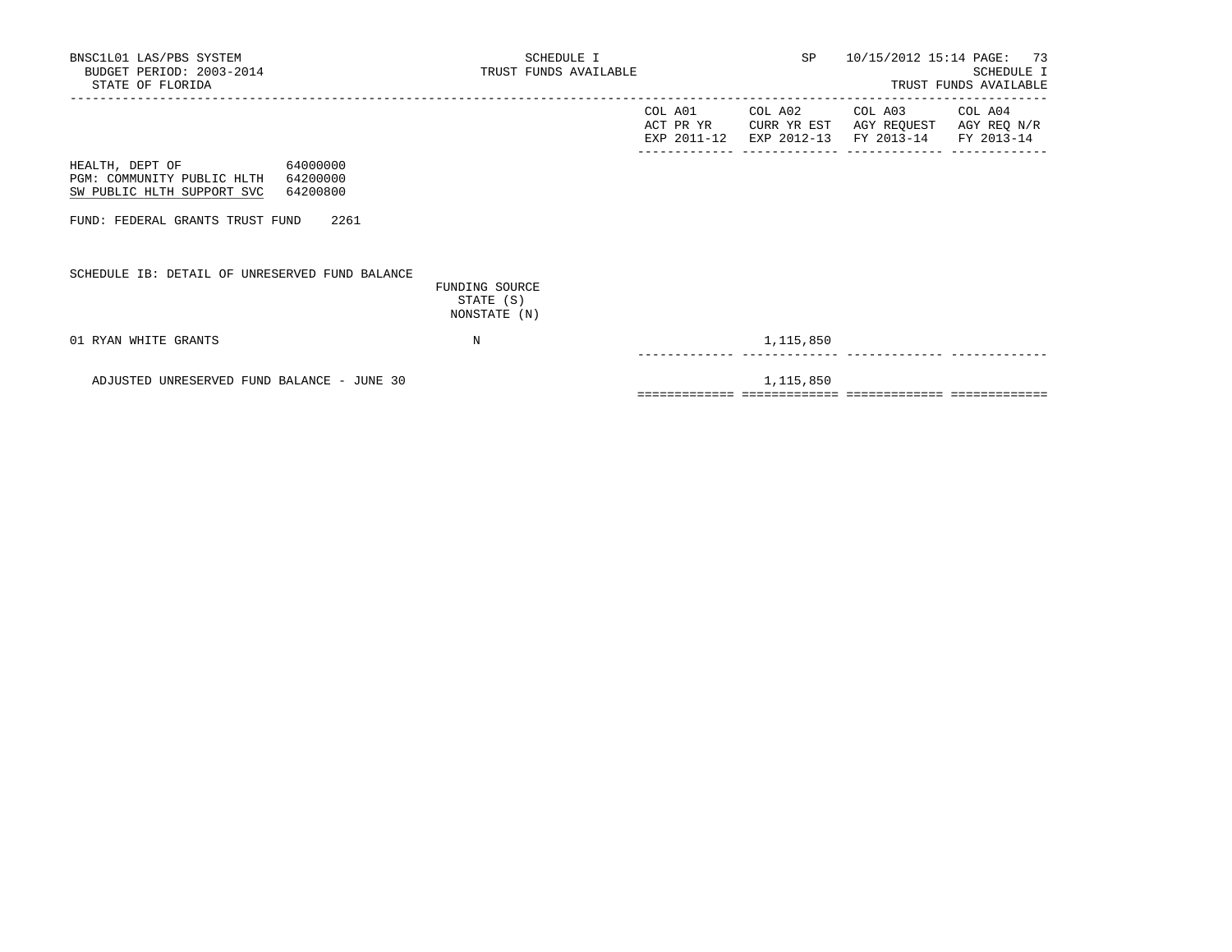|                                                                                                                                                       |                                 |        |        |                                            |      |                | EXP 2011-12 EXP 2012-13 FY 2013-14                                                                                                                                                                                                  |            | FY 2013-14 |
|-------------------------------------------------------------------------------------------------------------------------------------------------------|---------------------------------|--------|--------|--------------------------------------------|------|----------------|-------------------------------------------------------------------------------------------------------------------------------------------------------------------------------------------------------------------------------------|------------|------------|
| HEALTH, DEPT OF<br>PGM: COMMUNITY PUBLIC HLTH 64200000<br>SW PUBLIC HLTH SUPPORT SVC                                                                  | 64000000<br>64200800            |        |        |                                            |      |                |                                                                                                                                                                                                                                     |            |            |
| FUND: GRANTS AND DONATIONS TF 2339                                                                                                                    |                                 |        |        |                                            |      |                |                                                                                                                                                                                                                                     |            |            |
| SECTION I: DETAIL OF REVENUES                                                                                                                         |                                 |        |        |                                            |      |                |                                                                                                                                                                                                                                     |            |            |
|                                                                                                                                                       | REVENUE CAP SVC AUTH MATCHING % |        |        |                                            | CFDA |                |                                                                                                                                                                                                                                     |            |            |
|                                                                                                                                                       | CODE                            |        |        | CHG % ST I/C LOC I/C NO.                   |      |                |                                                                                                                                                                                                                                     |            |            |
| 01 MEDICAID REIM DISP FEE  000109 NO  0.0                                                                                                             |                                 |        |        |                                            |      |                |                                                                                                                                                                                                                                     |            |            |
|                                                                                                                                                       |                                 |        |        |                                            |      |                |                                                                                                                                                                                                                                     |            |            |
|                                                                                                                                                       |                                 |        |        | 381.001  0.00  0.00                        |      |                | $\begin{array}{cccccccc} 381.001 & 0.00 & 0.00 & 93.778 & & 83.742 & & 84.000 & & 84.000 \\ 381.001 & 0.00 & 0.00 & & & 684.531 & & 406.963 & & 120.102 \\ 381.001 & 0.00 & 0.00 & & & & 4.793 & & 11.000 & & & 11.000 \end{array}$ |            |            |
|                                                                                                                                                       |                                 |        |        |                                            |      | 6,926          |                                                                                                                                                                                                                                     |            |            |
| 02 PDMP GRANTS<br>03 FL CNTR FOR NURSING<br>03 FL CNTR FOR NURSING<br>03 FL CNTR FOR NURSING<br>03 O110 NO 0.0<br>05 STD AGRMNT FDOC<br>001903 NO 0.0 |                                 |        |        | $381.001$ 0.00 0.00<br>$381.001$ 0.00 0.00 |      |                | $14, 164, 774$ 15, 037, 241 15, 040, 000                                                                                                                                                                                            |            |            |
|                                                                                                                                                       |                                 |        |        |                                            |      |                |                                                                                                                                                                                                                                     |            |            |
| TOTAL TO LINE B IN SECTION IV                                                                                                                         |                                 |        |        |                                            |      |                | 14,944,766   15,539,204   15,255,102                                                                                                                                                                                                |            |            |
|                                                                                                                                                       |                                 |        |        |                                            |      |                |                                                                                                                                                                                                                                     |            |            |
|                                                                                                                                                       |                                 |        |        |                                            |      |                |                                                                                                                                                                                                                                     |            |            |
| SECTION II: DETAIL OF NONOPERATING EXPENDITURES                                                                                                       |                                 |        |        |                                            |      |                |                                                                                                                                                                                                                                     |            |            |
|                                                                                                                                                       |                                 |        |        | OBJECT TRANSFER CFDA                       |      |                |                                                                                                                                                                                                                                     |            |            |
|                                                                                                                                                       |                                 |        | CODE   | TO BE                                      | NO.  |                |                                                                                                                                                                                                                                     |            |            |
| BA TNFR FROM 2339 64400200                                                                                                                            |                                 |        | 810000 |                                            |      |                | 872,725-                                                                                                                                                                                                                            |            |            |
| GA UNFUNDED BUDGET                                                                                                                                    |                                 |        | 899000 |                                            |      |                |                                                                                                                                                                                                                                     | 8,034,084- |            |
| 01 SERVICE CHARGE TO GENERAL REVENUE                                                                                                                  |                                 |        | 880000 |                                            |      |                | $54,762$ $56,000$ $9,608$                                                                                                                                                                                                           |            |            |
| 03 5% TRUST FUND RESERVE                                                                                                                              |                                 |        | 999000 |                                            |      |                |                                                                                                                                                                                                                                     | 751,520    |            |
|                                                                                                                                                       |                                 |        |        |                                            |      |                |                                                                                                                                                                                                                                     |            |            |
| TOTAL TO LINE E IN SECTION IV                                                                                                                         |                                 |        |        |                                            |      |                | 54,762 816,725- 7,272,956-                                                                                                                                                                                                          |            |            |
|                                                                                                                                                       |                                 |        |        |                                            |      |                |                                                                                                                                                                                                                                     |            |            |
|                                                                                                                                                       |                                 |        |        |                                            |      |                |                                                                                                                                                                                                                                     |            |            |
| SECTION III: ADJUSTMENTS                                                                                                                              |                                 |        |        |                                            |      |                |                                                                                                                                                                                                                                     |            |            |
|                                                                                                                                                       |                                 |        | OBJECT |                                            |      |                |                                                                                                                                                                                                                                     |            |            |
|                                                                                                                                                       |                                 |        | CODE   |                                            |      |                |                                                                                                                                                                                                                                     |            |            |
| AJ PY ENCUMBRANCE NOT RESERVED FUND BALANCE                                                                                                           |                                 | 991000 |        |                                            |      | $26,428-$      |                                                                                                                                                                                                                                     |            |            |
| 01 ROUNDING                                                                                                                                           |                                 |        | 991000 |                                            |      | $\overline{4}$ |                                                                                                                                                                                                                                     |            |            |
| 02 CERTIFIED FORWARD REVERSIONS                                                                                                                       |                                 |        | 991000 |                                            |      |                | 3,023 605,108                                                                                                                                                                                                                       |            |            |
| 03 P/Y A/P NOT CERTIFIED                                                                                                                              |                                 |        | 991000 |                                            |      | 2,600          |                                                                                                                                                                                                                                     |            |            |
| 05 SWFS B64000002 DELETE RECEIVABLE                                                                                                                   |                                 |        | 991000 |                                            |      | $964, 179 -$   |                                                                                                                                                                                                                                     |            |            |
|                                                                                                                                                       |                                 |        |        |                                            |      |                |                                                                                                                                                                                                                                     |            |            |
|                                                                                                                                                       |                                 |        |        |                                            |      |                |                                                                                                                                                                                                                                     |            |            |
| TOTAL TO LINE H IN SECTION IV                                                                                                                         |                                 |        |        |                                            |      |                | 984,980- 605,108                                                                                                                                                                                                                    |            |            |
|                                                                                                                                                       |                                 |        |        |                                            |      |                |                                                                                                                                                                                                                                     |            |            |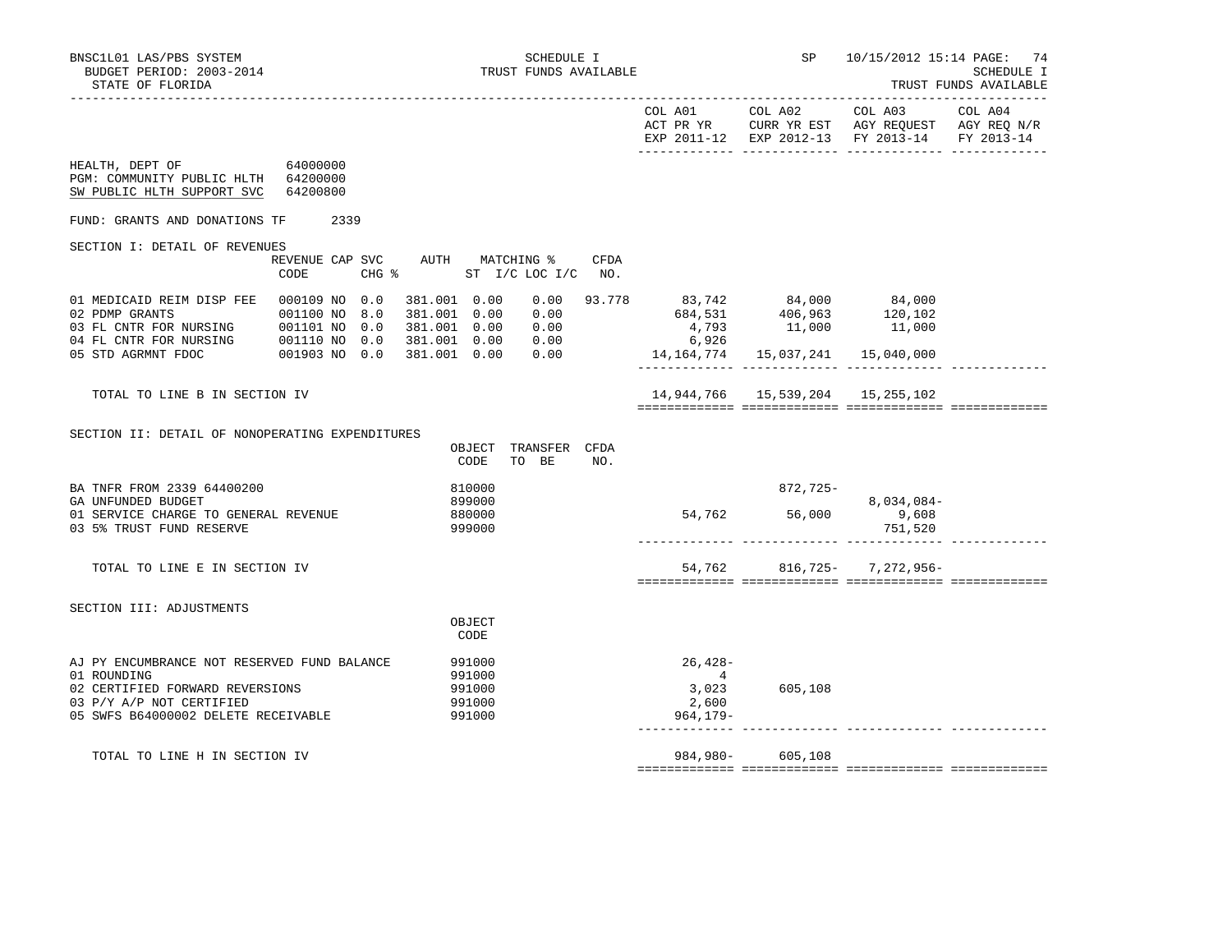|                                                                                                                 |          | COL A01<br>ACT PR YR<br>EXP 2011-12 | COL A02<br>CURR YR EST<br>EXP 2012-13 | COL A03<br>AGY REOUEST<br>FY 2013-14 | COL A04<br>AGY REQ N/R<br>FY 2013-14 |
|-----------------------------------------------------------------------------------------------------------------|----------|-------------------------------------|---------------------------------------|--------------------------------------|--------------------------------------|
| 64000000<br>HEALTH, DEPT OF<br>PGM: COMMUNITY PUBLIC HLTH<br>64200000<br>SW PUBLIC HLTH SUPPORT SVC<br>64200800 |          |                                     |                                       |                                      |                                      |
| 2339<br>FUND: GRANTS AND DONATIONS TF                                                                           |          |                                     |                                       |                                      |                                      |
| SECTION IV: SUMMARY                                                                                             |          |                                     |                                       |                                      |                                      |
| UNRESERVED FUND BALANCE - JULY 1                                                                                | (A)      |                                     | 6,767,731 5,798,001                   |                                      |                                      |
| ADD: REVENUES (FROM SECTION I)                                                                                  | (B)      | 14,944,766                          | 15,539,204                            | 15,255,102                           |                                      |
| TOTAL FUNDS AVAILABLE (LINE A + LINE B)                                                                         | (C)      | 21,712,497                          | 21,337,205                            | 15,255,102                           |                                      |
| LESS: OPERATING EXPENDITURES                                                                                    | (D)      |                                     | 14,874,754 22,759,038 22,479,763      |                                      |                                      |
| LESS: NONOPERATING EXPENDITURES (SECTION II)                                                                    | (E)      | 54,762                              | 816,725- 7,272,956-                   |                                      |                                      |
| LESS: FIXED CAPITAL OUTLAY (TOTAL ONLY)                                                                         | (F)      |                                     |                                       |                                      |                                      |
| UNRESERVED FUND BALANCE - JUNE 30 - BEFORE ADJ                                                                  | (G)      |                                     | 6,782,981 605,108- 48,295             |                                      |                                      |
| NET ADJUSTMENTS (FROM SECTION III)                                                                              | (H)      | 984,980-                            | 605,108                               |                                      |                                      |
| ADJUSTED UNRESERVED FUND BALANCE - JUNE 30                                                                      | $(\bot)$ | 5,798,001                           |                                       | 48,295                               |                                      |

ADJUSTED UNRESERVED FUND BALANCE - JUNE 30 (I)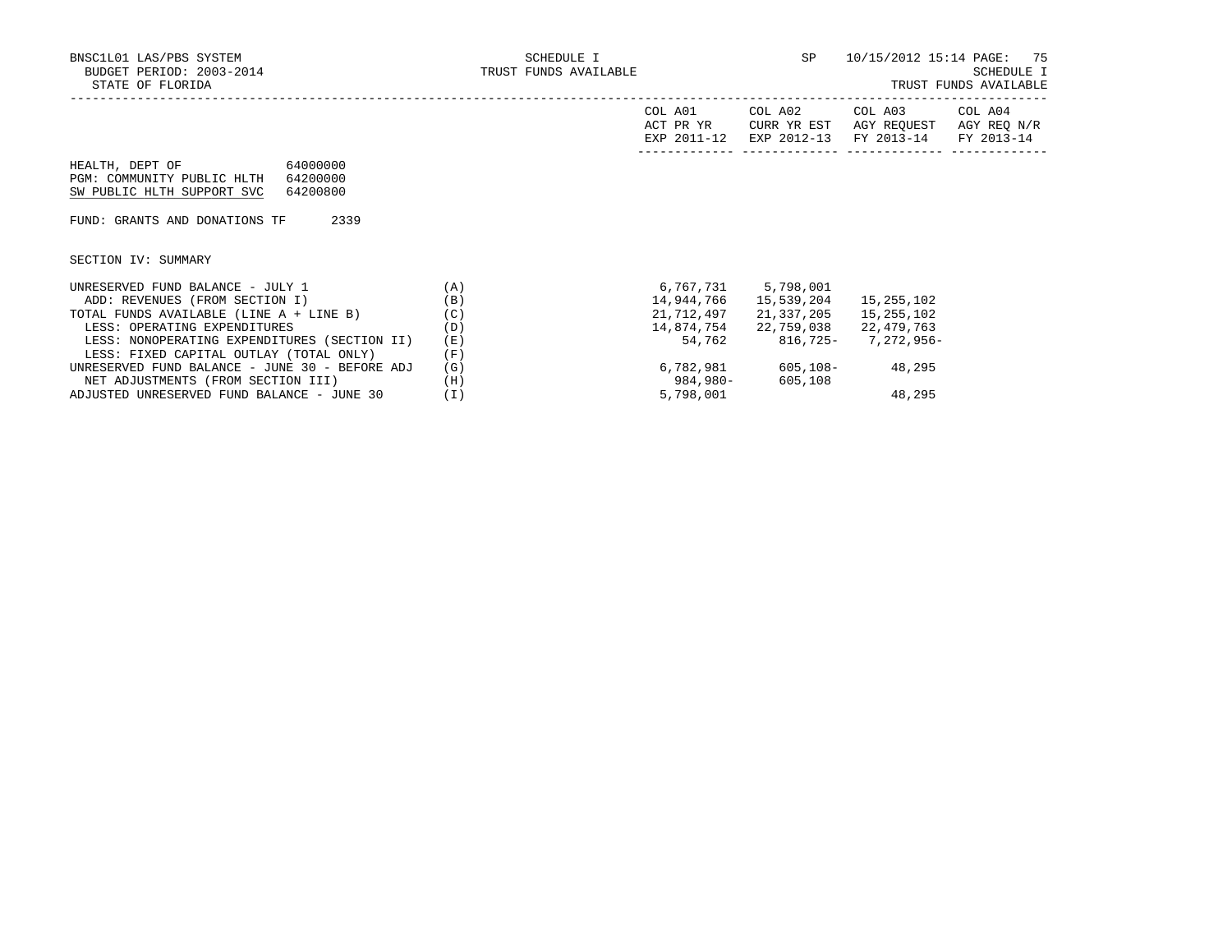| ______<br>$\sim$ | $-L$ |                                            |                             | 1100 T                           | . טעש                |
|------------------|------|--------------------------------------------|-----------------------------|----------------------------------|----------------------|
|                  |      |                                            |                             |                                  |                      |
|                  |      |                                            |                             |                                  |                      |
|                  |      | $\sim$ $\sim$ $\sim$<br>$\Delta \cap$<br>. | $\sim$ $\sim$ $\sim$<br>∆∩つ | ⊼∩ ⊼<br>$\cap$ $\cap$ $\Gamma$ . | $\sim$<br><b>AO4</b> |

|                                                                                                                                                                                                                                                                                                                               |                                                      |                                 |                                                                                                       |                                                                      |                                                                              |                            | COL A01<br>ACT PR YR | COL A02<br>EXP 2011-12 EXP 2012-13 FY 2013-14                                                                                    | COL A03<br>CURR YR EST AGY REQUEST AGY REQ N/R                      | COL A04<br>FY 2013-14 |
|-------------------------------------------------------------------------------------------------------------------------------------------------------------------------------------------------------------------------------------------------------------------------------------------------------------------------------|------------------------------------------------------|---------------------------------|-------------------------------------------------------------------------------------------------------|----------------------------------------------------------------------|------------------------------------------------------------------------------|----------------------------|----------------------|----------------------------------------------------------------------------------------------------------------------------------|---------------------------------------------------------------------|-----------------------|
| 64000000<br>HEALTH, DEPT OF<br>PGM: COMMUNITY PUBLIC HLTH 64200000<br>SW PUBLIC HLTH SUPPORT SVC                                                                                                                                                                                                                              | 64200800                                             |                                 |                                                                                                       |                                                                      |                                                                              |                            |                      |                                                                                                                                  |                                                                     |                       |
| FUND: BRAIN & SPINAL CORD INJ/TF                                                                                                                                                                                                                                                                                              | 2390                                                 |                                 |                                                                                                       |                                                                      |                                                                              |                            |                      |                                                                                                                                  |                                                                     |                       |
| SECTION I: DETAIL OF REVENUES                                                                                                                                                                                                                                                                                                 |                                                      |                                 |                                                                                                       |                                                                      |                                                                              |                            |                      |                                                                                                                                  |                                                                     |                       |
|                                                                                                                                                                                                                                                                                                                               | REVENUE CAP SVC<br>CODE                              | CHG %                           | AUTH                                                                                                  |                                                                      | MATCHING %<br>ST I/C LOC I/C                                                 | CFDA<br>NO.                |                      |                                                                                                                                  |                                                                     |                       |
| AA NURSING HOME TRANSITION 000109 NO 0.0<br>AB MEDICAID WAIVER<br>AC ANTICIPATED MED WAIVER 000109 NO<br>01 B&SCIP FINES EDR<br>02 B&SCIP PROGRAM<br>03 B&SCIP RED LIGHT TCKT 001200 NO<br>04 TNFR HSMV 2488<br>05 MOTOR CYCLE LICENSES 000200 YES 8.0<br>06 REFUNDS 001800 NO 0.0<br>07 ANTICIPATED REV REDCAM 001200 NO 8.0 | 000109 NO<br>001200 NO<br>001200 NO<br>001520 NO 0.0 | 0.0<br>0.0<br>8.0<br>8.0<br>8.0 | 318.21<br>318.21<br>381.21<br>318.21<br>318.21<br>318.21<br>318.21<br>318.21<br>318.21 0.00<br>381.21 | 0.00<br>0.00<br>0.00<br>0.00<br>0.00<br>0.00<br>0.00<br>0.00<br>0.00 | 0.00<br>0.00<br>0.00<br>0.00<br>0.00<br>0.00<br>0.00<br>0.00<br>0.00<br>0.00 | 93.778<br>93.778<br>93.778 |                      | 282,025<br>2,323,479<br>1,768,355<br>6,800,000<br>452,346<br>2, 733, 528<br>2, 733, 528<br>1, 238, 496<br>1, 238, 496<br>485,154 | 6,900,000<br>352,346<br>54,366 54,366<br>600,000 600,000<br>485,154 |                       |
| TOTAL TO LINE B IN SECTION IV                                                                                                                                                                                                                                                                                                 |                                                      |                                 |                                                                                                       |                                                                      |                                                                              |                            |                      |                                                                                                                                  | 16, 737, 749 12, 363, 890                                           |                       |
| SECTION II: DETAIL OF NONOPERATING EXPENDITURES                                                                                                                                                                                                                                                                               |                                                      |                                 |                                                                                                       |                                                                      |                                                                              |                            |                      |                                                                                                                                  |                                                                     |                       |
|                                                                                                                                                                                                                                                                                                                               |                                                      |                                 |                                                                                                       | CODE                                                                 | OBJECT TRANSFER CFDA<br>TO BE                                                | NO.                        |                      |                                                                                                                                  |                                                                     |                       |
| 01 TNFR FROM 2390 64400200<br>02 SERVICE CHARGE TO GENERAL REVENUE<br>03 5% TRUST FUND RESERVE<br>04 ANTICIPATED BUDGET SURPLUS-WAIVER<br>05 ANTICIPATED TNFR TO AHCA 2474                                                                                                                                                    |                                                      |                                 |                                                                                                       | 810000<br>880000<br>999000<br>899000<br>810000                       | 68500100                                                                     |                            |                      | 476,687-<br>3,461,000 3,461,000                                                                                                  | $842,032$ $842,032$<br>484,168<br>11,996,146 - 10,596,146 -         |                       |
| TOTAL TO LINE E IN SECTION IV                                                                                                                                                                                                                                                                                                 |                                                      |                                 |                                                                                                       |                                                                      |                                                                              |                            |                      | 8,169,801-                                                                                                                       | $5,808,946-$                                                        |                       |
| SECTION III: ADJUSTMENTS                                                                                                                                                                                                                                                                                                      |                                                      |                                 |                                                                                                       | OBJECT<br>CODE                                                       |                                                                              |                            |                      |                                                                                                                                  |                                                                     |                       |
| TOTAL TO LINE H IN SECTION IV                                                                                                                                                                                                                                                                                                 |                                                      |                                 |                                                                                                       |                                                                      |                                                                              |                            |                      |                                                                                                                                  |                                                                     |                       |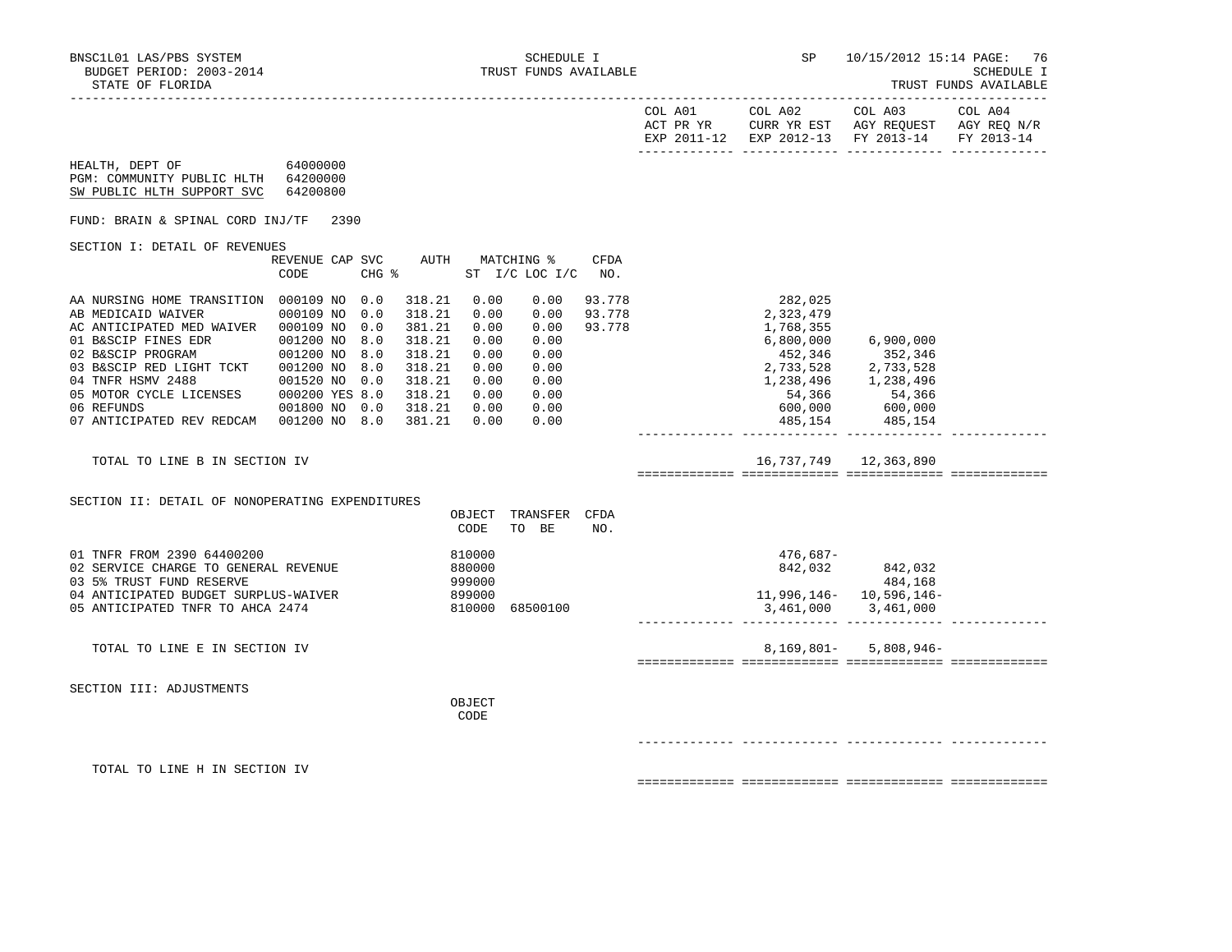|  |  | TRUST FUNDS AVAILABLE |  |  |  |  |
|--|--|-----------------------|--|--|--|--|
|--|--|-----------------------|--|--|--|--|

|                                                |     | COL A01<br>ACT PR YR<br>EXP 2011-12 | COL A02<br>CURR YR EST<br>EXP 2012-13 | COL A03<br>AGY REOUEST<br>FY 2013-14 FY 2013-14 | COL A04<br>AGY REQ N/R |
|------------------------------------------------|-----|-------------------------------------|---------------------------------------|-------------------------------------------------|------------------------|
| 64000000<br>HEALTH, DEPT OF                    |     |                                     |                                       |                                                 |                        |
| PGM: COMMUNITY PUBLIC HLTH<br>64200000         |     |                                     |                                       |                                                 |                        |
| SW PUBLIC HLTH SUPPORT SVC<br>64200800         |     |                                     |                                       |                                                 |                        |
|                                                |     |                                     |                                       |                                                 |                        |
| FUND: BRAIN & SPINAL CORD INJ/TF<br>2390       |     |                                     |                                       |                                                 |                        |
|                                                |     |                                     |                                       |                                                 |                        |
|                                                |     |                                     |                                       |                                                 |                        |
| SECTION IV: SUMMARY                            |     |                                     |                                       |                                                 |                        |
|                                                |     |                                     |                                       |                                                 |                        |
| UNRESERVED FUND BALANCE - JULY 1               | (A) |                                     |                                       | 3,909,432                                       |                        |
| ADD: REVENUES (FROM SECTION I)                 | (B) |                                     | 16,737,749                            | 12,363,890                                      |                        |
| TOTAL FUNDS AVAILABLE (LINE A + LINE B)        | (C) |                                     | 16,737,749                            | 16,273,322                                      |                        |
| LESS: OPERATING EXPENDITURES                   | (D) |                                     |                                       | 20,998,118 21,029,058                           |                        |
| LESS: NONOPERATING EXPENDITURES (SECTION II)   | (E) |                                     | 8,169,801–                            | 5,808,946-                                      |                        |
| LESS: FIXED CAPITAL OUTLAY (TOTAL ONLY)        | (F) |                                     |                                       |                                                 |                        |
| UNRESERVED FUND BALANCE - JUNE 30 - BEFORE ADJ | (G) |                                     | 3,909,432                             | 1,053,210                                       |                        |
| NET ADJUSTMENTS (FROM SECTION III)             | (H) |                                     |                                       |                                                 |                        |
| ADJUSTED UNRESERVED FUND BALANCE - JUNE 30     | (I) |                                     |                                       | 3,909,432 1,053,210                             |                        |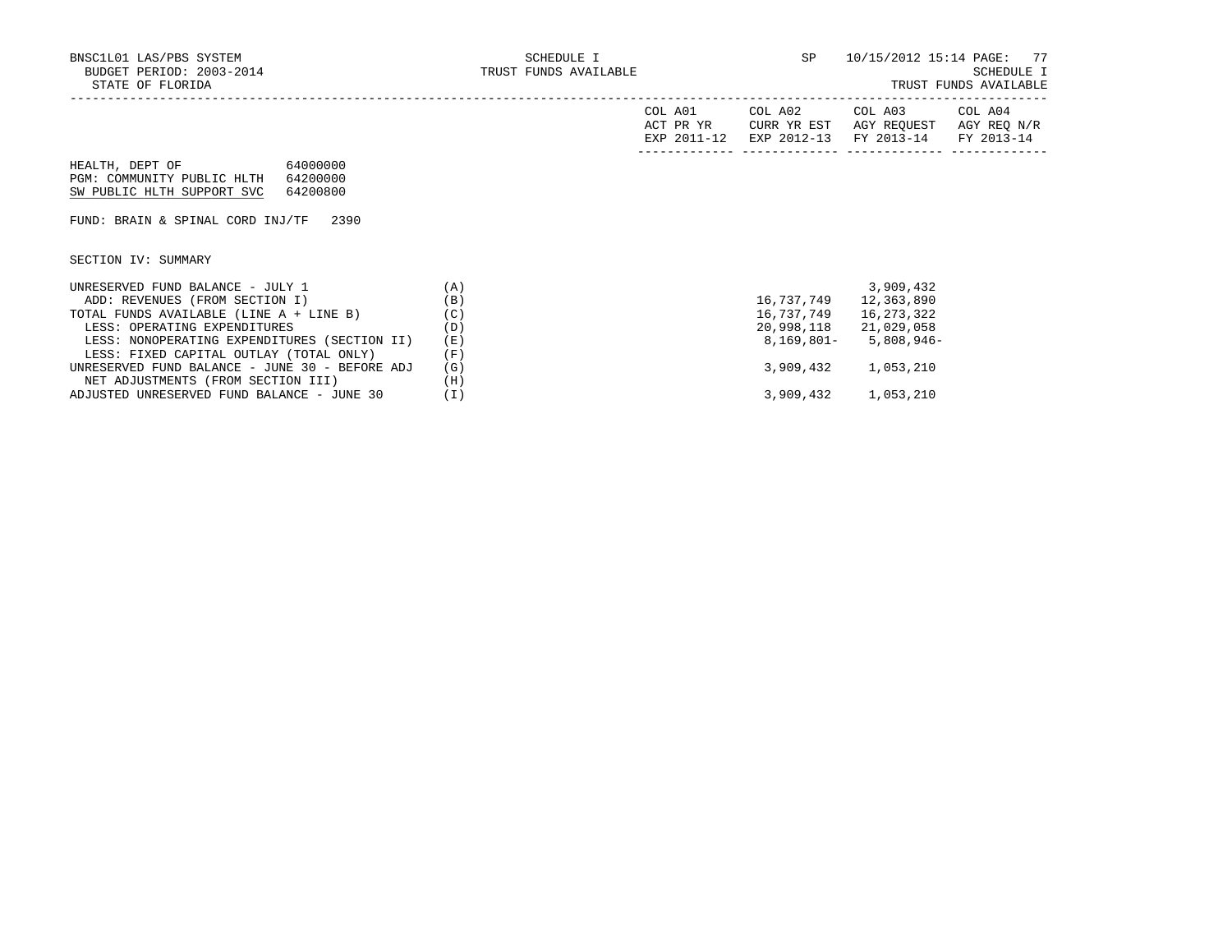| BNSC1L01 LAS/PBS SYSTEM<br>BUDGET PERIOD: 2003-2014<br>STATE OF FLORIDA                                |                                              | TRUST FUNDS AVAILABLE                        | SCHEDULE I | SP               | 10/15/2012 15:14 PAGE: 78<br><b>SCHEDULE I</b><br>TRUST FUNDS AVAILABLE |                                                                                                                                   |  |
|--------------------------------------------------------------------------------------------------------|----------------------------------------------|----------------------------------------------|------------|------------------|-------------------------------------------------------------------------|-----------------------------------------------------------------------------------------------------------------------------------|--|
|                                                                                                        |                                              |                                              |            |                  |                                                                         | COL A01 COL A02 COL A03 COL A04<br>ACT PR YR CURR YR EST AGY REQUEST AGY REQ N/R<br>EXP 2011-12 EXP 2012-13 FY 2013-14 FY 2013-14 |  |
| HEALTH, DEPT OF 64000000<br>PGM: COMMUNITY PUBLIC HLTH 64200000<br>SW PUBLIC HLTH SUPPORT SVC 64200800 |                                              |                                              |            |                  |                                                                         |                                                                                                                                   |  |
| FUND: NURS STDNT LOAN FORGIVE TF 2505                                                                  |                                              |                                              |            |                  |                                                                         |                                                                                                                                   |  |
| SECTION I: DETAIL OF REVENUES                                                                          | REVENUE CAP SVC AUTH MATCHING % CFDA<br>CODE | CHG % ST I/C LOC I/C NO.                     |            |                  |                                                                         |                                                                                                                                   |  |
| A1 TNFR FROM 2352 181183  001500 NO 0.0  1009.66  0.00  0.00<br>04 REFUNDS                             | 001800 NO 0.0 1009.66 0.00 0.00              |                                              |            | 753,677<br>4,395 |                                                                         |                                                                                                                                   |  |
| TOTAL TO LINE B IN SECTION IV                                                                          |                                              |                                              |            | 758,072          |                                                                         |                                                                                                                                   |  |
| SECTION II: DETAIL OF NONOPERATING EXPENDITURES                                                        |                                              | OBJECT TRANSFER CFDA<br>CODE<br>TO BE        | NO.        |                  |                                                                         |                                                                                                                                   |  |
| SW TNFR TO 2141<br>03 ANTICIPATED TNFR DOE 2505<br>04 ANTICIPATED BUDGET AMENDMENT                     |                                              | 810000 64200700<br>810000 48000000<br>899000 |            |                  | 104,022<br>700,000<br>$173 -$                                           | $743-$                                                                                                                            |  |
| TOTAL TO LINE E IN SECTION IV                                                                          |                                              |                                              |            |                  |                                                                         | 803,849 743-                                                                                                                      |  |
| SECTION III: ADJUSTMENTS                                                                               |                                              |                                              |            |                  |                                                                         |                                                                                                                                   |  |

|                                                                                                                                                                                                                                                                                            | OBJECT<br>CODE                                |                                                       |                                      |               |  |
|--------------------------------------------------------------------------------------------------------------------------------------------------------------------------------------------------------------------------------------------------------------------------------------------|-----------------------------------------------|-------------------------------------------------------|--------------------------------------|---------------|--|
| 01 PY ENCUMBRANCE NOT RESERVED FUND BALANCE<br>03 CERTIFIED FORWARD REVERSIONS<br>06 PRIOR YEAR A/P NOT CERTIFIED                                                                                                                                                                          | 991000<br>991000<br>991000                    | $3,054-$<br>733<br>86                                 |                                      |               |  |
| TOTAL TO LINE H IN SECTION IV                                                                                                                                                                                                                                                              |                                               | $2.235-$                                              |                                      |               |  |
| SECTION IV: SUMMARY                                                                                                                                                                                                                                                                        |                                               |                                                       |                                      |               |  |
| UNRESERVED FUND BALANCE - JULY 1<br>ADD: REVENUES (FROM SECTION I)<br>TOTAL FUNDS AVAILABLE (LINE A + LINE B)<br>LESS: OPERATING EXPENDITURES<br>LESS: NONOPERATING EXPENDITURES (SECTION II)<br>LESS: FIXED CAPITAL OUTLAY (TOTAL ONLY)<br>UNRESERVED FUND BALANCE - JUNE 30 - BEFORE ADJ | (A)<br>(B)<br>(C)<br>(D)<br>(E)<br>(F)<br>(G) | 436,633<br>758,072<br>1,194,705<br>388,448<br>806,257 | 804,022<br>804,022<br>173<br>803,849 | 743<br>$743-$ |  |
| NET ADJUSTMENTS (FROM SECTION III)                                                                                                                                                                                                                                                         | (H)                                           | $2,235-$                                              |                                      |               |  |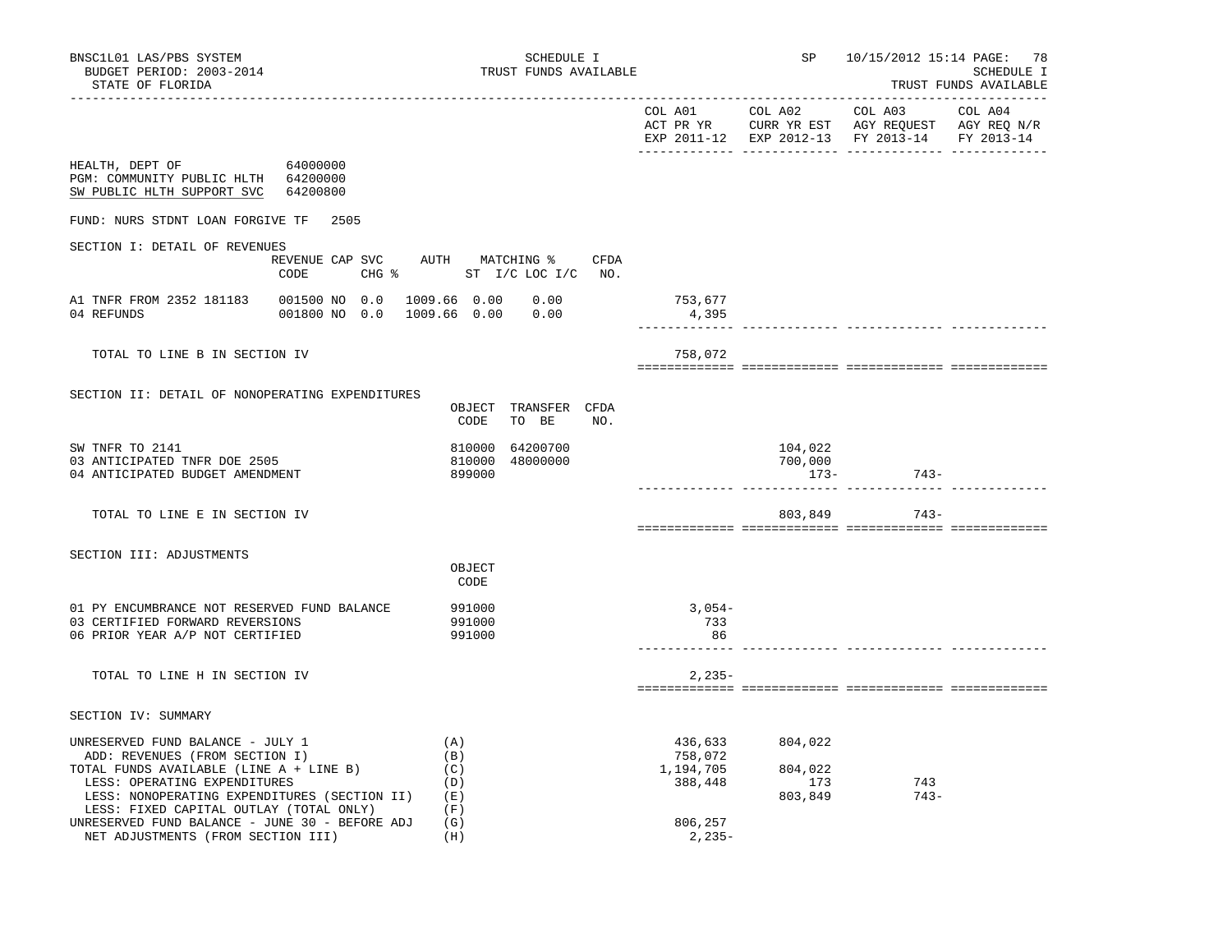|                            |          | COL A01<br>ACT PR YR<br>EXP 2011-12 | COL A02<br>CURR YR EST<br>EXP 2012-13 | COL A03<br>AGY REOUEST<br>FY 2013-14 | COL A04<br>AGY REQ N/R<br>FY 2013-14 |
|----------------------------|----------|-------------------------------------|---------------------------------------|--------------------------------------|--------------------------------------|
| HEALTH, DEPT OF            | 64000000 |                                     |                                       |                                      |                                      |
| PGM: COMMUNITY PUBLIC HLTH | 64200000 |                                     |                                       |                                      |                                      |
| SW PUBLIC HLTH SUPPORT SVC | 64200800 |                                     |                                       |                                      |                                      |

FUND: NURS STDNT LOAN FORGIVE TF 2505

SECTION IV: SUMMARY

ADJUSTED UNRESERVED FUND BALANCE - JUNE 30 (I) 804,022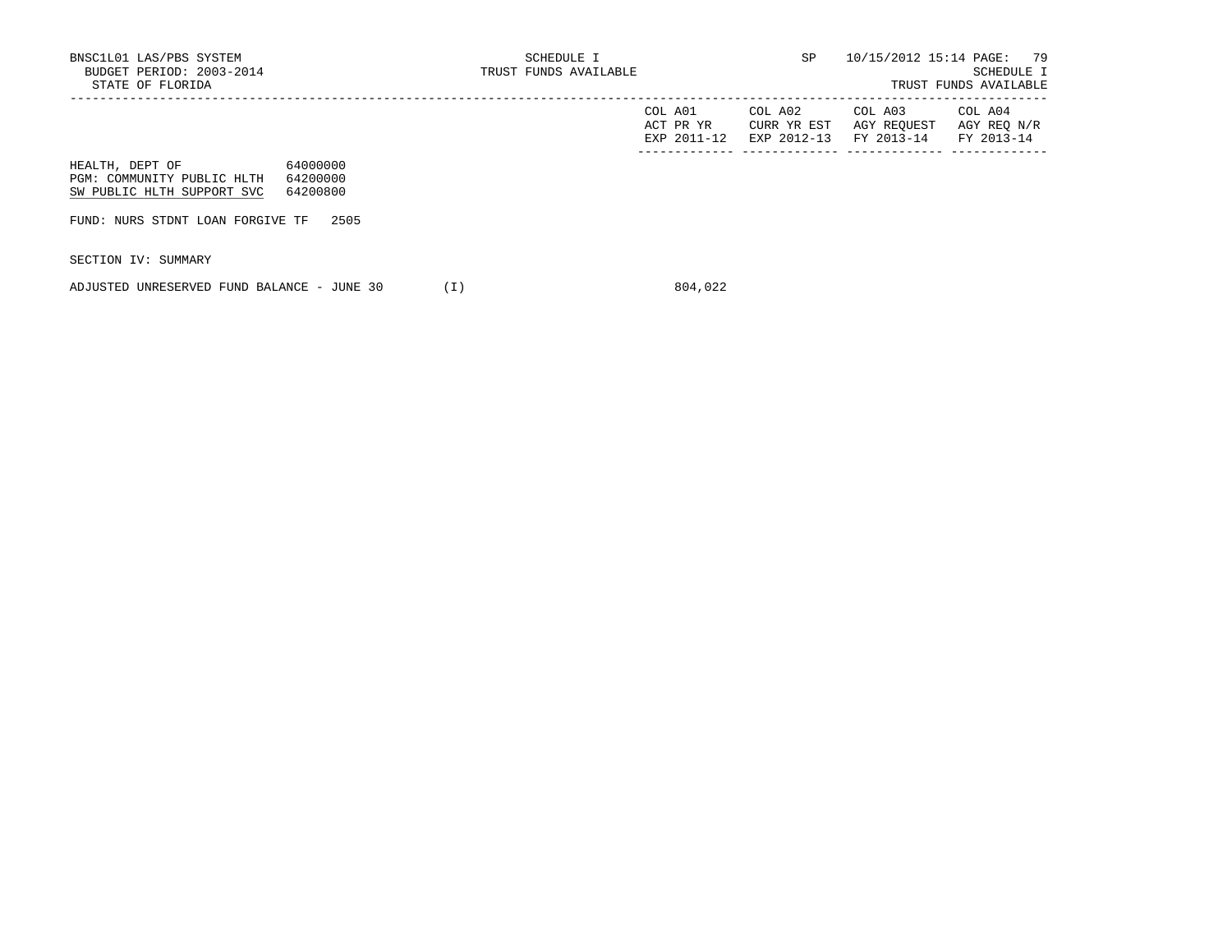SCHEDULE I<br>TRUST FUNDS AVAILABLE

|  | IRUSI FUNDS AVAILABLE |
|--|-----------------------|
|  |                       |

|                                                                                                                                                                                                                                                                                                                                                                         |                                                                                                                                                           |      |                                 |                                                                                                                                                                                        |                                                      |                                                                      |             | COL A01                         | ACT PR YR CURR YR EST AGY REQUEST AGY REQ N/R<br>EXP 2011-12 EXP 2012-13 FY 2013-14 FY 2013-14                                                                                                                                                                                                                                                                                                                                                                                                                                                                                                                                                                                     | COL A02 COL A03 COL A04 |  |
|-------------------------------------------------------------------------------------------------------------------------------------------------------------------------------------------------------------------------------------------------------------------------------------------------------------------------------------------------------------------------|-----------------------------------------------------------------------------------------------------------------------------------------------------------|------|---------------------------------|----------------------------------------------------------------------------------------------------------------------------------------------------------------------------------------|------------------------------------------------------|----------------------------------------------------------------------|-------------|---------------------------------|------------------------------------------------------------------------------------------------------------------------------------------------------------------------------------------------------------------------------------------------------------------------------------------------------------------------------------------------------------------------------------------------------------------------------------------------------------------------------------------------------------------------------------------------------------------------------------------------------------------------------------------------------------------------------------|-------------------------|--|
| HEALTH, DEPT OF 64000000<br>PGM: COMMUNITY PUBLIC HLTH 64200000<br>SW PUBLIC HLTH SUPPORT SVC                                                                                                                                                                                                                                                                           | 64200800                                                                                                                                                  |      |                                 |                                                                                                                                                                                        |                                                      |                                                                      |             |                                 |                                                                                                                                                                                                                                                                                                                                                                                                                                                                                                                                                                                                                                                                                    |                         |  |
| FUND: PLANNING AND EVALUATION TF                                                                                                                                                                                                                                                                                                                                        |                                                                                                                                                           | 2531 |                                 |                                                                                                                                                                                        |                                                      |                                                                      |             |                                 |                                                                                                                                                                                                                                                                                                                                                                                                                                                                                                                                                                                                                                                                                    |                         |  |
| SECTION I: DETAIL OF REVENUES                                                                                                                                                                                                                                                                                                                                           |                                                                                                                                                           |      |                                 |                                                                                                                                                                                        |                                                      |                                                                      |             |                                 |                                                                                                                                                                                                                                                                                                                                                                                                                                                                                                                                                                                                                                                                                    |                         |  |
|                                                                                                                                                                                                                                                                                                                                                                         | CODE                                                                                                                                                      |      |                                 | $CHG$ $\approx$                                                                                                                                                                        |                                                      | REVENUE CAP SVC AUTH MATCHING %<br>ST I/C LOC I/C                    | CFDA<br>NO. |                                 |                                                                                                                                                                                                                                                                                                                                                                                                                                                                                                                                                                                                                                                                                    |                         |  |
| A1 TNFR FROM 2021 185080<br>02 VITAL STATISTICS FEES<br>05 INFANT SCREENING LAB<br>07 LABS BILLING MEDICAID<br>08 VS MARRIAGE LICENSES<br>09 FEDERAL FEE FOR SERVICE 001970 YES 0.0<br>10 VITAL STATS FINES<br>12 REFUNDS<br>13 LAB SALE OF GOODS/SRVCS 001903 NO<br>14 REFUNDS<br>15 12 MONTH WARRANT CANX<br>16 INFANT SCREENING MED<br>TOTAL TO LINE B IN SECTION IV | 001500 NO 0.0<br>000100 YES 8.0<br>000100 YES 8.0<br>000109 NO 0.0<br>000200 YES 8.0<br>001200 NO<br>001800 NO<br>001800 NO<br>003800 NO<br>000109 NO 0.0 |      | 8.0<br>0.0<br>0.0<br>0.0<br>0.0 | 381.001 0.00<br>381.025 0.00<br>383.14<br>381.020 0.00<br>382.025<br>382.025<br>382.025<br>381.001<br>381.020 0.00<br>381.001 0.00<br>381.001 0.00<br>383.14<br>383.14<br>381.011 0.00 | 0.00<br>0.00<br>0.00<br>0.00<br>0.00<br>0.00<br>0.00 | 0.00<br>0.00<br>0.00<br>0.00<br>0.00<br>0.00<br>0.00<br>0.00<br>0.00 |             | 89,214                          | $6,567,429$ $7,224,173$ $7,165,300$<br>$\begin{array}{cccc} 0.00 & 3,204,415 & 3,524,857 & 3,500,000 \\ 0.00 & 93.778 & 2,666,961 & 2,933,657 & 3,000,000 \end{array}$<br>$\begin{array}{cccccc} 2,900,901 & 2,933,657 & 3,000,000 \\ 672,172 & 739,389 & 740,000 \\ 1,786,899 & 1,865,589 & 1,850,000 \\ 19,759 & 21,735 & 21,000 \\ 21,633 & 21,000 & 21,000 \\ 6,592,092 & 7,251,301 & 7,580,000 \\ 6,989 & 6,900 & 6,900 \end{array}$<br>$0.00$ 93.778 4,460,854 4,000,000 4,000,000<br>$0.00$<br>$0.00$<br>$0.00$<br>$0.00$<br>$0.750$<br>$0.750$<br>$0.750$<br>$0.750$<br>$0.750$<br>$0.750$<br>$0.750$<br>$0.750$<br>$0.750$<br>$0.750$<br>34,933,719 38,225,185 38,587,700 |                         |  |
| SECTION II: DETAIL OF NONOPERATING EXPENDITURES                                                                                                                                                                                                                                                                                                                         |                                                                                                                                                           |      |                                 |                                                                                                                                                                                        | CODE                                                 | OBJECT TRANSFER CFDA<br>TO BE                                        | NO.         |                                 |                                                                                                                                                                                                                                                                                                                                                                                                                                                                                                                                                                                                                                                                                    |                         |  |
| BA REFUND OF REVENUES<br>PP TNFR TO 2141 180110<br>RT TNFR TO DCF 2083 BIRTH CERTIFICATE SRCHG<br>01 TNFR TO 2021 181181<br>02 TNFR TO 2168 INFANT SCREENING<br>03 TNFR TO AHCA 2474 INFANT SCREENING<br>05 SERVICE CHARGE TO GENERAL REVENUE<br>06 SE TRIST FIND PERPUT 800000<br>06 S& TRIS<br>06 5% TRUST FUND RESERVE                                               |                                                                                                                                                           |      |                                 | 860000<br>810000                                                                                                                                                                       | 999000                                               |                                                                      |             | 4,000,000<br>837,754<br>920,812 | $\begin{array}{cccc} & & & 1,524 \cr 64200700 & & & 850,000 \cr 60910310 & & & 903,082 \cr 64200800 & & & 85,376 \cr 64300100 & & & 1,273,906 \cr \end{array} \qquad \begin{array}{cccc} & & 1,524 \cr 850,000 & & & 850,000 \cr 95,376 & & & 952,774 \cr 1,800,000 & & & 1,800,000 \cr 85,376 & & & 1,800,000 \cr$<br>${\bf 68501400} \hspace{1.5cm} {\bf 4,460,854} \hspace{1.5cm} {\bf 4,000,000} \hspace{1.5cm} {\bf 4,000,000}$                                                                                                                                                                                                                                               | 914,104<br>1,101,646    |  |

TOTAL TO LINE E IN SECTION IV 8,412,496 8,503,262 8,778,524

============= ============= ============= =============

SECTION III: ADJUSTMENTS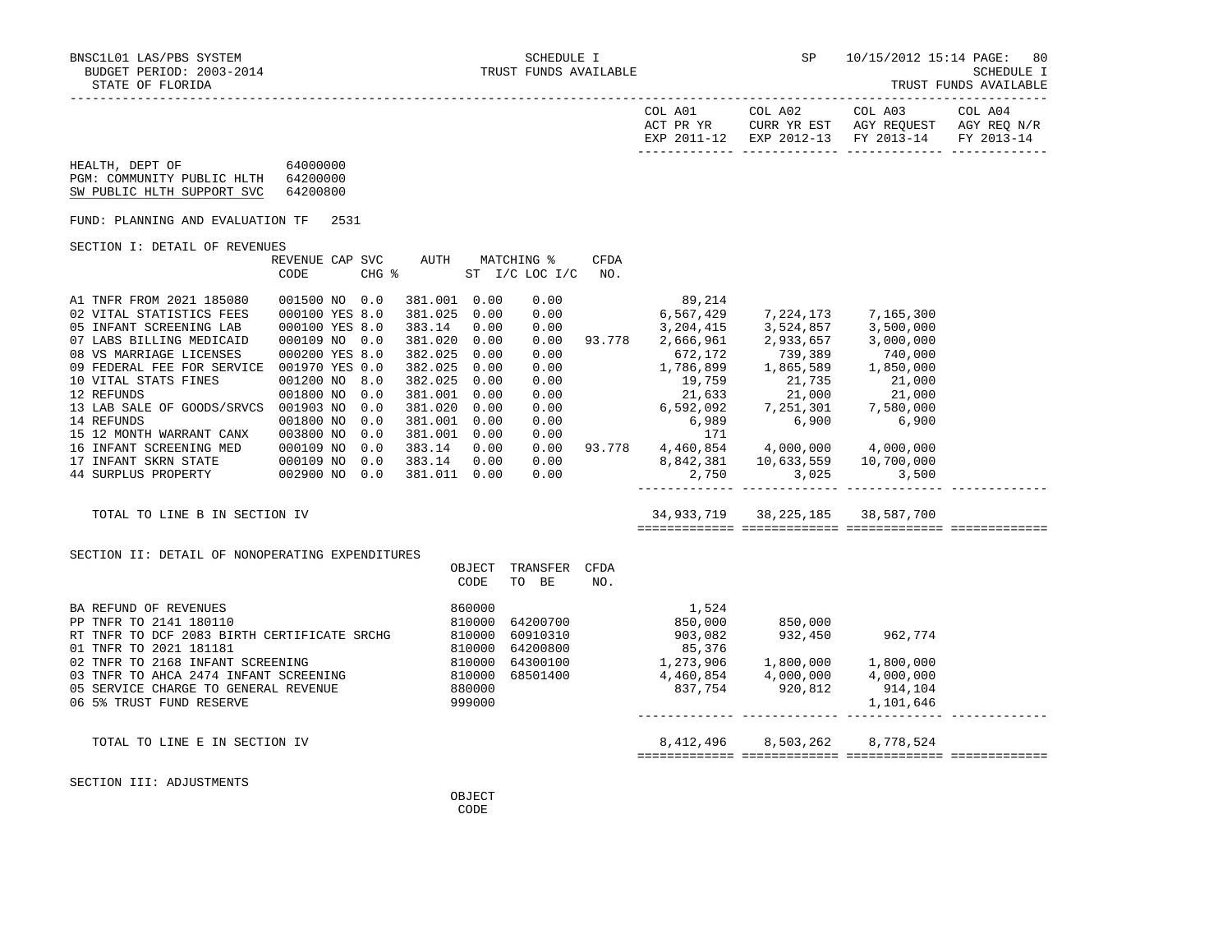| BNSC1L01 LAS/PBS SYSTEM<br>BUDGET PERIOD: 2003-2014<br>STATE OF FLORIDA                                                                                                                   | SCHEDULE I<br>TRUST FUNDS AVAILABLE            | SP                                                                          | 10/15/2012 15:14 PAGE: 81<br>SCHEDULE I<br>TRUST FUNDS AVAILABLE     |                                                                                                                           |           |
|-------------------------------------------------------------------------------------------------------------------------------------------------------------------------------------------|------------------------------------------------|-----------------------------------------------------------------------------|----------------------------------------------------------------------|---------------------------------------------------------------------------------------------------------------------------|-----------|
|                                                                                                                                                                                           |                                                |                                                                             |                                                                      | COL A01 COL A02 COL A03<br>ACT PR YR CURR YR EST AGY REQUEST AGY REQ N/R<br>EXP 2011-12 EXP 2012-13 FY 2013-14 FY 2013-14 | COL A04   |
| HEALTH, DEPT OF<br>64000000<br>PGM: COMMUNITY PUBLIC HLTH<br>64200000<br>SW PUBLIC HLTH SUPPORT SVC<br>64200800                                                                           |                                                |                                                                             |                                                                      |                                                                                                                           |           |
| FUND: PLANNING AND EVALUATION TF 2531                                                                                                                                                     |                                                |                                                                             |                                                                      |                                                                                                                           |           |
| SECTION III: ADJUSTMENTS                                                                                                                                                                  | OBJECT<br>CODE                                 |                                                                             |                                                                      |                                                                                                                           |           |
| AJ PY A/R ACCRUAL ADJUSTMENT<br>01 CERTIFIED FORWARD REVERSIONS<br>02 PY ENCUMBRANCE NOT RESERVED FUND BALANCE<br>03 PRIOR YEAR AP NOT CERTIFIED-OPERATING<br>08 SWFS ADJUSTMENT B6400010 | 991000<br>991000<br>991000<br>991000<br>991000 | $508, 329 -$<br>34,382-<br>52,837<br>$355.799 -$                            | 231,345 149,868                                                      |                                                                                                                           |           |
| TOTAL TO LINE H IN SECTION IV                                                                                                                                                             |                                                |                                                                             | $614,328 - 149,868$                                                  |                                                                                                                           |           |
| SECTION IV: SUMMARY                                                                                                                                                                       |                                                |                                                                             |                                                                      |                                                                                                                           |           |
| UNRESERVED FUND BALANCE - JULY 1<br>ADD: REVENUES (FROM SECTION I)<br>TOTAL FUNDS AVAILABLE (LINE A + LINE B)                                                                             | (A)<br>(B)<br>(C)                              | 34,933,719<br>42,717,137                                                    | 7,783,418 4,644,220 3,845,815<br>38,225,185 38,587,700<br>42,869,405 | 42,433,515                                                                                                                |           |
| LESS: OPERATING EXPENDITURES<br>LESS: NONOPERATING EXPENDITURES (SECTION II)                                                                                                              | (D)<br>(E)                                     | 26,421,093<br>8,412,496                                                     | 28,933,249<br>8,503,262                                              | 29,312,654<br>8,778,524                                                                                                   | 250,000   |
| LESS: FIXED CAPITAL OUTLAY (TOTAL ONLY)<br>UNRESERVED FUND BALANCE - JUNE 30 - BEFORE ADJ<br>NET ADJUSTMENTS (FROM SECTION III)<br>ADJUSTED UNRESERVED FUND BALANCE - JUNE 30             | (F)<br>(G)<br>(H)<br>(T)                       | 2,625,000 1,736,947 1,499,372<br>5,258,548 3,695,947 2,842,965<br>4,644,220 | 614,328-149,868<br>3,845,815                                         | 2,842,965                                                                                                                 | 1,499,372 |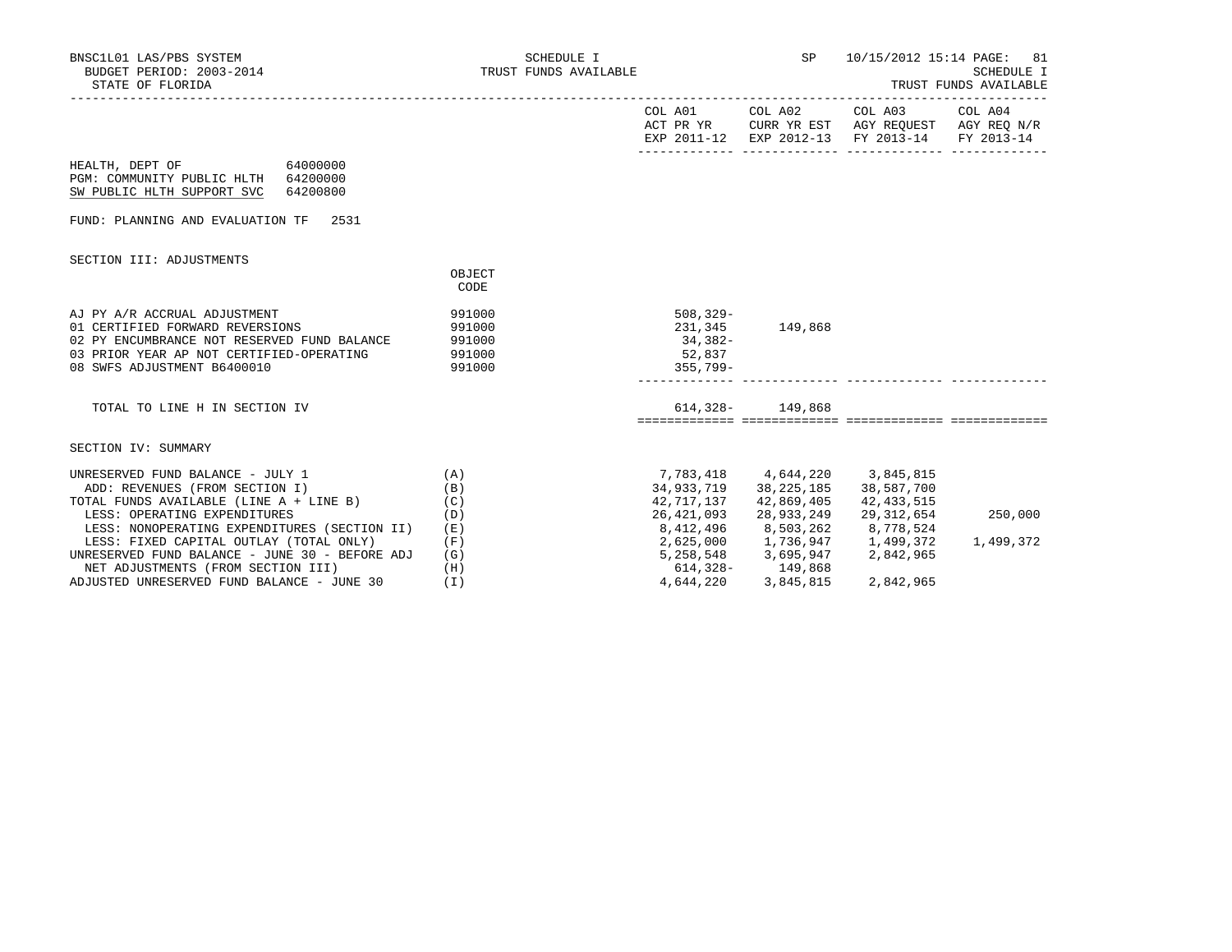|                                                                                                                                                        |                                         |        |                            |                                         |             | EXP 2011-12 EXP 2012-13 FY 2013-14 FY 2013-14 |                                                                                                                                                                                                                              |  |
|--------------------------------------------------------------------------------------------------------------------------------------------------------|-----------------------------------------|--------|----------------------------|-----------------------------------------|-------------|-----------------------------------------------|------------------------------------------------------------------------------------------------------------------------------------------------------------------------------------------------------------------------------|--|
| HEALTH, DEPT OF 64000000<br>PGM: COMMUNITY PUBLIC HLTH 64200000<br>SW PUBLIC HLTH SUPPORT SVC                                                          | 64200800                                |        |                            |                                         |             |                                               |                                                                                                                                                                                                                              |  |
| FUND: RADIATION PROTECTION TF                                                                                                                          | 2569                                    |        |                            |                                         |             |                                               |                                                                                                                                                                                                                              |  |
| SECTION I: DETAIL OF REVENUES                                                                                                                          | REVENUE CAP SVC AUTH MATCHING %<br>CODE |        |                            | CHG % ST I/C LOC I/C                    | CFDA<br>NO. |                                               |                                                                                                                                                                                                                              |  |
| 45 POWERPLANT SRVCE CONTRC 001110 NO 0.0 468.312 0.00                                                                                                  |                                         |        |                            | 0.00<br>0.00<br>0.00<br>0.00            |             | 14,000                                        | 7,112,708       7,100,000<br>1,000,000      1,000,100<br>755,000               755,000<br>999,250          1,000,000<br>$\begin{array}{ccc} 5,000 & & 5,000 \ 1,000 & & 1,000 \end{array}$<br>29,100 30,000<br>14,000 14,000 |  |
| TOTAL TO LINE B IN SECTION IV                                                                                                                          |                                         |        |                            |                                         |             |                                               | 9,916,058 9,905,100                                                                                                                                                                                                          |  |
| SECTION II: DETAIL OF NONOPERATING EXPENDITURES                                                                                                        |                                         |        | CODE                       | OBJECT TRANSFER CFDA<br>TO BE           | NO.         |                                               |                                                                                                                                                                                                                              |  |
| 01 SERVICE CHARGE TO GENERAL REVENUE<br>02 TNFR TO 2352 CAT 180251<br>03 5% TRUST FUND RESERVE<br>04 TNFR TO 2141 181177<br>06 TNFR FROM 2569 64200600 |                                         | 880000 | 810000<br>999000<br>810000 | 64400100<br>64200700<br>810000 64200600 |             | 2,859,737-                                    | 649,417 648,408<br>681,000 681,000<br>375,035<br>418,000 418,000                                                                                                                                                             |  |
| TOTAL TO LINE E IN SECTION IV                                                                                                                          |                                         |        |                            |                                         |             |                                               | $1, 111, 320 - 2, 122, 443$                                                                                                                                                                                                  |  |
| SECTION III: ADJUSTMENTS                                                                                                                               |                                         |        | OBJECT<br>CODE             |                                         |             |                                               |                                                                                                                                                                                                                              |  |
|                                                                                                                                                        |                                         |        |                            |                                         |             |                                               |                                                                                                                                                                                                                              |  |
| TOTAL TO LINE H IN SECTION IV                                                                                                                          |                                         |        |                            |                                         |             |                                               |                                                                                                                                                                                                                              |  |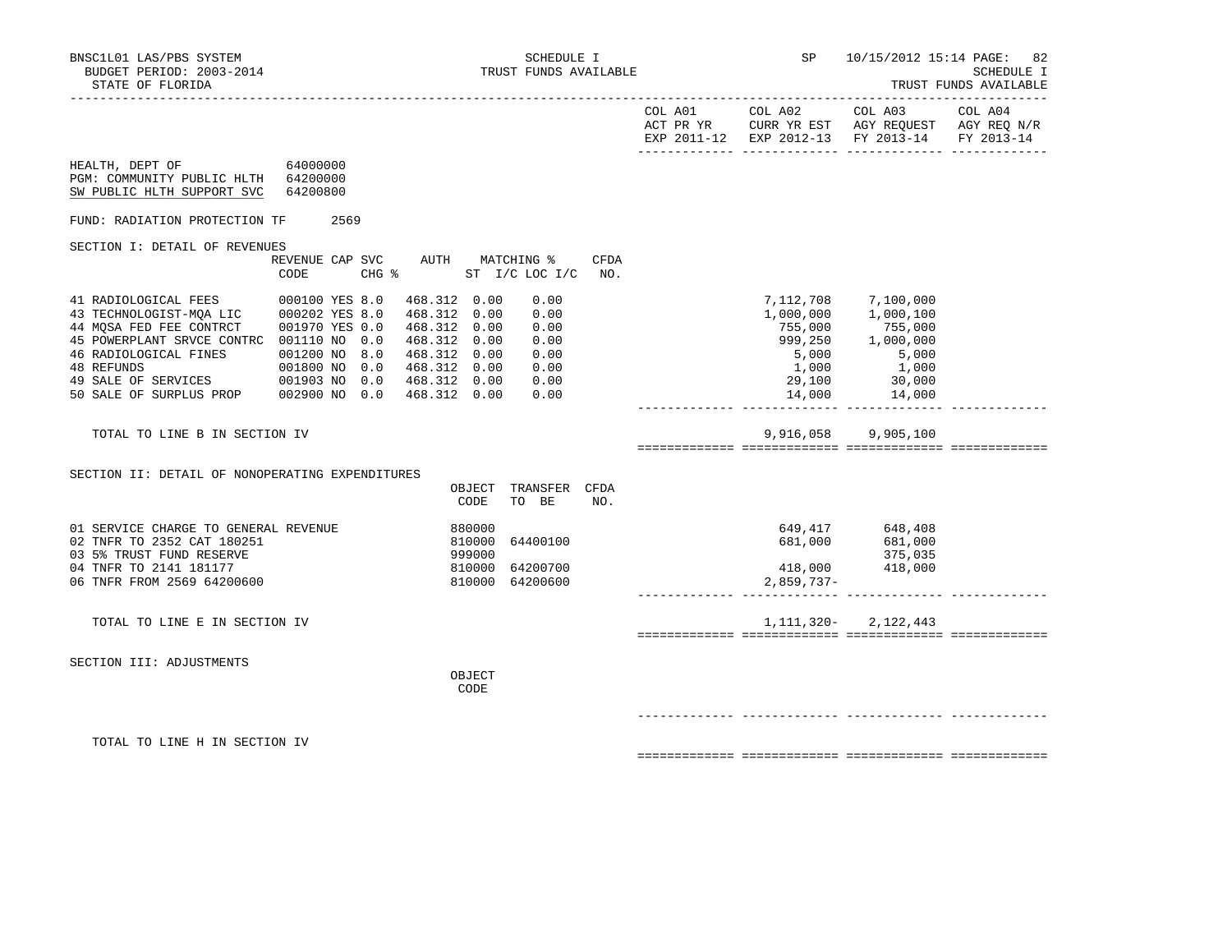| BNSC1L01 LAS/PBS SYSTEM<br>BUDGET PERIOD: 2003-2014<br>STATE OF FLORIDA                                                                                                                                                                                                                                                                                                                             | SCHEDULE I<br>TRUST FUNDS AVAILABLE         |                   | SP 10/15/2012 15:14 PAGE: 83                                                                                                                                       | SCHEDULE I |
|-----------------------------------------------------------------------------------------------------------------------------------------------------------------------------------------------------------------------------------------------------------------------------------------------------------------------------------------------------------------------------------------------------|---------------------------------------------|-------------------|--------------------------------------------------------------------------------------------------------------------------------------------------------------------|------------|
|                                                                                                                                                                                                                                                                                                                                                                                                     |                                             |                   | COL A01 COL A02 COL A03 COL A04<br>ACT PR YR CURR YR EST AGY REQUEST AGY REQ N/R<br>EXP 2011-12 EXP 2012-13 FY 2013-14 FY 2013-14                                  |            |
| HEALTH, DEPT OF 64000000<br>PGM: COMMUNITY PUBLIC HLTH 64200000<br>SW PUBLIC HLTH SUPPORT SVC 64200800                                                                                                                                                                                                                                                                                              |                                             |                   |                                                                                                                                                                    |            |
| FUND: RADIATION PROTECTION TF 2569                                                                                                                                                                                                                                                                                                                                                                  |                                             |                   |                                                                                                                                                                    |            |
| SECTION IV: SUMMARY                                                                                                                                                                                                                                                                                                                                                                                 |                                             |                   |                                                                                                                                                                    |            |
| UNRESERVED FUND BALANCE - JULY 1<br>ADD: REVENUES (FROM SECTION I)<br>TOTAL FUNDS AVAILABLE (LINE A + LINE B)<br>LESS: OPERATING EXPENDITURES<br>LESS: NONOPERATING EXPENDITURES (SECTION II) (E)<br>LESS: FIXED CAPITAL OUTLAY (TOTAL ONLY)<br>UNRESERVED FUND BALANCE - JUNE 30 - BEFORE ADJ $(G)$<br>(H)<br>NET ADJUSTMENTS (FROM SECTION III)<br>ADJUSTED UNRESERVED FUND BALANCE - JUNE 30 (I) | (A)<br>(B)<br>(C)<br>(D)<br>(F)             |                   | 3,224,704<br>9,916,058 9,905,100<br>9,916,058 13,129,804<br>7,802,674 7,853,309<br>1, 111, 320 - 2, 122, 443<br>3, 224, 704 3, 154, 052<br>3, 224, 704 3, 154, 052 |            |
| SCHEDULE IB: DETAIL OF UNRESERVED FUND BALANCE                                                                                                                                                                                                                                                                                                                                                      | FUNDING SOURCE<br>STATE (S)<br>NONSTATE (N) |                   |                                                                                                                                                                    |            |
| 01 RECLAMATION FEES FROM MATERIALS LICENSES S                                                                                                                                                                                                                                                                                                                                                       |                                             | ------------- --- | 3, 224, 704 3, 154, 052<br>.________  ______________  ________                                                                                                     |            |
| ADJUSTED UNRESERVED FUND BALANCE - JUNE 30                                                                                                                                                                                                                                                                                                                                                          |                                             |                   | 3, 224, 704 3, 154, 052                                                                                                                                            |            |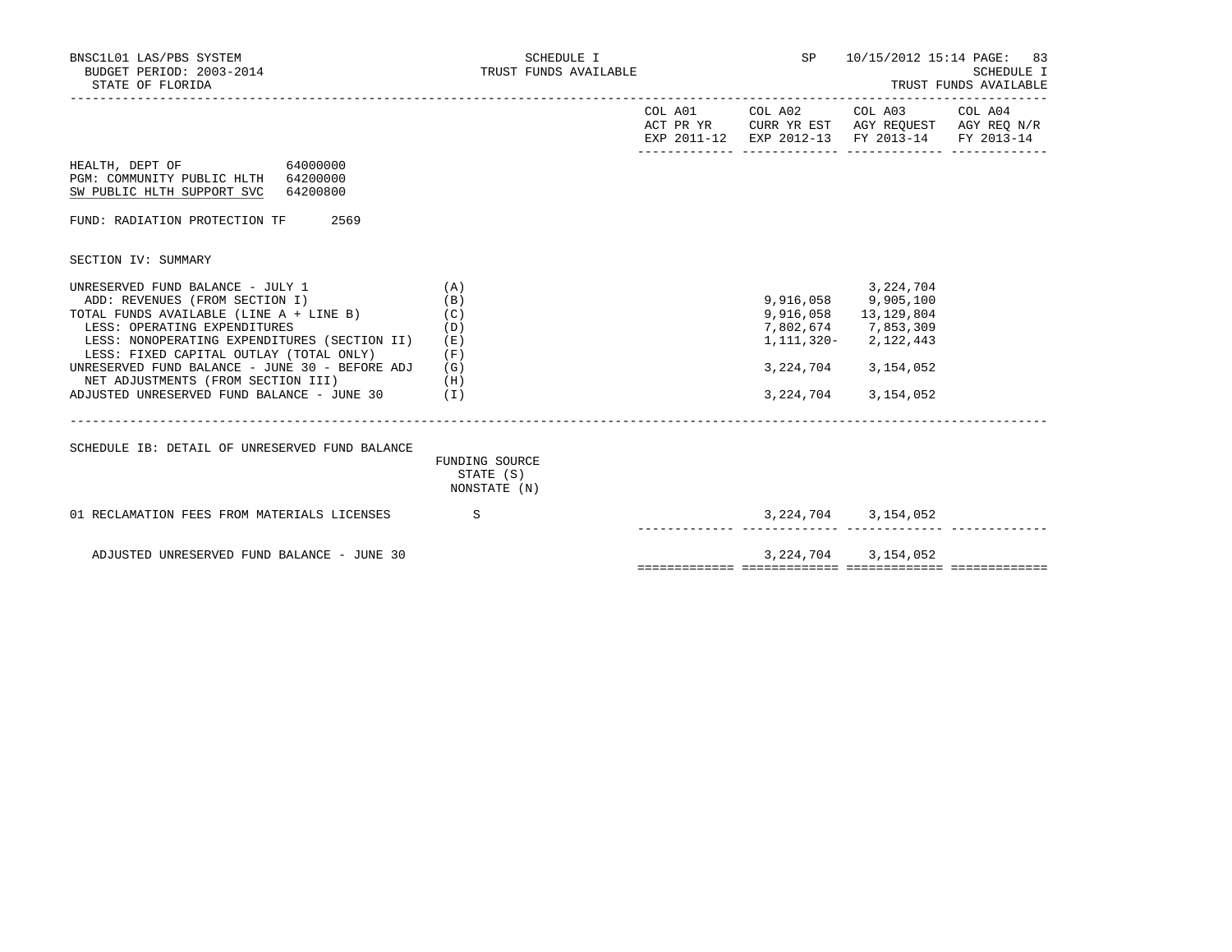| BNSC1L01 LAS/PBS SYSTEM<br>BUDGET PERIOD: 2003-2014<br>STATE OF FLORIDA                                                                                                                                                                                                                                                                                                                                        | SCHEDULE I<br>TRUST FUNDS AVAILABLE                              |                                                                                          | SP                | 10/15/2012 15:14 PAGE: 84                                                 | SCHEDULE I<br>TRUST FUNDS AVAILABLE |
|----------------------------------------------------------------------------------------------------------------------------------------------------------------------------------------------------------------------------------------------------------------------------------------------------------------------------------------------------------------------------------------------------------------|------------------------------------------------------------------|------------------------------------------------------------------------------------------|-------------------|---------------------------------------------------------------------------|-------------------------------------|
|                                                                                                                                                                                                                                                                                                                                                                                                                |                                                                  |                                                                                          |                   | ________________________<br>EXP 2011-12 EXP 2012-13 FY 2013-14            | FY 2013-14                          |
| HEALTH, DEPT OF 64000000<br>PGM: CHILDREN'S MED SVCS 64300000<br>CHILD SPECL HLTH CARE<br>64300100                                                                                                                                                                                                                                                                                                             |                                                                  |                                                                                          |                   |                                                                           |                                     |
| FUND: TOBACCO SETTLEMENT TF 2122                                                                                                                                                                                                                                                                                                                                                                               |                                                                  |                                                                                          |                   |                                                                           |                                     |
| SECTION I: DETAIL OF REVENUES                                                                                                                                                                                                                                                                                                                                                                                  |                                                                  |                                                                                          |                   |                                                                           |                                     |
| REVENUE CAP SVC AUTH MATCHING %<br>CODE                                                                                                                                                                                                                                                                                                                                                                        | CFDA<br>CHG % ST I/C LOC I/C NO.                                 |                                                                                          |                   |                                                                           |                                     |
| 001500 NO 0.0<br>A1 TNFR DFS 2123<br>001800 NO 0.0<br>01 REFUNDS<br>003700 NO 0.0<br>03 PY WARRANT CANX                                                                                                                                                                                                                                                                                                        | 381.84 0.00<br>0.00<br>381.84 0.00<br>0.00<br>381.84  0.00  0.00 | 59,300<br>390                                                                            |                   | 19,064,048  15,505,328  15,592,752                                        |                                     |
| TOTAL TO LINE B IN SECTION IV                                                                                                                                                                                                                                                                                                                                                                                  |                                                                  |                                                                                          |                   | 19, 123, 738   15, 505, 328   15, 592, 752                                |                                     |
|                                                                                                                                                                                                                                                                                                                                                                                                                |                                                                  |                                                                                          |                   |                                                                           |                                     |
| SECTION II: DETAIL OF NONOPERATING EXPENDITURES                                                                                                                                                                                                                                                                                                                                                                | OBJECT TRANSFER CFDA<br>CODE<br>TO BE<br>NO.                     |                                                                                          |                   |                                                                           |                                     |
| 02 TNFR TO 2122                                                                                                                                                                                                                                                                                                                                                                                                | 810000 64400200                                                  | 210,136                                                                                  |                   |                                                                           |                                     |
| TOTAL TO LINE E IN SECTION IV                                                                                                                                                                                                                                                                                                                                                                                  |                                                                  | 210,136                                                                                  |                   |                                                                           |                                     |
| SECTION III: ADJUSTMENTS                                                                                                                                                                                                                                                                                                                                                                                       |                                                                  |                                                                                          |                   |                                                                           |                                     |
|                                                                                                                                                                                                                                                                                                                                                                                                                | OBJECT<br>CODE                                                   |                                                                                          |                   |                                                                           |                                     |
| V1 CERTIFIED FORWARD REVERSIONS 64300100<br>V4 PY A/P NOT CERTIFIED 64300100<br>V5 PY ENCUMBRANCE NOT RESERVED FUND BALANCE                                                                                                                                                                                                                                                                                    | 991000<br>991000<br>991000                                       | 290,150<br>24,030<br>51,812-                                                             | 87,424            |                                                                           |                                     |
| TOTAL TO LINE H IN SECTION IV                                                                                                                                                                                                                                                                                                                                                                                  |                                                                  |                                                                                          | 262,368 87,424    |                                                                           |                                     |
| SECTION IV: SUMMARY                                                                                                                                                                                                                                                                                                                                                                                            |                                                                  |                                                                                          |                   |                                                                           |                                     |
| UNRESERVED FUND BALANCE - JULY 1<br>ADD: REVENUES (FROM SECTION I)<br>TOTAL FUNDS AVAILABLE (LINE A + LINE B)<br>LESS: OPERATING EXPENDITURES<br>LESS: OPERATING EXPENDITURES<br>LESS: NONOPERATING EXPENDITURES (SECTION II)<br>LESS: FIXED CAPITAL OUTLAY (TOTAL ONLY)<br>UNRESERVED FUND BALANCE - JUNE 30 - BEFORE ADJ<br>NET ADJUSTMENTS (FROM SECTION III)<br>ADJUSTED UNRESERVED FUND BALANCE - JUNE 30 | (A)<br>(B)<br>(C)<br>(D)<br>(E)<br>(F)<br>(G)<br>(H)<br>(I)      | 111,922-<br>19,123,738<br>19,011,816<br>19,064,048<br>210,136<br>$262, 368 -$<br>262,368 | 87,424-<br>87,424 | 15,505,328   15,592,752<br>15,505,328 15,592,752<br>15,592,752 15,592,752 |                                     |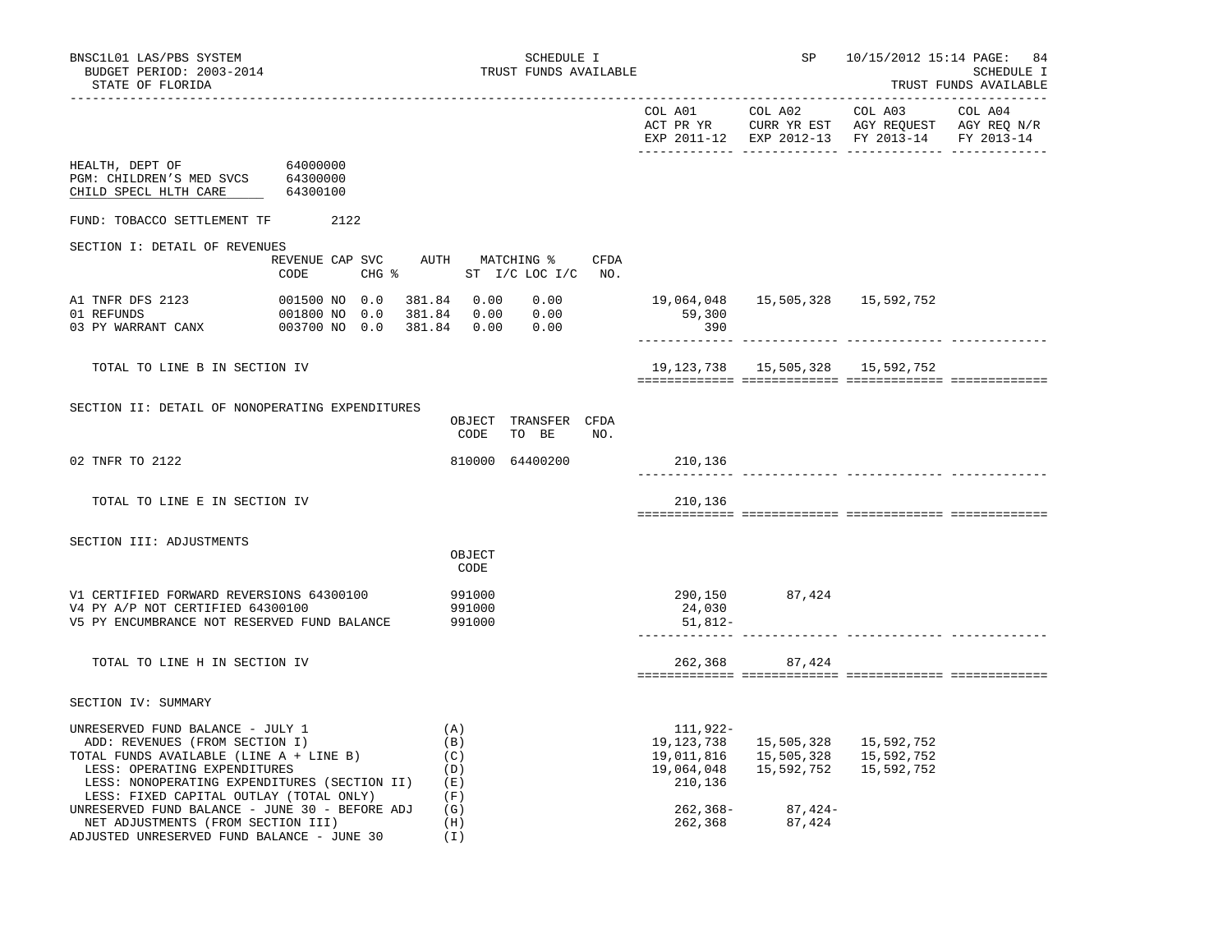|                                                                                                                                                                                                              |                                                                                                                            |                                                                                                              |                                                                                                                                                                                                                                                                      |                              |                                                                                                                                              |                                                | COL A01<br>ACT PR YR                                                                                                                                                                                                                     | COL A02                                                                                                                                                                                       | COL A03<br>CURR YR EST AGY REQUEST AGY REQ N/R<br>EXP 2011-12 EXP 2012-13 FY 2013-14                                                                                                  | COL A04<br>FY 2013-14 |
|--------------------------------------------------------------------------------------------------------------------------------------------------------------------------------------------------------------|----------------------------------------------------------------------------------------------------------------------------|--------------------------------------------------------------------------------------------------------------|----------------------------------------------------------------------------------------------------------------------------------------------------------------------------------------------------------------------------------------------------------------------|------------------------------|----------------------------------------------------------------------------------------------------------------------------------------------|------------------------------------------------|------------------------------------------------------------------------------------------------------------------------------------------------------------------------------------------------------------------------------------------|-----------------------------------------------------------------------------------------------------------------------------------------------------------------------------------------------|---------------------------------------------------------------------------------------------------------------------------------------------------------------------------------------|-----------------------|
| 64000000<br>HEALTH, DEPT OF<br>PGM: CHILDREN'S MED SVCS 64300000<br>CHILD SPECL HLTH CARE                                                                                                                    | 64300100                                                                                                                   |                                                                                                              |                                                                                                                                                                                                                                                                      |                              |                                                                                                                                              |                                                |                                                                                                                                                                                                                                          |                                                                                                                                                                                               |                                                                                                                                                                                       |                       |
| FUND: DONATIONS TRUST FUND                                                                                                                                                                                   | 2168                                                                                                                       |                                                                                                              |                                                                                                                                                                                                                                                                      |                              |                                                                                                                                              |                                                |                                                                                                                                                                                                                                          |                                                                                                                                                                                               |                                                                                                                                                                                       |                       |
| SECTION I: DETAIL OF REVENUES                                                                                                                                                                                |                                                                                                                            |                                                                                                              |                                                                                                                                                                                                                                                                      |                              |                                                                                                                                              |                                                |                                                                                                                                                                                                                                          |                                                                                                                                                                                               |                                                                                                                                                                                       |                       |
|                                                                                                                                                                                                              | REVENUE CAP SVC<br>CODE                                                                                                    | CHG %                                                                                                        |                                                                                                                                                                                                                                                                      |                              | AUTH MATCHING %<br>$ST$ $I/C$ LOC $I/C$                                                                                                      | <b>CFDA</b><br>NO <sub>z</sub>                 |                                                                                                                                                                                                                                          |                                                                                                                                                                                               |                                                                                                                                                                                       |                       |
| A6 TNFR FROM 2021 185080<br>A7 TNFR FROM DCF 2261<br>A8 TNFR FROM AHCA 1000<br>A9 TNFR FROM 2531 181181<br>B1 TNFR FROM AHCA 2474<br>B2 TNFR FROM AHCA 2474<br>23 12 MONTH WARRANT CANX<br>29 SALES OF SRVCS | 000100 YES 8.0<br>001500 NO<br>001500 NO<br>001500 NO<br>001500 NO<br>001510 NO<br>001510 NO<br>003800 NO<br>001903 NO 0.0 | 0.0<br>0.0<br>0.0<br>0.0<br>0.0<br>0.0<br>0.0<br>0.0<br>0.0<br>0.0<br>0.0<br>0.0<br>0.0<br>0.0<br>0.0<br>0.0 | 386.207 0.00<br>391.001<br>154.011 0.00<br>391.011 0.00<br>391.011 0.00<br>391.011 0.00<br>391.011 0.00<br>391.011 0.00<br>391.011<br>391.011 0.00<br>391.011<br>391.011 0.00<br>391.011 0.00<br>391.011 0.00<br>381.001 0.00<br>381.001 0.00<br>381.001 0.00<br>381 | 0.00<br>0.00<br>0.00<br>0.00 | 0.00<br>0.00<br>0.00<br>0.00<br>0.00<br>0.00<br>0.00<br>0.00<br>0.00<br>0.00<br>0.00<br>0.00<br>0.00<br>0.00<br>0.00<br>0.00<br>0.00<br>0.00 | 93.778<br>93.767<br>93.778<br>93.767<br>93.778 | 17,880<br>1,155,491<br>93.778 13,414,608<br>133,856<br>17,600<br>111,903<br>256,000<br>38,356,950<br>1,273,906<br>93.767 85,360,772<br>1,300,413<br>1,586,547<br>1,835,705<br>93.778 16,021,797<br>294,349<br>15,659<br>10,297<br>51,000 | 20,562<br>1,328,815<br>15,426,799<br>$153,934$<br>$20,000$<br>$112,000$<br>$280,000$<br>40,000,000<br>1,800,000<br>90,000,000<br>2,000,000<br>2,000,000<br>2,000,000<br>16,890,000<br>300,000 | 21,000<br>1,400,000<br>16,000,000<br>160,000<br>20,000<br>112,000<br>280,000<br>40,000,000<br>1,800,000<br>95,000,000<br>2,000,000<br>2,000,000<br>2,000,000<br>19,000,000<br>300,000 |                       |
| TOTAL TO LINE B IN SECTION IV                                                                                                                                                                                |                                                                                                                            |                                                                                                              |                                                                                                                                                                                                                                                                      |                              |                                                                                                                                              |                                                |                                                                                                                                                                                                                                          |                                                                                                                                                                                               |                                                                                                                                                                                       |                       |
| SECTION II: DETAIL OF NONOPERATING EXPENDITURES                                                                                                                                                              |                                                                                                                            |                                                                                                              |                                                                                                                                                                                                                                                                      | OBJECT<br>CODE               | TRANSFER CFDA<br>TO BE                                                                                                                       | NO.                                            |                                                                                                                                                                                                                                          |                                                                                                                                                                                               |                                                                                                                                                                                       |                       |
| PP REFUND OF STATE REVENUES<br>02 SERVICE CHARGE TO GENERAL REVENUE<br>04 5% TRUST FUND RESERVE                                                                                                              |                                                                                                                            |                                                                                                              |                                                                                                                                                                                                                                                                      | 810000<br>880000<br>999000   |                                                                                                                                              |                                                | 220                                                                                                                                                                                                                                      | 1,430 1,645 1,680                                                                                                                                                                             | 966                                                                                                                                                                                   |                       |
| TOTAL TO LINE E IN SECTION IV                                                                                                                                                                                |                                                                                                                            |                                                                                                              |                                                                                                                                                                                                                                                                      |                              |                                                                                                                                              |                                                |                                                                                                                                                                                                                                          | 1,650 1,645                                                                                                                                                                                   | 2,646                                                                                                                                                                                 |                       |
| SECTION III: ADJUSTMENTS                                                                                                                                                                                     |                                                                                                                            |                                                                                                              |                                                                                                                                                                                                                                                                      | OBJECT<br>CODE               |                                                                                                                                              |                                                |                                                                                                                                                                                                                                          |                                                                                                                                                                                               |                                                                                                                                                                                       |                       |
| AD SWFS ADJUSTMENT B600012                                                                                                                                                                                   |                                                                                                                            |                                                                                                              |                                                                                                                                                                                                                                                                      | 991000                       |                                                                                                                                              |                                                | 179,127                                                                                                                                                                                                                                  |                                                                                                                                                                                               |                                                                                                                                                                                       |                       |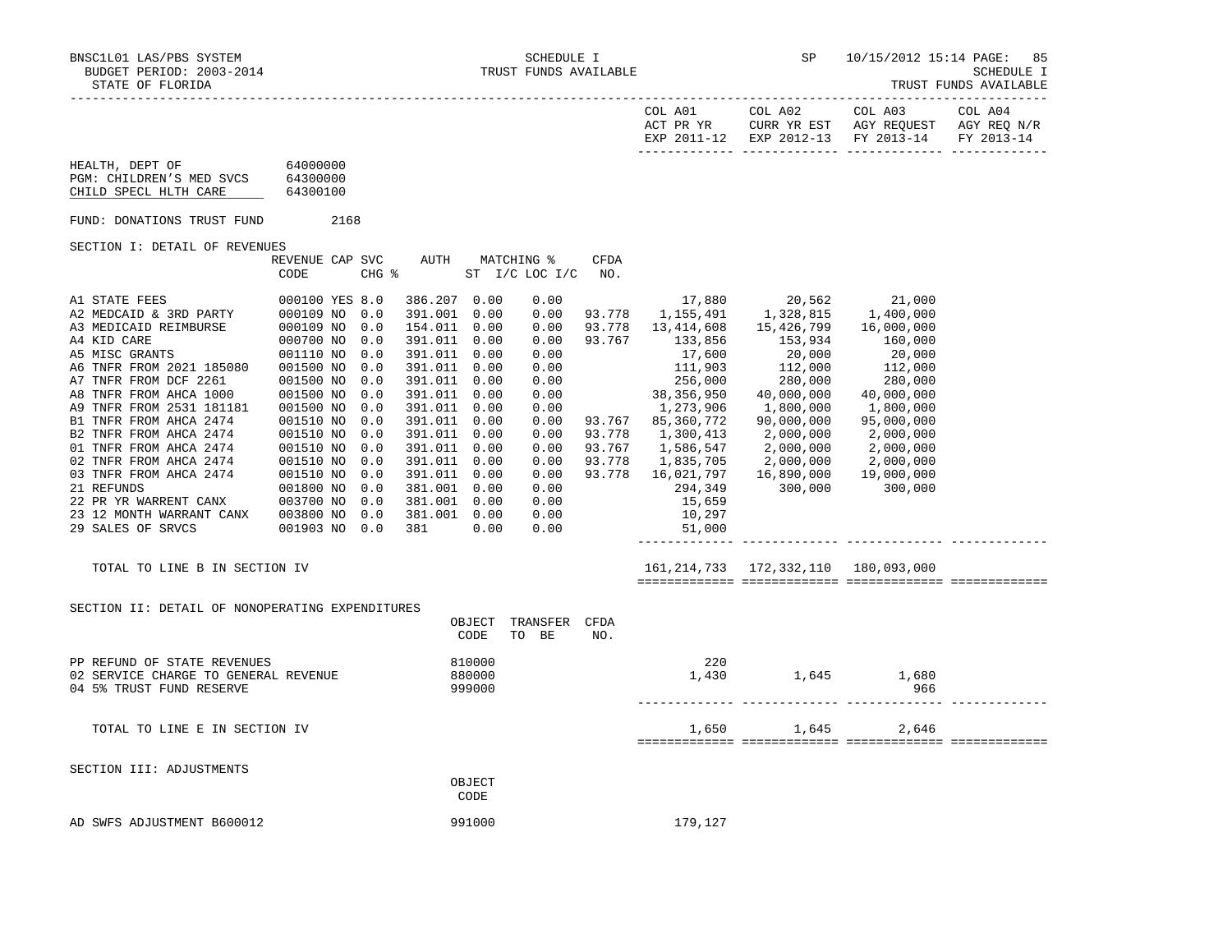| BNSC1L01 LAS/PBS SYSTEM<br>BUDGET PERIOD: 2003-2014<br>STATE OF FLORIDA                                                                                                                                                                                                                                                                                                              | SCHEDULE I<br>TRUST FUNDS AVAILABLE                  |                                                                                    | SP                                                                                                                                      |                                                                                | 10/15/2012 15:14 PAGE: 86<br>SCHEDULE I<br>TRUST FUNDS AVAILABLE |
|--------------------------------------------------------------------------------------------------------------------------------------------------------------------------------------------------------------------------------------------------------------------------------------------------------------------------------------------------------------------------------------|------------------------------------------------------|------------------------------------------------------------------------------------|-----------------------------------------------------------------------------------------------------------------------------------------|--------------------------------------------------------------------------------|------------------------------------------------------------------|
|                                                                                                                                                                                                                                                                                                                                                                                      |                                                      |                                                                                    |                                                                                                                                         | EXP 2011-12 EXP 2012-13 FY 2013-14 FY 2013-14                                  |                                                                  |
| HEALTH, DEPT OF<br>64000000<br>PGM: CHILDREN'S MED SVCS 64300000<br>CHILD SPECL HLTH CARE<br>64300100                                                                                                                                                                                                                                                                                |                                                      |                                                                                    |                                                                                                                                         |                                                                                |                                                                  |
| FUND: DONATIONS TRUST FUND<br>2168                                                                                                                                                                                                                                                                                                                                                   |                                                      |                                                                                    |                                                                                                                                         |                                                                                |                                                                  |
| SECTION III: ADJUSTMENTS                                                                                                                                                                                                                                                                                                                                                             | OBJECT<br>CODE                                       |                                                                                    |                                                                                                                                         |                                                                                |                                                                  |
| AJ PY ENCUMBRANCES NOT RESERVED FUND BALANCE<br>01 CERTIFIED FORWARD REVERSIONS<br>02 PRIOR YEAR A/P NOT CF<br>04 CASH IN BANK/CASH ON HAND ADJUSTMENT<br>06 ROUNDING                                                                                                                                                                                                                | 991000<br>991000<br>991000<br>991000<br>991000       | 187,233-<br>76,779<br>13,611-<br>$\overline{\phantom{0}33}$                        | 1,419,477 7,109,119                                                                                                                     |                                                                                |                                                                  |
| TOTAL TO LINE H IN SECTION IV                                                                                                                                                                                                                                                                                                                                                        |                                                      |                                                                                    | 1,474,572 7,109,119                                                                                                                     |                                                                                |                                                                  |
| SECTION IV: SUMMARY                                                                                                                                                                                                                                                                                                                                                                  |                                                      |                                                                                    |                                                                                                                                         |                                                                                |                                                                  |
| UNRESERVED FUND BALANCE - JULY 1<br>ADD: REVENUES (FROM SECTION I)<br>TOTAL FUNDS AVAILABLE (LINE A + LINE B)<br>LESS: OPERATING EXPENDITURES<br>LESS: NONOPERATING EXPENDITURES (SECTION II)<br>LESS: FIXED CAPITAL OUTLAY (TOTAL ONLY)<br>UNRESERVED FUND BALANCE - JUNE 30 - BEFORE ADJ $(G)$<br>NET ADJUSTMENTS (FROM SECTION III)<br>ADJUSTED UNRESERVED FUND BALANCE - JUNE 30 | (A)<br>(B)<br>(C)<br>(D)<br>(E)<br>(F)<br>(H)<br>(1) | 185,240,568<br>174,337,004<br>1,650<br>10,901,914 3,991,926<br>1,474,572 7,109,119 | 24,025,835    12,376,486    11,101,045<br>161, 214, 733 172, 332, 110<br>184,708,596<br>180,715,025<br>1,645<br>12,376,486   11,101,045 | 180,093,000<br>191,194,045<br>180,881,995<br>2,646<br>10,309,404<br>10,309,404 |                                                                  |
| SCHEDULE IB: DETAIL OF UNRESERVED FUND BALANCE                                                                                                                                                                                                                                                                                                                                       | FUNDING SOURCE<br>STATE (S)<br>NONSTATE (N)          |                                                                                    |                                                                                                                                         |                                                                                |                                                                  |
| 01 MEDICAID REFORM 154.011 F.S.                                                                                                                                                                                                                                                                                                                                                      | S                                                    |                                                                                    |                                                                                                                                         | 12,376,486   11,101,045   10,309,404                                           |                                                                  |
| ADJUSTED UNRESERVED FUND BALANCE - JUNE 30                                                                                                                                                                                                                                                                                                                                           |                                                      |                                                                                    |                                                                                                                                         | 12,376,486   11,101,045   10,309,404                                           |                                                                  |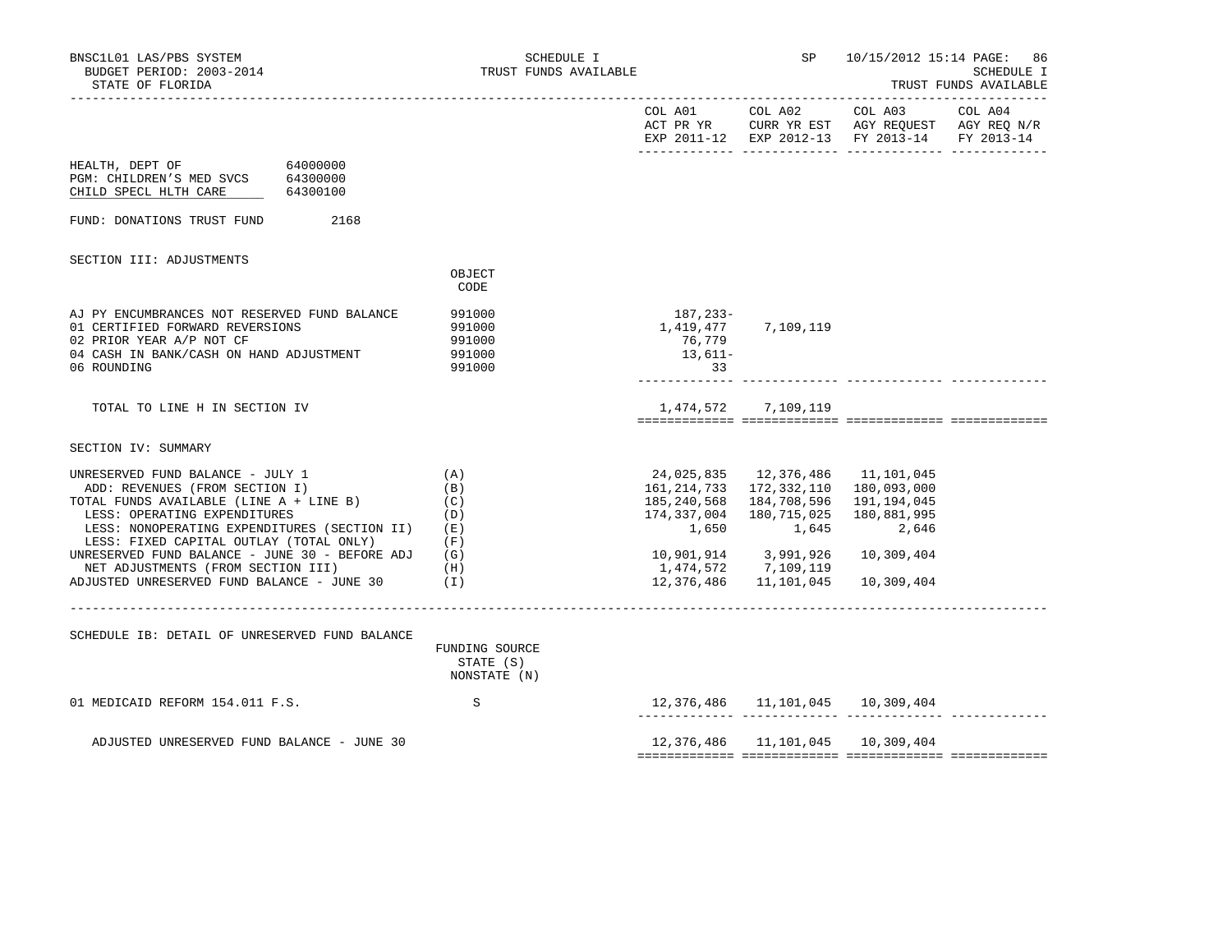|  | TRUST FUNDS AVAILABL |
|--|----------------------|
|  |                      |

|                                                                                                                                                    |                                                                       |                   |                                                                              |                                      |                  |                                        | EXP 2011-12 EXP 2012-13 FY 2013-14                                                                          |                           | FY 2013-14 |
|----------------------------------------------------------------------------------------------------------------------------------------------------|-----------------------------------------------------------------------|-------------------|------------------------------------------------------------------------------|--------------------------------------|------------------|----------------------------------------|-------------------------------------------------------------------------------------------------------------|---------------------------|------------|
| HEALTH, DEPT OF<br>PGM: CHILDREN'S MED SVCS<br>CHILD SPECL HLTH CARE                                                                               | 64000000<br>64300000<br>64300100                                      |                   |                                                                              |                                      |                  |                                        |                                                                                                             |                           |            |
| FUND: FEDERAL GRANTS TRUST FUND                                                                                                                    |                                                                       | 2261              |                                                                              |                                      |                  |                                        |                                                                                                             |                           |            |
| SECTION I: DETAIL OF REVENUES                                                                                                                      |                                                                       |                   |                                                                              |                                      |                  |                                        |                                                                                                             |                           |            |
|                                                                                                                                                    | REVENUE CAP SVC<br>CODE                                               | CHG %             |                                                                              | AUTH MATCHING %<br>ST I/C LOC I/C    | CFDA<br>NO.      |                                        |                                                                                                             |                           |            |
| A1 EARLY STEPS<br>A2 NEWBORN HEARING<br>A3 EARLY HEARING<br>A5 TNFR FROM 2021 185080<br>A6 TNFR FROM 2401 180205                                   | 000700 NO 0.0<br>000700 NO<br>000700 NO 0.0<br>001500 NO<br>001500 NO | 0.0<br>0.0<br>0.0 | 391.000 0.00<br>391.000 0.00<br>391.000 0.00<br>391.000 0.00<br>391.000 0.00 | 0.00<br>0.00<br>0.00<br>0.00<br>0.00 | 93.251<br>93.283 | 254,658<br>43,464<br>190,000<br>63,637 | 84.181 23,828,587 23,828,587 23,000,000<br>146, 216 146, 216 146, 216<br>254,658 254,658                    |                           |            |
| A7 TNFR FROM DLA 2261<br>A8 TNFR FROM AHCA 2474 001510 NO 0.0<br>A9 TNFR FROM AHCA 2474 001510 NO 0.0<br>01 EARLY STEPS<br>24 12 MNTH WARRANT CANX | 001510 NO<br>000700 NO 0.0<br>003800 NO 0.0                           | 0.0               | 391.000 0.00<br>391.000 0.00<br>391.000 0.00<br>391.000 0.00<br>391.000 0.00 | 0.00<br>0.00<br>0.00<br>0.00<br>0.00 | 93.778<br>84.181 | $\frac{3}{2}$                          | 16.575 63,637 70,000 70,000<br>93.767 1,025,741 1,025,741 1,025,741<br>93.778 4,725,966 4,725,966 4,725,966 | 5,381,993                 | 5,381,993  |
| 27 REFUNDS                                                                                                                                         | 001800 NO 0.0                                                         |                   | 391.000 0.00                                                                 | 0.00                                 |                  |                                        | 409,681 410,000 410,000                                                                                     |                           |            |
| TOTAL TO LINE B IN SECTION IV                                                                                                                      |                                                                       |                   |                                                                              |                                      |                  |                                        | 30,687,953 30,461,168 35,014,574                                                                            |                           | 5.381.993  |
| SECTION II: DETAIL OF NONOPERATING EXPENDITURES                                                                                                    |                                                                       |                   | OBJECT<br>CODE                                                               | TRANSFER CFDA<br>TO BE               | NO.              |                                        |                                                                                                             |                           |            |
| 06 UNFUNDED BUDGET                                                                                                                                 |                                                                       |                   | 899000                                                                       |                                      |                  |                                        |                                                                                                             | $2,891,141 - 2,850,634 -$ |            |
| TOTAL TO LINE E IN SECTION IV                                                                                                                      |                                                                       |                   |                                                                              |                                      |                  |                                        |                                                                                                             | $2,891,141 - 2,850,634 -$ |            |
| SECTION III: ADJUSTMENTS                                                                                                                           |                                                                       |                   | OBJECT<br>CODE                                                               |                                      |                  |                                        |                                                                                                             |                           |            |
| 01 CERTIFIED FORWARD REVERSIONS<br>02 PRIOR YEAR A/P NOT CERTIFIED<br>04 PY ENCUMBRANCE NOT RESERVED FUND BALANCE<br>05 PY FCO REVERSIONS          |                                                                       |                   | 991000<br>991000<br>991000<br>991000                                         |                                      |                  | 8,296<br>24,412-<br>10                 | 1,302,981 784,270                                                                                           |                           |            |
| TOTAL TO LINE H IN SECTION IV                                                                                                                      |                                                                       |                   |                                                                              |                                      |                  | 1,286,875                              | 784,270                                                                                                     |                           |            |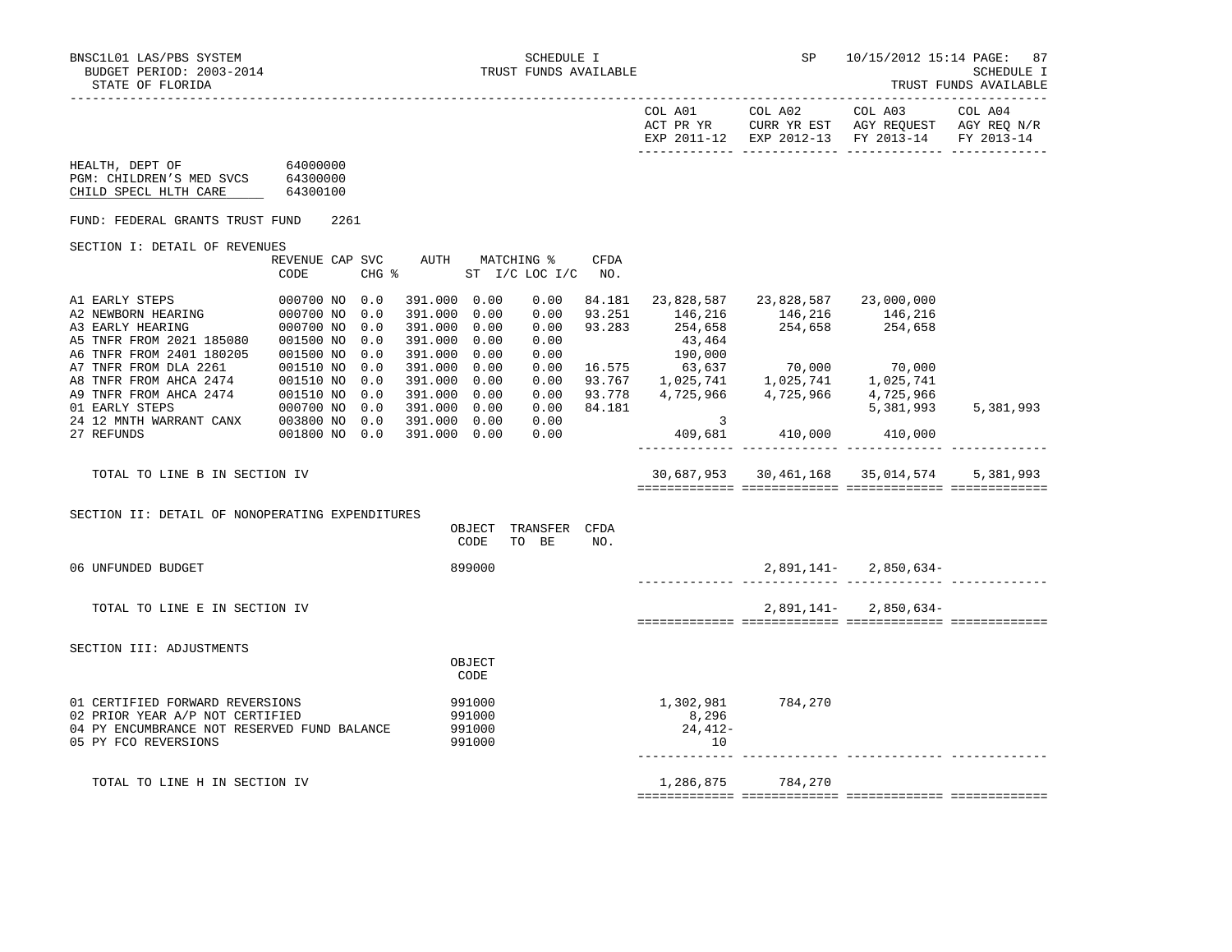| BNSC1L01 LAS/PBS SYSTEM<br>BUDGET PERIOD: 2003-2014<br>STATE OF FLORIDA                                                                                                                                                                                                                                                                                                            | SCHEDULE I<br>TRUST FUNDS AVAILABLE                  |                                                                            | SP                                                                                                 | 10/15/2012 15:14 PAGE: 88                                                                                              | <b>SCHEDULE I</b><br>TRUST FUNDS AVAILABLE |
|------------------------------------------------------------------------------------------------------------------------------------------------------------------------------------------------------------------------------------------------------------------------------------------------------------------------------------------------------------------------------------|------------------------------------------------------|----------------------------------------------------------------------------|----------------------------------------------------------------------------------------------------|------------------------------------------------------------------------------------------------------------------------|--------------------------------------------|
|                                                                                                                                                                                                                                                                                                                                                                                    |                                                      |                                                                            |                                                                                                    | COL A01 COL A02 COL A03 COL A04<br>ACT PR YR CURR YR EST AGY REQUEST AGY REQ N/R<br>EXP 2011-12 EXP 2012-13 FY 2013-14 | FY 2013-14                                 |
| 64000000<br>HEALTH, DEPT OF<br>PGM: CHILDREN'S MED SVCS 64300000<br>CHILD SPECL HLTH CARE<br>64300100                                                                                                                                                                                                                                                                              |                                                      |                                                                            |                                                                                                    |                                                                                                                        |                                            |
| FUND: FEDERAL GRANTS TRUST FUND<br>2261                                                                                                                                                                                                                                                                                                                                            |                                                      |                                                                            |                                                                                                    |                                                                                                                        |                                            |
| SECTION IV: SUMMARY                                                                                                                                                                                                                                                                                                                                                                |                                                      |                                                                            |                                                                                                    |                                                                                                                        |                                            |
| UNRESERVED FUND BALANCE - JULY 1<br>ADD: REVENUES (FROM SECTION I)<br>TOTAL FUNDS AVAILABLE (LINE A + LINE B)<br>LESS: OPERATING EXPENDITURES<br>LESS: NONOPERATING EXPENDITURES (SECTION II)<br>LESS: FIXED CAPITAL OUTLAY (TOTAL ONLY)<br>UNRESERVED FUND BALANCE - JUNE 30 - BEFORE ADJ<br>NET ADJUSTMENTS (FROM SECTION III)<br>ADJUSTED UNRESERVED FUND BALANCE - JUNE 30 (I) | (A)<br>(B)<br>(C)<br>(D)<br>(E)<br>(F)<br>(G)<br>(H) | 30,687,953<br>33, 255, 283<br>33,483,160<br>227,877- 784,270-<br>1,058,998 | 2,567,330 1,058,998<br>30, 461, 168<br>31,520,166<br>35,195,577<br>2,891,141-<br>1,286,875 784,270 | 35,014,574 5,381,993<br>35,014,574 5,381,993<br>37,865,208<br>2,850,634-                                               | 3,433,362                                  |
| SCHEDULE IB: DETAIL OF UNRESERVED FUND BALANCE                                                                                                                                                                                                                                                                                                                                     | FUNDING SOURCE<br>STATE (S)<br>NONSTATE (N)          |                                                                            |                                                                                                    |                                                                                                                        |                                            |
| 01 EARLY STEPS                                                                                                                                                                                                                                                                                                                                                                     | N                                                    | 1,058,998                                                                  |                                                                                                    |                                                                                                                        |                                            |
| ADJUSTED UNRESERVED FUND BALANCE - JUNE 30                                                                                                                                                                                                                                                                                                                                         |                                                      | 1,058,998                                                                  |                                                                                                    |                                                                                                                        |                                            |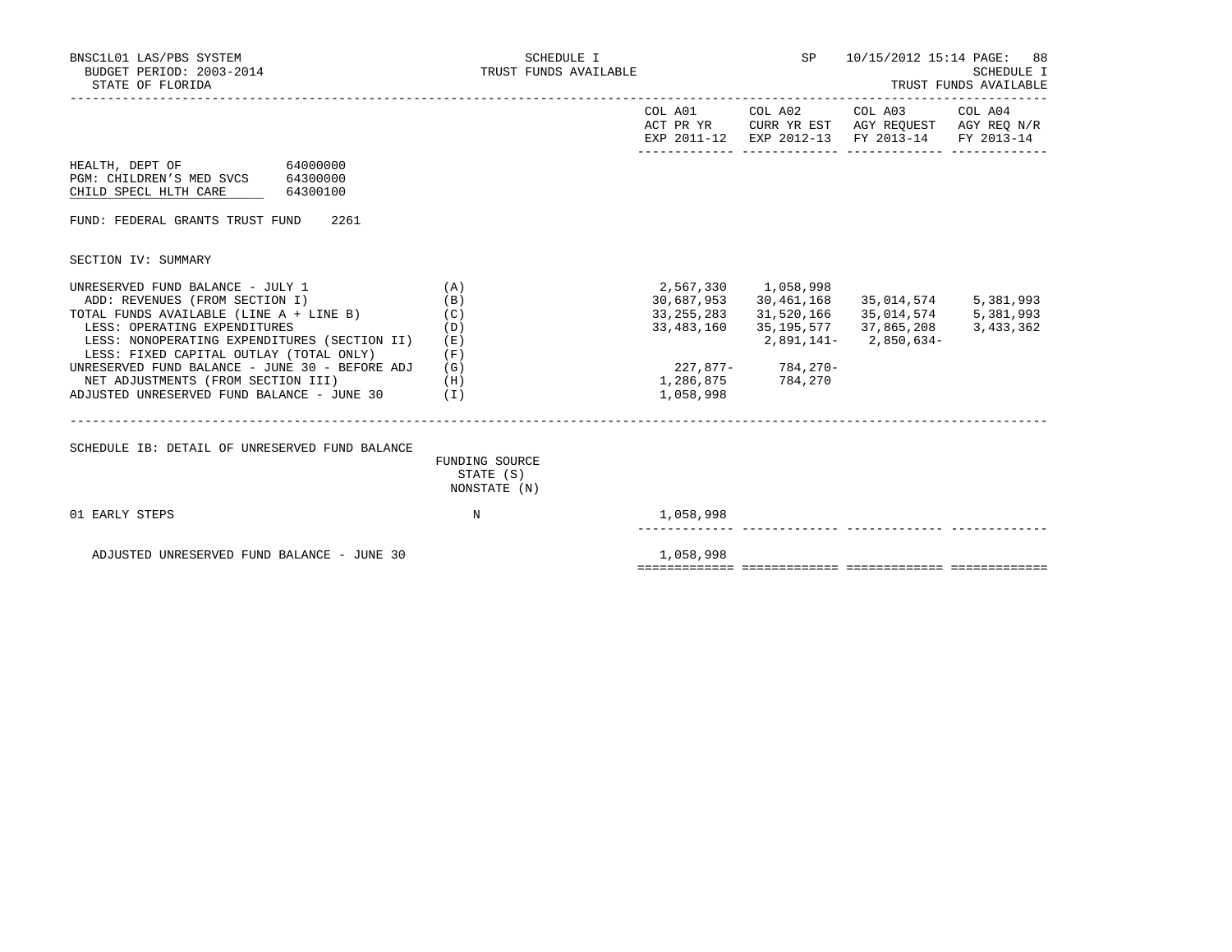| BNSC1L01 LAS/PBS SYSTEM<br>BUDGET PERIOD: 2003-2014<br>STATE OF FLORIDA                                                                                                                                                                                                                                                                                                        |                                                | SCHEDULE I<br>TRUST FUNDS AVAILABLE                         | ----------------------         | SP                                  | 10/15/2012 15:14 PAGE: 89<br>SCHEDULE I<br>TRUST FUNDS AVAILABLE                                                        |
|--------------------------------------------------------------------------------------------------------------------------------------------------------------------------------------------------------------------------------------------------------------------------------------------------------------------------------------------------------------------------------|------------------------------------------------|-------------------------------------------------------------|--------------------------------|-------------------------------------|-------------------------------------------------------------------------------------------------------------------------|
|                                                                                                                                                                                                                                                                                                                                                                                |                                                |                                                             |                                | COL A01 COL A02                     | COL A03<br>COL A04<br>ACT PR YR CURR YR EST AGY REQUEST AGY REQ N/R<br>EXP 2011-12 EXP 2012-13 FY 2013-14<br>FY 2013-14 |
| HEALTH, DEPT OF<br>PGM: CHILDREN'S MED SVCS 64300000<br>CHILD SPECL HLTH CARE                                                                                                                                                                                                                                                                                                  | 64000000<br>64300100                           |                                                             |                                |                                     |                                                                                                                         |
| FUND: WELFARE TRANSITION TF                                                                                                                                                                                                                                                                                                                                                    | 2401                                           |                                                             |                                |                                     |                                                                                                                         |
| SECTION I: DETAIL OF REVENUES                                                                                                                                                                                                                                                                                                                                                  | REVENUE CAP SVC<br>$CHG$ $\frac{1}{6}$<br>CODE | AUTH MATCHING %<br>CFDA<br>ST I/C LOC I/C NO.               |                                |                                     |                                                                                                                         |
| 01 TNFR FROM DCF 2401                                                                                                                                                                                                                                                                                                                                                          |                                                | 001510 NO 0.0 381.001 0.00 0.00 93.558                      | ______________________________ | 3,600,000                           |                                                                                                                         |
| TOTAL TO LINE B IN SECTION IV                                                                                                                                                                                                                                                                                                                                                  |                                                |                                                             |                                | 3,600,000                           |                                                                                                                         |
| SECTION II: DETAIL OF NONOPERATING EXPENDITURES                                                                                                                                                                                                                                                                                                                                |                                                | OBJECT TRANSFER CFDA<br>CODE<br>TO BE<br>NO.                |                                |                                     |                                                                                                                         |
| 03 TNFR 2261                                                                                                                                                                                                                                                                                                                                                                   |                                                | 810000 64300100                                             | 190,000                        |                                     |                                                                                                                         |
| TOTAL TO LINE E IN SECTION IV                                                                                                                                                                                                                                                                                                                                                  |                                                |                                                             | 190,000                        |                                     |                                                                                                                         |
| SECTION III: ADJUSTMENTS                                                                                                                                                                                                                                                                                                                                                       |                                                | OBJECT<br>CODE                                              |                                |                                     |                                                                                                                         |
| TOTAL TO LINE H IN SECTION IV                                                                                                                                                                                                                                                                                                                                                  |                                                |                                                             |                                |                                     |                                                                                                                         |
| SECTION IV: SUMMARY                                                                                                                                                                                                                                                                                                                                                            |                                                |                                                             |                                |                                     |                                                                                                                         |
| UNRESERVED FUND BALANCE - JULY 1<br>ADD: REVENUES (FROM SECTION I)<br>TOTAL FUNDS AVAILABLE (LINE A + LINE B)<br>LESS: OPERATING EXPENDITURES<br>LESS: NONOPERATING EXPENDITURES (SECTION II)<br>LESS: FIXED CAPITAL OUTLAY (TOTAL ONLY)<br>UNRESERVED FUND BALANCE - JUNE 30 - BEFORE ADJ<br>NET ADJUSTMENTS (FROM SECTION III)<br>ADJUSTED UNRESERVED FUND BALANCE - JUNE 30 |                                                | (A)<br>(B)<br>(C)<br>(D)<br>(E)<br>(F)<br>(G)<br>(H)<br>(I) | 190,000<br>190,000<br>190,000  | 3,600,000<br>3,600,000<br>3,600,000 |                                                                                                                         |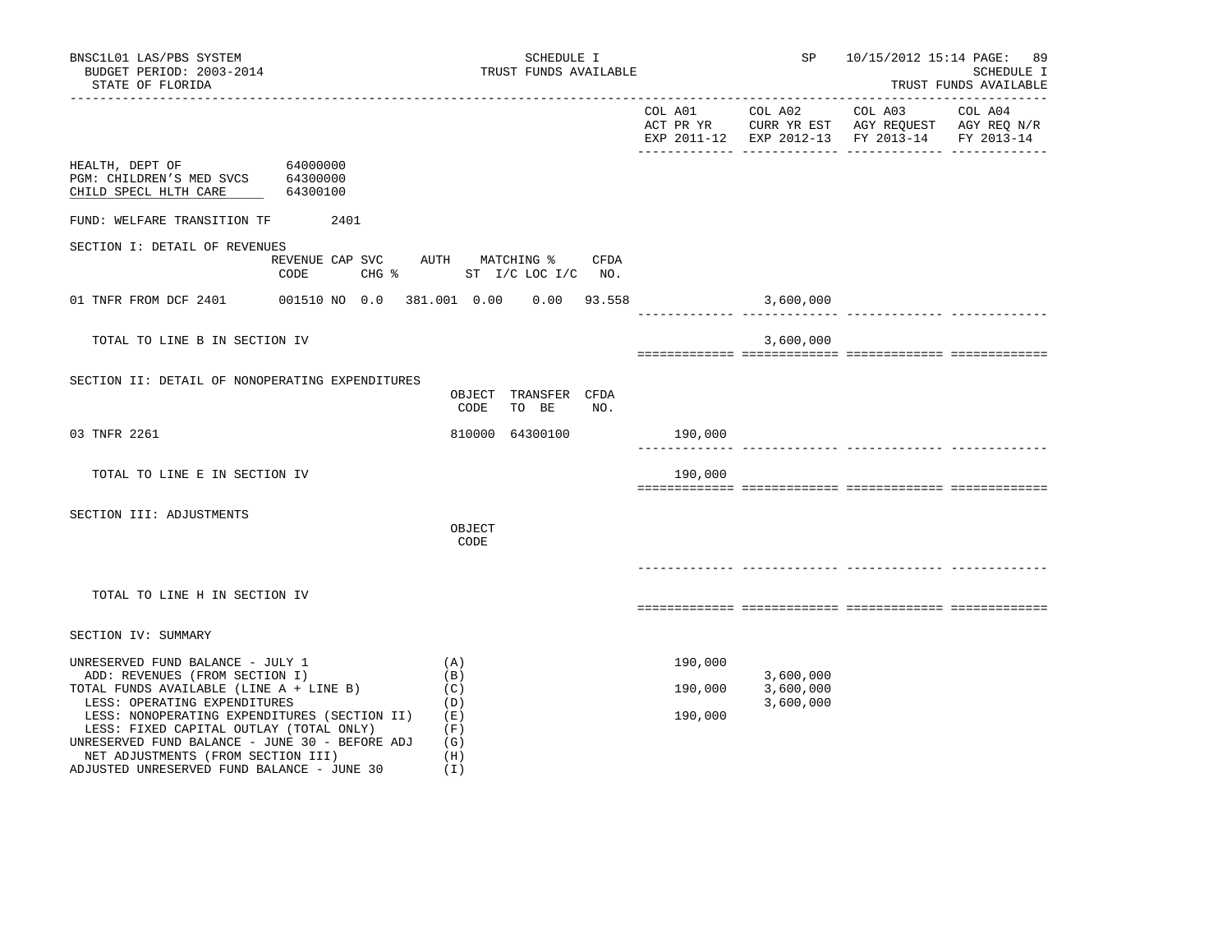|                                                                                                                                                                                                                                              |                                              |                                      |       |     |                    | EXP 2011-12 EXP 2012-13 FY 2013-14 FY 2013-14                                                                                                                                                                             |         |  |
|----------------------------------------------------------------------------------------------------------------------------------------------------------------------------------------------------------------------------------------------|----------------------------------------------|--------------------------------------|-------|-----|--------------------|---------------------------------------------------------------------------------------------------------------------------------------------------------------------------------------------------------------------------|---------|--|
| HEALTH, DEPT OF 64000000<br>PGM: CHILDREN'S MED SVCS 64300000<br>CHILD SPECL HLTH CARE                                                                                                                                                       | 64300100                                     |                                      |       |     |                    |                                                                                                                                                                                                                           |         |  |
| FUND: MAT/CH HLTH BLOCK GRANT TF 2475                                                                                                                                                                                                        |                                              |                                      |       |     |                    |                                                                                                                                                                                                                           |         |  |
| SECTION I: DETAIL OF REVENUES                                                                                                                                                                                                                |                                              |                                      |       |     |                    |                                                                                                                                                                                                                           |         |  |
|                                                                                                                                                                                                                                              | REVENUE CAP SVC AUTH MATCHING % CFDA<br>CODE | CHG % ST I/C LOC I/C NO.             |       |     |                    |                                                                                                                                                                                                                           |         |  |
| 06 MCH BLCK GRNT-CMS 000700 NO 0.0<br>07 REFUNDS                                                                                                                                                                                             | 001800 NO 0.0                                | 381.001  0.00  0.00                  |       |     | 13,271             | 381.001  0.00  0.00  93.994  8,482,980  8,389,797  8,539,800                                                                                                                                                              |         |  |
| TOTAL TO LINE B IN SECTION IV                                                                                                                                                                                                                |                                              |                                      |       |     |                    | 8,496,251 8,389,797 8,539,800                                                                                                                                                                                             |         |  |
| SECTION II: DETAIL OF NONOPERATING EXPENDITURES                                                                                                                                                                                              |                                              | OBJECT TRANSFER CFDA<br>CODE         | TO BE | NO. |                    |                                                                                                                                                                                                                           |         |  |
| 01 TBFR TO 2475                                                                                                                                                                                                                              |                                              | 810000 64200300                      |       |     | 374,341            |                                                                                                                                                                                                                           |         |  |
| TOTAL TO LINE E IN SECTION IV                                                                                                                                                                                                                |                                              |                                      |       |     | 374,341            |                                                                                                                                                                                                                           |         |  |
| SECTION III: ADJUSTMENTS                                                                                                                                                                                                                     |                                              | OBJECT                               |       |     |                    |                                                                                                                                                                                                                           |         |  |
|                                                                                                                                                                                                                                              |                                              | CODE                                 |       |     |                    |                                                                                                                                                                                                                           |         |  |
| 01 ROUNDING<br>02 CERTIFIED FORWARD REVERSIONS<br>03 PY ENCUMBRANCE NOT RESERVED FUND BALANCE<br>04 PRIOR YEAR A/P NOT CERTIFIED                                                                                                             |                                              | 991000<br>991000<br>991000<br>991000 |       |     | $1 -$<br>592-<br>5 | 4,782 536,648                                                                                                                                                                                                             |         |  |
| TOTAL TO LINE H IN SECTION IV                                                                                                                                                                                                                |                                              |                                      |       |     |                    | 4, 194 536, 648                                                                                                                                                                                                           |         |  |
| SECTION IV: SUMMARY                                                                                                                                                                                                                          |                                              |                                      |       |     |                    |                                                                                                                                                                                                                           |         |  |
| UNRESERVED FUND BALANCE - JULY 1<br>ADD: REVENUES (FROM SECTION I)<br>TOTAL FUNDS AVAILABLE (LINE A + LINE B)<br>LESS: OPERATING EXPENDITURES<br>LESS: NONOPERATING EXPENDITURES (SECTION II) (E)<br>LESS: FIXED CAPITAL OUTLAY (TOTAL ONLY) |                                              | (A)<br>(B)<br>(C)<br>(D)<br>(F)      |       |     | 374,341            | $\begin{array}{lllllll} & & & & & \\ & & & & & 149,796 & & & 536,441 \\ \hline 8,496,251 & & & 8,389,797 & & 8,539,800 \\ 8,496,246 & & & 8,539,593 & & 9,076,241 \\ 7,976,303 & & & 8,539,800 & & 8,539,800 \end{array}$ |         |  |
| UNRESERVED FUND BALANCE - JUNE 30 - BEFORE ADJ $(G)$<br>NET ADJUSTMENTS (FROM SECTION III)                                                                                                                                                   |                                              | (H)                                  |       |     | 145,602<br>4,194   | –207<br>536,648<br>$207 -$                                                                                                                                                                                                | 536,441 |  |
| ADJUSTED UNRESERVED FUND BALANCE - JUNE 30                                                                                                                                                                                                   |                                              | ( I )                                |       |     | 149,796            | 536,441                                                                                                                                                                                                                   | 536,441 |  |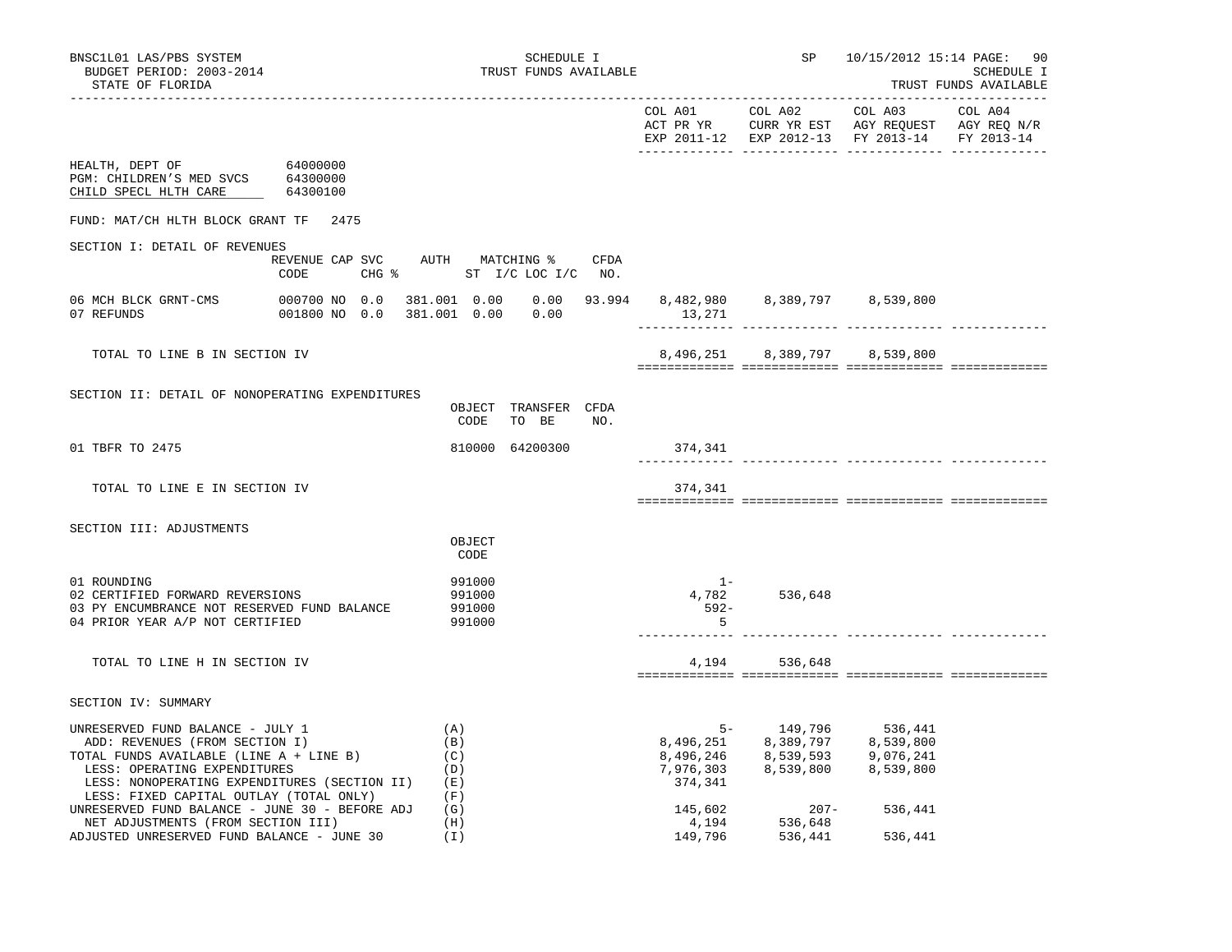| BNSC1L01 LAS/PBS SYSTEM<br>BUDGET PERIOD: 2003-2014<br>STATE OF FLORIDA                   |          | SCHEDULE I<br>TRUST FUNDS AVAILABLE         |                                     |                         | SP 10/15/2012 15:14 PAGE: 91                                                                | SCHEDULE I<br>TRUST FUNDS AVAILABLE |
|-------------------------------------------------------------------------------------------|----------|---------------------------------------------|-------------------------------------|-------------------------|---------------------------------------------------------------------------------------------|-------------------------------------|
|                                                                                           |          |                                             | COL A01<br>ACT PR YR<br>EXP 2011-12 |                         | COL A02 COL A03<br>CURR YR EST AGY REQUEST AGY REQ N/R<br>EXP 2012-13 FY 2013-14 FY 2013-14 | COL A04                             |
| 64000000<br>HEALTH, DEPT OF<br>PGM: CHILDREN'S MED SVCS 64300000<br>CHILD SPECL HLTH CARE | 64300100 |                                             |                                     |                         |                                                                                             |                                     |
| FUND: MAT/CH HLTH BLOCK GRANT TF 2475                                                     |          |                                             |                                     |                         |                                                                                             |                                     |
| SCHEDULE IB: DETAIL OF UNRESERVED FUND BALANCE                                            |          | FUNDING SOURCE<br>STATE (S)<br>NONSTATE (N) |                                     |                         |                                                                                             |                                     |
| 01 FEDERAL BLOCK GRANT - MCH                                                              |          | N                                           |                                     | 149,796 536,441 536,441 |                                                                                             |                                     |
| ADJUSTED UNRESERVED FUND BALANCE - JUNE 30                                                |          |                                             |                                     | 149,796 536,441 536,441 |                                                                                             |                                     |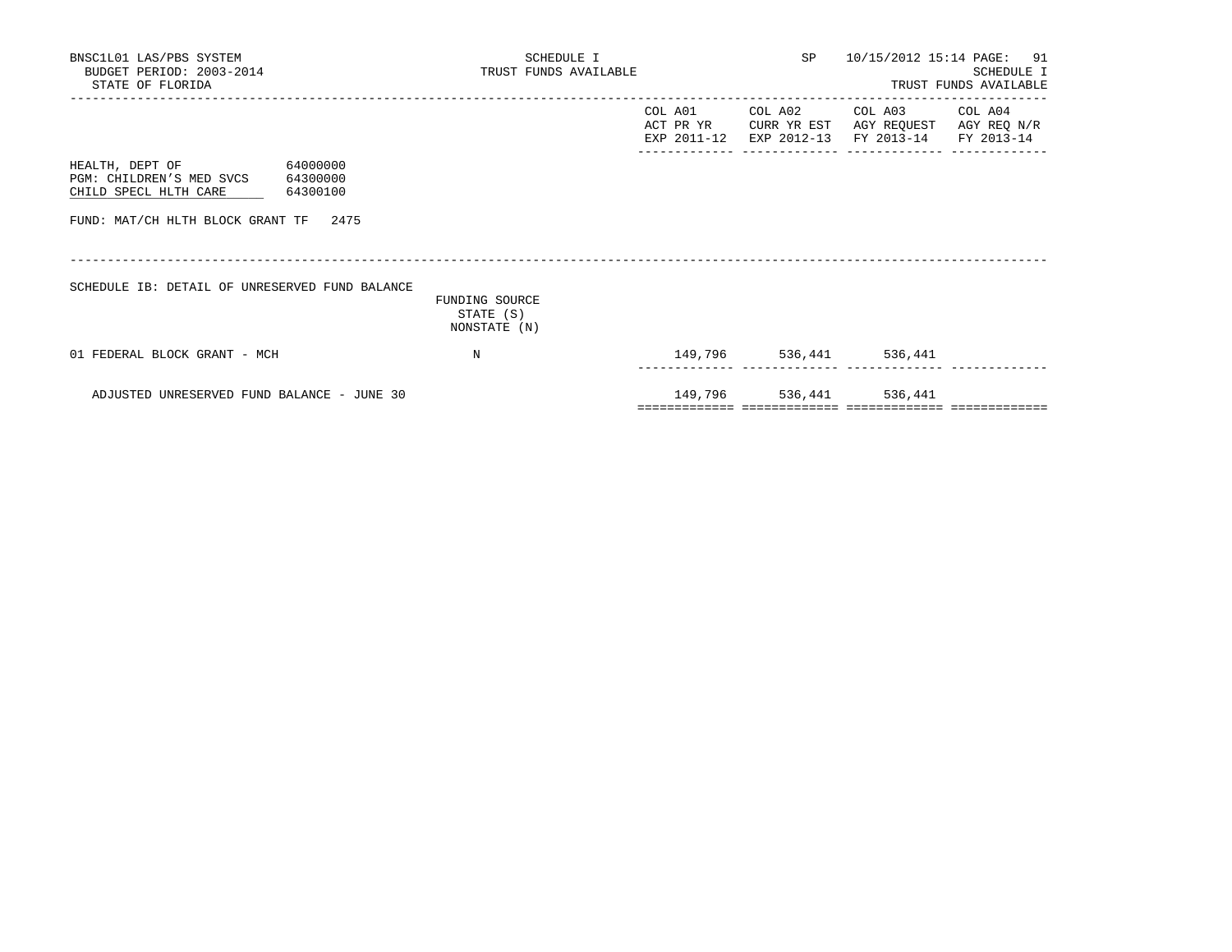|                                                                                                                                                                                                                                              |                                              |                                                                                                                                                                                                                                                |     |                            | COL A01 COL A02 COL A03 COL A04<br>ACT PR YR CURR YR EST AGY REQUEST AGY REQ N/R<br>EXP 2011-12 EXP 2012-13 FY 2013-14 FY 2013-14                                 |         |  |
|----------------------------------------------------------------------------------------------------------------------------------------------------------------------------------------------------------------------------------------------|----------------------------------------------|------------------------------------------------------------------------------------------------------------------------------------------------------------------------------------------------------------------------------------------------|-----|----------------------------|-------------------------------------------------------------------------------------------------------------------------------------------------------------------|---------|--|
| HEALTH, DEPT OF 64000000<br>PGM: CHILDREN'S MED SVCS 64300000<br>CHILD SPECL HLTH CARE                                                                                                                                                       | 64300100                                     |                                                                                                                                                                                                                                                |     |                            |                                                                                                                                                                   |         |  |
| FUND: SOCIAL SVCS BLK GRT TF 2639                                                                                                                                                                                                            |                                              |                                                                                                                                                                                                                                                |     |                            |                                                                                                                                                                   |         |  |
| SECTION I: DETAIL OF REVENUES                                                                                                                                                                                                                |                                              |                                                                                                                                                                                                                                                |     |                            |                                                                                                                                                                   |         |  |
|                                                                                                                                                                                                                                              | REVENUE CAP SVC AUTH MATCHING % CFDA<br>CODE | CHG % ST I/C LOC I/C NO.                                                                                                                                                                                                                       |     |                            |                                                                                                                                                                   |         |  |
| 01 TNFR DCF 2639 CPT 001510 NO 0.0<br>02 TNFR DCF 2639 PUR CLNT  001510 NO  0.0<br>03 TNFR DCF 2639 TITLE XX 001510 NO 0.0<br>05 REFUNDS                                                                                                     | 001800 NO 0.0                                | $\begin{array}{cccccccc} 415.501& 0.00& 0.00& 93.667& 5,763,295& 5,876,558& 5,876,558\\ 381.011& 0.00& 0.00& 93.667& 1,519,724& 1,500,000& 1,500,000\\ 391.011& 0.00& 0.00& 93.667& 93,539& 93,539& 93,539 \end{array}$<br>381.011  0.00  0.00 |     | 36,901                     |                                                                                                                                                                   |         |  |
| TOTAL TO LINE B IN SECTION IV                                                                                                                                                                                                                |                                              |                                                                                                                                                                                                                                                |     |                            | 7,413,459 7,470,097 7,470,097                                                                                                                                     |         |  |
| SECTION II: DETAIL OF NONOPERATING EXPENDITURES                                                                                                                                                                                              |                                              | OBJECT TRANSFER CFDA<br>CODE TO BE                                                                                                                                                                                                             | NO. |                            |                                                                                                                                                                   |         |  |
| TOTAL TO LINE E IN SECTION IV                                                                                                                                                                                                                |                                              |                                                                                                                                                                                                                                                |     |                            |                                                                                                                                                                   |         |  |
| SECTION III: ADJUSTMENTS                                                                                                                                                                                                                     |                                              | OBJECT<br>CODE                                                                                                                                                                                                                                 |     |                            |                                                                                                                                                                   |         |  |
| 02 CERTIFIED FORWARD REVERSIONS<br>03 ROUNDING<br>04 PY ENCUMBRANCE NOT RESERVED FUND BALANCE                                                                                                                                                |                                              | 991000<br>991000<br>991000                                                                                                                                                                                                                     |     | 6<br>185-<br>_____________ | 21,343 79,391                                                                                                                                                     |         |  |
| TOTAL TO LINE H IN SECTION IV                                                                                                                                                                                                                |                                              |                                                                                                                                                                                                                                                |     |                            | 21, 164 79, 391                                                                                                                                                   |         |  |
| SECTION IV: SUMMARY                                                                                                                                                                                                                          |                                              |                                                                                                                                                                                                                                                |     |                            |                                                                                                                                                                   |         |  |
| UNRESERVED FUND BALANCE - JULY 1<br>ADD: REVENUES (FROM SECTION I)<br>TOTAL FUNDS AVAILABLE (LINE A + LINE B)<br>LESS: OPERATING EXPENDITURES<br>LESS: NONOPERATING EXPENDITURES (SECTION II) (E)<br>LESS: FIXED CAPITAL OUTLAY (TOTAL ONLY) |                                              | (A)<br>(B)<br>(C)<br>(D)<br>(F)                                                                                                                                                                                                                |     |                            | 290, 335<br>7, 413, 459<br>7, 470, 097<br>7, 470, 097<br>7, 470, 097<br>7, 470, 097<br>7, 470, 097<br>7, 994, 004<br>7, 994, 004<br>7,373,981 7,376,558 7,376,558 |         |  |
| UNRESERVED FUND BALANCE - JUNE 30 - BEFORE ADJ<br>NET ADJUSTMENTS (FROM SECTION III)                                                                                                                                                         |                                              | (G)<br>(H)                                                                                                                                                                                                                                     |     | 329,813<br>21,164          | 444,516<br>79,391                                                                                                                                                 | 617,446 |  |

ADJUSTED UNRESERVED FUND BALANCE - JUNE 30 (I) 350,977 523,907 617,446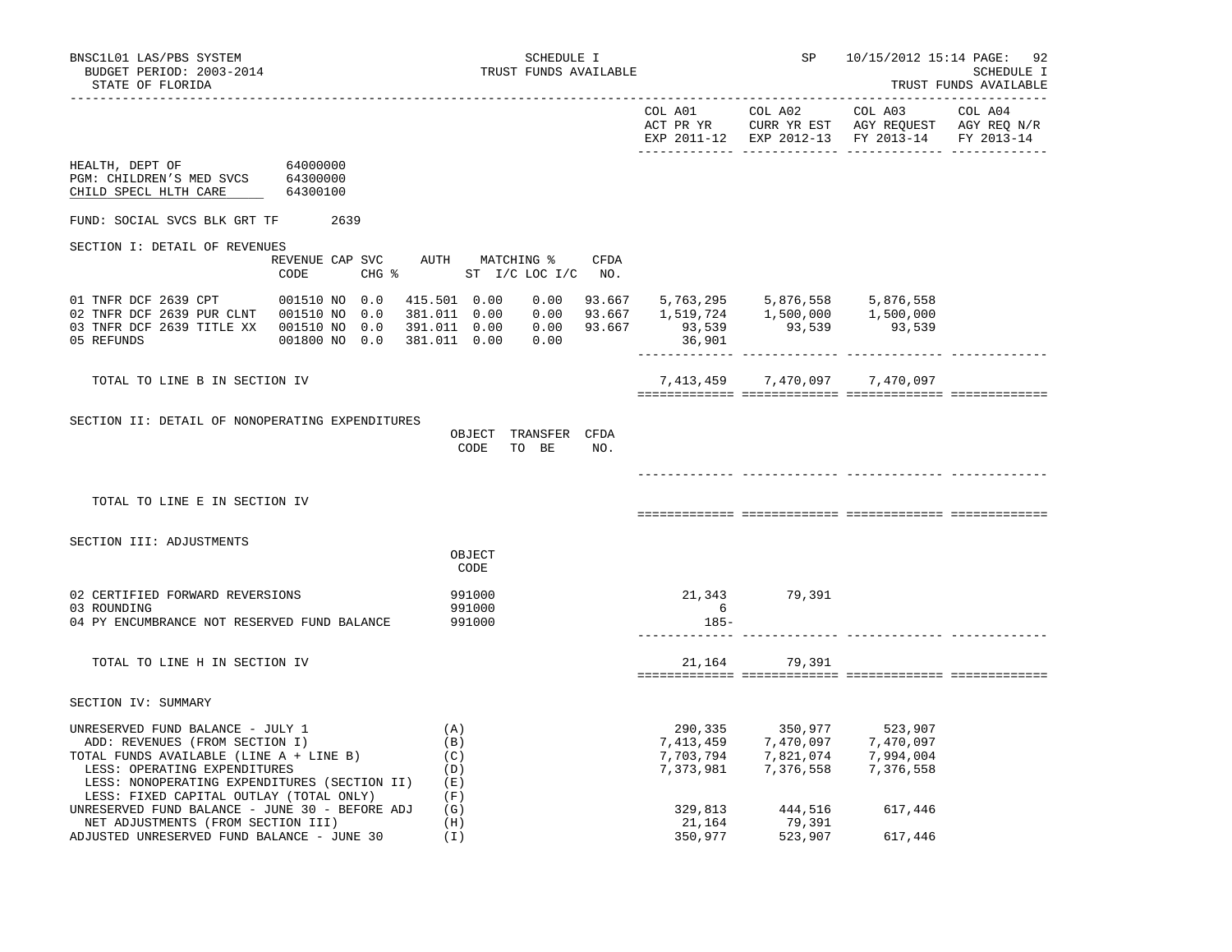| BNSC1L01 LAS/PBS SYSTEM<br>BUDGET PERIOD: 2003-2014<br>STATE OF FLORIDA                         | SCHEDULE I<br>TRUST FUNDS AVAILABLE         |         |         | SP 10/15/2012 15:14 PAGE: 93                                                                                      | <b>SCHEDULE I</b><br>TRUST FUNDS AVAILABLE |
|-------------------------------------------------------------------------------------------------|---------------------------------------------|---------|---------|-------------------------------------------------------------------------------------------------------------------|--------------------------------------------|
|                                                                                                 |                                             | COL A01 | COL A02 | COL A03 COL A04<br>ACT PR YR CURR YR EST AGY REQUEST AGY REQ N/R<br>EXP 2011-12 EXP 2012-13 FY 2013-14 FY 2013-14 |                                            |
| HEALTH, DEPT OF 64000000<br>PGM: CHILDREN'S MED SVCS 64300000<br>CHILD SPECL HLTH CARE 64300100 |                                             |         |         |                                                                                                                   |                                            |
| 2639<br>FUND: SOCIAL SVCS BLK GRT TF                                                            |                                             |         |         |                                                                                                                   |                                            |
| SCHEDULE IB: DETAIL OF UNRESERVED FUND BALANCE                                                  | FUNDING SOURCE<br>STATE (S)<br>NONSTATE (N) |         |         |                                                                                                                   |                                            |
| 01 FEDERAL BLOCK GRANT                                                                          | $_{\rm N}$                                  |         |         | 350,977 523,907 617,446                                                                                           |                                            |
| ADJUSTED UNRESERVED FUND BALANCE - JUNE 30                                                      |                                             |         |         | 350,977 523,907 617,446                                                                                           |                                            |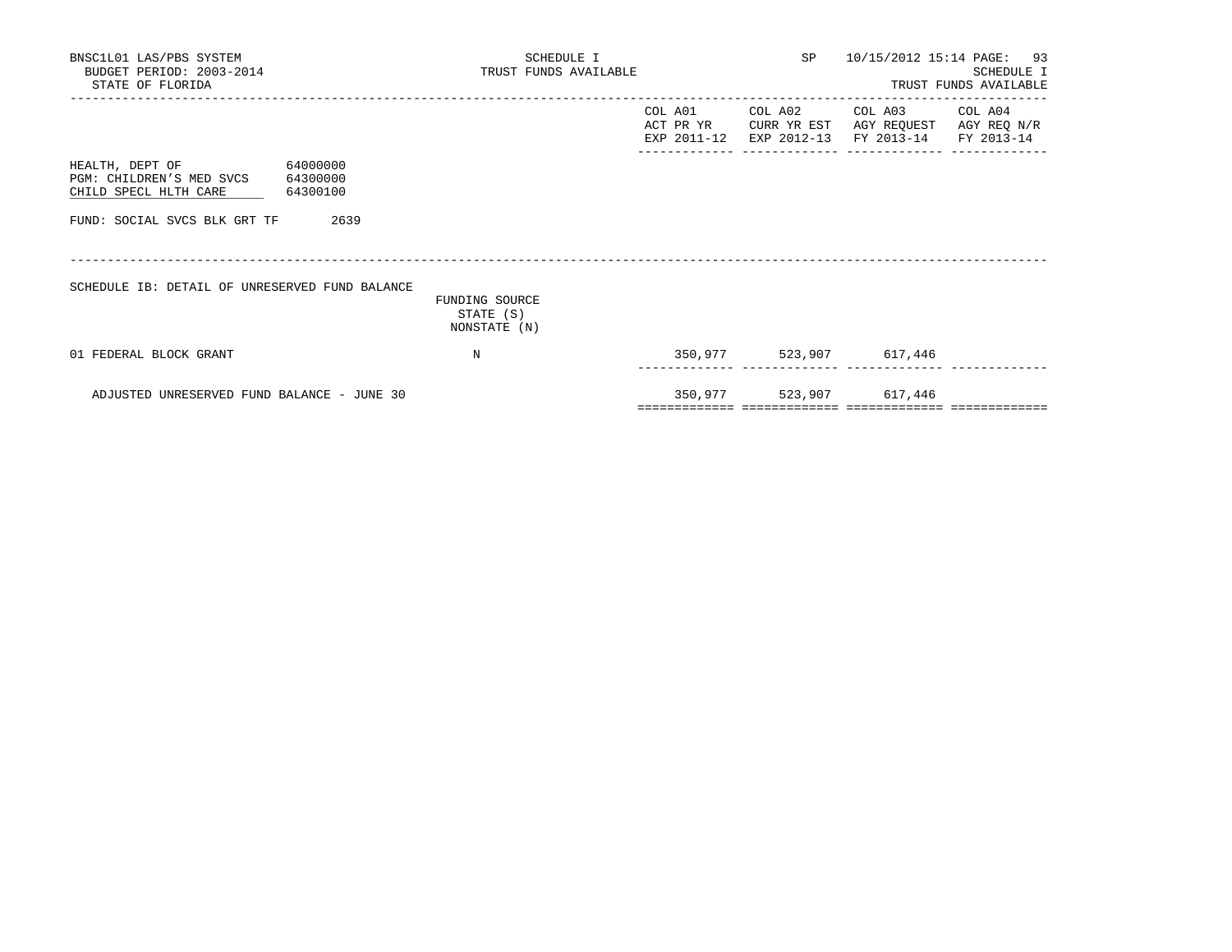| BNSC1L01 LAS/PBS SYSTEM<br>BUDGET PERIOD: 2003-2014<br>STATE OF FLORIDA                                                   |                         | SCHEDULE I<br>TRUST FUNDS AVAILABLE                               |             |                             | SP              | 10/15/2012 15:14 PAGE: 94                                                                              | <b>SCHEDULE I</b><br>TRUST FUNDS AVAILABLE |
|---------------------------------------------------------------------------------------------------------------------------|-------------------------|-------------------------------------------------------------------|-------------|-----------------------------|-----------------|--------------------------------------------------------------------------------------------------------|--------------------------------------------|
|                                                                                                                           |                         |                                                                   |             |                             | COL A01 COL A02 | COL A03 COL A04<br>ACT PR YR CURR YR EST AGY REQUEST AGY REQ N/R<br>EXP 2011-12 EXP 2012-13 FY 2013-14 | FY 2013-14                                 |
| HEALTH, DEPT OF 64000000<br>PGM: HLTH CARE PRAC/ACCESS 64400000<br>MEDICAL OUALITY ASSURANCE 64400100                     |                         |                                                                   |             |                             |                 |                                                                                                        |                                            |
| FUND: FL DRUG/DEVICE/COSMETIC TF 2173                                                                                     |                         |                                                                   |             |                             |                 |                                                                                                        |                                            |
| SECTION I: DETAIL OF REVENUES                                                                                             | $CHG$ $\approx$<br>CODE | REVENUE CAP SVC AUTH MATCHING %<br>ST I/C LOC I/C                 | CFDA<br>NO. |                             |                 |                                                                                                        |                                            |
| 01 DRUGS DEVICES LICENSES 000202 YES 8.0<br>02 DRUGS DEVICES FINES 001200 NO 8.0<br>03 TRN FROM 2021 185080 001500 NO 8.0 |                         | 0.00<br>499.04 0.00<br>0.00<br>499.04 0.00<br>499.04 0.00<br>0.00 |             | 489,742<br>118,656<br>1,578 |                 |                                                                                                        |                                            |
| TOTAL TO LINE B IN SECTION IV                                                                                             |                         |                                                                   |             | 609,976                     |                 |                                                                                                        |                                            |
| SECTION II: DETAIL OF NONOPERATING EXPENDITURES                                                                           |                         | TRANSFER CFDA<br>OBJECT<br>CODE<br>TO BE                          | NO.         |                             |                 |                                                                                                        |                                            |
| 02 REFUND OF STATE REVENUES                                                                                               |                         | 860000                                                            |             | 17,956                      |                 |                                                                                                        |                                            |
| TOTAL TO LINE E IN SECTION IV                                                                                             |                         |                                                                   |             | 17,956                      |                 |                                                                                                        |                                            |
| SECTION III: ADJUSTMENTS                                                                                                  |                         | OBJECT<br>CODE                                                    |             |                             |                 |                                                                                                        |                                            |
| AD ROUNDING                                                                                                               |                         | 991001<br>$0.01000$                                               |             | 3<br>$\sim$                 |                 |                                                                                                        |                                            |

AJ PY CF ENCUBMRANCE REVERSION 6991000 991000 01 PRIOR YEAR A/P NOT CERTIFIED 991000 991000 1,186 02 OTHER - LASPBS CLOSING BALANCE 59 59 59- 03 CERTIFIED FORWARD REVERSIONS 991000 568 59 ------------- ------------- ------------- -------------

TOTAL TO LINE H IN SECTION IV 1,411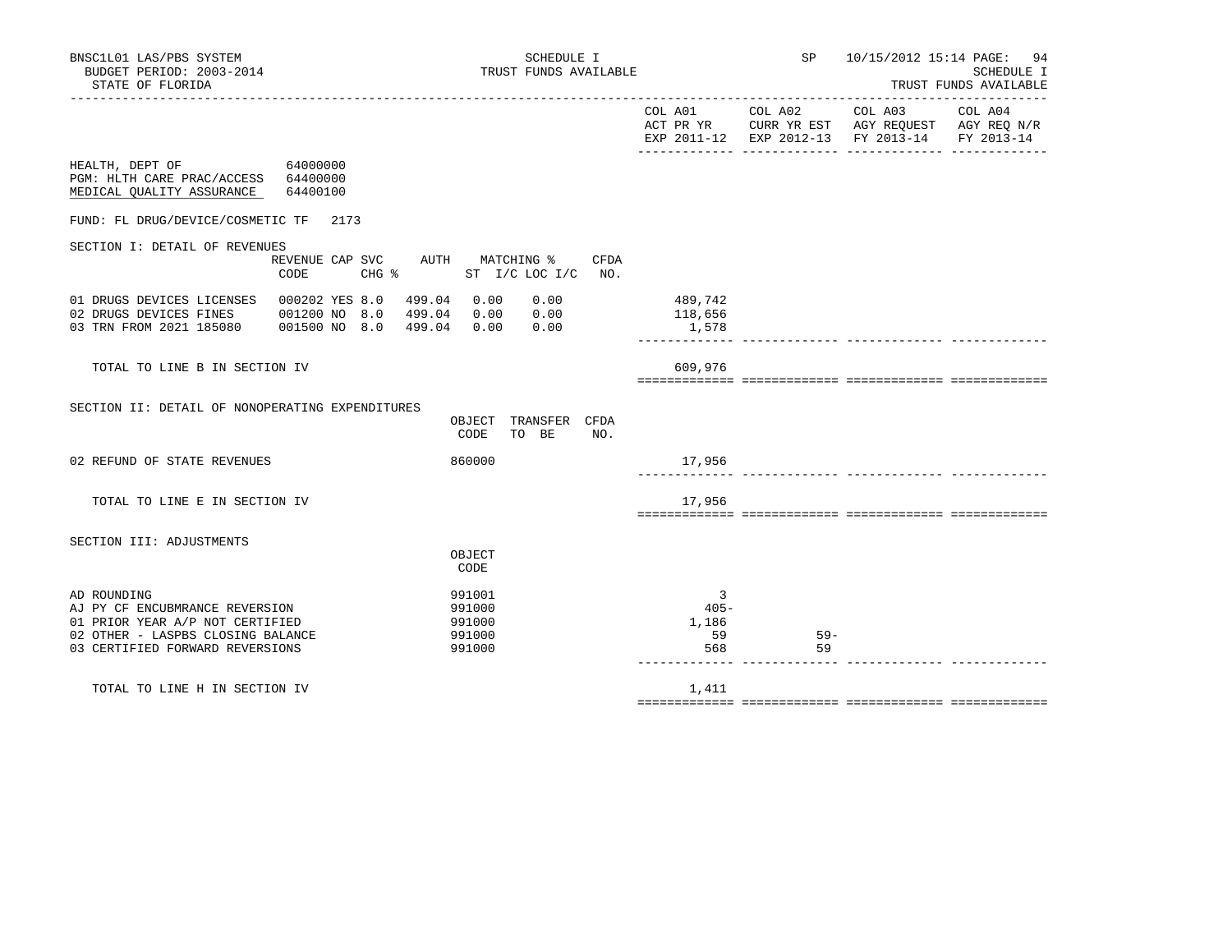| TRUST FUNDS AVAILABLE |  |
|-----------------------|--|
|-----------------------|--|

| COL<br>A01<br>DR.<br>- YR<br>ΔΟͲ       | COL A02<br>YR EST<br>CURR | COL A03<br>AGY REOUEST   | COL A04<br>AGY REO N/R   |
|----------------------------------------|---------------------------|--------------------------|--------------------------|
| $\overline{\phantom{a}}$<br><b>UYD</b> | $2012 - 13$<br><b>FYD</b> | $2013 - 14$<br><b>FV</b> | $2013 - 14$<br><b>DV</b> |
|                                        |                           |                          |                          |

HEALTH, DEPT OF 64000000 PGM: HLTH CARE PRAC/ACCESS 64400000 MEDICAL QUALITY ASSURANCE 64400100

FUND: FL DRUG/DEVICE/COSMETIC TF 2173

SECTION IV: SUMMARY

| UNRESERVED FUND BALANCE - JULY 1               | $\mathbf{A}$ | $15.332 -$ |
|------------------------------------------------|--------------|------------|
| ADD: REVENUES (FROM SECTION I)                 | (B)          | 609,976    |
| TOTAL FUNDS AVAILABLE (LINE A + LINE B)        | (C)          | 594,644    |
| LESS: OPERATING EXPENDITURES                   | (D)          | 578,099    |
| LESS: NONOPERATING EXPENDITURES (SECTION II)   | (E)          | 17,956     |
| LESS: FIXED CAPITAL OUTLAY (TOTAL ONLY)        | (F)          |            |
| UNRESERVED FUND BALANCE - JUNE 30 - BEFORE ADJ | (G)          | $1.411-$   |
| NET ADJUSTMENTS (FROM SECTION III)             | (H)          | 1,411      |
| ADJUSTED UNRESERVED FUND BALANCE - JUNE 30     | (I)          |            |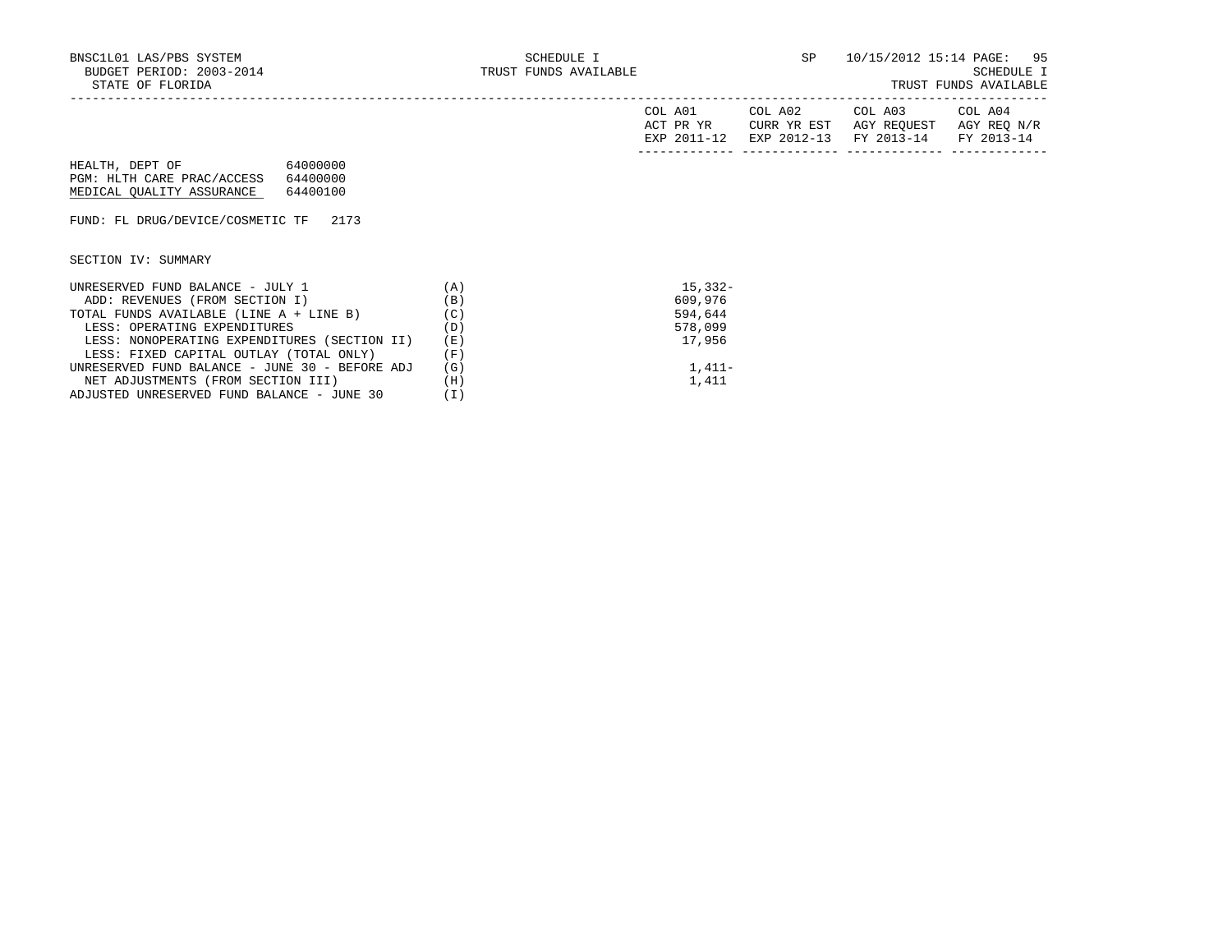| BNSC1L01 LAS/PBS SYSTEM<br>BUDGET PERIOD: 2003-2014<br>STATE OF FLORIDA                                                                                                                                                                                                                                                                                                        |                                              | SCHEDULE I<br>TRUST FUNDS AVAILABLE                         |     |                 | SP |                                                                                                                                     | 10/15/2012 15:14 PAGE: 96<br>SCHEDULE I<br>TRUST FUNDS AVAILABLE |
|--------------------------------------------------------------------------------------------------------------------------------------------------------------------------------------------------------------------------------------------------------------------------------------------------------------------------------------------------------------------------------|----------------------------------------------|-------------------------------------------------------------|-----|-----------------|----|-------------------------------------------------------------------------------------------------------------------------------------|------------------------------------------------------------------|
|                                                                                                                                                                                                                                                                                                                                                                                |                                              |                                                             |     | COL A01 COL A02 |    | --------------<br>COL A03 COL A04<br>ACT PR YR CURR YR EST AGY REQUEST AGY REQ N/R<br>EXP 2011-12 EXP 2012-13 FY 2013-14 FY 2013-14 |                                                                  |
| HEALTH, DEPT OF 64000000<br>PGM: HLTH CARE PRAC/ACCESS 64400000<br>MEDICAL QUALITY ASSURANCE 64400100                                                                                                                                                                                                                                                                          |                                              |                                                             |     |                 |    |                                                                                                                                     |                                                                  |
| FUND: FEDERAL GRANTS TRUST FUND                                                                                                                                                                                                                                                                                                                                                | 2261                                         |                                                             |     |                 |    |                                                                                                                                     |                                                                  |
| SECTION I: DETAIL OF REVENUES                                                                                                                                                                                                                                                                                                                                                  | REVENUE CAP SVC AUTH MATCHING % CFDA<br>CODE | CHG % ST I/C LOC I/C NO.                                    |     |                 |    |                                                                                                                                     |                                                                  |
| AA PDMP GRANTS                                                                                                                                                                                                                                                                                                                                                                 | 000700 NO 0.0 381.001 0.00 0.00 16.754       |                                                             |     |                 |    | 231,719                                                                                                                             |                                                                  |
| TOTAL TO LINE B IN SECTION IV                                                                                                                                                                                                                                                                                                                                                  |                                              |                                                             |     |                 |    | 231,719                                                                                                                             |                                                                  |
| SECTION II: DETAIL OF NONOPERATING EXPENDITURES                                                                                                                                                                                                                                                                                                                                |                                              | OBJECT TRANSFER CFDA<br>CODE<br>TO BE                       | NO. |                 |    |                                                                                                                                     |                                                                  |
| TOTAL TO LINE E IN SECTION IV                                                                                                                                                                                                                                                                                                                                                  |                                              |                                                             |     |                 |    |                                                                                                                                     |                                                                  |
| SECTION III: ADJUSTMENTS                                                                                                                                                                                                                                                                                                                                                       |                                              | OBJECT<br>CODE                                              |     |                 |    |                                                                                                                                     |                                                                  |
| TOTAL TO LINE H IN SECTION IV                                                                                                                                                                                                                                                                                                                                                  |                                              |                                                             |     |                 |    |                                                                                                                                     |                                                                  |
| SECTION IV: SUMMARY                                                                                                                                                                                                                                                                                                                                                            |                                              |                                                             |     |                 |    |                                                                                                                                     |                                                                  |
| UNRESERVED FUND BALANCE - JULY 1<br>ADD: REVENUES (FROM SECTION I)<br>TOTAL FUNDS AVAILABLE (LINE A + LINE B)<br>LESS: OPERATING EXPENDITURES<br>LESS: NONOPERATING EXPENDITURES (SECTION II)<br>LESS: FIXED CAPITAL OUTLAY (TOTAL ONLY)<br>UNRESERVED FUND BALANCE - JUNE 30 - BEFORE ADJ<br>NET ADJUSTMENTS (FROM SECTION III)<br>ADJUSTED UNRESERVED FUND BALANCE - JUNE 30 |                                              | (A)<br>(B)<br>(C)<br>(D)<br>(E)<br>(F)<br>(G)<br>(H)<br>(1) |     |                 |    | 231,719<br>231,719<br>231,719                                                                                                       |                                                                  |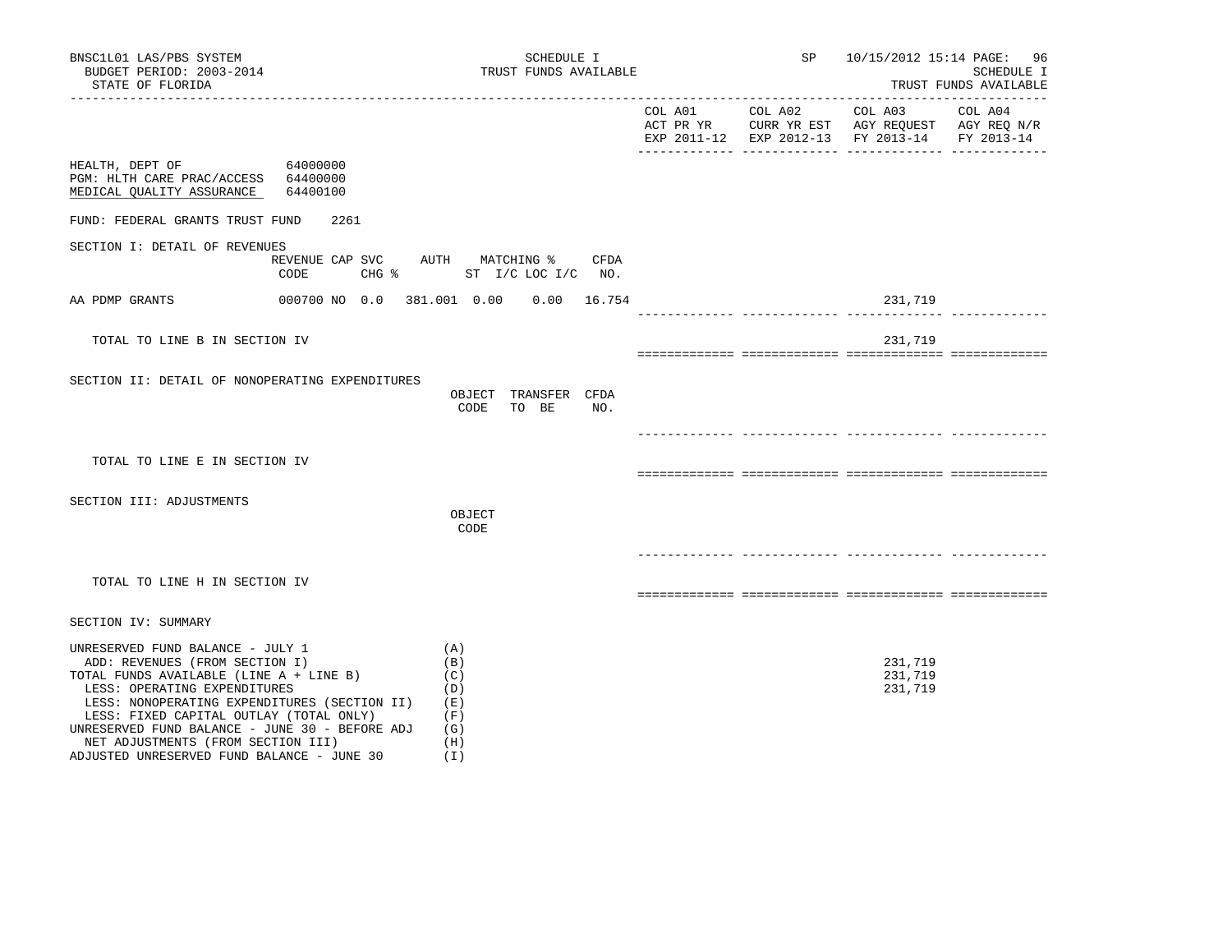| BNSC1L01 LAS/PBS SYSTEM<br>BUDGET PERIOD: 2003-2014<br>STATE OF FLORIDA                                                                                                                                                                                                                                                                                                        |                                         | SCHEDULE I<br>TRUST FUNDS AVAILABLE                         |  | SP 10/15/2012 15:14 PAGE: 97                                                                                           | SCHEDULE I<br>TRUST FUNDS AVAILABLE |
|--------------------------------------------------------------------------------------------------------------------------------------------------------------------------------------------------------------------------------------------------------------------------------------------------------------------------------------------------------------------------------|-----------------------------------------|-------------------------------------------------------------|--|------------------------------------------------------------------------------------------------------------------------|-------------------------------------|
|                                                                                                                                                                                                                                                                                                                                                                                |                                         |                                                             |  | COL A01 COL A02 COL A03 COL A04<br>ACT PR YR CURR YR EST AGY REQUEST AGY REQ N/R<br>EXP 2011-12 EXP 2012-13 FY 2013-14 | FY 2013-14                          |
| HEALTH, DEPT OF 64000000<br>PGM: HLTH CARE PRAC/ACCESS 64400000<br>MEDICAL QUALITY ASSURANCE                                                                                                                                                                                                                                                                                   | 64400100                                |                                                             |  |                                                                                                                        |                                     |
| FUND: GRANTS AND DONATIONS TF                                                                                                                                                                                                                                                                                                                                                  | 2339                                    |                                                             |  |                                                                                                                        |                                     |
| SECTION I: DETAIL OF REVENUES                                                                                                                                                                                                                                                                                                                                                  | REVENUE CAP SVC AUTH MATCHING %<br>CODE | CFDA<br>CHG % ST I/C LOC I/C NO.                            |  |                                                                                                                        |                                     |
| 01 PDMP NGO GRANTS                                                                                                                                                                                                                                                                                                                                                             | 001110 NO 0.0 381.001 0.00 0.00         |                                                             |  | 406,949                                                                                                                |                                     |
| TOTAL TO LINE B IN SECTION IV                                                                                                                                                                                                                                                                                                                                                  |                                         |                                                             |  | 406,949                                                                                                                |                                     |
| SECTION II: DETAIL OF NONOPERATING EXPENDITURES                                                                                                                                                                                                                                                                                                                                |                                         | OBJECT TRANSFER CFDA<br>CODE TO BE<br>NO.                   |  |                                                                                                                        |                                     |
| TOTAL TO LINE E IN SECTION IV                                                                                                                                                                                                                                                                                                                                                  |                                         |                                                             |  |                                                                                                                        |                                     |
| SECTION III: ADJUSTMENTS                                                                                                                                                                                                                                                                                                                                                       |                                         | OBJECT<br>CODE                                              |  |                                                                                                                        |                                     |
| TOTAL TO LINE H IN SECTION IV                                                                                                                                                                                                                                                                                                                                                  |                                         |                                                             |  |                                                                                                                        |                                     |
| SECTION IV: SUMMARY                                                                                                                                                                                                                                                                                                                                                            |                                         |                                                             |  |                                                                                                                        |                                     |
| UNRESERVED FUND BALANCE - JULY 1<br>ADD: REVENUES (FROM SECTION I)<br>TOTAL FUNDS AVAILABLE (LINE A + LINE B)<br>LESS: OPERATING EXPENDITURES<br>LESS: NONOPERATING EXPENDITURES (SECTION II)<br>LESS: FIXED CAPITAL OUTLAY (TOTAL ONLY)<br>UNRESERVED FUND BALANCE - JUNE 30 - BEFORE ADJ<br>NET ADJUSTMENTS (FROM SECTION III)<br>ADJUSTED UNRESERVED FUND BALANCE - JUNE 30 |                                         | (A)<br>(B)<br>(C)<br>(D)<br>(E)<br>(F)<br>(G)<br>(H)<br>(T) |  | 406,949<br>406,949<br>406,949                                                                                          |                                     |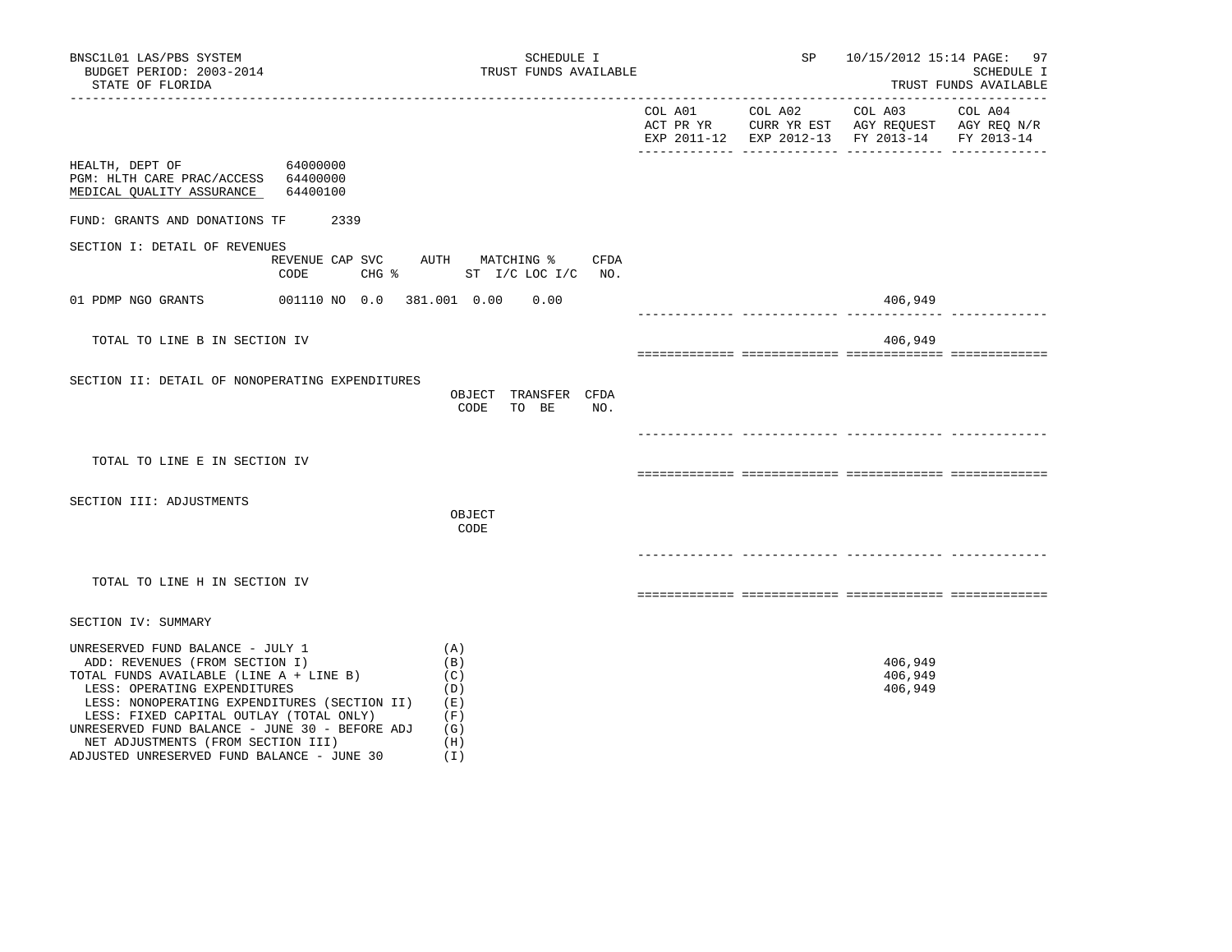| NECILO 1 LAS/PBS SYSTEM SERIED SCHEDULE I SCHEDULE I SUDGET PERIOD: 2003-2014<br>BNSC1L01 LAS/PBS SYSTEM<br>STATE OF FLORIDA                                                                                                                                          |               |  |                                                                                                |                                                                                                              |                                                                              |             |                     | <b>SP</b>                                                                                                   | TRUST FUNDS AVAILABLE                                                                                                                                                                                                                                                                                                                                | 10/15/2012 15:14 PAGE: 98 |
|-----------------------------------------------------------------------------------------------------------------------------------------------------------------------------------------------------------------------------------------------------------------------|---------------|--|------------------------------------------------------------------------------------------------|--------------------------------------------------------------------------------------------------------------|------------------------------------------------------------------------------|-------------|---------------------|-------------------------------------------------------------------------------------------------------------|------------------------------------------------------------------------------------------------------------------------------------------------------------------------------------------------------------------------------------------------------------------------------------------------------------------------------------------------------|---------------------------|
|                                                                                                                                                                                                                                                                       |               |  |                                                                                                |                                                                                                              |                                                                              |             |                     |                                                                                                             | ACT PR YR CURR YR EST AGY REQUEST AGY REQ N/R<br>EXP 2011-12 EXP 2012-13 FY 2013-14 FY 2013-14                                                                                                                                                                                                                                                       |                           |
| HEALTH, DEPT OF 64000000<br>PGM: HLTH CARE PRAC/ACCESS 64400000<br>MEDICAL OUALITY ASSURANCE 64400100                                                                                                                                                                 |               |  |                                                                                                |                                                                                                              |                                                                              |             |                     |                                                                                                             |                                                                                                                                                                                                                                                                                                                                                      |                           |
| FUND: MEDICAL OLTY ASSURANCE TF 2352                                                                                                                                                                                                                                  |               |  |                                                                                                |                                                                                                              |                                                                              |             |                     |                                                                                                             |                                                                                                                                                                                                                                                                                                                                                      |                           |
| SECTION I: DETAIL OF REVENUES                                                                                                                                                                                                                                         |               |  |                                                                                                |                                                                                                              |                                                                              |             |                     |                                                                                                             |                                                                                                                                                                                                                                                                                                                                                      |                           |
|                                                                                                                                                                                                                                                                       | CODE          |  | REVENUE CAP SVC AUTH MATCHING %<br>CHG %                                                       |                                                                                                              | ST I/C LOC I/C                                                               | CFDA<br>NO. |                     |                                                                                                             |                                                                                                                                                                                                                                                                                                                                                      |                           |
| PY 12 MONTH WARRANT CANX<br>PY 12 MONTH WARRANT CANX 003700 NO 0.0<br>YY MQAOO FINES 001200 NO 8.0<br>01 REFUNDS 001200 NO 0.0<br>02 MQAOO LICENSE FEES 000202 YES 8.0<br>03 TNFR 2192 180251 001500 NO 0.0<br>04 TNFR 2569 180211 001500 NO 0.0<br>05 TNFR AHCA 2003 | 003700 NO 0.0 |  | 456<br>456<br>456<br>456<br>456<br>456<br>456<br>456<br>456<br>456<br>456<br>456<br>456<br>456 | 0.00<br>0.00<br>0.00<br>0.00<br>0.00<br>0.00<br>0.00<br>0.00<br>0.00<br>0.00<br>0.00<br>0.00<br>0.00<br>0.00 | 0.00<br>0.00<br>0.00<br>0.00<br>0.00<br>0.00<br>0.00<br>0.00<br>0.00<br>0.00 |             | 1,351,338<br>12,695 | ەدد,⊥دەد, 1,550<br>680,298 681,000 681,000<br>93.777 107,306 107,306 107,306<br>93.777 57,692 57,692 57,692 | $\begin{array}{cccc} 0.00 & 601 & 601 \\ 0.00 & 5,286,722 & 5,300,000 & 5,400,000 \\ 0.00 & 19,353 & 19,500 & 19,500 \\ 0.00 & 76,912,691 & 68,145,883 & 81,177,224 \end{array}$<br>$\begin{array}{cccc} 27.722 & 37.792 & 57.692 \\ 295 & 300 & 300 \\ 57 & 60 & 60 \\ 51.313 & 52.000 & 52.000 \\ 168 & 200 & 200 \\ 663.686 & 12.695 \end{array}$ |                           |
| TOTAL TO LINE B IN SECTION IV                                                                                                                                                                                                                                         |               |  |                                                                                                |                                                                                                              |                                                                              |             |                     |                                                                                                             | 85, 144, 215 74, 363, 941 87, 495, 282                                                                                                                                                                                                                                                                                                               |                           |
| SECTION II: DETAIL OF NONOPERATING EXPENDITURES                                                                                                                                                                                                                       |               |  |                                                                                                |                                                                                                              | OBJECT TRANSFER CFDA                                                         |             |                     |                                                                                                             |                                                                                                                                                                                                                                                                                                                                                      |                           |

 OBJECT TRANSFER CFDA CODE TO BE NO. A1 TNFR TO ATF 2021 <br>CH REFUND OF STATE REVENUES (2000) 860000 860000 2,332,647 5,830,000 5,830,000 5,830,000 CH REFUND OF STATE REVENUES<br>
PP TNFR TO 2505 810000 64200800 PP TNFR TO 2505 810000 64200800 753,677 800,000 800,000 1 1 1 1 1 1 1 1 2 3 2 3 2 3 2 3 3 3 4 4 5 3 3 3 4 4 5 4 5 5 6 6 7 5 4 4 5 6 6 7 6 7 8 4 5 6 7 8 7 8 8 7 8 8 5 6 7 8 8 7 8 8 4 6 7 8 8 7 8 8 8 9 8 7 8 8 8 9 8 8 9 8 8 9 8 8 9 8 8 9 8 8 9 8 8 9 8 8 9 8 8 9 8 9 8 8 9 8 9 8 8 810000 64400200 02 SERVICE CHARGE TO GENERAL REVENUE 6,980000 6,703,582 5,875,671 6,926,178 03 TNFR TO 2021 INFORMATION TECH 810000 64100400 1,016,330 1,016,330 1,016,000 06 5% TRUST FUND RESERVE 999000 3,909,530 11 TRANSFER TO NICA-310345 810000 712,798 713,000 713,000 14 SWEEP SEC 215.32 TRANSFER TO GR ------------- ------------- ------------- -------------

 TOTAL TO LINE E IN SECTION IV 32,127,886 24,235,001 19,278,708 ============= ============= ============= =============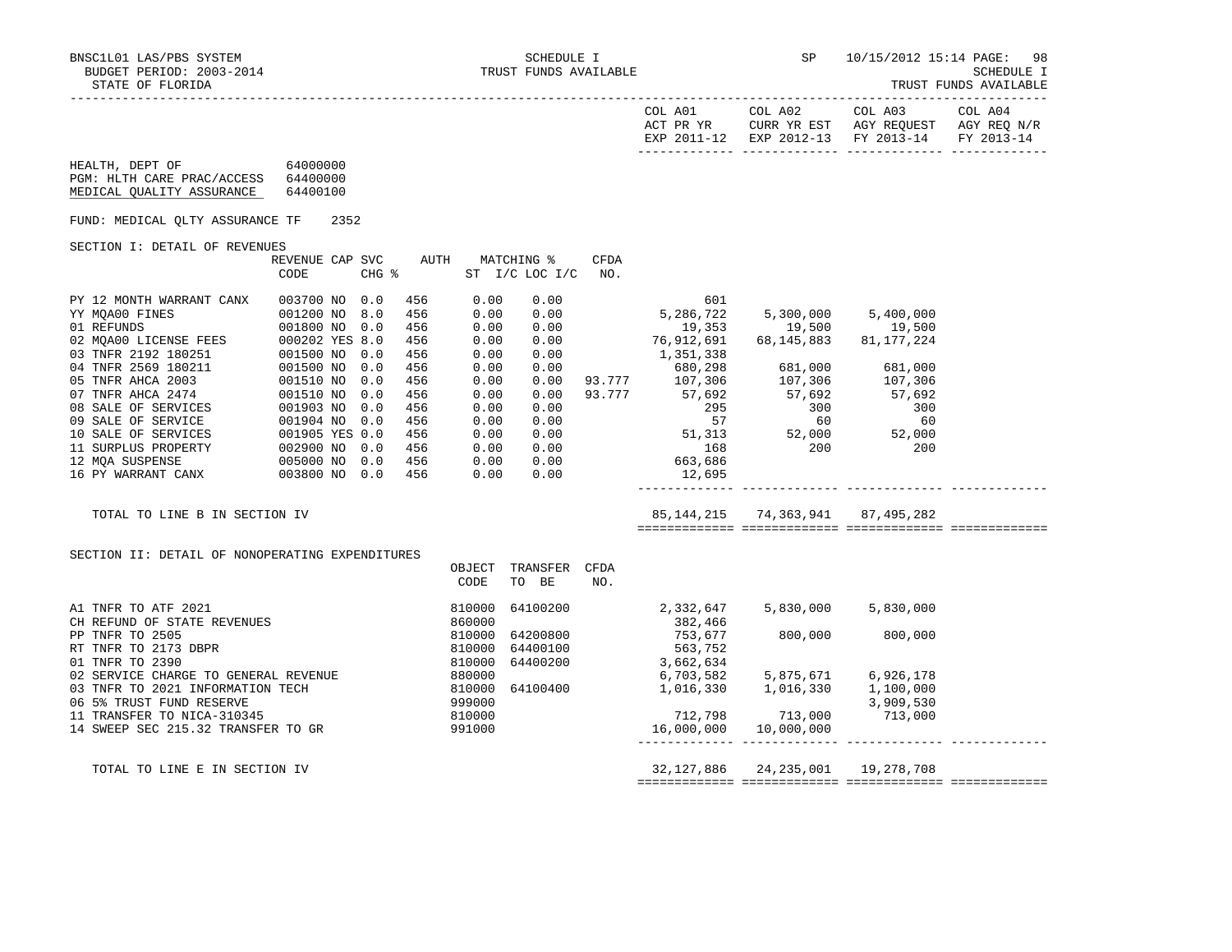| BNSC1L01 LAS/PBS SYSTEM<br>BUDGET PERIOD: 2003-2014<br>STATE OF FLORIDA                                                                                                           | SCHEDULE I<br>TRUST FUNDS AVAILABLE                      |                                                               | SP                                                            | 10/15/2012 15:14 PAGE: 99                                                                                         | <b>SCHEDULE I</b><br>TRUST FUNDS AVAILABLE |
|-----------------------------------------------------------------------------------------------------------------------------------------------------------------------------------|----------------------------------------------------------|---------------------------------------------------------------|---------------------------------------------------------------|-------------------------------------------------------------------------------------------------------------------|--------------------------------------------|
|                                                                                                                                                                                   |                                                          |                                                               | COL A01 COL A02                                               | COL A03 COL A04<br>ACT PR YR CURR YR EST AGY REQUEST AGY REQ N/R<br>EXP 2011-12 EXP 2012-13 FY 2013-14 FY 2013-14 |                                            |
| HEALTH, DEPT OF<br>64000000<br>PGM: HLTH CARE PRAC/ACCESS<br>64400000<br>MEDICAL QUALITY ASSURANCE<br>64400100                                                                    |                                                          |                                                               |                                                               |                                                                                                                   |                                            |
| 2352<br>FUND: MEDICAL QLTY ASSURANCE TF                                                                                                                                           |                                                          |                                                               |                                                               |                                                                                                                   |                                            |
| SECTION III: ADJUSTMENTS                                                                                                                                                          |                                                          |                                                               |                                                               |                                                                                                                   |                                            |
|                                                                                                                                                                                   | OBJECT<br>CODE                                           |                                                               |                                                               |                                                                                                                   |                                            |
| 01 CERTIFIED FORWARD REVERSIONS<br>07 PY ENCUBMRANCE NOT RESERVED FUND BALANCE<br>08 PY ACCRUAL ADJUSTMENT<br>09 PRIOR YEAR A/P NOT CERTIFIED<br>12 SWFS #B6400003<br>13 ROUNDING | 991000<br>991000<br>991000<br>991000<br>991000<br>991000 | 691,561<br>$382, 338 -$<br>95,152-<br>364,715<br>2,160<br>133 | 1,642,202                                                     |                                                                                                                   |                                            |
| TOTAL TO LINE H IN SECTION IV                                                                                                                                                     |                                                          |                                                               | 581,079 1,642,202                                             |                                                                                                                   |                                            |
| SECTION IV: SUMMARY                                                                                                                                                               |                                                          |                                                               |                                                               |                                                                                                                   |                                            |
| UNRESERVED FUND BALANCE - JULY 1<br>ADD: REVENUES (FROM SECTION I)<br>TOTAL FUNDS AVAILABLE (LINE A + LINE B)                                                                     | (A)<br>(B)<br>(C)                                        | 120,053,350 107,145,700                                       | 34,909,135 32,781,759 25,701,767<br>85, 144, 215 74, 363, 941 | 87,495,282<br>113,197,049                                                                                         |                                            |
| LESS: OPERATING EXPENDITURES                                                                                                                                                      | (D)                                                      |                                                               | 55,724,784 58,851,134                                         | 66,217,756                                                                                                        | 1,887,408                                  |
| LESS: NONOPERATING EXPENDITURES (SECTION II)<br>LESS: FIXED CAPITAL OUTLAY (TOTAL ONLY)                                                                                           | (E)<br>(F)                                               | 32,127,886                                                    | 24,235,001                                                    | 19,278,708                                                                                                        |                                            |
| UNRESERVED FUND BALANCE - JUNE 30 - BEFORE ADJ<br>NET ADJUSTMENTS (FROM SECTION III)                                                                                              | (G)<br>(H)                                               | 32,200,680<br>581,079                                         | 24,059,565<br>1,642,202                                       | 27,700,585                                                                                                        |                                            |
| ADJUSTED UNRESERVED FUND BALANCE - JUNE 30                                                                                                                                        | (T)                                                      | 32,781,759                                                    | 25,701,767                                                    | 27,700,585                                                                                                        |                                            |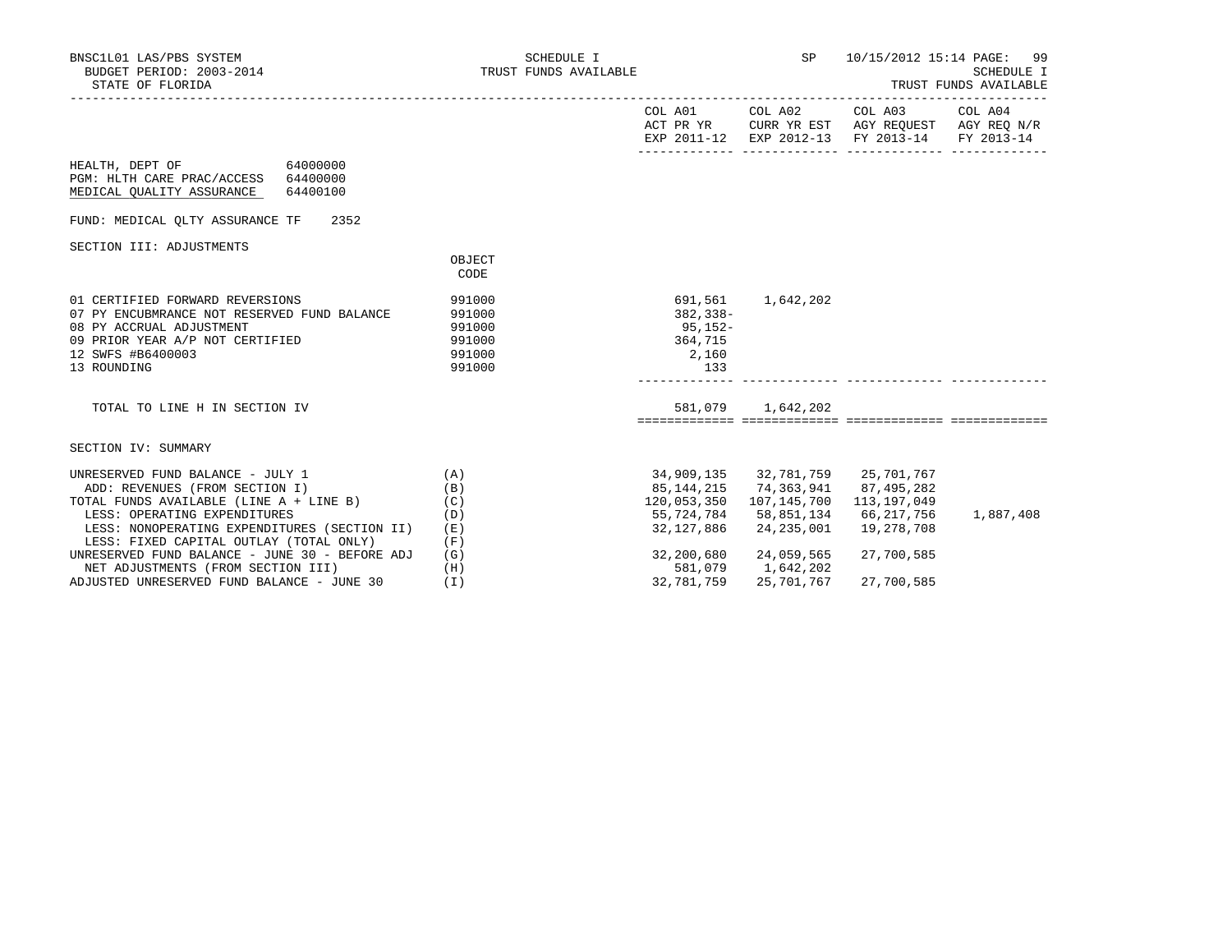| BNSC1L01 LAS/PBS SYSTEM<br>BUDGET PERIOD: 2003-2014<br>STATE OF FLORIDA                                                                                                                                                                                                                    | SCHEDULE I<br>TRUST FUNDS AVAILABLE                                   |                                                        | SP             | 10/15/2012 15:14 PAGE: 100<br>___________________________ | SCHEDULE I<br>TRUST FUNDS AVAILABLE |
|--------------------------------------------------------------------------------------------------------------------------------------------------------------------------------------------------------------------------------------------------------------------------------------------|-----------------------------------------------------------------------|--------------------------------------------------------|----------------|-----------------------------------------------------------|-------------------------------------|
|                                                                                                                                                                                                                                                                                            |                                                                       |                                                        |                | EXP 2011-12 EXP 2012-13 FY 2013-14 FY 2013-14             |                                     |
| HEALTH, DEPT OF 64000000<br>PGM: HLTH CARE PRAC/ACCESS 64400000<br>COMMUNITY HEALTH RES 64400200                                                                                                                                                                                           |                                                                       |                                                        |                |                                                           |                                     |
| FUND: ADMINISTRATIVE TRUST FUND<br>2021                                                                                                                                                                                                                                                    |                                                                       |                                                        |                |                                                           |                                     |
| SECTION I: DETAIL OF REVENUES                                                                                                                                                                                                                                                              | REVENUE CAP SVC AUTH MATCHING % CFDA<br>CODE CHG % ST I/C LOC I/C NO. |                                                        |                |                                                           |                                     |
| TOTAL TO LINE B IN SECTION IV                                                                                                                                                                                                                                                              |                                                                       |                                                        |                |                                                           |                                     |
| SECTION II: DETAIL OF NONOPERATING EXPENDITURES                                                                                                                                                                                                                                            | OBJECT TRANSFER CFDA<br>CODE<br>TO BE NO.                             |                                                        |                |                                                           |                                     |
| A1 TNFR FRM 2021 64100200 INJURY PRVTN<br>PP TNFR TO 2021<br>01 TNFR FROM 2021 185080                                                                                                                                                                                                      | 810000<br>64200800<br>810000<br>810000                                | 351,345–<br>12,750-                                    | 532            |                                                           |                                     |
| TOTAL TO LINE E IN SECTION IV                                                                                                                                                                                                                                                              |                                                                       |                                                        | $364,095-532$  |                                                           |                                     |
| SECTION III: ADJUSTMENTS                                                                                                                                                                                                                                                                   | OBJECT<br>CODE                                                        |                                                        |                |                                                           |                                     |
| 01 CERTIFIED FORWARD REVERSIONS<br>03 ROUNDING<br>04 PY ENCUMMBRANCE NOT RESERVED FUND BALANCE                                                                                                                                                                                             | 991000<br>991000<br>991000                                            | 50<br>$\overline{3}$<br>$50 -$                         | 532            |                                                           |                                     |
| TOTAL TO LINE H IN SECTION IV                                                                                                                                                                                                                                                              |                                                                       | $\overline{3}$                                         | 532            |                                                           |                                     |
| SECTION IV: SUMMARY                                                                                                                                                                                                                                                                        |                                                                       |                                                        |                |                                                           |                                     |
| UNRESERVED FUND BALANCE - JULY 1<br>ADD: REVENUES (FROM SECTION I)<br>TOTAL FUNDS AVAILABLE (LINE A + LINE B)<br>LESS: OPERATING EXPENDITURES<br>LESS: NONOPERATING EXPENDITURES (SECTION II)<br>LESS: FIXED CAPITAL OUTLAY (TOTAL ONLY)<br>UNRESERVED FUND BALANCE - JUNE 30 - BEFORE ADJ | (A)<br>(B)<br>(C)<br>(D)<br>( E )<br>(F)<br>(G)                       | $26, 158 -$<br>26,158-<br>337,940<br>364,095-<br>$3 -$ | 532<br>$532 -$ |                                                           |                                     |
| NET ADJUSTMENTS (FROM SECTION III)<br>ADJUSTED UNRESERVED FUND BALANCE - JUNE 30                                                                                                                                                                                                           | (H)<br>(I)                                                            | $\mathbf{3}$                                           | 532            |                                                           |                                     |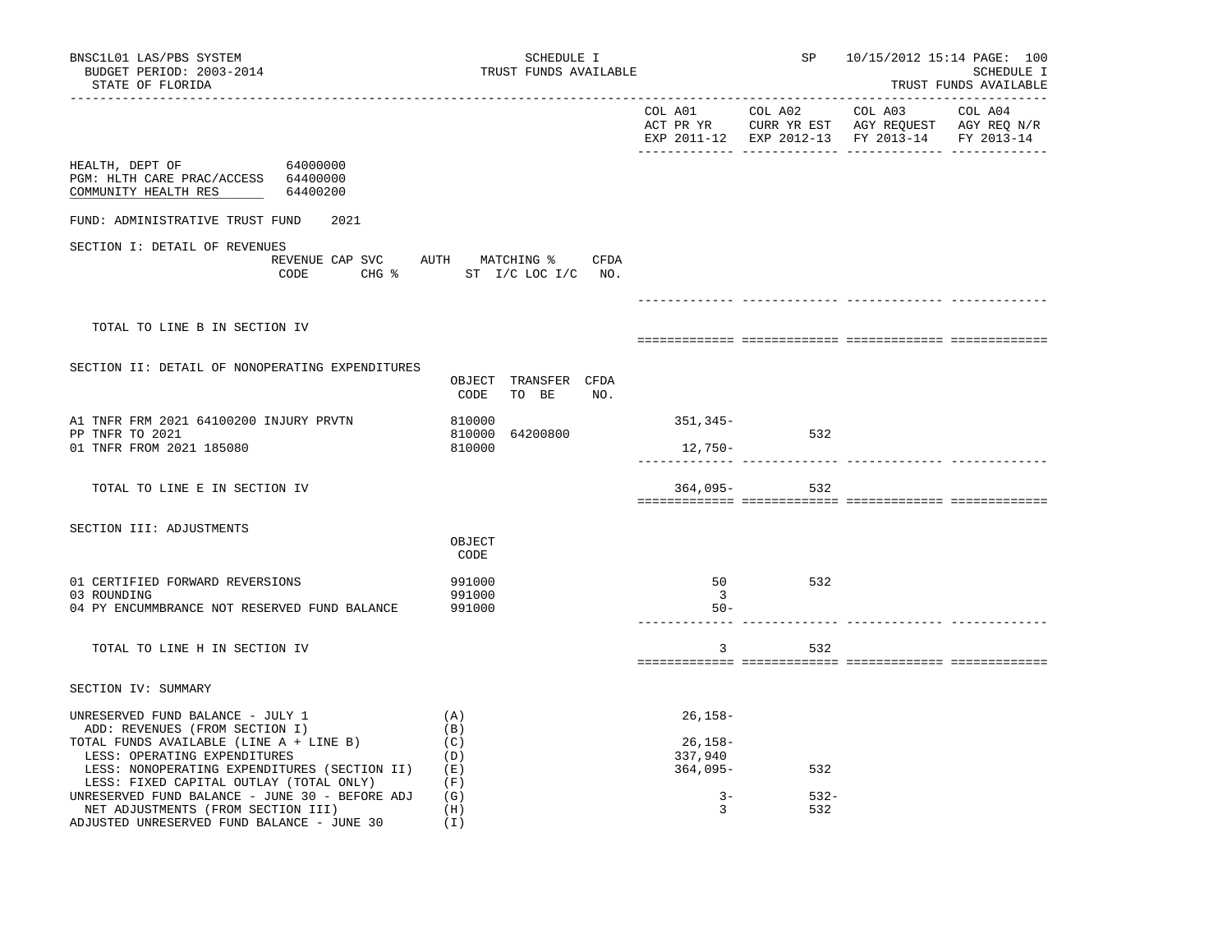| BNSC1L01 LAS/PBS SYSTEM<br>BUDGET PERIOD: 2003-2014<br>STATE OF FLORIDA                                                                                          |                                            | SCHEDULE I<br>TRUST FUNDS AVAILABLE                             |                                                   | SP                           | 10/15/2012 15:14 PAGE: 101                                                                   | <b>SCHEDULE I</b><br>TRUST FUNDS AVAILABLE |
|------------------------------------------------------------------------------------------------------------------------------------------------------------------|--------------------------------------------|-----------------------------------------------------------------|---------------------------------------------------|------------------------------|----------------------------------------------------------------------------------------------|--------------------------------------------|
|                                                                                                                                                                  |                                            |                                                                 | COL A01<br>ACT PR YR                              |                              | COL A02 COL A03<br>CURR YR EST AGY REQUEST AGY REQ N/R<br>EXP 2011-12 EXP 2012-13 FY 2013-14 | COL A04<br>FY 2013-14                      |
| HEALTH, DEPT OF 64000000<br>PGM: HLTH CARE PRAC/ACCESS 64400000<br>COMMUNITY HEALTH RES                                                                          | 64400200                                   |                                                                 |                                                   |                              |                                                                                              |                                            |
| FUND: TOBACCO SETTLEMENT TF 2122                                                                                                                                 |                                            |                                                                 |                                                   |                              |                                                                                              |                                            |
| SECTION I: DETAIL OF REVENUES                                                                                                                                    | REVENUE CAP SVC<br>$CHG$ $\approx$<br>CODE | AUTH MATCHING %<br>CFDA<br>ST I/C LOC I/C NO.                   |                                                   |                              |                                                                                              |                                            |
| A1 TNFR DFS 2123<br>03 ANTICIPATED RECEIVABLE 001500 NO 0.0<br>17 REFUNDS                                                                                        | 001500 NO 0.0<br>001800 NO 0.0             | 381.84 0.00<br>0.00<br>381.84  0.00  0.00<br>381.84  0.00  0.00 | 61,919,592<br>1,400,600<br>34,051                 | ------------ --------------- |                                                                                              |                                            |
| TOTAL TO LINE B IN SECTION IV                                                                                                                                    |                                            |                                                                 | 63, 354, 243                                      |                              |                                                                                              |                                            |
| SECTION II: DETAIL OF NONOPERATING EXPENDITURES                                                                                                                  |                                            | OBJECT TRANSFER CFDA<br>TO BE<br>CODE<br>NO.                    |                                                   |                              |                                                                                              |                                            |
| PP TNFR FROM 2122 64100200 FCO<br>01 TNFR TO 2122<br>50 TNFR FROM 2122 64300100<br>89 TNFR FROM 2122 64200700                                                    |                                            | 810000<br>810000<br>64100200<br>810000<br>810000                | 179,107-<br>210,136-<br>39,828-                   | 1,731,569                    |                                                                                              |                                            |
| TOTAL TO LINE E IN SECTION IV                                                                                                                                    |                                            |                                                                 |                                                   | 429,071- 1,731,569           |                                                                                              |                                            |
| SECTION III: ADJUSTMENTS                                                                                                                                         |                                            | OBJECT<br>CODE                                                  |                                                   |                              |                                                                                              |                                            |
| V1 CERTIFIED FORWARD REVERSION<br>V2 ROUNDING<br>V3 PY FCO NOT RESERVED FUND BALANCE<br>V4 PY A/P NOT CF-OPERATING<br>V5 PY ENCUMBRANCE NOT RESERVE FUND BALANCE |                                            | 991000<br>991000<br>991000<br>991000<br>991000                  | 383,867<br>6<br>$247,804-$<br>98,881<br>$20,613-$ | 1,731,569                    |                                                                                              |                                            |
| TOTAL TO LINE H IN SECTION IV                                                                                                                                    |                                            |                                                                 | 214,337                                           | 1,731,569                    |                                                                                              |                                            |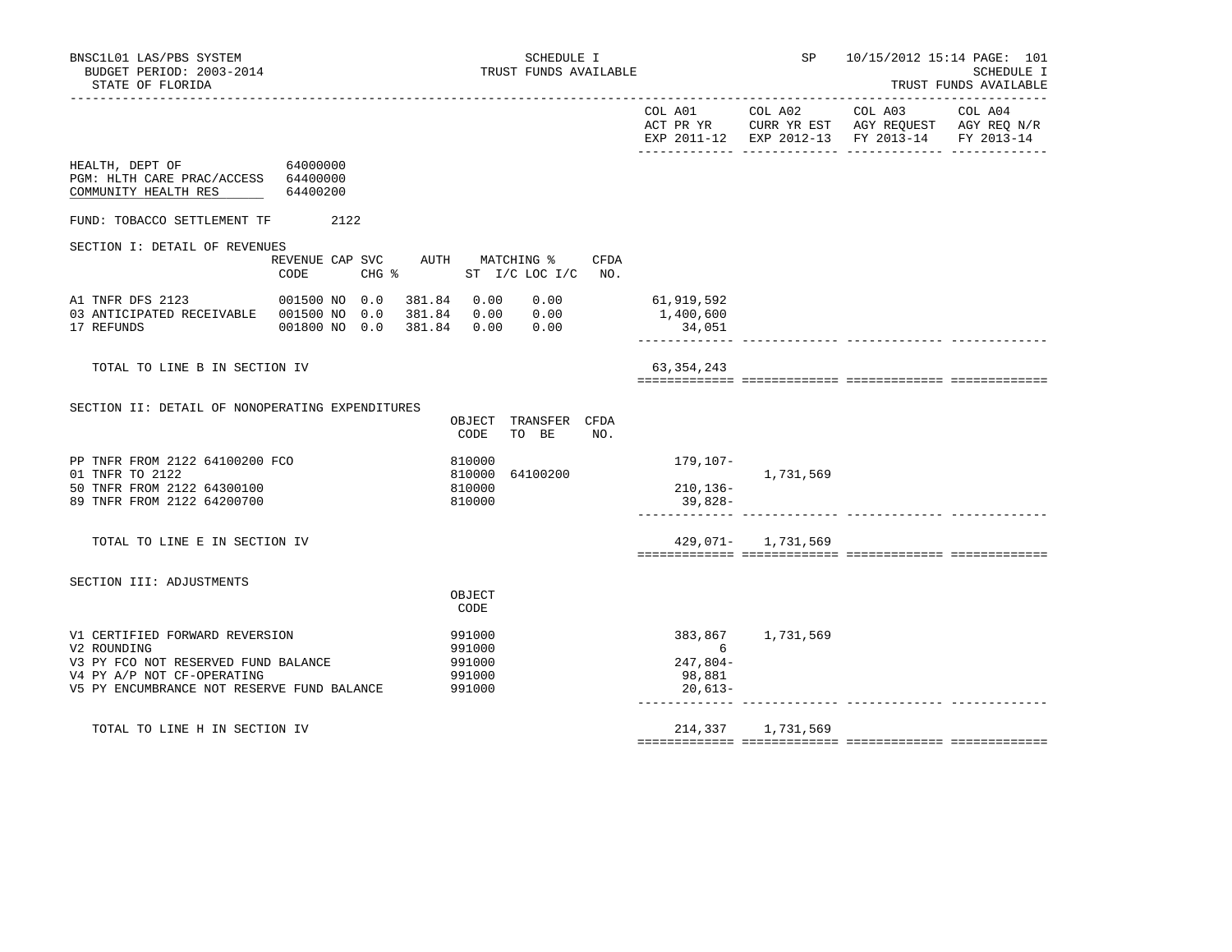|                                                |     | COL A01<br>ACT PR YR<br>EXP 2011-12 | COL A02<br>CURR YR EST<br>EXP 2012-13 | COL A03<br>AGY REOUEST<br>FY 2013-14 | COL A04<br>AGY REQ N/R<br>FY 2013-14 |
|------------------------------------------------|-----|-------------------------------------|---------------------------------------|--------------------------------------|--------------------------------------|
| 64000000<br>HEALTH, DEPT OF                    |     |                                     |                                       |                                      |                                      |
| PGM: HLTH CARE PRAC/ACCESS<br>64400000         |     |                                     |                                       |                                      |                                      |
| COMMUNITY HEALTH RES<br>64400200               |     |                                     |                                       |                                      |                                      |
|                                                |     |                                     |                                       |                                      |                                      |
| FUND: TOBACCO SETTLEMENT TF<br>2122            |     |                                     |                                       |                                      |                                      |
|                                                |     |                                     |                                       |                                      |                                      |
| SECTION IV: SUMMARY                            |     |                                     |                                       |                                      |                                      |
| UNRESERVED FUND BALANCE - JULY 1               | (A) | 1,634,074-                          |                                       |                                      |                                      |
| ADD: REVENUES (FROM SECTION I)                 | (B) | 63, 354, 243                        |                                       |                                      |                                      |
| TOTAL FUNDS AVAILABLE (LINE A + LINE B)        | (C) | 61,720,169                          |                                       |                                      |                                      |
| LESS: OPERATING EXPENDITURES                   | (D) | 62,363,577                          |                                       |                                      |                                      |
| LESS: NONOPERATING EXPENDITURES (SECTION II)   | (E) |                                     | 429,071- 1,731,569                    |                                      |                                      |
| LESS: FIXED CAPITAL OUTLAY (TOTAL ONLY)        | (F) |                                     |                                       |                                      |                                      |
| UNRESERVED FUND BALANCE - JUNE 30 - BEFORE ADJ | (G) |                                     | $214,337 - 1,731,569 -$               |                                      |                                      |
| NET ADJUSTMENTS (FROM SECTION III)             | (H) | 214,337                             | 1,731,569                             |                                      |                                      |

ADJUSTED UNRESERVED FUND BALANCE - JUNE 30 (I)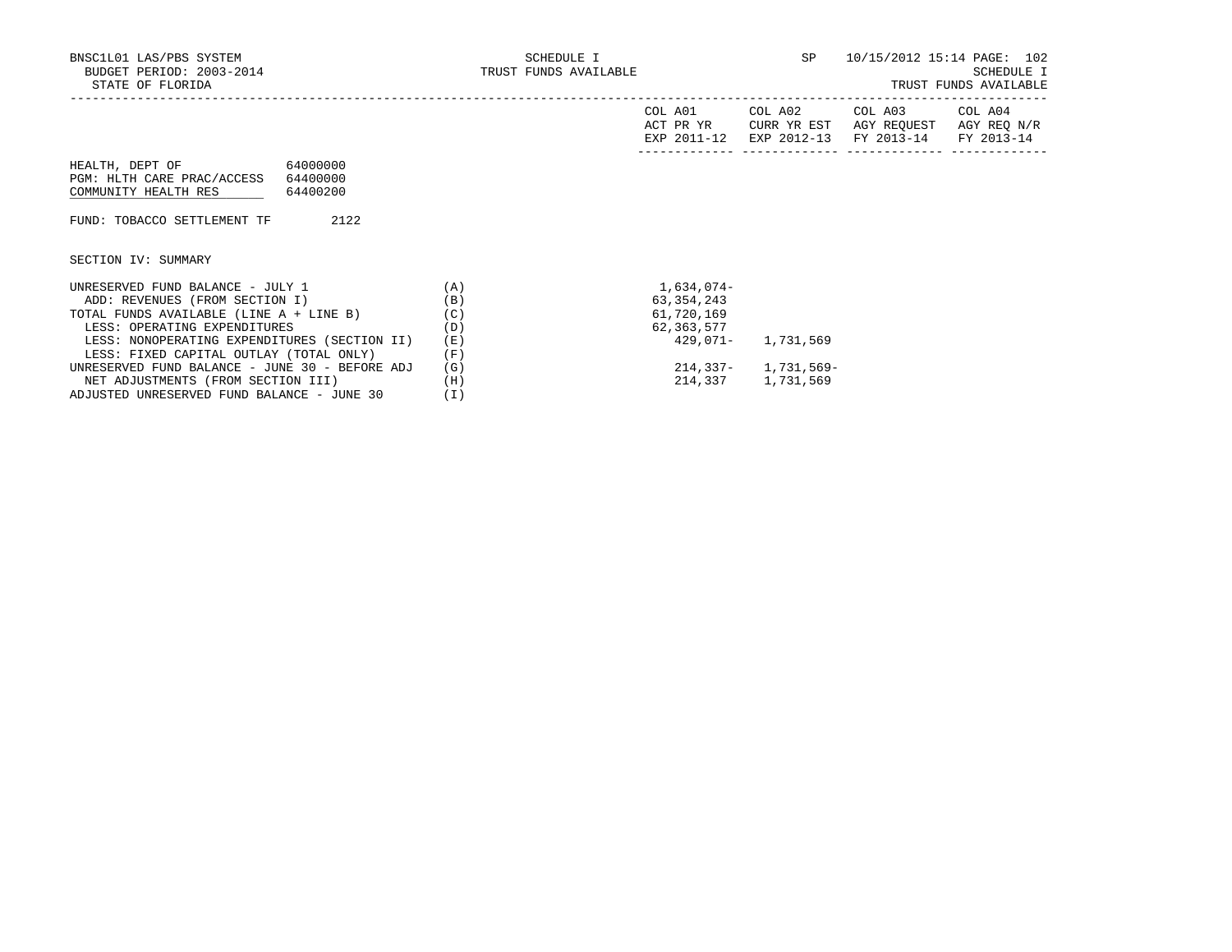| BNSC1L01 LAS/PBS SYSTEM<br>BUDGET PERIOD: 2003-2014<br>STATE OF FLORIDA                                                                                                                                             | SCHEDULE I<br>TRUST FUNDS AVAILABLE                              |           | SP 10/15/2012 15:14 PAGE: 103                 | SCHEDULE I<br>TRUST FUNDS AVAILABLE |
|---------------------------------------------------------------------------------------------------------------------------------------------------------------------------------------------------------------------|------------------------------------------------------------------|-----------|-----------------------------------------------|-------------------------------------|
|                                                                                                                                                                                                                     |                                                                  |           | EXP 2011-12 EXP 2012-13 FY 2013-14 FY 2013-14 |                                     |
| HEALTH, DEPT OF 64000000<br>PGM: HLTH CARE PRAC/ACCESS 64400000<br>COMMUNITY HEALTH RES<br>64400200                                                                                                                 |                                                                  |           |                                               |                                     |
| FUND: EMERGENCY MED SVC TF 2192                                                                                                                                                                                     |                                                                  |           |                                               |                                     |
| SECTION I: DETAIL OF REVENUES<br>CODE                                                                                                                                                                               | REVENUE CAP SVC AUTH MATCHING % CFDA<br>CHG % ST I/C LOC I/C NO. |           |                                               |                                     |
|                                                                                                                                                                                                                     |                                                                  |           |                                               |                                     |
| TOTAL TO LINE B IN SECTION IV                                                                                                                                                                                       |                                                                  |           |                                               |                                     |
| SECTION II: DETAIL OF NONOPERATING EXPENDITURES                                                                                                                                                                     | OBJECT TRANSFER CFDA<br>NO.<br>CODE<br>TO BE                     |           |                                               |                                     |
| 01 TNFR TO 2192                                                                                                                                                                                                     | 810000 64200800                                                  | 4,687,931 |                                               |                                     |
| TOTAL TO LINE E IN SECTION IV                                                                                                                                                                                       |                                                                  | 4,687,931 |                                               |                                     |
| SECTION III: ADJUSTMENTS                                                                                                                                                                                            | OBJECT<br>CODE                                                   |           |                                               |                                     |
| TOTAL TO LINE H IN SECTION IV                                                                                                                                                                                       |                                                                  |           |                                               |                                     |
| SECTION IV: SUMMARY                                                                                                                                                                                                 |                                                                  |           |                                               |                                     |
| UNRESERVED FUND BALANCE - JULY 1                                                                                                                                                                                    | (A)                                                              | 4,687,931 |                                               |                                     |
| ADD: REVENUES (FROM SECTION I)<br>TOTAL FUNDS AVAILABLE (LINE A + LINE B)                                                                                                                                           | (B)<br>(C)                                                       | 4,687,931 |                                               |                                     |
| LESS: OPERATING EXPENDITURES<br>LESS: NONOPERATING EXPENDITURES (SECTION II) (E)<br>LESS: FIXED CAPITAL OUTLAY (TOTAL ONLY)<br>UNRESERVED FUND BALANCE - JUNE 30 - BEFORE ADJ<br>NET ADJUSTMENTS (FROM SECTION III) | (D)<br>(F)<br>(G)<br>(H)                                         | 4,687,931 |                                               |                                     |

ADJUSTED UNRESERVED FUND BALANCE - JUNE 30 (I)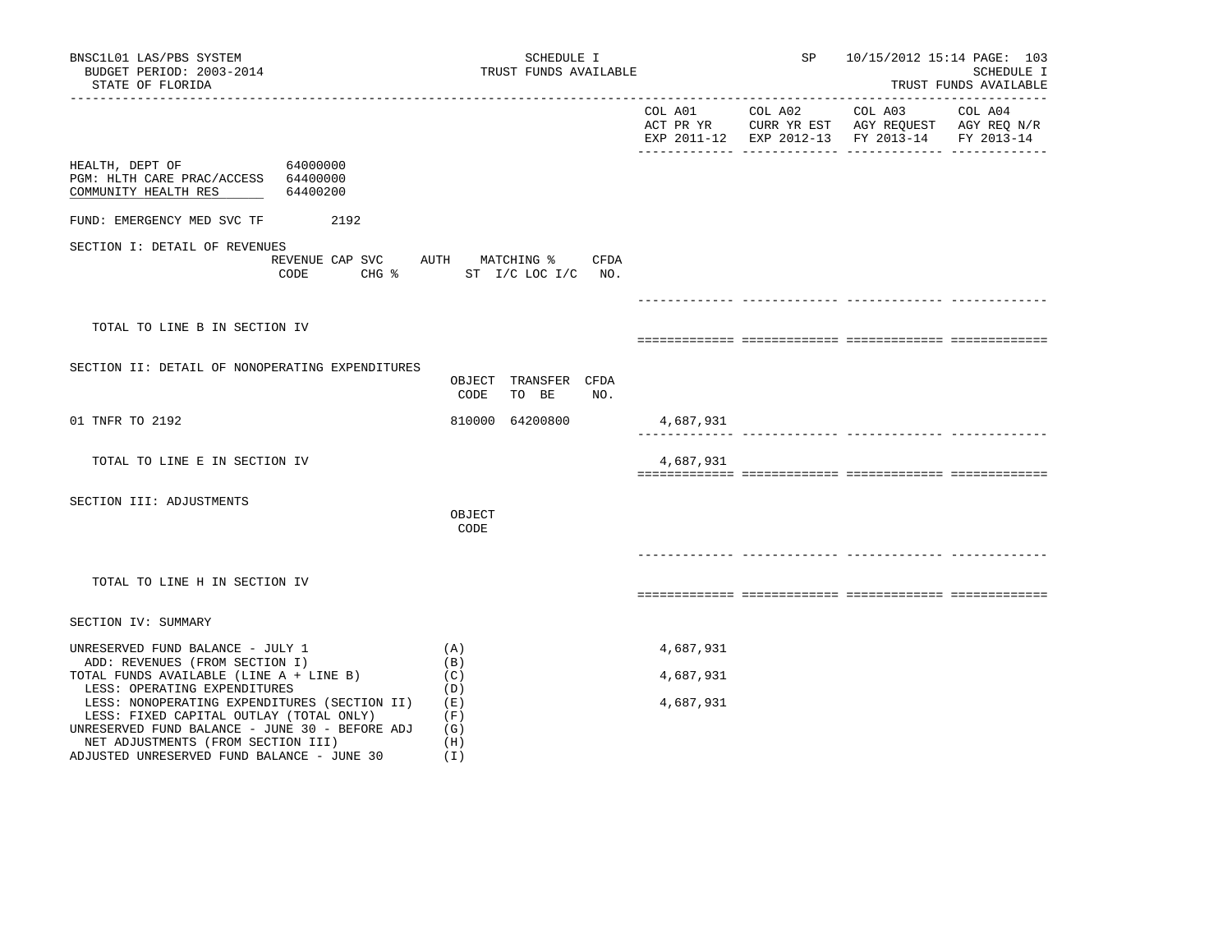------------- ------------- ------------- -------------

| BUDGET PERIOD: 2003-2014<br>STATE OF FLORIDA                                                                               |                                         |                                                                                                                                                                                                                                                              |                            | TRUST FUNDS AVAILABLE                                                                                                |                                                                                                                                                 |                                                                                                                                                                                                                                           |                      |                                                                                                           | SCHEDULE I<br>TRUST FUNDS AVAILABLE |
|----------------------------------------------------------------------------------------------------------------------------|-----------------------------------------|--------------------------------------------------------------------------------------------------------------------------------------------------------------------------------------------------------------------------------------------------------------|----------------------------|----------------------------------------------------------------------------------------------------------------------|-------------------------------------------------------------------------------------------------------------------------------------------------|-------------------------------------------------------------------------------------------------------------------------------------------------------------------------------------------------------------------------------------------|----------------------|-----------------------------------------------------------------------------------------------------------|-------------------------------------|
|                                                                                                                            |                                         |                                                                                                                                                                                                                                                              |                            |                                                                                                                      |                                                                                                                                                 | COL A01                                                                                                                                                                                                                                   | COL A02              | COL A03<br>ACT PR YR CURR YR EST AGY REQUEST AGY REQ N/R<br>EXP 2011-12 EXP 2012-13 FY 2013-14 FY 2013-14 | COL A04                             |
| HEALTH, DEPT OF 64000000<br>PGM: HLTH CARE PRAC/ACCESS 64400000<br>COMMUNITY HEALTH RES                                    | 64400200                                |                                                                                                                                                                                                                                                              |                            |                                                                                                                      |                                                                                                                                                 |                                                                                                                                                                                                                                           |                      |                                                                                                           |                                     |
| FUND: FEDERAL GRANTS TRUST FUND                                                                                            | 2261                                    |                                                                                                                                                                                                                                                              |                            |                                                                                                                      |                                                                                                                                                 |                                                                                                                                                                                                                                           |                      |                                                                                                           |                                     |
| SECTION I: DETAIL OF REVENUES                                                                                              |                                         |                                                                                                                                                                                                                                                              |                            |                                                                                                                      |                                                                                                                                                 |                                                                                                                                                                                                                                           |                      |                                                                                                           |                                     |
|                                                                                                                            | REVENUE CAP SVC AUTH MATCHING %<br>CODE | $CHG$ $\approx$                                                                                                                                                                                                                                              |                            | ST $I/C$ LOC $I/C$ NO.                                                                                               | CFDA                                                                                                                                            |                                                                                                                                                                                                                                           |                      |                                                                                                           |                                     |
| 01 EMERGENCY PREPARADNESS 000700 NO 0.0<br>02 HIV GRANTS<br>10 REFUNDS<br>TOTAL TO LINE B IN SECTION IV                    | 000700 NO 0.0<br>001800 NO 0.0          | 381.001 0.00<br>381.001 0.00<br>381.001 0.00<br>381.001 0.00<br>381.001 0.00<br>381.001 0.00<br>381.001 0.00<br>381.001 0.00<br>381.001 0.00<br>381.001 0.00<br>381.001 0.00<br>381.001 0.00<br>381.001 0.00<br>381.001 0.00<br>381.001 0.00<br>381.001 0.00 |                            | 0.00<br>0.00<br>0.00<br>0.00<br>0.00<br>0.00<br>0.00<br>0.00<br>0.00<br>0.00<br>0.00<br>0.00<br>0.00<br>0.00<br>0.00 | 93.089<br>93.130<br>93.136<br>93.241<br>93.283<br>93.301<br>93.507<br>93.520<br>93.521<br>93.913<br>93.723<br>11.419<br>20.600<br>$0.00$ 93.917 | 9,905<br>9,905<br>266,036<br>98,176<br>98,176<br>234,243<br>1,334,822<br>142,486<br>41,276<br>176,977<br>26,487<br>$20,707$<br>$231,664$<br>$719,145$<br>$127,930$<br>$143,980$<br>93.069 10,496,995<br>3,916,148<br>13,150<br>17,979,420 |                      |                                                                                                           |                                     |
|                                                                                                                            |                                         |                                                                                                                                                                                                                                                              |                            |                                                                                                                      |                                                                                                                                                 |                                                                                                                                                                                                                                           |                      |                                                                                                           |                                     |
| SECTION II: DETAIL OF NONOPERATING EXPENDITURES                                                                            |                                         |                                                                                                                                                                                                                                                              | CODE                       | OBJECT TRANSFER CFDA<br>TO BE                                                                                        | NO.                                                                                                                                             |                                                                                                                                                                                                                                           |                      |                                                                                                           |                                     |
| 02 TNFR TO 2261                                                                                                            |                                         |                                                                                                                                                                                                                                                              |                            | 810000 64200800                                                                                                      |                                                                                                                                                 | 14,413,143 94,070<br>-------------- -----------                                                                                                                                                                                           |                      |                                                                                                           |                                     |
| TOTAL TO LINE E IN SECTION IV                                                                                              |                                         |                                                                                                                                                                                                                                                              |                            |                                                                                                                      |                                                                                                                                                 |                                                                                                                                                                                                                                           | 14, 413, 143 94, 070 |                                                                                                           |                                     |
| SECTION III: ADJUSTMENTS                                                                                                   |                                         |                                                                                                                                                                                                                                                              |                            |                                                                                                                      |                                                                                                                                                 |                                                                                                                                                                                                                                           |                      |                                                                                                           |                                     |
|                                                                                                                            |                                         |                                                                                                                                                                                                                                                              | OBJECT<br>CODE             |                                                                                                                      |                                                                                                                                                 |                                                                                                                                                                                                                                           |                      |                                                                                                           |                                     |
| 02 PY ENCUMBRANCES NOT RESERVED FUND BALANCE<br>03 PRIOR YEAR A/P NOT CERTIFIED FORWARD<br>04 CERTIFIED FORWARD REVERSIONS |                                         |                                                                                                                                                                                                                                                              | 991000<br>991000<br>991000 |                                                                                                                      |                                                                                                                                                 | $68,318-$<br>178<br>277,300                                                                                                                                                                                                               | 75,312               |                                                                                                           |                                     |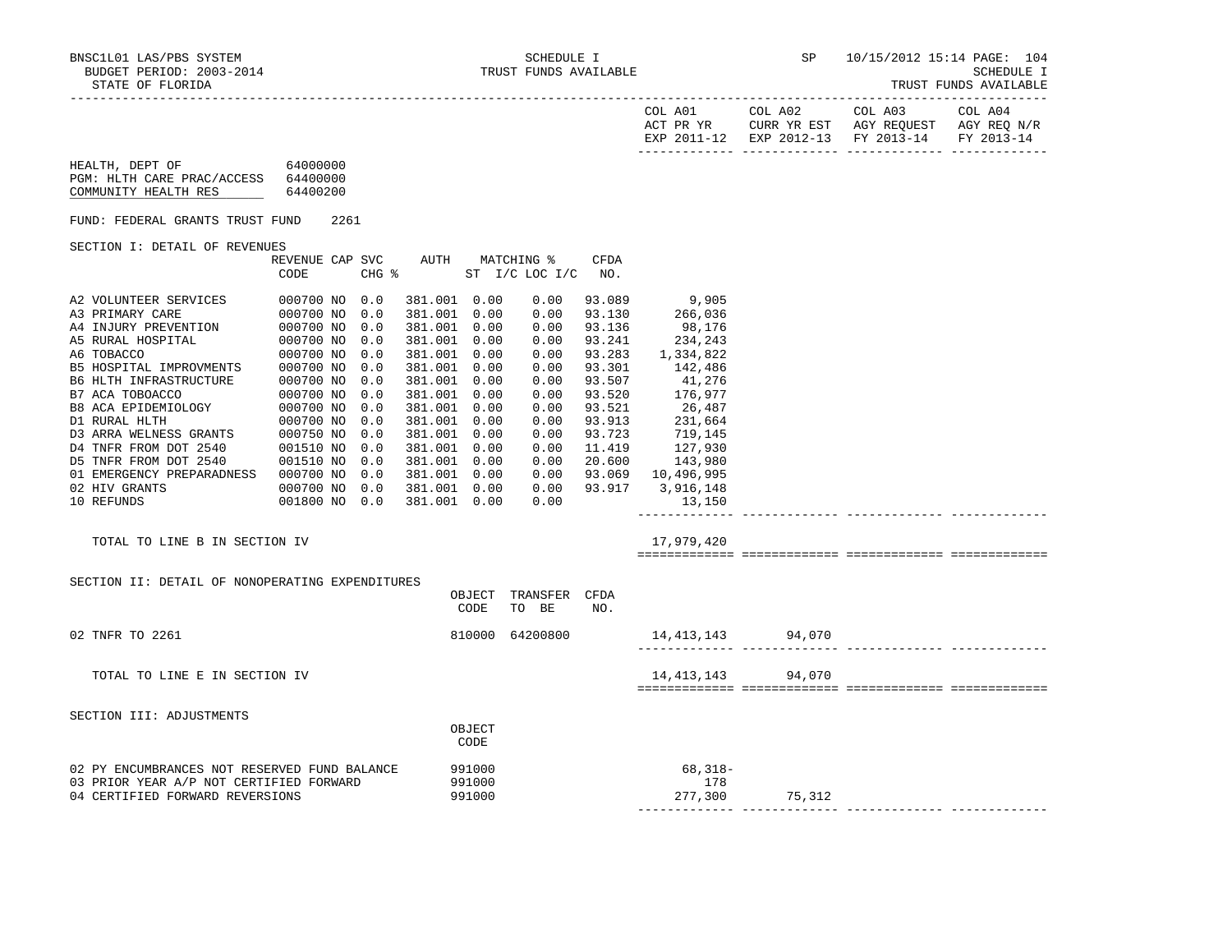| BNSC1L01 LAS/PBS SYSTEM<br>BUDGET PERIOD: 2003-2014<br>STATE OF FLORIDA                                                                   | SCHEDULE I<br>TRUST FUNDS AVAILABLE         |                          | SP                  | 10/15/2012 15:14 PAGE: 105                                                                                        | SCHEDULE I<br>TRUST FUNDS AVAILABLE |
|-------------------------------------------------------------------------------------------------------------------------------------------|---------------------------------------------|--------------------------|---------------------|-------------------------------------------------------------------------------------------------------------------|-------------------------------------|
|                                                                                                                                           |                                             |                          | COL A01 COL A02     | COL A03 COL A04<br>ACT PR YR CURR YR EST AGY REQUEST AGY REQ N/R<br>EXP 2011-12 EXP 2012-13 FY 2013-14 FY 2013-14 |                                     |
| 64000000<br>HEALTH, DEPT OF<br>PGM: HLTH CARE PRAC/ACCESS 64400000<br>64400200<br>COMMUNITY HEALTH RES                                    |                                             |                          |                     |                                                                                                                   |                                     |
| FUND: FEDERAL GRANTS TRUST FUND<br>2261                                                                                                   |                                             |                          |                     |                                                                                                                   |                                     |
| TOTAL TO LINE H IN SECTION IV                                                                                                             |                                             |                          | 209,160 75,312      |                                                                                                                   |                                     |
| SECTION IV: SUMMARY                                                                                                                       |                                             |                          |                     |                                                                                                                   |                                     |
| UNRESERVED FUND BALANCE - JULY 1<br>ADD: REVENUES (FROM SECTION I)                                                                        | (A)<br>(B)                                  | 288,769-<br>17,979,420   | 18,758              |                                                                                                                   |                                     |
| TOTAL FUNDS AVAILABLE (LINE A + LINE B)<br>LESS: OPERATING EXPENDITURES                                                                   | (C)<br>(D)                                  | 17,690,651<br>3,467,910  | 18,758              |                                                                                                                   |                                     |
| LESS: NONOPERATING EXPENDITURES (SECTION II)<br>LESS: FIXED CAPITAL OUTLAY (TOTAL ONLY)<br>UNRESERVED FUND BALANCE - JUNE 30 - BEFORE ADJ | (E)<br>(F)<br>(G)                           | 14, 413, 143<br>190,402- | 94,070<br>$75,312-$ |                                                                                                                   |                                     |
| NET ADJUSTMENTS (FROM SECTION III)<br>ADJUSTED UNRESERVED FUND BALANCE - JUNE 30                                                          | (H)<br>$(\lrcorner)$                        | 209,160<br>18,758        | 75,312              |                                                                                                                   |                                     |
| SCHEDULE IB: DETAIL OF UNRESERVED FUND BALANCE                                                                                            | FUNDING SOURCE<br>STATE (S)<br>NONSTATE (N) |                          |                     |                                                                                                                   |                                     |
| 02 TOBACCO PREVENTION GRANT                                                                                                               | N                                           | 18,758                   |                     |                                                                                                                   |                                     |
| ADJUSTED UNRESERVED FUND BALANCE - JUNE 30                                                                                                |                                             | 18,758                   |                     |                                                                                                                   |                                     |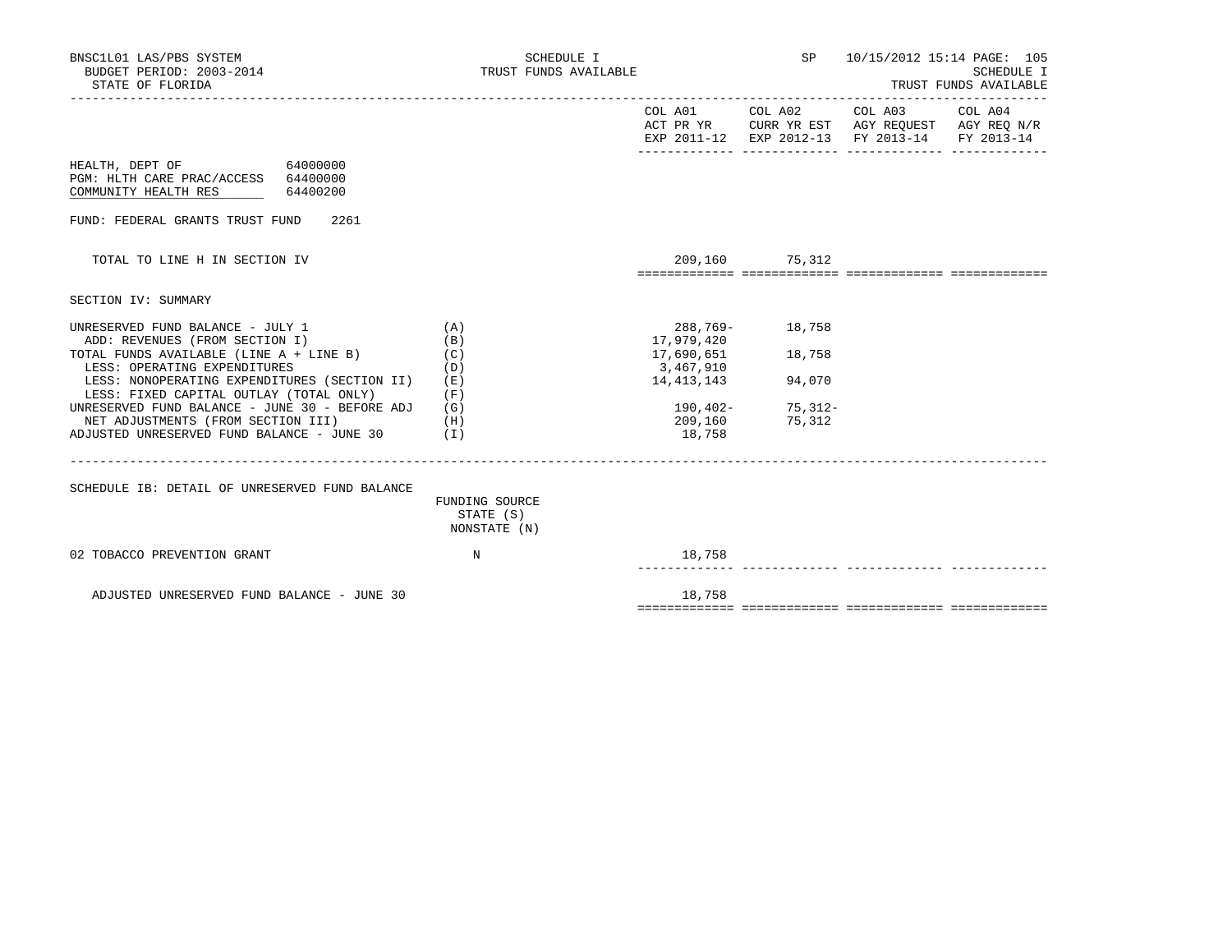|                                                                                                                                                                                                                           |                                              |                                                |                               | EXP 2011-12 EXP 2012-13 FY 2013-14 FY 2013-14 |  |
|---------------------------------------------------------------------------------------------------------------------------------------------------------------------------------------------------------------------------|----------------------------------------------|------------------------------------------------|-------------------------------|-----------------------------------------------|--|
| HEALTH, DEPT OF 64000000<br>PGM: HLTH CARE PRAC/ACCESS 64400000<br>COMMUNITY HEALTH RES<br>64400200                                                                                                                       |                                              |                                                |                               |                                               |  |
| FUND: GRANTS AND DONATIONS TF<br>2339                                                                                                                                                                                     |                                              |                                                |                               |                                               |  |
| SECTION I: DETAIL OF REVENUES<br>REVENUE CAP SVC AUTH MATCHING %<br>CODE                                                                                                                                                  | CFDA<br>CHG % ST I/C LOC I/C NO.             |                                                |                               |                                               |  |
| 02 LCL HLTH CNCL-AHCA 2003 001500 NO 0.0<br>11 REFUNDS<br>001800 NO 0.0                                                                                                                                                   | 381.001  0.00  0.00<br>381.001  0.00  0.00   | 1,108,529<br>2,951                             |                               |                                               |  |
| TOTAL TO LINE B IN SECTION IV                                                                                                                                                                                             |                                              | 1,111,480                                      |                               |                                               |  |
| SECTION II: DETAIL OF NONOPERATING EXPENDITURES                                                                                                                                                                           | OBJECT TRANSFER CFDA<br>CODE<br>TO BE<br>NO. |                                                |                               |                                               |  |
| 01 TNFR TO 2339                                                                                                                                                                                                           | 810000 64200800                              |                                                | 872,725                       |                                               |  |
| TOTAL TO LINE E IN SECTION IV                                                                                                                                                                                             |                                              |                                                | 872,725                       |                                               |  |
| SECTION III: ADJUSTMENTS                                                                                                                                                                                                  | OBJECT<br>CODE                               |                                                |                               |                                               |  |
| AD PY A/P NOT CF-OPERATING<br>01 ROUNDING                                                                                                                                                                                 | 991000<br>991000                             | 10,611<br>2                                    |                               |                                               |  |
| TOTAL TO LINE H IN SECTION IV                                                                                                                                                                                             |                                              | 10,613                                         |                               |                                               |  |
| SECTION IV: SUMMARY                                                                                                                                                                                                       |                                              |                                                |                               |                                               |  |
| (A)<br>UNRESERVED FUND BALANCE - JULY 1<br>ADD: REVENUES (FROM SECTION I)<br>(B)<br>TOTAL FUNDS AVAILABLE (LINE A + LINE B)<br>(C)<br>LESS: OPERATING EXPENDITURES<br>LESS: NONOPERATING EXPENDITURES (SECTION II)<br>(E) | (D)                                          | 750,633<br>1,111,480<br>1,862,113<br>1,000,001 | 872,725<br>872,725<br>872,725 |                                               |  |
| LESS: FIXED CAPITAL OUTLAY (TOTAL ONLY)<br>UNRESERVED FUND BALANCE - JUNE 30 - BEFORE ADJ<br>NET ADJUSTMENTS (FROM SECTION III)                                                                                           | (F)<br>(G)<br>(H)                            | 862,112<br>10,613                              |                               |                                               |  |

ADJUSTED UNRESERVED FUND BALANCE - JUNE 30 (I) 872,725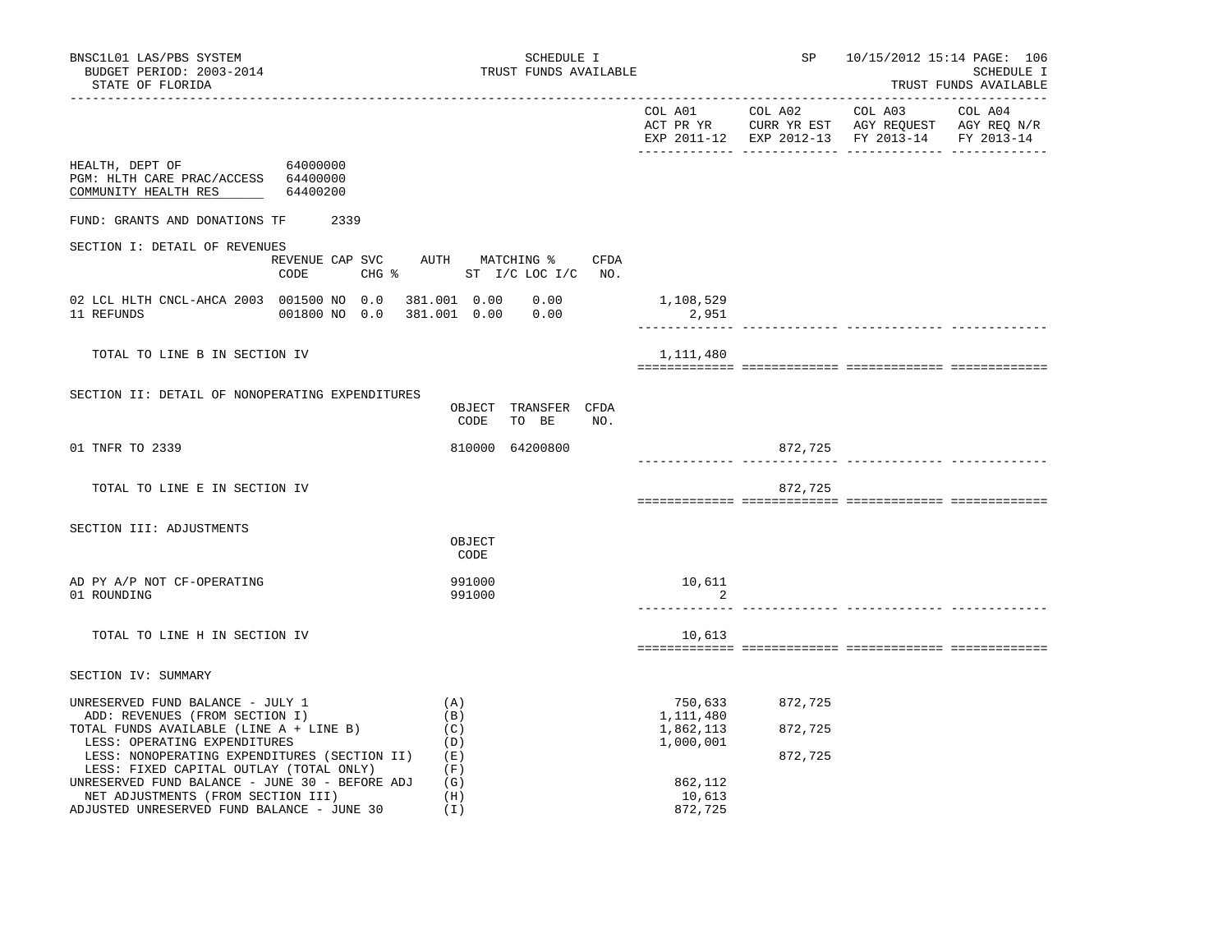------------- ------------- ------------- -------------

| BUDGET PERIOD: 2003-2014<br>STATE OF FLORIDA                                                                                                                                                                                                                                                                                                                                                                                     |                                                                                                                                                              |                                                                                                                      |                                                                                              | TRUST FUNDS AVAILABLE                                                                                |             |                                                                                                                                                                              |                                                                                                                | SCHEDULE I<br>TRUST FUNDS AVAILABLE |
|----------------------------------------------------------------------------------------------------------------------------------------------------------------------------------------------------------------------------------------------------------------------------------------------------------------------------------------------------------------------------------------------------------------------------------|--------------------------------------------------------------------------------------------------------------------------------------------------------------|----------------------------------------------------------------------------------------------------------------------|----------------------------------------------------------------------------------------------|------------------------------------------------------------------------------------------------------|-------------|------------------------------------------------------------------------------------------------------------------------------------------------------------------------------|----------------------------------------------------------------------------------------------------------------|-------------------------------------|
|                                                                                                                                                                                                                                                                                                                                                                                                                                  |                                                                                                                                                              |                                                                                                                      |                                                                                              |                                                                                                      |             |                                                                                                                                                                              | COL A01 COL A02 COL A03<br>ACT PR YR CURR YR EST AGY REQUEST AGY REQ N/R<br>EXP 2011-12 EXP 2012-13 FY 2013-14 | COL A04<br>FY 2013-14               |
| HEALTH, DEPT OF 64000000<br>PGM: HLTH CARE PRAC/ACCESS 64400000<br>COMMUNITY HEALTH RES                                                                                                                                                                                                                                                                                                                                          | 64400200                                                                                                                                                     |                                                                                                                      |                                                                                              |                                                                                                      |             |                                                                                                                                                                              |                                                                                                                |                                     |
| FUND: BRAIN & SPINAL CORD INJ/TF 2390                                                                                                                                                                                                                                                                                                                                                                                            |                                                                                                                                                              |                                                                                                                      |                                                                                              |                                                                                                      |             |                                                                                                                                                                              |                                                                                                                |                                     |
| SECTION I: DETAIL OF REVENUES                                                                                                                                                                                                                                                                                                                                                                                                    |                                                                                                                                                              |                                                                                                                      |                                                                                              |                                                                                                      |             |                                                                                                                                                                              |                                                                                                                |                                     |
|                                                                                                                                                                                                                                                                                                                                                                                                                                  | REVENUE CAP SVC<br>CHG %<br>CODE                                                                                                                             |                                                                                                                      |                                                                                              | AUTH MATCHING %<br>ST I/C LOC I/C                                                                    | CFDA<br>NO. |                                                                                                                                                                              |                                                                                                                |                                     |
| RE REFUNDS<br>01 MED WAIVER STATE SHARE 000109 NO 0.0<br>02 MED WAIVER<br>03 MOTOR CYCLE LICENSES<br>04 NURSING HOME TRNSITION 000109 NO 0.0<br>05 12 MONTH WARRANT CANX<br>06 B&SCIP FINES & REDLIGHT 001200 NO 8.0<br>07 TNFR FROM 2021 180205<br>08 TNFR FROM 2352 181252<br>09 TNFR AHCA 2474<br>10 TNFR HSMV 2488<br>11 SALE OF SERVICE<br>TOTAL TO LINE B IN SECTION IV<br>SECTION II: DETAIL OF NONOPERATING EXPENDITURES | 001800 NO 0.0<br>000109 NO 0.0<br>000200 YES 8.0<br>003800 NO<br>0.0<br>001500 NO<br>0.0<br>001500 NO 0.0<br>001510 NO 0.0<br>001520 NO 0.0<br>001903 NO 8.0 | 318.21<br>318.21<br>318.21<br>318.21<br>318.21<br>318.21<br>318.21<br>318.21<br>318.21<br>318.21<br>318.21<br>318.21 | 0.00<br>0.00<br>0.00<br>0.00<br>0.00<br>0.00<br>0.00<br>0.00<br>0.00<br>0.00<br>0.00<br>0.00 | 0.00<br>0.00<br>0.00<br>0.00<br>0.00<br>0.00<br>0.00<br>0.00<br>0.00<br>0.00<br>OBJECT TRANSFER CFDA |             | 596,065<br>4,540,858<br>3,263,798<br>54,030<br>1,941,467<br>676<br>676<br>10,386,941<br>500,000<br>3,662,634<br>0.00 93.778 315,909<br>$0.00$ 1,178,332<br>- 7<br>26,440,717 |                                                                                                                |                                     |
| 01 TNFR TO AHCA 2474                                                                                                                                                                                                                                                                                                                                                                                                             |                                                                                                                                                              | 810000                                                                                                               | CODE                                                                                         | TO BE                                                                                                | NO.         | 68500100 3,279,282                                                                                                                                                           |                                                                                                                |                                     |
| 03 TNFR TO 2390<br>04 SERVICE CHARGE TO GENERAL REVENUE                                                                                                                                                                                                                                                                                                                                                                          |                                                                                                                                                              |                                                                                                                      | 810000<br>880000                                                                             | 64200800                                                                                             |             | 929,207                                                                                                                                                                      | 476,687                                                                                                        |                                     |
| TOTAL TO LINE E IN SECTION IV                                                                                                                                                                                                                                                                                                                                                                                                    |                                                                                                                                                              |                                                                                                                      |                                                                                              |                                                                                                      |             |                                                                                                                                                                              | 4,208,489 476,687                                                                                              |                                     |
| SECTION III: ADJUSTMENTS                                                                                                                                                                                                                                                                                                                                                                                                         |                                                                                                                                                              |                                                                                                                      | OBJECT<br>CODE                                                                               |                                                                                                      |             |                                                                                                                                                                              |                                                                                                                |                                     |
| AD SWFS ADJUSTMENT B6400009<br>AJ PY ACCRUAL ADJUSTMENT<br>01 CERTIFIED FORWARD REVERSIONS<br>02 PY ENCUMBRANCES NOT RESERVED FUND BALANCE<br>07 PRIOR YR A/P NOT CERTIFIED- OPERATING                                                                                                                                                                                                                                           |                                                                                                                                                              |                                                                                                                      | 991000<br>991000<br>991000<br>991000<br>991000                                               |                                                                                                      |             | $237,510-$<br>224,700<br>938,374<br>78,589-<br>2,543                                                                                                                         | 451,531                                                                                                        |                                     |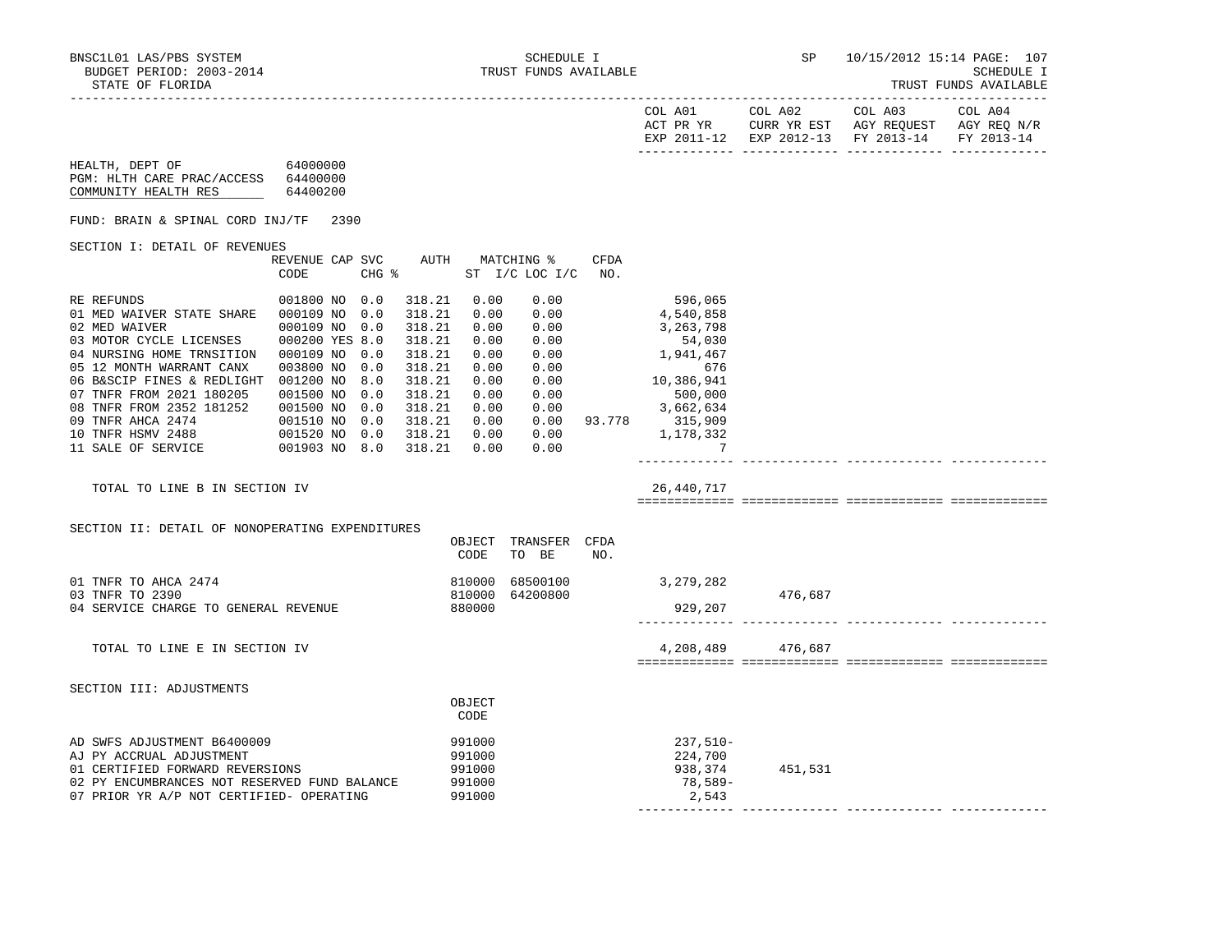|                                                |     | COL A01     | COL A02              | COL A03                | COL A04     |
|------------------------------------------------|-----|-------------|----------------------|------------------------|-------------|
|                                                |     | ACT PR YR   | CURR YR EST          | AGY REOUEST            | AGY REQ N/R |
|                                                |     | EXP 2011-12 |                      | EXP 2012-13 FY 2013-14 | FY 2013-14  |
|                                                |     |             |                      |                        |             |
| 64000000<br>HEALTH, DEPT OF                    |     |             |                      |                        |             |
| PGM: HLTH CARE PRAC/ACCESS 64400000            |     |             |                      |                        |             |
| COMMUNITY HEALTH RES<br>64400200               |     |             |                      |                        |             |
|                                                |     |             |                      |                        |             |
| FUND: BRAIN & SPINAL CORD INJ/TF<br>2390       |     |             |                      |                        |             |
|                                                |     |             |                      |                        |             |
| TOTAL TO LINE H IN SECTION IV                  |     |             | 849,518 451,531      |                        |             |
|                                                |     |             |                      |                        |             |
|                                                |     |             |                      |                        |             |
|                                                |     |             |                      |                        |             |
|                                                |     |             |                      |                        |             |
| SECTION IV: SUMMARY                            |     |             |                      |                        |             |
| UNRESERVED FUND BALANCE - JULY 1               | (A) | 2,173,703-  | 25,156               |                        |             |
| ADD: REVENUES (FROM SECTION I)                 | (B) | 26,440,717  |                      |                        |             |
| TOTAL FUNDS AVAILABLE (LINE A + LINE B)        | (C) |             | 24, 267, 014 25, 156 |                        |             |
| LESS: OPERATING EXPENDITURES                   | (D) | 20,882,887  |                      |                        |             |
| LESS: NONOPERATING EXPENDITURES (SECTION II)   | (E) | 4,208,489   | 476,687              |                        |             |
| LESS: FIXED CAPITAL OUTLAY (TOTAL ONLY)        | (F) |             |                      |                        |             |
| UNRESERVED FUND BALANCE - JUNE 30 - BEFORE ADJ | (G) |             | $824,362-451,531-$   |                        |             |
| NET ADJUSTMENTS (FROM SECTION III)             | (H) | 849,518     | 451,531              |                        |             |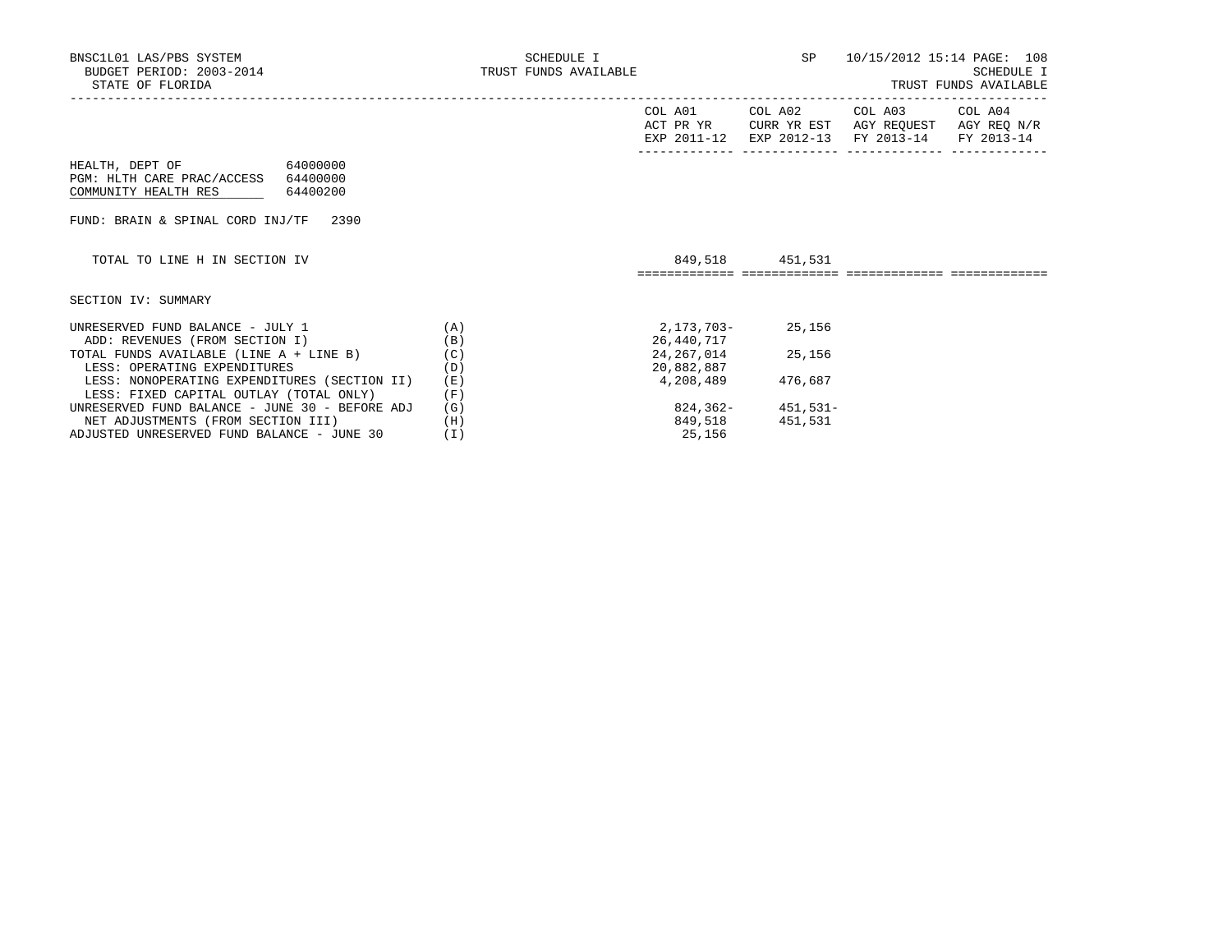| BNSC1L01 LAS/PBS SYSTEM<br>BUDGET PERIOD: 2003-2014<br>STATE OF FLORIDA<br>-------------------                                                                                                                                           |                                                 | SCHEDULE I<br>TRUST FUNDS AVAILABLE                         |             |                                                        | SP                     | 10/15/2012 15:14 PAGE: 109<br>SCHEDULE I<br>TRUST FUNDS AVAILABLE      |            |
|------------------------------------------------------------------------------------------------------------------------------------------------------------------------------------------------------------------------------------------|-------------------------------------------------|-------------------------------------------------------------|-------------|--------------------------------------------------------|------------------------|------------------------------------------------------------------------|------------|
|                                                                                                                                                                                                                                          |                                                 |                                                             |             |                                                        |                        | EXP 2011-12 EXP 2012-13 FY 2013-14                                     | FY 2013-14 |
| HEALTH, DEPT OF<br>PGM: DISABILITY DETERMIN 64500000<br>DISABILITY BENEFITS DETERM 64500100                                                                                                                                              | 64000000                                        |                                                             |             |                                                        |                        |                                                                        |            |
| FUND: FEDERAL GRANTS TRUST FUND                                                                                                                                                                                                          | 2261                                            |                                                             |             |                                                        |                        |                                                                        |            |
| SECTION I: DETAIL OF REVENUES                                                                                                                                                                                                            | REVENUE CAP SVC AUTH MATCHING %<br>CODE         | CHG % ST I/C LOC I/C NO.                                    | <b>CFDA</b> |                                                        |                        |                                                                        |            |
| 02 MEDICALLY NEEDY<br>04 REFUNDS<br>05 PY WARRANT CANX                                                                                                                                                                                   | 000700 NO 0.0<br>001800 NO 0.0<br>003700 NO 0.0 | 381.001 0.00<br>381.001  0.00  0.00<br>216.000 0.00<br>0.00 |             | $0.00$ 93.778 693,805 958,919 1,058,952<br>3,458<br>14 |                        |                                                                        |            |
| TOTAL TO LINE B IN SECTION IV                                                                                                                                                                                                            |                                                 |                                                             |             |                                                        |                        | 697,277 958,919 1,058,952                                              |            |
| SECTION II: DETAIL OF NONOPERATING EXPENDITURES                                                                                                                                                                                          |                                                 | OBJECT TRANSFER CFDA<br>CODE<br>TO BE                       | NO.         |                                                        |                        |                                                                        |            |
| PP TNFR FROM 2261 64200400                                                                                                                                                                                                               |                                                 | 810000                                                      |             | 132,959-<br>------------                               |                        |                                                                        |            |
| TOTAL TO LINE E IN SECTION IV                                                                                                                                                                                                            |                                                 |                                                             |             | 132,959-                                               |                        |                                                                        |            |
| SECTION III: ADJUSTMENTS                                                                                                                                                                                                                 |                                                 | OBJECT<br>CODE                                              |             |                                                        |                        |                                                                        |            |
| 01 CERTIFIED FORWARD REVERSIONS<br>991000<br>04 PY ENCUMBRANCES NOT RESERVED FUND BALANCE<br>991000                                                                                                                                      |                                                 |                                                             |             | 12,030-                                                | 10,385 1,117           |                                                                        |            |
| TOTAL TO LINE H IN SECTION IV                                                                                                                                                                                                            |                                                 |                                                             |             |                                                        | 1,645 - 1,117          |                                                                        |            |
| SECTION IV: SUMMARY                                                                                                                                                                                                                      |                                                 |                                                             |             |                                                        |                        |                                                                        |            |
| UNRESERVED FUND BALANCE - JULY 1<br>ADD: REVENUES (FROM SECTION I)<br>TOTAL FUNDS AVAILABLE (LINE A + LINE B)<br>LESS: OPERATING EXPENDITURES<br>LESS: NONOPERATING EXPENDITURES (SECTION II)<br>LESS: FIXED CAPITAL OUTLAY (TOTAL ONLY) |                                                 | (A)<br>(B)<br>(C)<br>(D)<br>(E)<br>(F)                      |             | 100,931<br>697,277<br>798,208<br>929,522<br>132,959-   |                        | 958,919       1,058,952<br>958,919      1,058,952<br>960,036 1,058,952 |            |
| UNRESERVED FUND BALANCE - JUNE 30 - BEFORE ADJ<br>NET ADJUSTMENTS (FROM SECTION III)<br>ADJUSTED UNRESERVED FUND BALANCE - JUNE 30                                                                                                       |                                                 | (G)<br>(H)<br>(I)                                           |             | 1,645                                                  | 1,117-<br>1,645- 1,117 |                                                                        |            |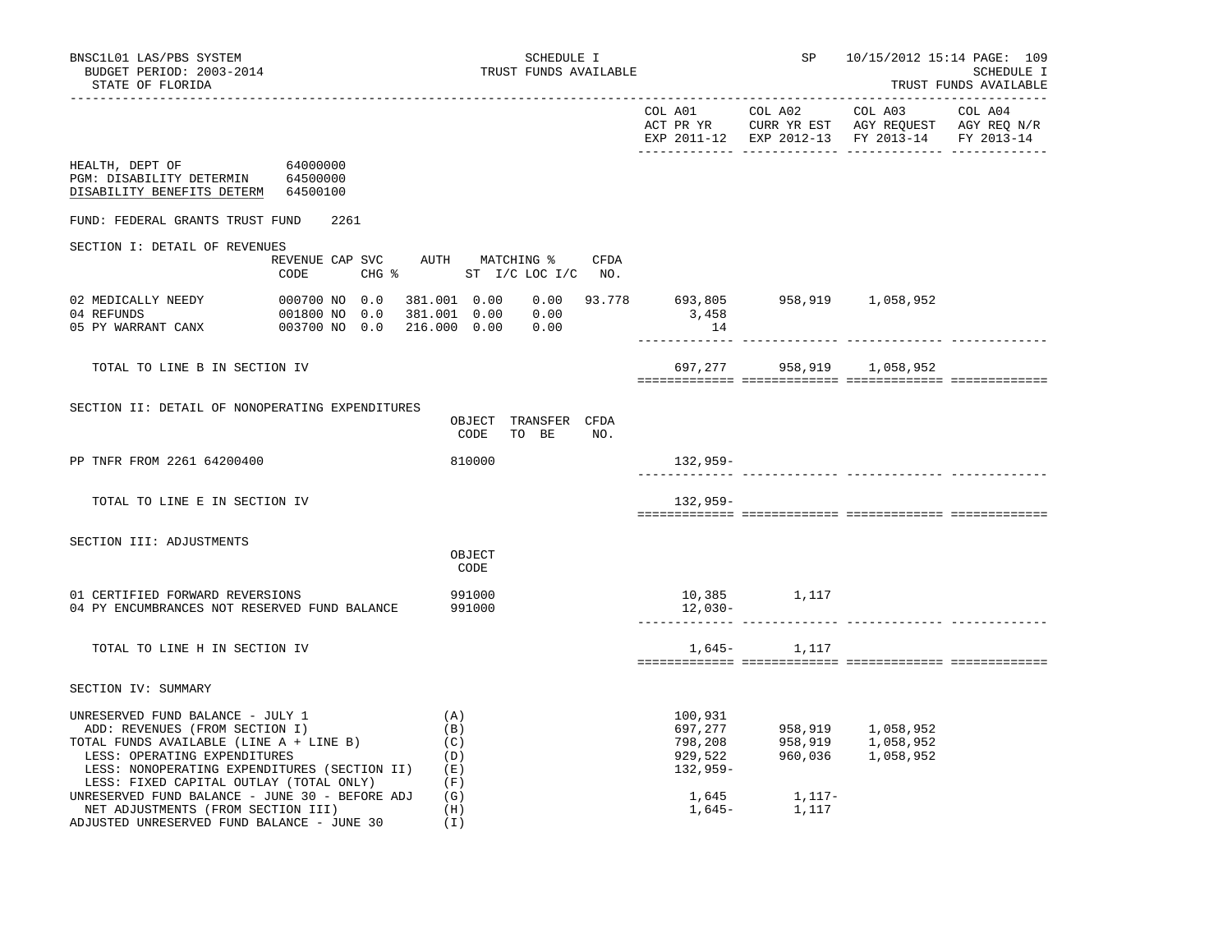|                                                                                                                                                                                                                                                                   |               |                                                                                                |                              |     |                                                                                                                                                      |                                       | EXP 2011-12 EXP 2012-13 FY 2013-14 FY 2013-14 |  |
|-------------------------------------------------------------------------------------------------------------------------------------------------------------------------------------------------------------------------------------------------------------------|---------------|------------------------------------------------------------------------------------------------|------------------------------|-----|------------------------------------------------------------------------------------------------------------------------------------------------------|---------------------------------------|-----------------------------------------------|--|
| HEALTH, DEPT OF<br>PGM: DISABILITY DETERMIN 64500000<br>DISABILITY BENEFITS DETERM 64500100                                                                                                                                                                       | 64000000      |                                                                                                |                              |     |                                                                                                                                                      |                                       |                                               |  |
| FUND: U.S. TRUST FUND                                                                                                                                                                                                                                             | 2738          |                                                                                                |                              |     |                                                                                                                                                      |                                       |                                               |  |
| SECTION I: DETAIL OF REVENUES                                                                                                                                                                                                                                     | CODE          | REVENUE CAP SVC AUTH MATCHING % CFDA<br>CHG % ST I/C LOC I/C NO.                               |                              |     |                                                                                                                                                      |                                       |                                               |  |
| 01 JL0XX SOCIAL SECURITY<br>012 MEDICAL ASSISTANCE<br>02 MEDICAL ASSISTANCE<br>02 MEDICAL ASSISTANCE<br>02 MEDICAL ASSISTANCE<br>02 MEDICAL ASSISTANCE<br>02 01800 NO 0.0<br>02 MERRANT 2021 185080<br>0201500 NO 0.0<br>10 WARRANT CANCELLATION<br>023800 NO 0.0 | 000700 NO 0.0 | 381.001 0.00<br>381.001 0.00<br>381.001 0.00<br>381.001 0.00<br>381.001 0.00<br>381.001   0.00 | 0.00<br>0.00<br>0.00<br>0.00 |     | 96.001 126,169,096 147,500,000 148,202,000<br>$93.778$ 278,967 300,000 300,000<br>$0.00$ 96.001 8,441 8,500 8,500<br>0.00 355,532<br>94,846<br>1,296 |                                       |                                               |  |
| TOTAL TO LINE B IN SECTION IV                                                                                                                                                                                                                                     |               |                                                                                                |                              |     |                                                                                                                                                      | 126,908,178  147,808,500  148,510,500 |                                               |  |
| SECTION II: DETAIL OF NONOPERATING EXPENDITURES                                                                                                                                                                                                                   |               | OBJECT<br>CODE                                                                                 | TRANSFER CFDA<br>TO BE       | NO. |                                                                                                                                                      |                                       |                                               |  |
| 02 TNFR TO DFS 2261                                                                                                                                                                                                                                               |               |                                                                                                | 880000 43500700              |     |                                                                                                                                                      | 173,044 174,000 174,000               |                                               |  |
| TOTAL TO LINE E IN SECTION IV                                                                                                                                                                                                                                     |               |                                                                                                |                              |     |                                                                                                                                                      | 173,044 174,000 174,000               |                                               |  |
| SECTION III: ADJUSTMENTS                                                                                                                                                                                                                                          |               | OBJECT<br>CODE                                                                                 |                              |     |                                                                                                                                                      |                                       |                                               |  |
| 01 CERTIFIED FORWARD REVERSIONS<br>02 PY A/P NOT CF - OPERATING<br>04 PY ENCUMBRANCES NOT RESERVED FUND BALANCE<br>08 PY ACCRUAL ADJUSTMENTS<br>09 SWFS ADJUSTMENT B6400011<br>10 ROUNDING                                                                        |               | 991000<br>991000<br>991000<br>991000<br>991000<br>991000                                       |                              |     | 359,901<br>557,587-<br>2,171-<br>56<br>74                                                                                                            | 508,768 961,565                       |                                               |  |
| TOTAL TO LINE H IN SECTION IV                                                                                                                                                                                                                                     |               |                                                                                                |                              |     |                                                                                                                                                      | 309,041 961,565                       |                                               |  |
|                                                                                                                                                                                                                                                                   |               |                                                                                                |                              |     |                                                                                                                                                      |                                       |                                               |  |